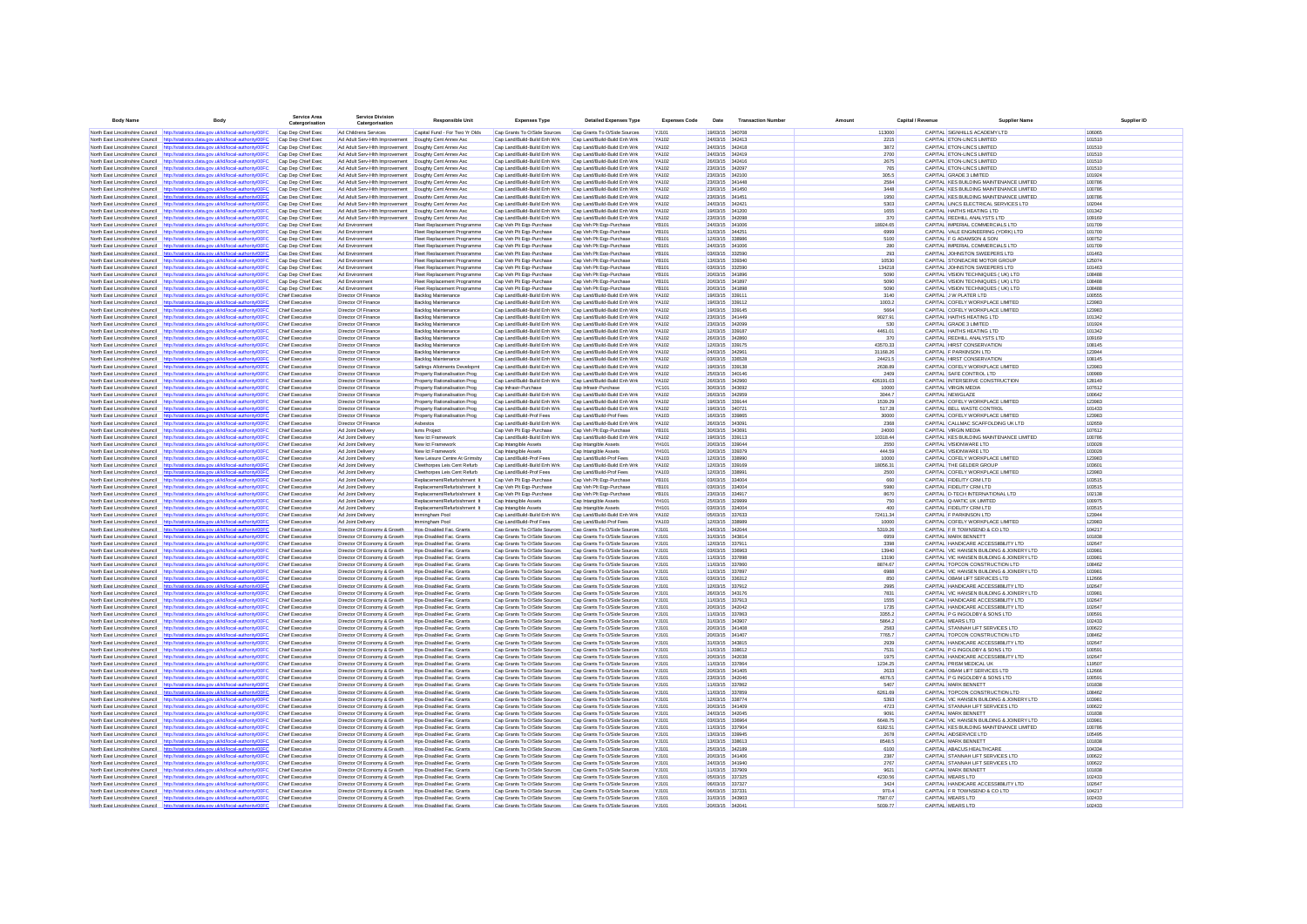| <b>Body Name</b>                                                   | Body                                                                                                                                                                           | Service Area<br>Catergorisation                  | <b>Service Division</b><br>Catergorisation                   | <b>Responsible Uni</b>                                           | <b>Expenses Typ</b>                                            | <b>Detailed Expenses Type</b>                                  | <b>Expenses Code</b>         | Date                               | <b>Transaction Number</b> |                      | Capital / Revenue | <b>Supplier Name</b>                                                                     | Supplier ID                             |
|--------------------------------------------------------------------|--------------------------------------------------------------------------------------------------------------------------------------------------------------------------------|--------------------------------------------------|--------------------------------------------------------------|------------------------------------------------------------------|----------------------------------------------------------------|----------------------------------------------------------------|------------------------------|------------------------------------|---------------------------|----------------------|-------------------|------------------------------------------------------------------------------------------|-----------------------------------------|
|                                                                    | North East Lincolnshire Council http://statistics.data.gov.uk/id/local-authority/00FC                                                                                          | Chief Executive                                  | Director Of Economy & Growth                                 | Hos-Disabled Fac. Grants                                         | Cap Grants To O/Side Sources                                   | Cap Grants To O/Side Sources                                   | YJ101                        | 11/03/15 337910                    |                           | 4912.55              |                   | CAPITAL P G INGOLDBY & SONS LTD                                                          | 100591                                  |
|                                                                    | North East Lincolnshire Council http://statistics.data.gov.uk/id/local-authority/00FC                                                                                          | Chief Executive                                  | Director Of Economy & Growth                                 | Hos-Disabled Fac. Grants                                         | Cap Grants To O/Side Sources                                   | Cap Grants To O/Side Sources                                   | YJ101                        | 03/03/15 336314                    |                           | 250                  |                   | CAPITAL FOUNDATIONS                                                                      | 123527                                  |
| North East Lincolnshire Council                                    | http://statistics.data.gov.uk/id/local-authority/00FC                                                                                                                          | Chief Executive                                  | Director Of Economy & Growth                                 | Local Transport Plan Schemes                                     | Cap Infrastr-Purchase                                          | Cap Infrastr-Purchase                                          | <b>YC101</b>                 | 17/03/15 339353                    |                           | 26785.72             |                   | CAPITAL COFELY WORKPLACE LIMITED                                                         | 123983                                  |
|                                                                    | North East Lincolnshire Council http://statistics.data.gov.uk/id/local-authority/00FC                                                                                          | Chief Executive                                  | Director Of Economy & Growth                                 | Local Transport Plan Schemes                                     | Cap Infrastr-Build Enh Wrk                                     | Cap Infrastr-Build Enh Wrk                                     | <b>YC102</b>                 | 23/03/15 342081                    |                           | 347.79               |                   | CAPITAL NORTHERN POWERGRID (YORKSHIRE) PLC                                               | 108328                                  |
|                                                                    | North East Lincolnshire Council http://statistics.data.gov.uk/id/local-authority/00FC                                                                                          | Chief Executive<br>Chief Executive               | Director Of Economy & Growth                                 | Local Transport Plan Schemes<br>Local Transport Plan Schemes     | Can Infrastr-Build Enh Wrk<br>Cap Infrastr-Build Enh Wrk       | Cap Infrastr-Build Enh Wrk<br>Cap Infrastr-Build Enh Wrk       | YC102<br>YC102               | 23/03/15 341467<br>12/03/15 338941 |                           | 347 79<br>9381.99    |                   | CAPITAL NORTHERN POWERGRID (YORKSHIRE) PLC                                               | 108328<br>100841                        |
|                                                                    | North East Lincolnshire Council http://statistics.data.gov.uk/id/local-authority/00FC<br>North East Lincolnshire Council http://statistics.data.gov.uk/id/local-authority/00FC | <b>Chief Executive</b>                           | Director Of Economy & Growth<br>Director Of Economy & Growth | Local Transport Plan Schemes                                     | Cap Infrastr-Build Enh Wrk                                     | Cap Infrastr-Build Enh Wrk                                     | <b>YC102</b>                 | 19/03/15 340534                    |                           | 523.6                |                   | CAPITAL J MCCANN & CO LTD<br>CAPITAL J MCCANN & CO LTD                                   | 100841                                  |
| North East Lincolnshire Council                                    | http://statistics.data.gov.uk/id/local-authority/00FC                                                                                                                          | <b>Chief Executive</b>                           | Director Of Economy & Growth                                 | Local Transport Plan Schemes                                     | Cap Land/Build-Build Enh Wrk                                   | Cap Land/Build-Build Enh Wrk                                   | <b>YA102</b>                 | 31/03/15 344243                    |                           | 1948.24              |                   | CAPITAL BUTTON PLANT & CONSTRUCTION LTD                                                  | 100710                                  |
|                                                                    | North East Lincolnshire Council http://statistics.data.gov.uk/id/local-authority/00FC                                                                                          | Chief Executive                                  | Director Of Economy & Growth                                 | Local Transport Plan Schemes                                     | Cap Land/Build-Build Enh Wrk                                   | Cap Land/Build-Build Enh Wrk                                   | <b>YA102</b>                 | 17/03/15 339352                    |                           | 13392.86             |                   | CAPITAL COFELY WORKPLACE LIMITED                                                         | 123983                                  |
| North East Lincolnshire Council                                    | http://statistics.data.gov.uk/id/local-authority/00FC                                                                                                                          | <b>Chief Executive</b>                           | Director Of Economy & Growth                                 | Local Transport Plan Schemes                                     | Cap Land/Build-Build Enh Wrk                                   | Cap Land/Build-Build Enh Wrk                                   | <b>YA102</b>                 | 17/03/15 340602                    |                           | 348.21               |                   | CAPITAL NORTHERN POWERGRID (YORKSHIRE) PLC                                               | 108328                                  |
|                                                                    | North East Lincolnshire Council http://statistics.data.gov.uk/id/local-authority/00FC                                                                                          | Chief Executive                                  | Director Of Economy & Growth                                 | Local Transport Plan Schemes                                     | Cap Land/Build-Build Enh Wrk                                   | Cap Land/Build-Build Enh Wrk                                   | <b>YA102</b>                 | 17/03/15 340149                    |                           | 554.26               |                   | CAPITAL NORTHERN POWERGRID (YORKSHIRE) PLC                                               | 108328                                  |
| North East Lincolnshire Council                                    | http://statistics.data.gov.uk/id/local-authority/00FC<br>North East Lincolnshire Council http://statistics.data.gov.uk/id/local-authority/00FC                                 | <b>Chief Executive</b><br><b>Chief Executive</b> | Director Of Economy & Growth<br>Director Of Economy & Growth | Local Transport Plan Schemes<br>Local Transport Plan Schemes     | Cap Infrastr-Purchase<br>Cap Infrastr-Purchase                 | Cap Infrastr-Purchase<br>Cap Infrastr-Purchase                 | <b>YC101</b><br><b>YC101</b> | 20/03/15 340973<br>20/03/15 340973 |                           | 3900<br>1100         |                   | CAPITAL LOCK IT SAFE LTD<br>CAPITAL LOCK IT SAFE LTD                                     | 101779<br>101779                        |
| North East Lincolnshire Council                                    | http://statistics.data.gov.uk/id/local-authority/00FC                                                                                                                          | <b>Chief Executive</b>                           | Director Of Economy & Growth                                 | Local Transport Plan Schemes                                     | Cap Infrastr-Purchase                                          | Cap Infrastr-Purchase                                          | <b>YC101</b>                 | 31/03/15 344031                    |                           | 257.75               |                   | CAPITAL STAFFORCE PERSONNEL LTD                                                          | 101081                                  |
| North East Lincolnshire Council                                    | http://statistics.data.gov.uk/id/local-authority/00FC                                                                                                                          | Chief Executive                                  | Director Of Economy & Growth                                 | Local Transport Plan Schemes                                     | Cap Infrastr-Purchase                                          | Cap Infrastr-Purchase                                          | <b>YC101</b>                 | 31/03/15 34400                     |                           | 257.75               |                   | CAPITAL STAFFORCE PERSONNEL LTD                                                          | 101081                                  |
| North East Lincolnshire Council                                    | http://statistics.data.gov.uk/id/local-authority/00FC                                                                                                                          | Chief Executive                                  | Director Of Economy & Growth                                 | Local Transport Plan Schemes                                     | Cap Infrastr-Purchase                                          | Cap Infrastr-Purchase                                          | <b>YC101</b>                 | 31/03/15 344004                    |                           | 255.17               |                   | CAPITAL STAFFORCE PERSONNEL LTD                                                          | 101081                                  |
|                                                                    | North East Lincolnshire Council http://statistics.data.gov.uk/id/local-authority/00FC                                                                                          | Chief Executive                                  | Director Of Economy & Growth                                 | Local Transport Plan Schemes                                     | Cap Infrastr-Prof Fees                                         | Cap Infrastr-Prof Fees                                         | <b>YC103</b>                 | 20/03/15 341278                    |                           | 14973.81             |                   | CAPITAL PARSONS BRINCKERHOFF                                                             | 122408                                  |
|                                                                    | North East Lincolnshire Council http://statistics.data.gov.uk/id/local-authority/00FC<br>North East Lincolnshire Council http://statistics.data.gov.uk/id/local-authority/00FC | Chief Executive<br>Chief Executive               | Director Of Economy & Growth<br>Director Of Economy & Growth | Local Transport Plan Schemes<br>Local Transport Plan Schemes     | Cap Infrastr-Build Enh Wrk<br>Cap Land/Build-Build Enh Wrk     | Cap Infrastr-Build Enh Wrk<br>Cap Land/Build-Build Enh Wrk     | <b>YC102</b><br>YA102        | 31/03/15 344170<br>30/03/15 343666 |                           | 308.31<br>3340       |                   | CAPITAL P H CONSTRUCTION SERVICES LTD<br>CAPITAL ESS SYSTEMS LTD                         | 102107<br>116642                        |
|                                                                    | North East Lincolnshire Council http://statistics.data.gov.uk/id/local-authority/00FC                                                                                          | Chief Executive                                  | Director Of Economy & Growth                                 | Local Transport Plan Schemes                                     | Cap Infrastr-Purchase                                          | Cap Infrastr-Purchase                                          | <b>YC101</b>                 | 05/03/15 336768                    |                           | 36972.95             |                   | CAPITAL NIMBUS JOURNEY INFORMATION LTD                                                   | 124772                                  |
| North East Lincolnshire Council                                    | http://statistics.data.gov.uk/id/local-authority/00FC                                                                                                                          | Chief Executive                                  | Director Of Economy & Growth                                 | Local Transport Plan Schemes                                     | Cap Infrastr-Purchase                                          | Cap Infrastr-Purchase                                          | <b>YC101</b>                 | 19/03/15 340534                    |                           | 2830.25              |                   | CAPITAL J MCCANN & CO LTD                                                                | 100841                                  |
|                                                                    | North East Lincolnshire Council http://statistics.data.gov.uk/id/local-authority/00FC                                                                                          | <b>Chief Executive</b>                           | Director Of Economy & Growth                                 | Local Transport Plan Schemes                                     | Cap Infrastr-Build Enh Wrk                                     | Cap Infrastr-Build Enh Wrk                                     | <b>YC102</b>                 | 13/03/15 338591                    |                           | 350                  |                   | CAPITAL J MCCANN & CO LTD                                                                | 100841                                  |
|                                                                    | North East Lincolnshire Council http://statistics.data.gov.uk/id/local-authority/00FC                                                                                          | Chief Executive                                  | Director Of Economy & Growth                                 | Local Transport Plan Schemes                                     | Cap Infrastr-Build Enh Wrk                                     | Cap Infrastr-Build Enh Wrk                                     | <b>YC102</b>                 | 05/03/15 336553                    |                           | 420                  |                   | CAPITAL J MCCANN & CO LTD                                                                | 100841<br>100579                        |
|                                                                    | North East Lincolnshire Council http://statistics.data.gov.uk/id/local-authority/00FC<br>North East Lincolnshire Council http://statistics.data.gov.uk/id/local-authority/00FC | <b>Chief Executive</b><br><b>Chief Executive</b> | Director Of Economy & Growth<br>Director Of Economy & Growth | Local Transport Plan Schemes<br>Local Transport Plan Schemes     | Cap Infrastr-Build Enh Wrk<br>Cap Infrastr-Build Enh Wrk       | Cap Infrastr-Build Enh Wrk<br>Cap Infrastr-Build Enh Wrk       | <b>YC102</b><br><b>YC102</b> | 24/03/15 340054<br>31/03/15 344239 |                           | 41877.92<br>26475.29 |                   | CAPITAL SPECIALIST SURFACING LIMITED<br>CAPITAL SPECIALIST SURFACING LIMITED             | 100579                                  |
|                                                                    | North East Lincolnshire Council http://statistics.data.gov.uk/id/local-authority/00FC                                                                                          | <b>Chief Executive</b>                           | Director Of Economy & Growth                                 | Local Transport Plan Schemes                                     | Cap Infrastr-Build Enh Wrk                                     | Cap Infrastr-Build Enh Wrk                                     | <b>YC102</b>                 | 19/03/15 340763                    |                           | 1365                 |                   | CAPITAL J MCCANN & CO LTD                                                                | 100841                                  |
| North East Lincolnshire Council                                    | http://statistics.data.gov.uk/id/local-authority/00FC                                                                                                                          | Chief Executive                                  | Director Of Economy & Growth                                 | Local Transport Plan Schemes                                     | Cap Infrastr-Build Enh Wrk                                     | Cap Infrastr-Build Enh Wrk                                     | <b>YC102</b>                 | 13/03/15 339832                    |                           | 65505.04             |                   | CAPITAL SPECIALIST SURFACING LIMITED                                                     | 100579                                  |
|                                                                    | North East Lincolnshire Council http://statistics.data.gov.uk/id/local-authority/00FC                                                                                          | Chief Executive                                  | Director Of Economy & Growth                                 | Local Transport Plan Schemes                                     | Cap Land/Build-Build Enh Wrk                                   | Cap Land/Build-Build Enh Wrk                                   | <b>YA102</b>                 | 12/03/15 338081                    |                           | 260                  |                   | CAPITAL J MCCANN & CO LTD                                                                | 100841                                  |
| North East Lincolnshire Council                                    | http://statistics.data.gov.uk/id/local-authority/00FC                                                                                                                          | <b>Chief Executive</b>                           | Director Of Economy & Growth                                 | Local Transport Plan Schemes                                     | Cap Land/Build-Build Enh Wrk                                   | Cap Land/Build-Build Enh Wrk                                   | <b>YA102</b>                 | 20/03/15 342020                    |                           | 4231.5               |                   | CAPITAL PELL FRISCHMANN CONSULTANTS                                                      | 100880                                  |
|                                                                    | North East Lincolnshire Council http://statistics.data.gov.uk/id/local-authority/00FC<br>North East Lincolnshire Council http://statistics.data.gov.uk/id/local-authority/00F0 | Chief Executive<br>Chief Executive               | Director Of Economy & Growth                                 | Local Transport Plan Schemes<br>Local Transport Plan Schemes     | Cap Land/Build-Build Enh Wrk<br>Cap Land/Build-Build Enh Wrk   | Cap Land/Build-Build Enh Wrk<br>Cap Land/Build-Build Enh Wrk   | <b>YA102</b><br><b>YA102</b> | 09/03/15 336206<br>31/03/15 344267 |                           | 1181.25<br>393.75    |                   | CAPITAL PELL FRISCHMANN CONSULTANTS<br>CAPITAL PELL FRISCHMANN CONSULTANTS               | 100880<br>100880                        |
| North East Lincolnshire Council                                    | http://statistics.data.gov.uk/id/local-authority/00FC                                                                                                                          | Chief Executive                                  | Director Of Economy & Growth<br>Director Of Economy & Growth | Local Transport Plan Schemes                                     | Cap Land/Build-Prof Fees                                       | Cap Land/Build-Prof Fees                                       | <b>YA103</b>                 | 20/03/15 340055                    |                           | 126412.89            |                   | CAPITAL PBS CONSTRUCTION (NORTH EAST) LTD                                                | 127459                                  |
| North East Lincolnshire Council                                    | http://statistics.data.gov.uk/id/local-authority/00FC                                                                                                                          | Chief Executive                                  | Director Of Economy & Growth                                 | Local Transport Plan Schemes                                     | Cap Infrastr-Build Enh Wrk                                     | Cap Infrastr-Build Enh Wrk                                     | <b>YC102</b>                 | 06/03/15 336556                    |                           | 260                  |                   | CAPITAL J MCCANN & CO LTD                                                                | 100841                                  |
|                                                                    | North East Lincolnshire Council http://statistics.data.gov.uk/id/local-authority/00FC                                                                                          | Chief Executive                                  | Director Of Economy & Growth                                 | Local Transport Plan Schemes                                     | Cap Infrastr-Build Enh Wrk                                     | Cap Infrastr-Build Enh Wrk                                     | <b>YC102</b>                 | 19/03/15 340534                    |                           | 2490.52              |                   | CAPITAL J MCCANN & CO LTD                                                                | 100841                                  |
|                                                                    | North East Lincolnshire Council http://statistics.data.gov.uk/id/local-authority/00FC                                                                                          | Chief Executive                                  | Director Of Economy & Growth                                 | Local Transport Plan Schemes                                     | Cap Infrastr-Prof Fees                                         | Cap Infrastr-Prof Fees                                         | <b>YC103</b>                 | 17/03/15 339929                    |                           | 16287.5              |                   | CAPITAL SIAS LIMITED                                                                     | 102445                                  |
|                                                                    | North East Lincolnshire Council http://statistics.data.gov.uk/id/local-authority/00FC                                                                                          | Chief Executive                                  | Director Of Economy & Growth                                 | Freeman Street Regeneration                                      | Cap Invest Prop-Build Enh Wrk                                  | Cap Invest Prop-Build Enh Wrk                                  | <b>YE102</b>                 | 19/03/15 340534                    |                           | 5282.03              |                   | CAPITAL J MCCANN & CO LTD                                                                | 100841                                  |
| North East Lincolnshire Council                                    | North East Lincolnshire Council http://statistics.data.gov.uk/id/local-authority/00FC<br>http://statistics.data.gov.uk/id/local-authority/00FC                                 | Chief Executive<br>Chief Executive               | Director Of Economy & Growth<br>Director Of Economy & Growth | Freeman Street Regeneration<br>Freeman Street Regeneration       | Cap Invest Prop-Build Enh Wrk<br>Cap Invest Prop-Build Enh Wrk | Cap Invest Prop-Build Enh Wrk<br>Cap Invest Prop-Build Enh Wrk | <b>YE102</b><br><b>YE102</b> | 19/03/15 340488<br>31/03/15 343882 |                           | 2356.9<br>7500       |                   | CAPITAL NORTHERN POWERGRID (YORKSHIRE) PLC<br>CAPITAL REDACTED PERSONAL INFORMATION      | 108328<br>REDACTED PERSONAL INFORMATION |
| North East Lincolnshire Council                                    | http://statistics.data.gov.uk/id/local-authority/00FC                                                                                                                          | <b>Chief Executive</b>                           | Director Of Economy & Growth                                 | Freeman Street Regeneration                                      | Cap Invest Prop-Build Enh Wrk                                  | Cap Invest Prop-Build Enh Wrk                                  | <b>YE102</b>                 | 31/03/15 343817                    |                           | 7063.92              |                   | CAPITAL REDACTED PERSONAL INFORMATION                                                    | REDACTED PERSONAL INFORMATION           |
|                                                                    | North East Lincolnshire Council http://statistics.data.gov.uk/id/local-authority/00FC                                                                                          | Chief Executive                                  | Director Of Economy & Growth                                 | Housing Assist Grants And Loan                                   | Cap Grants To O/Side Sources                                   | Cap Grants To O/Side Sources                                   | YJ101                        | 11/03/15 336754                    |                           | 10933.33             |                   | CAPITAL PLASTERED                                                                        | 129363                                  |
|                                                                    | North East Lincolnshire Council http://statistics.data.gov.uk/id/local-authority/00FC                                                                                          | <b>Chief Executive</b>                           | Director Of Economy & Growth                                 | Housing Assist Grants And Loan                                   | Cap Grants To O/Side Sources                                   | Cap Grants To O/Side Sources                                   | YJ101                        | 20/03/15 340068                    |                           | 10933.33             |                   | CAPITAL JEFF MARGARSON & SONS LTD                                                        | 103542                                  |
|                                                                    | North East Lincolnshire Council http://statistics.data.gov.uk/id/local-authority/00FC                                                                                          | <b>Chief Executive</b>                           | Director Of Economy & Growth                                 | Housing Assist Grants And Loan                                   | Cap Grants To O/Side Sources                                   | Cap Grants To O/Side Sources                                   | YJ101                        | 11/03/15 337872                    |                           | 8007                 |                   | CAPITAL DRINKSY BUILDING LTD                                                             | 109267                                  |
|                                                                    | North East Lincolnshire Council http://statistics.data.gov.uk/id/local-authority/00FC                                                                                          | <b>Chief Executive</b>                           | Director Of Economy & Growth                                 | Housing Assist Grants And Loan                                   | Cap Grants To O/Side Sources                                   | Cap Grants To O/Side Sources                                   | <b>YJ101</b>                 | 19/03/15 341301<br>31/03/15 343816 |                           | 8940                 |                   | CAPITAL A.B. BUILDING & GROUNDWORKS                                                      | 127349<br>101982                        |
| North East Lincolnshire Council                                    | http://statistics.data.gov.uk/id/local-authority/00FC<br>North East Lincolnshire Council http://statistics.data.gov.uk/id/local-authority/00FC                                 | <b>Chief Executive</b><br>Chief Executive        | Director Of Economy & Growth<br>Director Of Economy & Growth | Housing Assist Grants And Loan<br>Housing Assist Grants And Loan | Cap Grants To O/Side Sources<br>Cap Grants To O/Side Sources   | Cap Grants To O/Side Sources<br>Cap Grants To O/Side Sources   | YJ101<br>YJ101               | 31/03/15 343818                    |                           | 3150<br>3858.1       |                   | CAPITAL DEAN WILLETT & SONS<br>CAPITAL MEARS LTD                                         | 102433                                  |
| North East Lincolnshire Council                                    | http://statistics.data.gov.uk/id/local-authority/00FC                                                                                                                          | Chief Executive                                  | Director Of Economy & Growth                                 | Housing Assist Grants And Loan                                   | Cap Grants To O/Side Sources                                   | Cap Grants To O/Side Sources                                   | YJ101                        | 11/03/15 336803                    |                           | 1812                 |                   | CAPITAL LOCAL WORLD LIMITED                                                              | 118774                                  |
|                                                                    | North East Lincolnshire Council http://statistics.data.gov.uk/id/local-authority/00FC                                                                                          | Chief Executive                                  | Director Of Economy & Growth                                 | Local Sustainable Trans Fund                                     | Cap Infrastr-Build Enh Wrk                                     | Cap Infrastr-Build Enh Wrk                                     | <b>YC102</b>                 | 19/03/15 314250                    |                           | 12201                |                   | CAPITAL MARSHALLS MON LTD T/A WOODHOUSE                                                  | 127458                                  |
| North East Lincolnshire Council                                    | distics.data.oov.uk/id/local-authority/00FC                                                                                                                                    | Chief Executive                                  | Director Of Economy & Growth                                 | Local Sustainable Trans Fund                                     | Cap Infrastr-Build Enh Wrk                                     | Cap Infrastr-Build Enh Wrk                                     | <b>YC102</b>                 | 19/03/15 340601                    |                           | 483.6                |                   | CAPITAL NORTHERN POWERGRID (YORKSHIRE) PLC                                               | 108328                                  |
| North East Lincolnshire Council                                    | North East Lincolnshire Council http://statistics.data.gov.uk/id/local-authority/00FC                                                                                          | Chief Executive<br>Chief Executive               | Director Of Economy & Growth                                 | Local Sustainable Trans Fund<br>A18 - A180 Link Road             | Cap Infrastr-Build Enh Wrk<br>Cap Infrastr-Build Enh Wrk       | Cap Infrastr-Build Enh Wrk<br>Cap Infrastr-Build Enh Wrk       | <b>YC102</b><br><b>YC102</b> | 17/03/15 339725<br>31/03/15 343775 |                           | 2213.72<br>15000     |                   | CAPITAL P H CONSTRUCTION SERVICES LTD<br>CAPITAL COFELY WORKPLACE LIMITED                | 102107<br>123983                        |
| North East Lincolnshire Council                                    | http://statistics.data.gov.uk/id/local-authority/00FC<br>http://statistics.data.gov.uk/id/local-authority/00FC                                                                 | Chief Executive                                  | Director Of Economy & Growth<br>Director Of Economy & Growth | A18 - A180 Link Road                                             | Cap Infrastr-Build Enh Wrk                                     | Cap Infrastr-Build Enh Wrk                                     | <b>YC102</b>                 | 13/03/15 338785                    |                           | 2857.5               |                   | CAPITAL JMP CONSULTANTS LTD                                                              | 104098                                  |
| North East Lincolnshire Council                                    | http://statistics.data.gov.uk/id/local-authority/00FC                                                                                                                          | Chief Executive                                  | Director Of Economy & Growth                                 | A18 - A180 Link Road                                             | Cap Infrastr-Build Enh Wrk                                     | Cap Infrastr-Build Enh Wrk                                     | <b>YC102</b>                 | 16/03/15 339168                    |                           | 1719                 |                   | CAPITAL HMRC SHIPLEY ACCOUNTS OFFICE                                                     | 129635                                  |
|                                                                    | North East Lincolnshire Council http://statistics.data.gov.uk/id/local-authority/00FC                                                                                          | Chief Executive                                  | Director Of Economy & Growth                                 | Street Light Low Energy Scheme                                   | Cap Land/Build-Build Enh Wrk                                   | Cap Land/Build-Build Enh Wrk                                   | YA102                        | 19/03/15 341205                    |                           | 22781.55             |                   | CAPITAL J MCCANN & CO LTD                                                                | 100841                                  |
|                                                                    | North East Lincolnshire Council http://statistics.data.gov.uk/id/local-authority/00FC                                                                                          | Chief Executive                                  | Director Of Economy & Growth                                 | Street Light Low Energy Scheme                                   | Cap Land/Build-Build Enh Wrk                                   | Cap Land/Build-Build Enh Wrk                                   | <b>YA102</b>                 | 17/03/15 340498                    |                           | 2165.8               |                   | CAPITAL NORTHERN POWERGRID (YORKSHIRE) PLC                                               | 108328                                  |
| North East Lincolnshire Council                                    | istics.data.gov.uk/id/local-authority/00FC                                                                                                                                     | Chief Executive                                  | Director Of Economy & Growth                                 | Street Light Low Energy Scheme                                   | Cap Land/Build-Build Enh Wrk                                   | Cap Land/Build-Build Enh Wrk                                   | YA102                        | 17/03/15 340497                    |                           | 348.21               |                   | CAPITAL NORTHERN POWERGRID (YORKSHIRE) PLC                                               | 108328                                  |
| North East Lincolnshire Council<br>North East Lincolnshire Council | http://statistics.data.gov.uk/id/local-authority/00FC<br>http://statistics.data.gov.uk/id/local-authority/00FC                                                                 | Chief Executive<br>Chief Executive               | Director Of Economy & Growth<br>Director Of Economy & Growth | Street Light Low Energy Scheme<br>Street Light Low Energy Scheme | Cap Land/Build-Build Enh Wrk<br>Cap Land/Build-Build Enh Wrk   | Cap Land/Build-Build Enh Wrk<br>Cap Land/Build-Build Enh Wrk   | <b>YA102</b><br><b>YA102</b> | 17/03/15 340496<br>17/03/15 340494 |                           | 348.21<br>348.21     |                   | CAPITAL NORTHERN POWERGRID (YORKSHIRE) PLC<br>CAPITAL NORTHERN POWERGRID (YORKSHIRE) PLC | 108328<br>108328                        |
|                                                                    | North East Lincolnshire Council http://statistics.data.gov.uk/id/local-authority/00FC                                                                                          | <b>Chief Executive</b>                           | Director Of Economy & Growth                                 | Street Light Low Energy Scheme                                   | Cap Land/Build-Build Enh Wrk                                   | Cap Land/Build-Build Enh Wrk                                   | <b>YA102</b>                 | 19/03/15 340143                    |                           | 371.02               |                   | CAPITAL NORTHERN POWERGRID (YORKSHIRE) PLC                                               | 108328                                  |
| North East Lincolnshire Council                                    | http://statistics.data.gov.uk/id/local-authority/00FC                                                                                                                          | <b>Chief Executive</b>                           | Director Of Economy & Growth                                 | Street Light Low Energy Scheme                                   | Cap Land/Build-Build Enh Wrk                                   | Cap Land/Build-Build Enh Wrk                                   | YA102                        | 17/03/15 340145                    |                           | 371.02               |                   | CAPITAL NORTHERN POWERGRID (YORKSHIRE) PLC                                               | 108328                                  |
|                                                                    | North East Lincolnshire Council http://statistics.data.gov.uk/id/local-authority/00FC                                                                                          | <b>Chief Executive</b>                           | Director Of Economy & Growth                                 | Street Light Low Energy Scheme                                   | Cap Land/Build-Build Enh Wrk                                   | Cap Land/Build-Build Enh Wrk                                   | <b>YA102</b>                 | 23/03/15 341469                    |                           | 347.79               |                   | CAPITAL NORTHERN POWERGRID (YORKSHIRE) PLC                                               | 108328                                  |
| North East Lincolnshire Council                                    | http://statistics.data.gov.uk/id/local-authority/00FC                                                                                                                          | <b>Chief Executive</b>                           | Director Of Economy & Growth                                 | Street Light Low Energy Scheme                                   | Cap Land/Build-Build Enh Wrk                                   | Cap Land/Build-Build Enh Wrk                                   | YA102                        | 23/03/15 341470                    |                           | 347.79               |                   | CAPITAL NORTHERN POWERGRID (YORKSHIRE) PLC                                               | 108328                                  |
| North East Lincolnshire Council                                    | North East Lincolnshire Council http://statistics.data.gov.uk/id/local-authority/00FC<br>http://statistics.data.gov.uk/id/local-authority/00FC                                 | Chief Executive<br>Chief Executive               | Director Of Economy & Growth<br>Director Of Economy & Growth | Street Light Low Energy Scheme<br>Street Light Low Energy Scheme | Cap Land/Build-Build Enh Wrk<br>Cap Land/Build-Build Enh Wrk   | Cap Land/Build-Build Enh Wrk<br>Cap Land/Build-Build Enh Wrk   | <b>YA102</b><br><b>YA102</b> | 24/03/15 338840<br>03/03/15 336966 |                           | 47944.1<br>49316     |                   | CAPITAL COFELY WORKPLACE LIMITED<br>CAPITAL COFELY WORKPLACE LIMITED                     | 123983<br>123983                        |
|                                                                    | North East Lincolnshire Council http://statistics.data.gov.uk/id/local-authority/00FC                                                                                          | Chief Executive                                  | Director Of Economy & Growth                                 | Street Light Low Energy Scheme                                   | Cap Land/Build-Build Enh Wrk                                   | Cap Land/Build-Build Enh Wrk                                   | <b>YA102</b>                 | 13/03/15 337307                    |                           | 43946                |                   | CAPITAL COFELY WORKPLACE LIMITED                                                         | 123983                                  |
|                                                                    | North East Lincolnshire Council http://statistics.data.gov.uk/id/local-authority/00FC                                                                                          | Chief Executive                                  | Director Of Economy & Growth                                 | Street Light Low Energy Scheme                                   | Cap Land/Build-Build Enh Wrk                                   | Cap Land/Build-Build Enh Wrk                                   | <b>YA102</b>                 | 19/03/15 340534                    |                           | 790.82               |                   | CAPITAL J MCCANN & CO LTD                                                                | 100841                                  |
| North East Lincolnshire Council http://st                          | istics.data.gov.uk/id/local-authority/00FC                                                                                                                                     | Chief Executive                                  | Director Of Economy & Growth                                 | Street Light Low Energy Scheme                                   | Cap Land/Build-Build Enh Wrk                                   | Cap Land/Build-Build Enh Wrk                                   | <b>YA102</b>                 | 12/03/15 338363                    |                           | 1718.73              |                   | CAPITAL NORTHERN POWERGRID (YORKSHIRE) PLC                                               | 108328                                  |
|                                                                    | North East Lincolnshire Council http://statistics.data.gov.uk/id/local-authority/00FC                                                                                          | Chief Executive                                  | Director Of Economy & Growth                                 | Affordable Housing (S106)                                        | Cap Land/Build-Prof Fees                                       | Cap Land/Build-Prof Fees                                       | <b>YA103</b>                 | 12/03/15 338984                    |                           | 86000                |                   | CAPITAL SHORELINE HOUSING PARTNERSHIP LTD                                                | 100139                                  |
| North East Lincolnshire Council<br>North East Lincolnshire Council | http://statistics.data.gov.uk/id/local-authority/00FC<br>http://statistics.data.gov.uk/id/local-authority/00FC                                                                 | Chief Executive<br>Chief Executive               | Director Of Economy & Growth<br>Director Of Economy & Growth | Cartergate Development<br>Cartergate Development                 | Cap Infrastr-Build Enh Wrk<br>Cap Infrastr-Build Enh Wrk       | Cap Infrastr-Build Enh Wrk<br>Cap Infrastr-Build Enh Wrk       | <b>YC102</b><br><b>YC102</b> | 19/03/15 340534<br>19/03/15 340540 |                           | 843.16<br>61424.77   |                   | CAPITAL J MCCANN & CO LTD<br>CAPITAL DEREK LEWIS LTD                                     | 100841<br>108385                        |
|                                                                    | North East Lincolnshire Council http://statistics.data.gov.uk/id/local-authority/00FC                                                                                          | Chief Executive                                  | Director Of Economy & Growth                                 | Cartergate Development                                           | Cap Infrastr-Build Enh Wrk                                     | Cap Infrastr-Build Enh Wrk                                     | <b>YC102</b>                 | 20/03/15 341878                    |                           | 850                  |                   | CAPITAL J MCCANN & CO LTD                                                                | 100841                                  |
|                                                                    | North East Lincolnshire Council http://statistics.data.gov.uk/id/local-authority/00FC                                                                                          | <b>Chief Executive</b>                           | Director Of Economy & Growth                                 | Cartergate Development                                           | Cap Infrastr-Build Enh Wrk                                     | Cap Infrastr-Build Enh Wrk                                     | <b>YC102</b>                 | 09/03/15 337324                    |                           | 315                  |                   | CAPITAL SIGNS EXPRESS (N & NE LINCS)                                                     | 100983                                  |
|                                                                    | North East Lincolnshire Council http://statistics.data.gov.uk/id/local-authority/00FC                                                                                          | <b>Chief Executive</b>                           | Director Of Economy & Growth                                 | Cartergate Development                                           | Cap Infrastr-Prof Fees                                         | Cap Infrastr-Prof Fees                                         | <b>YC103</b>                 | 12/03/15 338976                    |                           | 46862                |                   | CAPITAL COFELY WORKPLACE LIMITED                                                         | 123983                                  |
|                                                                    | North East Lincolnshire Council http://statistics.data.gov.uk/id/local-authority/00FC                                                                                          | <b>Chief Executive</b>                           | Director Of Economy & Growth                                 | Cartergate Development                                           | Cap Infrastr-Prof Fees                                         | Cap Infrastr-Prof Fees                                         | <b>YC103</b>                 | 05/03/15 337321                    |                           | 1950                 |                   | CAPITAL INTEGREAT PLUS LTD                                                               | 129059                                  |
| North East Lincolnshire Council                                    | http://statistics.data.gov.uk/id/local-authority/00FC<br>North East Lincolnshire Council http://statistics.data.gov.uk/id/local-authority/00FC                                 | <b>Chief Executive</b><br><b>Chief Executive</b> | Director Of Economy & Growth<br>Director Of Economy & Growth | Pinchpoint Scheme<br>Pinchpoint Scheme                           | Cap Land/Build-Build Enh Wrk<br>Cap Land/Build-Build Enh Wrk   | Cap Land/Build-Build Enh Wrk<br>Cap Land/Build-Build Enh Wrk   | <b>YA102</b><br><b>YA102</b> | 19/03/15 338738<br>20/03/15 341316 |                           | 440<br>4877.06       |                   | CAPITAL ONEWAY TM LIMITED<br>CAPITAL PARSONS BRINCKERHOFF                                | 128602<br>122408                        |
| North East Lincolnshire Council                                    | http://statistics.data.gov.uk/id/local-authority/00FC                                                                                                                          | <b>Chief Executive</b>                           | Director Of Economy & Growth                                 | Pinchpoint Scheme                                                | Cap Land/Build-Build Enh Wrk                                   | Cap Land/Build-Build Enh Wrk                                   | YA102                        | 06/03/15 336757                    |                           | 14572.5              |                   | CAPITAL EC SURFACING LTD                                                                 | 125951                                  |
|                                                                    | North East Lincolnshire Council http://statistics.data.gov.uk/id/local-authority/00FC                                                                                          | <b>Chief Executive</b>                           | Director Of Economy & Growth                                 | Pinchpoint Scheme                                                | Cap Land/Build-Build Enh Wrk                                   | Cap Land/Build-Build Enh Wrk                                   | <b>YA102</b>                 | 20/03/15 341877                    |                           | 478.63               |                   | CAPITAL J MCCANN & CO LTD                                                                | 100841                                  |
|                                                                    | North East Lincolnshire Council http://statistics.data.gov.uk/id/local-authority/00FC                                                                                          | <b>Chief Executive</b>                           | Director Of Economy & Growth                                 | Pinchpoint Scheme                                                | Cap Land/Build-Build Enh Wrk                                   | Cap Land/Build-Build Enh Wrk                                   | YA102                        | 03/03/15 336551                    |                           | 185333.5             |                   | CAPITAL VOLKERLASER LTD                                                                  | 126094                                  |
|                                                                    | North East Lincolnshire Council http://statistics.data.gov.uk/id/local-authority/00FC                                                                                          | <b>Chief Executive</b>                           | Director Of Economy & Growth                                 | Pinchpoint Scheme                                                | Cap Land/Build-Build Enh Wrk                                   | Cap Land/Build-Build Enh Wrk                                   | <b>YA102</b>                 | 25/03/15 343202                    |                           | 397906.67            |                   | CAPITAL VOLKERLASER LTD                                                                  | 126094                                  |
| North East Lincolnshire Council                                    | http://statistics.data.gov.uk/id/local-authority/00FC<br>North East Lincolnshire Council http://statistics.data.gov.uk/id/local-authority/00FC                                 | <b>Chief Executive</b><br>Chief Executive        | Director Of Economy & Growth<br>Director Of Economy & Growth | Pinchpoint Scheme<br>Pinchpoint Scheme                           | Cap Land/Build-Build Enh Wrk<br>Cap Land/Build-Build Enh Wrk   | Cap Land/Build-Build Enh Wrk<br>Cap Land/Build-Build Enh Wrk   | <b>YA102</b><br>YA102        | 12/03/15 338795<br>13/03/15 338737 |                           | 1035<br>1365         |                   | CAPITAL CAMPBELL DESIGN AND ENGINEERING LTD                                              | 128191<br>128602                        |
|                                                                    | North East Lincolnshire Council http://statistics.data.gov.uk/id/local-authority/00FC                                                                                          | Chief Executive                                  | Director Of Economy & Growth                                 | Pinchpoint Scheme                                                | Cap Land/Build-Prof Fees                                       | Cap Land/Build-Prof Fees                                       | <b>YA103</b>                 | 20/03/15 340055                    |                           | 189472.08            |                   | CAPITAL ONEWAY TM LIMITED<br>CAPITAL PBS CONSTRUCTION (NORTH EAST) LTD                   | 127459                                  |
|                                                                    | North East Lincolnshire Council http://statistics.data.gov.uk/id/local-authority/00FC                                                                                          | Chief Executive                                  | Director Of Finance                                          | Accountancy                                                      | Direct Employee Expenses                                       | Agency Staff                                                   | <b>EA105</b>                 | 13/03/15 337542                    |                           | 1666.5               |                   | REVENUE BADENOCH & CLARK                                                                 | 101427                                  |
| North East Lincolnshire Council http://sta                         | istics.data.gov.uk/id/local-authority/00FC                                                                                                                                     | Chief Executive                                  | Director Of Finance                                          | Accountancy                                                      | Direct Employee Expenses                                       | Agency Staf                                                    | <b>EA105</b>                 | 13/03/15 337543                    |                           | 1499.85              |                   | REVENUE BADENOCH & CLARK                                                                 | 101427                                  |
|                                                                    | North East Lincolnshire Council http://statistics.data.oov.uk/id/local-authority/00FC                                                                                          | Chief Executive                                  | Director Of Finance                                          | Accountancy                                                      | Direct Employee Expenses                                       | Agency Staff                                                   | <b>EA105</b>                 | 20/03/15 339367                    |                           | 1666.5               |                   | REVENUE BADENOCH & CLARK                                                                 | 101427                                  |
| North East Lincolnshire Council                                    | http://statistics.data.gov.uk/id/local-authority/00FC                                                                                                                          | Chief Executive<br>Chief Executive               | Director Of Finance                                          | Accountancy                                                      | Grants And Subscriptions                                       | Subscriptions                                                  | LJ101                        | 17/03/15 338055                    |                           | 500                  |                   | REVENUE CIPFA BUSINESS LIMITED<br>REVENUE CIPFA BUSINESS LIMITED                         | 102338<br>102338                        |
|                                                                    | North East Lincolnshire Council http://statistics.data.gov.uk/id/local-authority/00FC<br>North East Lincolnshire Council http://statistics.data.gov.uk/id/local-authority/00FC | <b>Chief Executive</b>                           | Director Of Finance<br>Director Of Finance                   | Accountancy<br>Accountancy                                       | Grants And Subscriptions<br>Grants And Subscriptions           | Subscriptions<br>Subscriptions                                 | LJ101<br>LJ101               | 24/03/15 342102<br>19/03/15 340468 |                           | 3650<br>775          |                   | <b>REVENUE CIPFA BUSINESS LIMITED</b>                                                    | 102338                                  |
|                                                                    | North East Lincolnshire Council http://statistics.data.gov.uk/id/local-authority/00FC                                                                                          | <b>Chief Executive</b>                           | Director Of Finance                                          | Accountancy                                                      | Miscellaneous Expenses                                         | Other Expenses General                                         | LL119                        | 26/03/15 342355                    |                           | 560.09               |                   | REVENUE BELL WASTE CONTROL                                                               | 101433                                  |
|                                                                    | North East Lincolnshire Council http://statistics.data.gov.uk/id/local-authority/00FC                                                                                          | <b>Chief Executive</b>                           | Director Of Finance                                          | Accountancy                                                      | Government Departments                                         | Third Party Prov - Govt Depts                                  | <b>PE101</b>                 | 03/03/15 336298                    |                           | 39501                |                   | REVENUE KPMG FEES ACCOUNT                                                                | 101071                                  |
|                                                                    | North East Lincolnshire Council http://statistics.data.gov.uk/id/local-authority/00FC                                                                                          | <b>Chief Executive</b>                           | Director Of Finance                                          | Accountancy                                                      | Government Departments                                         | Third Party Prov - Govt Depts                                  | <b>PE101</b>                 | 03/03/15 336298                    |                           | 3737.5               |                   | REVENUE KPMG FEES ACCOUNT                                                                | 101071                                  |
|                                                                    | North East Lincolnshire Council http://statistics.data.gov.uk/id/local-authority/00FC                                                                                          | <b>Chief Executive</b><br><b>Chief Executive</b> | Director Of Finance<br>Director Of Finance                   | Chief Exec & Support<br>Chief Exec & Suppor                      | Expenses<br>Expenses                                           | Course/Conf Accom - Employees<br>Course/Conf Accom - Employees | LH102<br>LH102               | 26/03/15 343359<br>26/03/15 343360 |                           | 315<br>315           |                   | REVENUE CLICK TRAVEL<br>REVENUE CLICK TRAVEL                                             | 127476<br>127476                        |
|                                                                    | North East Lincolnshire Council http://statistics.data.gov.uk/id/local-authority/00FC<br>North East Lincolnshire Council http://statistics.data.gov.uk/id/local-authority/00FC | <b>Chief Executive</b>                           | Director Of Finance                                          | Chief Exec & Support                                             | Contributions To Provisions                                    | Contributions - Communities                                    | LK101                        | 26/03/15 343093                    |                           | 500                  |                   | REVENUE 4TH CLEETHORPES (ST PETERS) SCOUT GROUP                                          | 103837                                  |
|                                                                    | North East Lincolnshire Council http://statistics.data.gov.uk/id/local-authority/00FC                                                                                          | <b>Chief Executive</b>                           | Director Of Finance                                          | Chief Exec & Support                                             | Contributions To Provisions                                    | Contributions - Communities                                    | <b>LK101</b>                 | 05/03/15 336847                    |                           | 800                  |                   | REVENUE CLEETHORPES LIONS CLUB ACTIVITIES                                                | 129457                                  |
| North East Lincolnshire Council htt                                |                                                                                                                                                                                | <b>Chief Executive</b>                           | Director Of Finance                                          | Chief Exec & Support                                             | Contributions To Provisions                                    | Contributions - Communities                                    | <b>LK101</b>                 | 05/03/15 336848                    |                           | 600                  |                   | REVENUE CLEETHORPES OBSERVATION & SAFETY TEAM                                            | 129458                                  |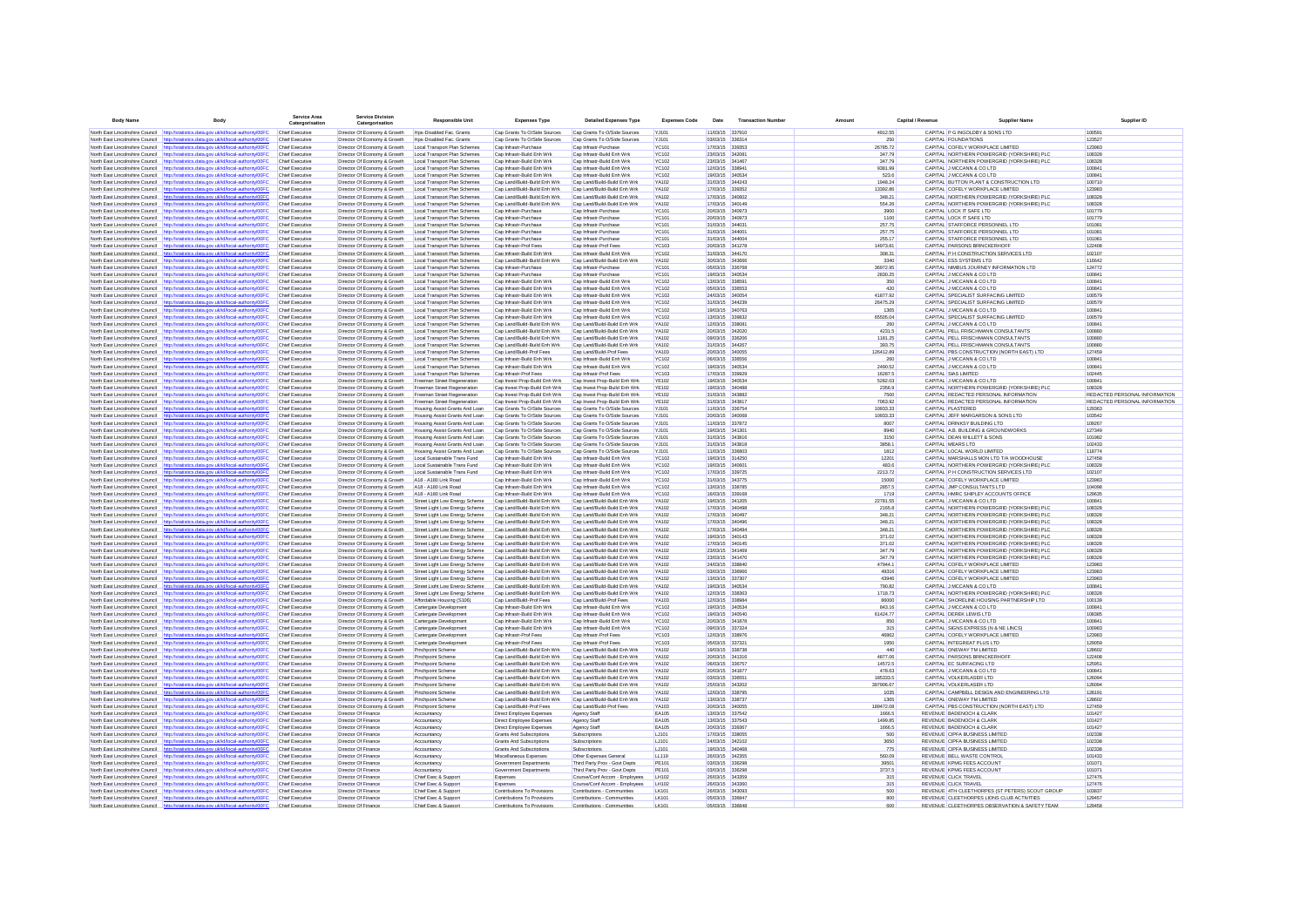| <b>Body Name</b>                           | Body                                                                                                                                                                           | <b>Service Area</b><br>Catergorisation           | <b>Service Division</b><br>Catergorisation | <b>Responsible Unit</b>                                | <b>Expenses Type</b>                                             | <b>Detailed Expenses Type</b>                                | <b>Expenses Code</b>         | Date                               | <b>Transaction Numbe</b> | Amoun   | Capital / Revenue    | <b>Supplier Name</b>                                                                        | Supplier ID      |
|--------------------------------------------|--------------------------------------------------------------------------------------------------------------------------------------------------------------------------------|--------------------------------------------------|--------------------------------------------|--------------------------------------------------------|------------------------------------------------------------------|--------------------------------------------------------------|------------------------------|------------------------------------|--------------------------|---------|----------------------|---------------------------------------------------------------------------------------------|------------------|
|                                            | North East Lincolnshire Council http://statistics.data.gov.uk/id/local-authority/00FC                                                                                          | Chief Executive                                  | Director Of Finance                        | Chief Exec & Sunnort                                   | Contributions To Provisions                                      | Contributions - Communities                                  | <b>IK101</b>                 | 03/03/15 336839                    |                          |         | 500                  | REVENUE CURZON HEALTH AND WELL BEING CENTRE                                                 | 129451           |
|                                            | North East Lincolnshire Council http://statistics.data.oov.uk/id/local-authority/00EC.                                                                                         | Chief Executive                                  | Director Of Finance                        | Chief Exec & Sunnort                                   | Contributions To Provisions                                      | Contributions - Communities                                  | <b>IK101</b>                 | 03/03/15 336836                    |                          |         | 1000                 | REVENUE GRIMSRY CLEETHORPES DISTRICT SCHOOLS                                                | 108928           |
|                                            | North East Lincolnshire Council http://statistics.data.oov.uk/id/local-authority/00EC                                                                                          | Chief Executive                                  | Director Of Finance                        | Chief Exec & Sunnort                                   | Contributions To Provisions                                      | Contributions - Communities                                  | <b>IK101</b>                 | 05/03/15 336849                    |                          |         | 400                  | REVENUE SUSSEX PAVILION COMMUNITY GROUP                                                     | 126810           |
| North Fast Lincolnshire Council            | http://statistics.data.gov.uk/id/local-authority/00FC                                                                                                                          | Chief Executive                                  | Director Of Finance                        | Chief Exec & Support                                   | Contributions To Provisions                                      | Contributions - Communities                                  | LK101                        | 05/03/15 336852                    |                          |         | 400                  | REVENUE GRIMSBY IN BLOOM                                                                    | 109366           |
| North East Lincolnshire Council            | North East Lincolnshire Council http://statistics.data.gov.uk/id/local-authority/00FC<br>http://statistics.data.oov.uk/id/local-authority/00FC                                 | <b>Chief Executive</b><br><b>Chief Executive</b> | Director Of Finance<br>Director Of Finance | Chief Exec & Support<br>Chief Exec & Suppor            | Contributions To Provisions<br>Contributions To Provisions       | Contributions - Communities<br>Contributions - Communities   | <b>LK101</b><br><b>LK101</b> | 16/03/15 339847<br>05/03/15 336919 |                          |         | 800<br>1000          | REVENUE GRIMSBY & CLEETHORPES DISTRICT SEA CADETS<br>REVENUE AGE UK NORTH EAST LINCOLNSHIRE | 109370<br>113772 |
|                                            | North East Lincolnshire Council http://statistics.data.gov.uk/id/local-authority/00FC                                                                                          | <b>Chief Executive</b>                           | Director Of Finance                        | Chief Exec & Support                                   | Contributions To Provisions                                      | Contributions - Communities                                  | <b>LK101</b>                 | 05/03/15 336923                    |                          |         | 2050                 | REVENUE CANON PETER HALL CE PRIMARY SCHOOL                                                  | 103406           |
|                                            | North East Lincolnshire Council http://statistics.data.gov.uk/id/local-authority/00FC                                                                                          | <b>Chief Executive</b>                           | Director Of Finance                        | Chief Exec & Suppor                                    | Contributions To Provisions                                      | Contributions - Communities                                  | <b>LK101</b>                 | 05/03/15 336917                    |                          |         | 250                  | <b>REVENUE CURTAIN CALL</b>                                                                 | 129460           |
| North East Lincolnshire Council            | http://statistics.data.gov.uk/id/local-authority/00FC                                                                                                                          | Chief Executive                                  | Director Of Finance                        | Chief Exec & Support                                   | Contributions To Provisions                                      | Contributions - Communities                                  | <b>LK101</b>                 | 05/03/15 336922                    |                          |         | 1000                 | REVENUE HABROUGH IN BLOOM                                                                   | 129461           |
| North East Lincolnshire Council            | http://statistics.data.gov.uk/id/local-authority/00FC                                                                                                                          | Chief Executive                                  | Director Of Finance                        | Chief Exec & Suppor                                    | Contributions To Provisions                                      | Contributions - Communities                                  | <b>LK101</b>                 | 05/03/15 336921                    |                          |         | 500                  | REVENUE MMINGHAM IN BLOOM                                                                   | 109044           |
|                                            | North East Lincolnshire Council http://statistics.data.gov.uk/id/local-authority/00FC<br>North East Lincolnshire Council http://statistics.data.gov.uk/id/local-authority/00FC | Chief Executive<br><b>Chief Executive</b>        | Director Of Finance<br>Director Of Finance | Chief Exec & Support<br>Chief Exec & Support           | Contributions To Provisions<br>Contributions To Provisions       | Contributions - Communities<br>Contributions - Communities   | LK101<br>LK101               | 05/03/15 336920<br>13/03/15 340020 |                          |         | 1200<br>355          | REVENUE IMMINGHAM TOWN COUNCIL<br>REVENUE NOTICE BOARD COMPANY (UK) LTD                     | 101597<br>122183 |
|                                            | North East Lincolnshire Council http://statistics.data.gov.uk/id/local-authority/00FC                                                                                          | <b>Chief Executive</b>                           | Director Of Finance                        | Chief Exec & Support                                   | Contributions To Provisions                                      | Contributions - Communities                                  | <b>LK101</b>                 | 16/03/15 339848                    |                          |         | 1000                 | REVENUE GRIMSBY IN BLOOM                                                                    | 109366           |
|                                            | North East Lincolnshire Council http://statistics.data.gov.uk/id/local-authority/00FC                                                                                          | Chief Executive                                  | Director Of Finance                        | Chief Exec & Support                                   | Contributions To Provisions                                      | Contributions - Communities                                  | LK101                        | 16/03/15 339873                    |                          |         | 800                  | REVENUE GRIMSBY & DISTRICT LIVE AT HOME SCHEME                                              | 102091           |
| North East Lincolnshire Council            | http://statistics.data.gov.uk/id/local-authority/00FC                                                                                                                          | Chief Executive                                  | Director Of Finance                        | Chief Exec & Support                                   | Contributions To Provisions                                      | Contributions - Communities                                  | LK101                        | 17/03/15 339850                    |                          |         | 800                  | REVENUE GRIMSBY AMATEUR BOXING CLUB                                                         | 129663           |
| North East Lincolnshire Council            | http://statistics.data.gov.uk/id/local-authority/00FC                                                                                                                          | <b>Chief Executive</b>                           | Director Of Finance                        | Chief Exec & Support                                   | Contributions To Provisions                                      | Contributions - Communities                                  | LK101                        | 23/03/15 342120                    |                          |         | 700                  | REVENUE VIKINGS BOWLING CLUB                                                                | 129720           |
|                                            | North East Lincolnshire Council http://statistics.data.gov.uk/id/local-authority/00FC<br>North East Lincolnshire Council http://statistics.data.oov.uk/id/local-authority/00EC | Chief Executive<br>Chief Executive               | Director Of Finance<br>Director Of Finance | Chief Exec & Support<br>Chief Exec & Support           | Contributions To Provisions<br>Contributions To Provisions       | Contributions - Communities<br>Contributions - Communities   | LK101<br><b>IK101</b>        | 03/03/15 336513<br>12/03/15 337887 |                          |         | 1245.15<br>395       | REVENUE SHORELINE HOUSING PARTNERSHIP LTD<br>REVENUE, SHORELINE HOUSING PARTNER SHIP LTD.   | 100139<br>100139 |
|                                            | North East Lincolnshire Council http://statistics.data.oov.uk/id/local-authority/00EC                                                                                          | Chief Executive                                  | Director Of Finance                        | Chief Exec & Support                                   | Contributions To Provisions                                      | Contributions - Communities                                  | <b>IK101</b>                 | 05/03/15 336918                    |                          |         | 2826                 | REVENUE CLEELINCS NEIGHBOURHOOD FORUM                                                       | 109043           |
|                                            | North East Lincolnshire Council http://statistics.data.oov.uk/id/local-authority/00EC                                                                                          | Chief Executive                                  | Director Of Finance                        | Chief Exec & Sunnort                                   | Contributions To Provisions                                      | Contributions - Communities                                  | <b>IK101</b>                 | 17/03/15 338757                    |                          |         | 395                  | REVENUE TRADITIONAL GATES                                                                   | 108564           |
| North East Lincolnshire Council            | http://statistics.data.gov.uk/id/local-authority/00FC                                                                                                                          | Chief Executive                                  | Director Of Finance                        | Chief Exec & Support                                   | Contributions To Provisions                                      | Contributions - Communities                                  | <b>IK101</b>                 | 24/03/15 341922                    |                          |         | 1585                 | <b>REVENUE TRADITIONAL GATES</b>                                                            | 108564           |
|                                            | North East Lincolnshire Council http://statistics.data.gov.uk/id/local-authority/00FC                                                                                          | Chief Executive                                  | Director Of Finance                        | Chief Exec & Support                                   | Contributions To Provisions                                      | Contributions - Communities                                  | LK101                        | 05/03/15 336929                    |                          |         | 1200                 | REVENUE BARNOLDBY LE BECK PARISH COUNCIL                                                    | 100656           |
| North East Lincolnshire Council            | http://statistics.data.gov.uk/id/local-authority/00FC<br>North East Lincolnshire Council http://statistics.data.gov.uk/id/local-authority/00FC                                 | Chief Executive<br>Chief Executive               | Director Of Finano<br>Director Of Finance  | Chief Exec & Suppor<br>Chief Exec & Support            | Contributions To Provisions<br>Contributions To Provisions       | Contributions - Communities<br>Contributions - Communities   | <b>LK101</b><br><b>LK101</b> | 05/03/15 337497<br>26/03/15 343237 |                          |         | 1200<br>2500         | REVENUE IRBY UPON HUMBER PARISH COUNCIL<br>REVENUE SJ & RM GILBOY                           | 106752<br>129703 |
|                                            | North East Lincolnshire Council http://statistics.data.gov.uk/id/local-authority/00FC                                                                                          | Chief Executive                                  | Director Of Finance                        | Chief Exec & Suppor                                    | Contributions To Provisions                                      | Contributions - Third Sector                                 | <b>LK102</b>                 | 16/03/15 339891                    |                          |         | 450                  | REVENUE CREATIVE START ARTS IN HEALTH                                                       | 119504           |
|                                            | North East Lincolnshire Council http://statistics.data.gov.uk/id/local-authority/00FC                                                                                          | Chief Executive                                  | Director Of Finance                        | Chief Exec & Support                                   | Contributions To Provisions                                      | Contributions - Third Sector                                 | LK102                        | 16/03/15 339849                    |                          |         | 500                  | REVENUE K & J BINGO                                                                         | 121543           |
| North East Lincolnshire Council            | http://statistics.data.gov.uk/id/local-authority/00FC                                                                                                                          | Chief Executiv                                   | Director Of Finance                        | Chief Exec & Suppor                                    | Contributions To Provisions                                      | Contributions - Third Sector                                 | LK102                        | 05/03/15 336934                    |                          |         | 250                  | <b>REVENUE AGE UK</b>                                                                       | 108850           |
|                                            | North East Lincolnshire Council http://statistics.data.gov.uk/id/local-authority/00FC                                                                                          | Chief Executive                                  | Director Of Finance                        | Chief Exec & Support                                   | Contributions To Provisions                                      | Contributions - Third Sector                                 | LK102                        | 05/03/15 336924                    |                          |         | 1000                 | REVENUE ANNIE CHAPPLE CENTRE                                                                | 129462           |
|                                            | North East Lincolnshire Council http://statistics.data.gov.uk/id/local-authority/00FC<br>North East Lincolnshire Council http://statistics.data.gov.uk/id/local-authority/00FC | Chief Executive<br>Chief Executive               | Director Of Finance<br>Director Of Finance | Chief Exec & Support<br>Chief Exec & Support           | Contributions To Provisions<br>Contributions To Provisions       | Contributions - Third Sector<br>Contributions - Third Sector | LK102<br>LK102               | 05/03/15 336932<br>05/03/15 336925 |                          |         | 275<br>500           | <b>REVENUE CLEE DYNAMOS</b><br>REVENUE CLEETHORPES CRICKET CLUB                             | 123228<br>105924 |
| North East Lincolnshire Council            | http://statistics.data.gov.uk/id/local-authority/00FC                                                                                                                          | Chief Executive                                  | Director Of Finance                        | Chief Exec & Support                                   | Contributions To Provisions                                      | Contributions - Third Sector                                 | LK102                        | 05/03/15 336926                    |                          |         | 1000                 | REVENUE FRIENDSHIP AT HOME                                                                  | 108515           |
| North East Lincolnshire Council            | http://statistics.data.gov.uk/id/local-authority/00FC                                                                                                                          | <b>Chief Executive</b>                           | Director Of Finance                        | Chief Exec & Support                                   | Contributions To Provisions                                      | Contributions - Third Sector                                 | LK102                        | 05/03/15 336931                    |                          |         | 800                  | REVENUE HAVERSTOE WARD FORUM                                                                | 129463           |
| North East Lincolnshire Council            | http://statistics.data.gov.uk/id/local-authority/00FC                                                                                                                          | <b>Chief Executive</b>                           | Director Of Finance                        | Chief Exec & Support                                   | Contributions To Provisions                                      | Contributions - Third Sector                                 | LK102                        | 05/03/15 336933                    |                          |         | 250                  | REVENUE ST PETERS CHURCH                                                                    | 108092           |
|                                            | North East Lincolnshire Council http://statistics.data.gov.uk/id/local-authority/00FC                                                                                          | Chief Executive                                  | Director Of Finance                        | Chief Exec & Support                                   | Contributions To Provisions                                      | Contributions - Third Sector                                 | LK102                        | 16/03/15 339855                    |                          |         | 500                  | REVENUE THE CRAFT GROUP                                                                     | 129666           |
|                                            | North East Lincolnshire Council http://statistics.data.gov.uk/id/local-authority/00FC<br>North East Lincolnshire Council http://statistics.data.gov.uk/id/local-authority/00FC | Chief Executive<br>Chief Executive               | Director Of Finance<br>Director Of Finance | Chief Exec & Support<br>Chief Exec & Support           | Contributions To Provisions<br>Contributions To Provisions       | Contributions - Third Sector<br>Contributions - Third Sector | LK102<br>LK102               | 16/03/15 339901<br>16/03/15 339867 |                          |         | 500<br>2000          | REVENUE CREATIVE START ARTS IN HEALTH<br>REVENUE FIRST CLEETHORPES SEA SCOUTS               | 119504<br>129667 |
|                                            | North East Lincolnshire Council http://statistics.data.gov.uk/id/local-authority/00FC                                                                                          | Chief Executive                                  | Director Of Finance                        | Chief Exec & Support                                   | Contributions To Provisions                                      | Contributions - Third Sector                                 | LK102                        | 16/03/15 339846                    |                          |         | 500                  | REVENUE GRIMSBY IN BLOOM                                                                    | 109366           |
| North Fast Lincolnshire Council            | http://statistics.data.oov.uk/id/local-authority/00EC                                                                                                                          | Chief Executive                                  | Director Of Finance                        | Chief Exec & Support                                   | Contributions To Provisions                                      | Contributions - Third Sector                                 | <b>IK102</b>                 | 16/03/15 339854                    |                          |         | 1000                 | REVENUE GRIMSBY & DISTRICT LIVE AT HOME SCHEME                                              | 102091           |
|                                            | North East Lincolnshire Council http://statistics.data.gov.uk/id/local-authority/00FC                                                                                          | Chief Executive                                  | Director Of Finance                        | Chief Exec & Support                                   | Contributions To Provisions                                      | Contributions - Third Sector                                 | <b>IK102</b>                 | 16/03/15 339851                    |                          |         | 500                  | REVENUE HIDDEN EMBRACE                                                                      | 129664           |
| North Fast Lincolnshire Council            | http://statistics.data.gov.uk/id/local-authority/00FC                                                                                                                          | Chief Executive                                  | Director Of Finance                        | Chief Exec & Support                                   | Contributions To Provisions                                      | Contributions - Third Sector                                 | <b>IK102</b>                 | 16/03/15 339853                    |                          |         | 500                  | REVENUE WELHOLME FOOTBALL PROJECT                                                           | 129665           |
| North East Lincolnshire Council            | North East Lincolnshire Council http://statistics.data.gov.uk/id/local-authority/00FC<br>http://statistics.data.gov.uk/id/local-authority/00FC                                 | Chief Executive<br>Chief Executive               | Director Of Finance<br>Director Of Finano  | Chief Exec & Support<br>Chief Exec & Suppor            | Contributions To Provisions<br>Contributions To Provisions       | Contributions - Third Sector<br>Contributions - Third Sector | <b>LK102</b><br><b>LK102</b> | 03/03/15 336835<br>05/03/15 336851 |                          |         | 3400<br>600          | REVENUE GRIMSBY TOWN FOOTBALL IN THE COMMUNITY<br>REVENUE NEW WALTHAM PARISH COUNCIL        | 100978<br>106748 |
|                                            | North East Lincolnshire Council http://statistics.data.gov.uk/id/local-authority/00FC                                                                                          | <b>Chief Executive</b>                           | Director Of Finance                        | Chief Exec & Suppor                                    | Contributions To Provisions                                      | Contributions - Third Sector                                 | <b>LK102</b>                 | 23/03/15 342087                    |                          |         | 500                  | REVENUE SCARTHO COMMUNITY GARDEN PROJECT                                                    | 110480           |
| North East Lincolnshire Council            | http://statistics.data.gov.uk/id/local-authority/00FC                                                                                                                          | Chief Executive                                  | Director Of Finance                        | Chief Exec & Suppor                                    | Contributions To Provisions                                      | Contributions - Third Sector                                 | LK102                        | 24/03/15 342427                    |                          |         | 1000                 | REVENUE THE FORTITUDE CLUB                                                                  | 129759           |
| North East Lincolnshire Council            | http://statistics.data.gov.uk/id/local-authority/00FC                                                                                                                          | Chief Executive                                  | Director Of Finance                        | Chief Exec & Suppor                                    | Contributions To Provisions                                      | Contributions - Third Sector                                 | LK102                        | 05/03/15 336854                    |                          |         | 1000                 | REVENUE BRIGSLEY VILLAGE HALL                                                               | 122959           |
| North East Lincolnshire Council            | http://statistics.data.gov.uk/id/local-authority/00FC                                                                                                                          | Chief Executive                                  | Director Of Finance                        | Chief Exec & Support                                   | Contributions To Provisions                                      | Contributions - Third Sector                                 | LK102                        | 05/03/15 336853                    |                          |         | 1862                 | REVENUE WALTHAM PARISH COUNCIL                                                              | 103519           |
|                                            | North East Lincolnshire Council http://statistics.data.gov.uk/id/local-authority/00FC                                                                                          | Chief Executive                                  | Director Of Finance                        | Chief Exec & Support                                   | Consultancy                                                      | Consultancy                                                  | <b>PL101</b><br>GA123        | 11/03/15 338060<br>23/03/15 342008 |                          |         | 7380                 | REVENUE GILLIAN CONNOLLY CONSULTING                                                         | 111595<br>123983 |
| North East Lincolnshire Council http://sta | North East Lincolnshire Council http://statistics.data.gov.uk/id/local-authority/00FC<br>istics.data.gov.uk/id/local-authority/00FC                                            | Chief Executive<br>Chief Executive               | Director Of Finance<br>Director Of Finance | Cfs Assets & Pc Programme<br>Cfs Assets & Pc Programme | Rep Alterations Maint Building<br><b>Energy Costs</b>            | Client Funded R & M Work<br>Electricity                      | GB102                        | 19/03/15 341117                    |                          |         | 9172.58<br>$-25.29$  | REVENUE COFELY WORKPLACE LIMITED<br>REVENUE NPOWER LIMITED                                  | 101414           |
| North East Lincolnshire Council            | http://statistics.data.gov.uk/id/local-authority/00FC                                                                                                                          | <b>Chief Executive</b>                           | Director Of Finance                        | Cfs Assets & Pc Programme                              | <b>Energy Costs</b>                                              | Electricity                                                  | GB102                        | 19/03/15 341123                    |                          |         | $-28.37$             | <b>REVENUE NPOWER LIMITED</b>                                                               | 101414           |
| North East Lincolnshire Council            | http://statistics.data.gov.uk/id/local-authority/00FC                                                                                                                          | <b>Chief Executive</b>                           | Director Of Finance                        | Cfs Assets & Pc Programme                              | <b>Energy Costs</b>                                              | Electricity                                                  | GB102                        | 23/03/15 341124                    |                          |         | $-25.06$             | REVENUE NPOWER LIMITED                                                                      | 101414           |
| North East Lincolnshire Council            | http://statistics.data.gov.uk/id/local-authority/00FC                                                                                                                          | <b>Chief Executive</b>                           | Director Of Finance                        | Cfs Assets & Pc Programme                              | <b>Energy Costs</b>                                              | Electricity                                                  | GB102                        | 19/03/15 341131                    |                          |         | $-25.05$             | REVENUE NPOWER LIMITED                                                                      | 101414           |
|                                            | North East Lincolnshire Council http://statistics.data.gov.uk/id/local-authority/00FC<br>North East Lincolnshire Council http://statistics.data.gov.uk/id/local-authority/00FC | Chief Executive<br><b>Chief Executive</b>        | Director Of Finance<br>Director Of Finance | Cfs Assets & Pc Programme<br>Cfs Assets & Pc Programme | <b>Energy Costs</b><br><b>Energy Costs</b>                       | Electricity<br>Electricity                                   | GB102<br>GB102               | 19/03/15 341120<br>19/03/15 341122 |                          |         | $-28.31$<br>$-27.62$ | REVENUE NPOWER LIMITED<br>REVENUE NPOWER LIMITED                                            | 101414<br>101414 |
| North East Lincolnshire Council            | http://statistics.data.gov.uk/id/local-authority/00FC                                                                                                                          | <b>Chief Executive</b>                           | Director Of Finance                        | Cfs Assets & Pc Programme                              | <b>Energy Costs</b>                                              | Electricity                                                  | GB102                        | 19/03/15 341114                    |                          |         | $-8.19$              | REVENUE NPOWER LIMITED                                                                      | 101414           |
|                                            | North East Lincolnshire Council http://statistics.data.gov.uk/id/local-authority/00FC                                                                                          | <b>Chief Executive</b>                           | Director Of Finance                        | Cfs Assets & Pc Programme                              | <b>Energy Costs</b>                                              | Electricity                                                  | GB102                        | 19/03/15 341126                    |                          |         | $-8.57$              | REVENUE NPOWER LIMITED                                                                      | 101414           |
| North East Lincolnshire Council            | http://statistics.data.gov.uk/id/local-authority/00FC                                                                                                                          | Chief Executive                                  | Director Of Finance                        | Cfs Assets & Pc Programme                              | <b>Energy Costs</b>                                              | Flectricity                                                  | GR <sub>102</sub>            | 19/03/15 341112                    |                          |         | $-28.58$             | REVENUE NPOWER LIMITED                                                                      | 101414           |
|                                            | North East Lincolnshire Council http://statistics.data.gov.uk/id/local-authority/00FC                                                                                          | Chief Executive                                  | Director Of Finance                        | Cfs Assets & Pc Programme                              | <b>Energy Costs</b>                                              | Flectricity                                                  | GR102                        | 19/03/15 341360                    |                          |         | 333.6                | REVENUE NPOWER LIMITED                                                                      | 101414<br>101414 |
| North East Lincolnshire Council            | http://statistics.data.oov.uk/id/local-authority/00FC<br>North East Lincolnshire Council http://statistics.data.gov.uk/id/local-authority/00FC                                 | Chief Executive<br>Chief Executive               | Director Of Finano<br>Director Of Finance  | Cfs Assets & Pc Programme<br>Cfs Assets & Pc Programme | <b>Energy Costs</b><br><b>Energy Costs</b>                       | Electricity<br>Electricity                                   | GB102<br>GB102               | 24/03/15 342352<br>19/03/15 341129 |                          |         | 305.15<br>$-28.68$   | <b>REVENUE NPOWER LIMITED</b><br>REVENUE NPOWER LIMITED                                     | 101414           |
| North East Lincolnshire Council            | http://statistics.data.gov.uk/id/local-authority/00FC                                                                                                                          | Chief Executive                                  | Director Of Finance                        | Cfs Assets & Pc Programme                              | <b>Energy Costs</b>                                              | Electricity                                                  | GB102                        | 19/03/15 341121                    |                          |         | $-24.99$             | REVENUE NPOWER LIMITED                                                                      | 101414           |
| North East Lincolnshire Council            | http://statistics.data.gov.uk/id/local-authority/00FC                                                                                                                          | Chief Executive                                  | Director Of Finance                        | Cfs Assets & Pc Programme                              | <b>Energy Costs</b>                                              | Electricity                                                  | GB102                        | 19/03/15 341125                    |                          |         | $-25.29$             | REVENUE NPOWER LIMITED                                                                      | 101414           |
| North East Lincolnshire Council            | http://statistics.data.gov.uk/id/local-authority/00FC                                                                                                                          | Chief Executiv                                   | Director Of Finance                        | Cfs Assets & Pc Programme                              | Grounds Maintenance Costs                                        | Grounds Maintenance                                          | GJ101                        | 03/03/15 336504                    |                          |         | 11720                | REVENUE CLEETHORPES ACADEMY                                                                 | 102713           |
|                                            | North East Lincolnshire Council http://statistics.data.gov.uk/id/local-authority/00FC                                                                                          | Chief Executive                                  | Director Of Finance                        | Cfs Assets & Pc Programme                              | Rep Alterations Maint Building                                   | Buildings - Repairs And Main                                 | GA102                        | 24/03/15 342429                    |                          |         | 900                  | REVENUE BEETENSON & GIBBON SOLICITORS                                                       | 100514           |
|                                            | North East Lincolnshire Council http://statistics.data.gov.uk/id/local-authority/00FC<br>North East Lincolnshire Council http://statistics.data.gov.uk/id/local-authority/00FC | Chief Executive<br>Chief Executive               | Director Of Finance<br>Director Of Finance | Cfs Assets & Pc Programme<br>Cfs Assets & Pc Programme | Rep Alterations Maint Building<br>Print Stationery / Gen Off Exp | Buildings - Repairs And Maint<br>Advertising                 | GA102<br>LD104               | 26/03/15 342937<br>23/03/15 342007 |                          |         | 1301<br>1800         | REVENUE LINCS ELECTRICAL SERVICES LTD<br>REVENUE SCOTTS PROPERTY LLP                        | 102044<br>103513 |
|                                            | North East Lincolnshire Council http://statistics.data.gov.uk/id/local-authority/00FC                                                                                          | <b>Chief Executive</b>                           | Director Of Finance                        | Cfs Assets & Pc Programme                              | Print Stationery / Gen Off Exp                                   | Advertising                                                  | LD104                        | 26/03/15 342967                    |                          |         | 2407.5               | REVENUE SCOTTS PROPERTY LLP                                                                 | 103513           |
| North East Lincolnshire Council            | http://statistics.data.gov.uk/id/local-authority/00FC                                                                                                                          | Chief Executive                                  | Director Of Finance                        | Facilities Management                                  | <b>Water Services</b>                                            | Water                                                        | GE101                        | 09/03/15 337040                    |                          |         | 399.81               | <b>REVENUE ANGLIAN WATER</b>                                                                | 100508           |
| North East Lincolnshire Council            | http://statistics.data.gov.uk/id/local-authority/00FC                                                                                                                          | <b>Chief Executive</b>                           | Director Of Finance                        | Facilities Management                                  | Rep Alterations Maint Building                                   | Buildings - Repairs And Maint                                | GA102                        | 12/03/15 339115                    |                          |         | 1850                 | REVENUE ETON-LINCS LIMITED                                                                  | 101510           |
|                                            | North East Lincolnshire Council http://statistics.data.gov.uk/id/local-authority/00FC<br>North East Lincolnshire Council http://statistics.data.gov.uk/id/local-authority/00FC | Chief Executive<br><b>Chief Executive</b>        | Director Of Finance<br>Director Of Finance | Facilities Management<br>Facilities Management         | <b>Energy Costs</b>                                              | Electricity<br>Electricity                                   | GB102<br>GB102               | 26/03/15 342079<br>26/03/15 342060 |                          |         | $-24$<br>918.07      | REVENUE BES COMMERCIAL ELECTRICITY LTD<br>REVENUE BES COMMERCIAL ELECTRICITY LTD            | 110148<br>110148 |
|                                            | North East Lincolnshire Council http://statistics.data.gov.uk/id/local-authority/00FC                                                                                          | <b>Chief Executive</b>                           | Director Of Finance                        | <b>Facilities Management</b>                           | <b>Energy Costs</b><br>Rates                                     | Rates                                                        | GD101                        | 19/03/15 341211                    |                          | 5122.07 |                      | REVENUE NORTH EAST LINCOLNSHIRE COUNCIL                                                     | 100894           |
|                                            | North East Lincolnshire Council http://statistics.data.gov.uk/id/local-authority/00FC                                                                                          | <b>Chief Executive</b>                           | Director Of Finance                        | Facilities Management                                  | <b>Water Services</b>                                            | Water                                                        | GE101                        | 19/03/15 340608                    |                          | 279.01  |                      | <b>REVENUE ANGLIAN WATER</b>                                                                | 100508           |
| North East Lincolnshire Council            | http://statistics.data.gov.uk/id/local-authority/00FC                                                                                                                          | <b>Chief Executive</b>                           | Director Of Finance                        | Facilities Management                                  | <b>Energy Costs</b>                                              | <b>Heating Fue</b>                                           | GB103                        | 19/03/15 341271                    |                          |         | 666.3                | <b>REVENUE CERTAS ENERGY</b>                                                                | 124794           |
|                                            | North East Lincolnshire Council http://statistics.data.gov.uk/id/local-authority/00FC                                                                                          | <b>Chief Executive</b>                           | Director Of Finance                        | Facilities Management                                  | <b>Energy Costs</b>                                              | <b>Heating Fue</b>                                           | GB103                        | 20/03/15 341273                    |                          |         | 912.8                | <b>REVENUE CERTAS ENERGY</b>                                                                | 124794           |
| North East Lincolnshire Council            | http://statistics.data.gov.uk/id/local-authority/00FC                                                                                                                          | <b>Chief Executive</b><br>Chief Executive        | Director Of Finano                         | <b>Facilities Management</b>                           | <b>Energy Costs</b>                                              | <b>Heating Fue</b><br>Wate                                   | GB103<br>GE101               | 19/03/15 341270<br>12/03/15 338884 |                          |         | 912.8<br>875.18      | REVENUE CERTAS ENERGY<br><b>REVENUE ANGLIAN WATER</b>                                       | 124794<br>100508 |
|                                            | North East Lincolnshire Council http://statistics.data.gov.uk/id/local-authority/00FC<br>North East Lincolnshire Council http://statistics.data.gov.uk/id/local-authority/00FC | Chief Executive                                  | Director Of Finance<br>Director Of Finano  | <b>Facilities Management</b><br>Facilities Management  | <b>Water Services</b><br>Premises Insurance                      | Premises Insurance - Premiums                                | <b>GK101</b>                 | 12/03/15 338882                    |                          |         | 760.14               | REVENUE WYKELAND GROUP LTD                                                                  | 101729           |
|                                            | North East Lincolnshire Council http://statistics.data.gov.uk/id/local-authority/00FC                                                                                          | Chief Executive                                  | Director Of Finance                        | Facilities Management                                  | <b>Water Services</b>                                            | Wate                                                         | GE101                        | 12/03/15 338869                    |                          | 590.96  |                      | REVENUE ANGLIAN WATER                                                                       | 100508           |
| North East Lincolnshire Council            | http://statistics.data.gov.uk/id/local-authority/00FC                                                                                                                          | Chief Executive                                  | Director Of Finano                         | Facilities Managemen                                   | Premises Insurance                                               | Premises Insurance - Premiums                                | <b>GK101</b>                 | 12/03/15 338881                    |                          |         | 945.41               | REVENUE WYKELAND GROUP LTD                                                                  | 101729           |
|                                            | North East Lincolnshire Council http://statistics.data.gov.uk/id/local-authority/00FC                                                                                          | Chief Executive                                  | Director Of Finance                        | Facilities Management                                  | Water Services                                                   | Wate                                                         | GE101                        | 12/03/15 338876                    |                          |         | 635.83               | REVENUE ANGLIAN WATER                                                                       | 100508           |
|                                            | North East Lincolnshire Council http://statistics.data.gov.uk/id/local-authority/00FC                                                                                          | Chief Executive<br>Chief Executive               | Director Of Finance<br>Director Of Finance | <b>Facilities Management</b><br>Facilities Management  | <b>Water Services</b>                                            | Water<br>Rent                                                | GE101<br>GC101               | 12/03/15 337924<br>26/03/15 342924 |                          |         | 557.93<br>745        | REVENUE ANGLIAN WATER<br>REVENUE JOHN SUTCLIFFE & SON (HOLDINGS) LTD                        | 100508<br>101339 |
|                                            | North East Lincolnshire Council http://statistics.data.gov.uk/id/local-authority/00FC<br>North East Lincolnshire Council http://statistics.data.gov.uk/id/local-authority/00FC | Chief Executive                                  | Director Of Finance                        | Facilities Management                                  | Rents<br>Rents                                                   | Service Charge                                               | GC102                        | 24/03/15 342804                    |                          |         | $-389.16$            | REVENUE JOHN SUTCLIFFE & SON (HOLDINGS) LTD                                                 | 101339           |
| North East Lincolnshire Council http://sta | tistics.data.oov.uk/id/local-authority/00FC                                                                                                                                    | Chief Executive                                  | Director Of Finance                        | Facilities Management                                  | <b>Energy Costs</b>                                              | Electricity                                                  | GB102                        | 17/03/15 338981                    |                          |         | $-415.03$            | REVENUE OLD CLEE PRIMARY ACADEMY                                                            | 119822           |
| North East Lincolnshire Council            | http://statistics.data.gov.uk/id/local-authority/00FC                                                                                                                          | <b>Chief Executive</b>                           | Director Of Finance                        | Facilities Management                                  | <b>Energy Costs</b>                                              | Electricity                                                  | GB102                        | 23/03/15 342129                    |                          |         | 393.13               | REVENUE OLD CLEE PRIMARY ACADEMY                                                            | 119822           |
|                                            | North East Lincolnshire Council http://statistics.data.gov.uk/id/local-authority/00FC                                                                                          | Chief Executive                                  | Director Of Finance                        | Facilities Management                                  | Energy Costs                                                     | Electricity                                                  | GB102                        | 12/03/15 338878                    |                          | 456.94  |                      | REVENUE OLD CLEE PRIMARY ACADEMY                                                            | 119822           |
|                                            | North East Lincolnshire Council http://statistics.data.gov.uk/id/local-authority/00FC<br>North East Lincolnshire Council http://statistics.data.gov.uk/id/local-authority/00FC | <b>Chief Executive</b><br><b>Chief Executive</b> | Director Of Finance<br>Director Of Finance | Facilities Management<br>Facilities Management         | <b>Energy Costs</b><br>Energy Costs                              | Gas<br>Gas                                                   | GB101<br>GB101               | 23/03/15 342129<br>12/03/15 338877 |                          |         | 362.32<br>388.29     | REVENUE OLD CLEE PRIMARY ACADEMY<br>REVENUE OLD CLEE PRIMARY ACADEMY                        | 119822<br>119822 |
|                                            | North East Lincolnshire Council http://statistics.data.gov.uk/id/local-authority/00FC                                                                                          | <b>Chief Executive</b>                           | Director Of Finance                        | Facilities Management                                  | <b>Water Services</b>                                            | Water                                                        | GE101                        | 12/03/15 338883                    |                          |         | 385.57               | REVENUE OLD CLEE PRIMARY ACADEMY                                                            | 119822           |
|                                            | North East Lincolnshire Council http://statistics.data.gov.uk/id/local-authority/00FC                                                                                          | <b>Chief Executive</b>                           | Director Of Finance                        | Facilities Management                                  | Rents                                                            | Rent                                                         | GC101                        | 26/03/15 342354                    |                          |         | 1250                 | REVENUE THE GRIMSBY INSTITUTE OF FURTHER                                                    | 102742           |
|                                            | North East Lincolnshire Council http://statistics.data.gov.uk/id/local-authority/00FC                                                                                          | <b>Chief Executive</b>                           | Director Of Finance                        | Facilities Management                                  | Rents                                                            | Service Charge                                               | GC102                        | 26/03/15 342354                    |                          |         | 1100                 | REVENUE THE GRIMSBY INSTITUTE OF FURTHER                                                    | 102742           |
|                                            | North East Lincolnshire Council http://statistics.data.gov.uk/id/local-authority/00FC                                                                                          | <b>Chief Executive</b>                           | Director Of Finance                        | Commercial Estate                                      | <b>Water Services</b>                                            | Water                                                        | GE101                        | 12/03/15 338860                    |                          |         | 388.94               | <b>REVENUE ANGLIAN WATER</b>                                                                | 100508           |
|                                            | North East Lincolnshire Council http://statistics.data.gov.uk/id/local-authority/00FC<br>North East Lincolnshire Council http://statistics.data.gov.uk/id/local-authority/00FC | <b>Chief Executive</b><br><b>Chief Executive</b> | Director Of Finance<br>Director Of Finance | Commercial Estate<br>Commercial Estate                 | Rates<br><b>Water Services</b>                                   | Rates<br>Water                                               | GD101<br>GE101               | 24/03/15 342798<br>03/03/15 336496 |                          | 1118.63 | 377.04               | REVENUE NORTH EAST LINCOLNSHIRE COUNCIL<br>REVENUE ANGLIAN WATER                            | 100894<br>100508 |
| North East Lincolnshire Council htt        |                                                                                                                                                                                | <b>Chief Executive</b>                           | Director Of Finance                        | Commercial Estate                                      | <b>Water Servicer</b>                                            | Wate                                                         | GE101                        | 12/03/15                           | 338861                   |         | 1832.65              | REVENUE ANGLIAN WATER                                                                       | 100508           |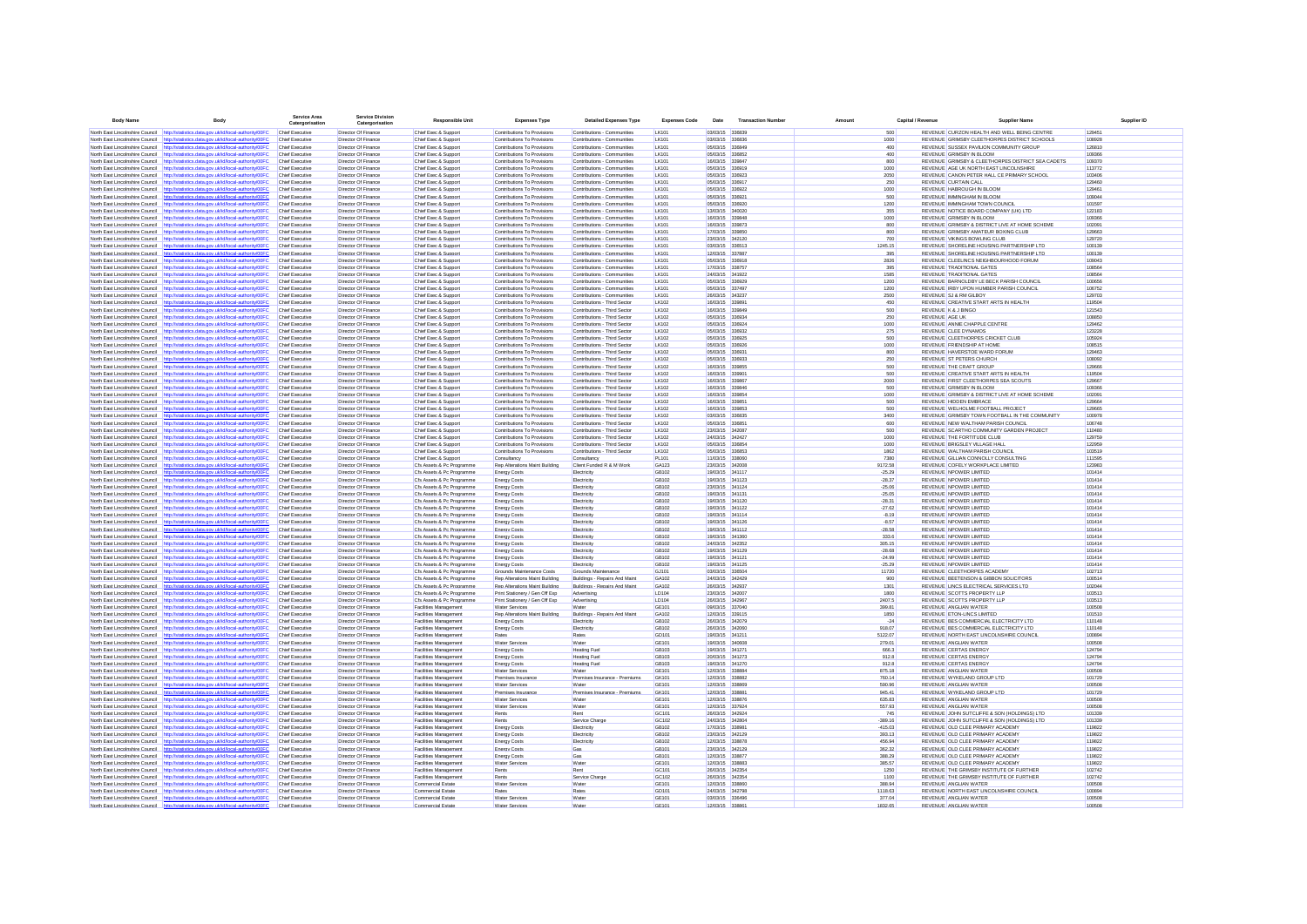| <b>Body Name</b>                    | Body                                                                                                                                                                           | <b>Service Are</b><br>Catergorisation            | Catergorisation                                              | <b>Responsible Unit</b>                                                | <b>Expenses Type</b>                                           | <b>Detailed Expenses Type</b>                            | <b>Expenses Code</b>  | Date                               | <b>Transaction Numbe</b> | Amount              | Capital / Revenue |                                                                             | <b>Supplier Name</b>                                                                   | Supplier ID                   |
|-------------------------------------|--------------------------------------------------------------------------------------------------------------------------------------------------------------------------------|--------------------------------------------------|--------------------------------------------------------------|------------------------------------------------------------------------|----------------------------------------------------------------|----------------------------------------------------------|-----------------------|------------------------------------|--------------------------|---------------------|-------------------|-----------------------------------------------------------------------------|----------------------------------------------------------------------------------------|-------------------------------|
|                                     | North East Lincolnshire Council http://statistics.data.gov.uk/id/local-authority/00FC                                                                                          | <b>Chief Executive</b>                           | Director Of Finance                                          | Commercial Estate                                                      | <b>Water Services</b>                                          | Wate                                                     | GE101                 | 12/03/15 338857                    |                          | 701.92              |                   | REVENUE ANGLIAN WATER                                                       |                                                                                        | 100508                        |
|                                     | North East Lincolnshire Council http://statistics.data.gov.uk/id/local-authority/00FC                                                                                          | <b>Chief Executive</b>                           | Director Of Finance                                          | Commercial Estate                                                      | Rates                                                          | Rates                                                    | GD101                 | 12/03/15 338880                    |                          | 358.33              |                   | REVENUE NORTH EAST LINCOLNSHIRE COUNCIL                                     |                                                                                        | 100894                        |
| North East Lincolnshire Council     | http://statistics.data.gov.uk/id/local-authority/00FC                                                                                                                          | Chief Executive                                  | Director Of Finance                                          | Commercial Estate                                                      | Rates                                                          | Rates                                                    | GD101                 | 19/03/15 341218                    |                          | 3485.4              |                   | REVENUE NORTH EAST LINCOLNSHIRE COUNCIL                                     |                                                                                        | 100894                        |
|                                     | North East Lincolnshire Council http://statistics.data.gov.uk/id/local-authority/00FC                                                                                          | Chief Executive                                  | Director Of Finance                                          | Commercial Estate                                                      | Rates                                                          | Rates                                                    | GD101                 | 19/03/15 341209                    |                          | 309.01              |                   | REVENUE NORTH EAST LINCOLNSHIRE COUNCIL                                     |                                                                                        | 100894                        |
|                                     | North East Lincolnshire Council http://statistics.data.gov.uk/id/local-authority/00FC<br>North East Lincolnshire Council http://statistics.data.gov.uk/id/local-authority/00FC | Chief Executive<br>Chief Executive               | Director Of Finance<br>Director Of Finance                   | Commercial Estate                                                      | Rates<br>Rep Alterations Maint Building                        | Rates<br>Security Alarms And Cctv                        | GD101<br>GA101        | 19/03/15 341204<br>23/03/15 342009 |                          | 2001.75<br>19738.92 |                   | REVENUE NORTH EAST LINCOLNSHIRE COUNCIL<br>REVENUE COFELY WORKPLACE LIMITED |                                                                                        | 100894<br>123983              |
|                                     | North East Lincolnshire Council http://statistics.data.gov.uk/id/local-authority/00FC                                                                                          | <b>Chief Executive</b>                           | Director Of Finance                                          | Commercial Estate<br>Commercial Estate                                 | <b>Energy Costs</b>                                            | Electricity                                              | GB102                 | 26/03/15 343094                    |                          | 7950.66             |                   | REVENUE BOURNE LEISURE LTD                                                  |                                                                                        | 109336                        |
|                                     | North East Lincolnshire Council http://statistics.data.gov.uk/id/local-authority/00FC                                                                                          | Chief Executive                                  | Director Of Finance                                          | Commercial Estate                                                      | <b>Energy Costs</b>                                            | Electricity                                              | GB102                 | 24/03/15 342881                    |                          | 5534.88             |                   | REVENUE BOURNE LEISURE LTD                                                  |                                                                                        | 109336                        |
| North East Lincolnshire Council     | http://statistics.data.gov.uk/id/local-authority/00FC                                                                                                                          | <b>Chief Executive</b>                           | Director Of Finance                                          | Commercial Estate                                                      | <b>Water Services</b>                                          | Water                                                    | GE101                 | 03/03/15 336531                    |                          | 12998.2             |                   | REVENUE ANGLIAN WATER                                                       |                                                                                        | 100508                        |
|                                     | North East Lincolnshire Council http://statistics.data.gov.uk/id/local-authority/00FC                                                                                          | <b>Chief Executive</b>                           | Director Of Finance                                          | Commercial Estate                                                      | Rents                                                          | Rent                                                     | GC101                 | 19/03/15 340614                    |                          | 2562.5              |                   | REVENUE ASSOCIATED BRITISH PORTS                                            |                                                                                        | 100834                        |
|                                     | North East Lincolnshire Council http://statistics.data.oov.uk/id/local-authority/00EC                                                                                          | Chief Executive                                  | Director Of Finance                                          | Commercial Estate                                                      | <b>Water Services</b>                                          | Water                                                    | GF101                 | 24/03/15 342090                    |                          | 337.49              |                   | REVENUE ASSOCIATED BRITISH PORTS.                                           |                                                                                        | 100834                        |
|                                     | North East Lincolnshire Council http://statistics.data.gov.uk/id/local-authority/00FC<br>North East Lincolnshire Council http://statistics.data.oov.uk/id/local-authority/00EC | Chief Executive<br>Chief Executive               | Director Of Finance<br>Director Of Finance                   | Commercial Estate<br>Commercial Estate                                 | <b>Water Services</b><br>Private Contractors                   | Water<br>Third Party Prov - Private                      | GF101<br>PH101        | 23/03/15 342089<br>19/03/15 341352 |                          | 2566 B<br>6750      |                   | REVENUE ASSOCIATED BRITISH PORTS<br>REVENUE SCOTTS PROPERTY U.P.            |                                                                                        | 100834<br>103513              |
|                                     | North East Lincolnshire Council http://statistics.data.oov.uk/id/local-authority/00EC                                                                                          | Chief Executive                                  | Director Of Economy & Growth                                 | Environment                                                            | Miscellaneous Expenses                                         | Frwironmental/Health Analysis                            | 11120                 | 13/03/15 337019                    |                          | 1263.8              |                   | REVENUE ALCONTROL LABORATORIES                                              |                                                                                        | 100899                        |
|                                     | North East Lincolnshire Council http://statistics.data.gov.uk/id/local-authority/00FC                                                                                          | Chief Executive                                  | Director Of Economy & Growth                                 | Environment                                                            | Miscellaneous Expenses                                         | Environmental/Health Analysis                            | LL120                 | 2003/15 342053                     |                          | 639.4               |                   | REVENUE ALCONTROL LARORATORIES                                              |                                                                                        | 100899                        |
| North East Lincolnshire Council     | http://statistics.data.gov.uk/id/local-authority/00FC                                                                                                                          | Chief Executive                                  | Director Of Economy & Growth                                 | Beach Safety                                                           | Equip / Furniture / Materials                                  | Equipment - Purchase                                     | <b>LA101</b>          | 03/03/15 336478                    |                          | 550                 |                   | REVENUE P SURFLEET PLUMBING AND HEATING                                     |                                                                                        | 129187                        |
|                                     | North East Lincolnshire Council http://statistics.data.gov.uk/id/local-authority/00FC                                                                                          | Chief Executive                                  | Director Of Economy & Growth                                 | Beach Safety                                                           | Equip / Furniture / Materials                                  | Equipment - Purchase                                     | <b>LA101</b>          | 19/03/15 339727                    |                          | 569                 |                   | REVENUE PARKERS MULTI SERVICE CENTRE LTD                                    |                                                                                        | 100552                        |
| North East Lincolnshire Council     | http://statistics.data.oov.uk/id/local-authority/00FC                                                                                                                          | <b>Chief Executive</b>                           | Director Of Economy & Growth                                 | Beach Safety                                                           | Equip / Furniture / Materials                                  | Equipment - Purchase                                     | <b>LA101</b>          | 25/03/15 342272                    |                          | 1029.17             |                   | REVENUE CIRCLE ONLINE LIMITED                                               |                                                                                        | 129115                        |
|                                     | North East Lincolnshire Council http://statistics.data.gov.uk/id/local-authority/00FC<br>North East Lincolnshire Council http://statistics.data.gov.uk/id/local-authority/00F0 | Chief Executive<br><b>Chief Executive</b>        | Director Of Economy & Growth<br>Director Of Economy & Growth | <b>Discovery Centre</b><br>Discovery Centre                            | Equip / Furniture / Materials<br>Equip / Furniture / Materials | Goods For Resale<br>Goods For Resale                     | LA123<br>LA123        | 31/03/15 343836<br>31/03/15 343889 |                          | 370.63<br>604.5     |                   | REVENUE HEAVEN SENDS LTD<br>REVENUE THE STRAITS TRADING CO LTD              |                                                                                        | 107722<br>129426              |
| North East Lincolnshire Council     | http://statistics.data.gov.uk/id/local-authority/00FC                                                                                                                          | <b>Chief Executive</b>                           | Director Of Economy & Growth                                 | Discovery Centre                                                       | Equip / Furniture / Materials                                  | Equipment - Purchase                                     | LA101                 | 24/03/15 34211                     |                          | 441.53              |                   | REVENUE SYLVESTER-KEAL LTD                                                  |                                                                                        | 100593                        |
| North East Lincolnshire Council     | http://statistics.data.gov.uk/id/local-authority/00FC                                                                                                                          | Chief Executive                                  | Director Of Economy & Growth                                 | Discovery Centre                                                       | Equip / Furniture / Materials                                  | Equipment - Purchase                                     | LA101                 | 31/03/15 343745                    |                          | 349.99              |                   | REVENUE SYLVESTER-KEAL LTD                                                  |                                                                                        | 100593                        |
|                                     | North East Lincolnshire Council http://statistics.data.gov.uk/id/local-authority/00FC                                                                                          | Chief Executive                                  | Director Of Economy & Growth                                 | Discovery Centre                                                       | Equip / Furniture / Materials                                  | Equipment - Purchase                                     | LA101                 | 20/03/15 341899                    |                          | 355.41              |                   | REVENUE SYLVESTER-KEAL LTD                                                  |                                                                                        | 100593                        |
|                                     | North East Lincolnshire Council http://statistics.data.gov.uk/id/local-authority/00FC                                                                                          | Chief Executive                                  | Director Of Economy & Growth                                 | Discovery Centre                                                       | Equip / Furniture / Materials                                  | Goods For Resale                                         | LA123                 | 25/03/15 342238                    |                          | 781.87              |                   | REVENUE JOHN TURNER                                                         |                                                                                        | 100921                        |
|                                     | North East Lincolnshire Council http://statistics.data.gov.uk/id/local-authority/00FC                                                                                          | Chief Executive                                  | Director Of Economy & Growth                                 | Discovery Centre                                                       | Equip / Furniture / Materials                                  | Goods For Resale                                         | LA123                 | 24/03/15 342115                    |                          | 390.23              |                   | REVENUE ROBINSON FARM SHOP (WALTHAM) LTD                                    |                                                                                        | 119467                        |
| North East Lincolnshire Council     | http://statistics.data.gov.uk/id/local-authority/00FC<br>North East Lincolnshire Council http://statistics.data.gov.uk/id/local-authority/00FC                                 | Chief Executive<br>Chief Executive               | Director Of Economy & Growth<br>Director Of Economy & Growth | Discovery Centre<br>Discovery Centre                                   | Equip / Furniture / Materials<br>Equip / Furniture / Materials | Goods For Resale<br>Goods For Resale                     | LA123<br>LA123        | 04/03/15 336947<br>06/03/15 337353 |                          | $-3$<br>$-3$        |                   | REVENUE HOLDSWORTH LTD<br>REVENUE HOLDSWORTH LTD                            |                                                                                        | 121021<br>121021              |
|                                     | North East Lincolnshire Council http://statistics.data.gov.uk/id/local-authority/00FC                                                                                          | Chief Executive                                  | Director Of Economy & Growth                                 | Discovery Centre                                                       | Equip / Furniture / Materials                                  | Goods For Resale                                         | LA123                 | 09/03/15 337355                    |                          | $-38.17$            |                   | REVENUE HOLDSWORTH LTD                                                      |                                                                                        | 121021                        |
|                                     | North East Lincolnshire Council http://statistics.data.gov.uk/id/local-authority/00FC                                                                                          | Chief Executive                                  | Director Of Economy & Growth                                 | Discovery Centre                                                       | Equip / Furniture / Materials                                  | Goods For Resale                                         | LA123                 | 09/03/15 337356                    |                          | $-15.16$            |                   | REVENUE HOLDSWORTH LTD                                                      |                                                                                        | 121021                        |
|                                     | North East Lincolnshire Council http://statistics.data.gov.uk/id/local-authority/00FC                                                                                          | <b>Chief Executive</b>                           | Director Of Economy & Growth                                 | Discovery Centre                                                       | Equip / Furniture / Materials                                  | Goods For Resale                                         | LA123                 | 25/03/15 342357                    |                          | 352.21              |                   | REVENUE HOLDSWORTH LTD                                                      |                                                                                        | 121021                        |
| North East Lincolnshire Council     | http://statistics.data.gov.uk/id/local-authority/00FC                                                                                                                          | Chief Executive                                  | Director Of Economy & Growth                                 | Discovery Centre                                                       | Equip / Furniture / Materials                                  | Goods For Resale                                         | LA123                 | 25/03/15 342359                    |                          | 315.33              |                   | REVENUE HOLDSWORTH LTD                                                      |                                                                                        | 121021                        |
|                                     | North East Lincolnshire Council http://statistics.data.gov.uk/id/local-authority/00FC                                                                                          | Chief Executive                                  | Director Of Economy & Growth                                 | <b>Discovery Centre</b>                                                | Equip / Furniture / Materials                                  | Goods For Resale                                         | LA123                 | 25/03/15 342378                    |                          | 361.7               |                   | REVENUE HOLDSWORTH LTD                                                      |                                                                                        | 121021                        |
| North East Lincolnshire Council     | http://statistics.data.gov.uk/id/local-authority/00FC                                                                                                                          | Chief Executive                                  | Director Of Economy & Growth                                 | Discovery Centre                                                       | Equip / Furniture / Materials                                  | Goods For Resale                                         | LA123                 | 25/03/15 342224                    |                          | 282.5               |                   | REVENUE R W STOKES & SONS LTD                                               |                                                                                        | 123706                        |
| North East Lincolnshire Council     | North East Lincolnshire Council http://statistics.data.gov.uk/id/local-authority/00FC                                                                                          | Chief Executive<br>Chief Executive               | Director Of Economy & Growth<br>Director Of Economy & Growth | <b>Discovery Centre</b>                                                | Equip / Furniture / Materials<br>Equip / Furniture / Materials | Goods For Resale<br>Goods For Resale                     | LA123<br>LA123        | 25/03/15 342360<br>25/03/15 342233 |                          | 397.82<br>629.3     |                   | REVENUE HOLDSWORTH LTD<br>REVENUE R W STOKES & SONS LTD                     |                                                                                        | 121021<br>123706              |
|                                     | http://statistics.data.gov.uk/id/local-authority/00FC<br>North East Lincolnshire Council http://statistics.data.gov.uk/id/local-authority/00FC                                 | Chief Executive                                  | Director Of Economy & Growth                                 | Discovery Centre<br>Discovery Centre                                   | Equip / Furniture / Materials                                  | Goods For Resale                                         | LA123                 | 05/03/15 33736                     |                          | $-14.38$            |                   | REVENUE HOLDSWORTH LTD                                                      |                                                                                        | 121021                        |
|                                     | North East Lincolnshire Council http://statistics.data.gov.uk/id/local-authority/00FC                                                                                          | Chief Executive                                  | Director Of Economy & Growth                                 | Discovery Centre                                                       | Equip / Furniture / Materials                                  | Goods For Resale                                         | LA123                 | 06/03/15 337357                    |                          | $-7.45$             |                   | REVENUE HOLDSWORTH LTD                                                      |                                                                                        | 121021                        |
| North East Lincolnshire Council     | http://statistics.data.gov.uk/id/local-authority/00FC                                                                                                                          | Chief Executive                                  | Director Of Economy & Growth                                 | Discovery Centre                                                       | Equip / Furniture / Materials                                  | Goods For Resale                                         | LA123                 | 25/03/15 342229                    |                          | 265.54              |                   | REVENUE HOLDSWORTH LTD                                                      |                                                                                        | 121021                        |
| North East Lincolnshire Council     | http://statistics.data.gov.uk/id/local-authority/00FC                                                                                                                          | Chief Executive                                  | Director Of Economy & Growth                                 | Events                                                                 | Private Contractors                                            | Third Party Prov - Private                               | <b>PH101</b>          | 26/03/15 343408                    |                          | 5000                |                   |                                                                             | REVENUE ARMED FORCES ORGANISING COMMITTEE                                              | 127852                        |
|                                     | North East Lincolnshire Council http://statistics.data.gov.uk/id/local-authority/00FC                                                                                          | Chief Executive                                  | Director Of Economy & Growth                                 | Events                                                                 | Private Contractors                                            | Third Party Prov - Private                               | PH101                 | 19/03/15 341333                    |                          | 1108.33             |                   |                                                                             | REVENUE TIM LAWSON ELECTRICAL CONTRACTORS                                              | 129499                        |
|                                     | North East Lincolnshire Council http://statistics.data.gov.uk/id/local-authority/00FC                                                                                          | Chief Executive                                  | Director Of Economy & Growth                                 | Events                                                                 | Private Contractors                                            | Third Party Prov - Private                               | PH101                 | 31/03/15 344301                    |                          | 5000                |                   |                                                                             | REVENUE ARMED FORCES ORGANISING COMMITTEE                                              | 127852                        |
|                                     | North East Lincolnshire Council http://statistics.data.gov.uk/id/local-authority/00FC<br>North East Lincolnshire Council http://statistics.data.gov.uk/id/local-authority/00FC | Chief Executive<br>Chief Executive               | Director Of Economy & Growth<br>Director Of Economy & Growth | Events<br>Events                                                       | Private Contractors<br>Private Contractors                     | Third Party Prov - Private<br>Third Party Prov - Private | PH101<br>PH101        | 31/03/15 344303<br>31/03/15 344306 |                          | 5000<br>5000        |                   |                                                                             | REVENUE ARMED FORCES ORGANISING COMMITTEE<br>REVENUE ARMED FORCES ORGANISING COMMITTEE | 127852<br>127852              |
| North East Lincolnshire Council     | http://statistics.data.gov.uk/id/local-authority/00FC                                                                                                                          | Chief Executive                                  | Director Of Economy & Growth                                 | Events                                                                 | <b>Private Contractors</b>                                     | Third Party Prov - Private                               | <b>PH101</b>          | 31/03/15 344309                    |                          | 8500                |                   |                                                                             | REVENUE ARMED FORCES ORGANISING COMMITTEE                                              | 127852                        |
|                                     | North East Lincolnshire Council http://statistics.data.gov.uk/id/local-authority/00FC                                                                                          | <b>Chief Executive</b>                           | Director Of Economy & Growth                                 | Marketing And Promotion                                                | Equip / Furniture / Materials                                  | Promotions                                               | LA124                 | 19/03/15 340133                    |                          | 1500                |                   | REVENUE GLOBAL TOURISM SOLUTIONS (UK) LTD                                   |                                                                                        | 101028                        |
|                                     | North East Lincolnshire Council http://statistics.data.gov.uk/id/local-authority/00FC                                                                                          | Chief Executive                                  | Director Of Economy & Growth                                 | Marketing And Promotion                                                | Equip / Furniture / Materials                                  | Promotions                                               | LA124                 | 06/03/15 336269                    |                          | 1932                |                   | REVENUE KEEP BRITAIN TIDY                                                   |                                                                                        | 102368                        |
|                                     | North East Lincolnshire Council http://statistics.data.gov.uk/id/local-authority/00FC                                                                                          | Chief Executive                                  | Director Of Economy & Growth                                 | Museums & N F Heritage Centre                                          | Equip / Furniture / Materials                                  | Equipment - Purchase                                     | LA101                 | 06/03/15 337460                    |                          | 300                 |                   |                                                                             | REVENUE DAVID EVERINGHAM CONSERVATION LTD                                              | 101667                        |
|                                     | North East Lincolnshire Council http://statistics.data.gov.uk/id/local-authority/00FC                                                                                          | <b>Chief Executive</b>                           | Director Of Economy & Growth                                 | Museums & N F Heritage Centre                                          | Equip / Furniture / Materials                                  | Equipment - Purchase                                     | <b>LA101</b>          | 03/03/15 336967                    |                          | 2450                |                   |                                                                             | REVENUE DAVID EVERINGHAM CONSERVATION LTD                                              | 101667                        |
| North East Lincolnshire Council     | North East Lincolnshire Council http://statistics.data.gov.uk/id/local-authority/00FC<br>http://statistics.data.gov.uk/id/local-authority/00FC                                 | Chief Executive<br>Chief Executive               | Director Of Economy & Growth<br>Director Of Economy & Growth | Museums & N F Heritage Centre<br>Museums & N F Heritage Centre         | Equip / Furniture / Materials<br>Equip / Furniture / Materials | Equipment - Purchase<br>Equipment - Purchase             | <b>LA101</b><br>LA101 | 06/03/15 337460<br>12/03/15 338997 |                          | 2040<br>5480        |                   |                                                                             | REVENUE DAVID EVERINGHAM CONSERVATION LTD<br>REVENUE COOPERS PAINTING CONTRACTORS LTD  | 101667<br>107576              |
|                                     | North East Lincolnshire Council http://statistics.data.gov.uk/id/local-authority/00FC                                                                                          | Chief Executive                                  | Director Of Economy & Growth                                 | Museums & N F Heritage Centre                                          | Equip / Furniture / Materials                                  | Equipment - Purchase                                     | LA101                 | 19/03/15 329340                    |                          | 410                 |                   | REVENUE PRESERVATION EQUIPMENT LTD                                          |                                                                                        | 105510                        |
| North East Lincolnshire Council     | http://statistics.data.gov.uk/id/local-authority/00FC                                                                                                                          | Chief Executive                                  | Director Of Economy & Growth                                 | Museums & N F Heritage Centre                                          | Equip / Furniture / Materials                                  | Equipment - Purchase                                     | LA101                 | 19/03/15 329340                    |                          | 6227                |                   | REVENUE PRESERVATION EQUIPMENT LTD                                          |                                                                                        | 105510                        |
|                                     | North East Lincolnshire Council http://statistics.data.gov.uk/id/local-authority/00FC                                                                                          | Chief Executive                                  | Director Of Economy & Growth                                 | Museums & N F Heritage Centre                                          | Grants And Subscriptions                                       | Subscriptions                                            | LJ101                 | 23/03/15 342055                    |                          | 405                 |                   | <b>REVENUE VISIT ENGLAND</b>                                                |                                                                                        | 103673                        |
|                                     | North East Lincolnshire Council http://statistics.data.gov.uk/id/local-authority/00FC                                                                                          | <b>Chief Executive</b>                           | Director Of Economy & Growth                                 | Museums & N F Heritage Centre                                          | Equip / Furniture / Materials                                  | Goods For Resale                                         | LA123                 | 03/03/15 336946                    |                          | $-10.1$             |                   | REVENUE HOLDSWORTH LTD                                                      |                                                                                        | 121021                        |
|                                     | North East Lincolnshire Council http://statistics.data.gov.uk/id/local-authority/00FC                                                                                          | Chief Executive                                  | Director Of Economy & Growth                                 | Museums & N F Heritage Centre                                          | Equip / Furniture / Materials                                  | Goods For Resale                                         | LA123                 | 05/03/15 337351                    |                          | $-2.4$              |                   | REVENUE HOLDSWORTH LTD                                                      |                                                                                        | 121021                        |
| North East Lincolnshire Council     | http://statistics.data.gov.uk/id/local-authority/00FC                                                                                                                          | <b>Chief Executive</b><br><b>Chief Executive</b> | Director Of Economy & Growth<br>Director Of Economy & Growth | Museums & N F Heritage Centre<br>Museums & N F Heritage Centre         | Equip / Furniture / Materials<br>Equip / Furniture / Materials | Goods For Resale<br>Goods For Resale                     | LA123<br>LA123        | 05/03/15 337352<br>06/03/15 337349 |                          | $-6.99$             |                   | REVENUE HOLDSWORTH LTD<br>REVENUE HOLDSWORTH LTD                            |                                                                                        | 121021<br>121021              |
| North East Lincolnshire Council     | North East Lincolnshire Council http://statistics.data.gov.uk/id/local-authority/00FC<br>http://statistics.data.gov.uk/id/local-authority/00FC                                 | <b>Chief Executive</b>                           | Director Of Economy & Growth                                 | Museums & N F Heritage Centre                                          | Equip / Furniture / Materials                                  | Goods For Resale                                         | LA123                 | 06/03/15 337350                    |                          | $-9.16$<br>$-1.65$  |                   | REVENUE HOLDSWORTH LTD                                                      |                                                                                        | 121021                        |
|                                     | North East Lincolnshire Council http://statistics.data.gov.uk/id/local-authority/00FC                                                                                          | Chief Executive                                  | Director Of Economy & Growth                                 | Tourist Information Centre                                             | Communications And Computing                                   | Postage                                                  | LF111                 | 06/03/15 336794                    |                          | 265                 |                   | REVENUE LYRECO UK LIMITED                                                   |                                                                                        | 101120                        |
|                                     | North East Lincolnshire Council http://statistics.data.oov.uk/id/local-authority/00EC                                                                                          | Chief Executive                                  | Director Of Economy & Growth                                 | Tourist Information Centre                                             | Private Contractors                                            | Third Party Prov - Private                               | PH101                 | 19/03/15 341178                    |                          | 1337                |                   | REVENUE THE CAXTON PLAYERS.                                                 |                                                                                        | 129590                        |
|                                     | North East Lincolnshire Council http://statistics.data.oov.uk/id/local-authority/00EC                                                                                          | Chief Executive                                  | Director Of Economy & Growth                                 | Tourist Information Centre                                             | Private Contractors                                            | Third Party Prov - Private                               | PH101                 | 19/03/15 341187                    |                          | 492                 |                   | REVENUE THE CAXTON PLAYERS.                                                 |                                                                                        | 129590                        |
|                                     | North East Lincolnshire Council http://statistics.data.oov.uk/id/local-authority/00EC                                                                                          | Chief Executive                                  | Director Of Economy & Growth                                 | Tourist Information Centre                                             | Private Contractors                                            | Third Party Prov - Private                               | PH101                 | 12/03/15 338599                    |                          | 315                 |                   | REVENUE FRIENDS OF CLEETHORPES HERITAGE                                     |                                                                                        | 123216                        |
| North East Lincolnshire Council     | http://statistics.data.gov.uk/id/local-authority/00FC                                                                                                                          | Chief Executive                                  | Director Of Economy & Growth                                 | <b>Tourist Information Centre</b><br><b>Tourist Information Centre</b> | Private Contractors                                            | Third Party Prov - Private                               | PH101<br>PH101        | 19/03/15 341053<br>19/03/15 341050 |                          | 5319<br>5805        |                   | REVENUE HUMBER BRIDGE BOARD<br>REVENUE HUMBER BRIDGE BOARD                  |                                                                                        | 101054<br>101054              |
| North East Lincolnshire Council     | North East Lincolnshire Council http://statistics.data.gov.uk/id/local-authority/00FC<br>http://statistics.data.gov.uk/id/local-authority/00FC                                 | <b>Chief Executive</b><br>Chief Executive        | Director Of Economy & Growth<br>Director Of Economy & Growth | <b>Tourist Information Centre</b>                                      | Private Contractors<br>Private Contractors                     | Third Party Prov - Private<br>Third Party Prov - Private | PH101                 | 10/03/15 338596                    |                          | 415                 |                   | <b>REVENUE GRIMSBY AUDITORIUM</b>                                           |                                                                                        | 128160                        |
|                                     | North East Lincolnshire Council http://statistics.data.gov.uk/id/local-authority/00FC                                                                                          | <b>Chief Executive</b>                           | Director Of Economy & Growth                                 | <b>Tourist Information Centre</b>                                      | Private Contractors                                            | Third Party Prov - Private                               | PH101                 | 10/03/15 338600                    |                          | 729.5               |                   | <b>REVENUE GRIMSBY AUDITORIUM</b>                                           |                                                                                        | 128160                        |
|                                     | North East Lincolnshire Council http://statistics.data.gov.uk/id/local-authority/00F                                                                                           | Chief Executive                                  | Director Of Economy & Growth                                 | <b>Tourist Information Centre</b>                                      | Private Contractors                                            | Third Party Prov - Private                               | PH101                 | 19/03/15 341176                    |                          | 563                 |                   | <b>REVENUE GRIMSBY AUDITORIUM</b>                                           |                                                                                        | 128160                        |
| North East Lincolnshire Council     | http://statistics.data.gov.uk/id/local-authority/00FC                                                                                                                          | Chief Executive                                  | Director Of Economy & Growth                                 | Tourist Information Centre                                             | Private Contractors                                            | Third Party Prov - Private                               | PH101                 | 16/03/15 340096                    |                          | 1091.4              |                   | REVENUE NATIONAL EXPRESS LTD                                                |                                                                                        | 100835                        |
| North East Lincolnshire Council     | http://statistics.data.gov.uk/id/local-authority/00FC                                                                                                                          | Chief Executive                                  | Director Of Economy & Growth                                 | Tourist Information Centre                                             | Private Contractors                                            | Third Party Prov - Private                               | PH101                 | 16/03/15 340089                    |                          | 1173.9              |                   | REVENUE NATIONAL EXPRESS LTD                                                |                                                                                        | 100835                        |
|                                     | North East Lincolnshire Council http://statistics.data.gov.uk/id/local-authority/00FC                                                                                          | Chief Executive                                  | Director Of Economy & Growth                                 | Tourist Information Centre                                             | Private Contractors                                            | Third Party Prov - Private                               | PH101                 | 23/03/15 342216                    |                          | 2415.85             |                   | REVENUE PLANET CIRCUS                                                       |                                                                                        | 129751                        |
|                                     | North East Lincolnshire Council http://statistics.data.gov.uk/id/local-authority/00FC<br>North East Lincolnshire Council http://statistics.data.gov.uk/id/local-authority/00FC | <b>Chief Executive</b><br>Chief Executive        | Director Of Economy & Growth<br>Director Of Economy & Growth | <b>Tourist Information Centre</b><br>Tourist Information Centre        | <b>Private Contractors</b><br>Private Contractors              | Third Party Prov - Private<br>Third Party Prov - Private | PH101<br><b>PH101</b> | 19/03/15 341375<br>12/03/15 338841 |                          | 278<br>33807.1      |                   | REVENUE MRS SUSAN HAMPSON<br>REVENUE THE CAXTON PLAYERS                     |                                                                                        | 124198<br>129590              |
|                                     | North East Lincolnshire Council http://statistics.data.gov.uk/id/local-authority/00FC                                                                                          | Chief Executive                                  | Director Of Economy & Growth                                 | Highways Plan Out Of Scope                                             | Rents                                                          | Service Charge                                           | GC102                 | 23/03/15 340729                    |                          | 263.82              |                   | REVENUE ANGLIAN WATER                                                       |                                                                                        | 100508                        |
| North East Lincolnshire Council     | http://statistics.data.gov.uk/id/local-authority/00FC                                                                                                                          | Chief Executive                                  | Director Of Economy & Growth                                 | Highways Plan Out Of Scope                                             | Private Contractors                                            | Third Party Prov - Private                               | PH101                 | 03/03/15 336319                    |                          | 22500               |                   | REVENUE COFELY WORKPLACE LIMITED                                            |                                                                                        | 123983                        |
|                                     | North East Lincolnshire Council http://statistics.data.gov.uk/id/local-authority/00FC                                                                                          | <b>Chief Executive</b>                           | Director Of Economy & Growth                                 | Community Investment Team                                              | Private Contractors                                            | Third Party Prov - Private                               | PH101                 | 03/03/15 336296                    |                          | 462                 |                   | REVENUE BIG SKY PUBLISHING LTD                                              |                                                                                        | 119601                        |
|                                     | North East Lincolnshire Council http://statistics.data.gov.uk/id/local-authority/00FC                                                                                          | Chief Executive                                  | Director Of Economy & Growth                                 | Community Investment Team                                              | Private Contractors                                            | Third Party Prov - Private                               | PH101                 | 04/03/15 336313                    |                          | 520                 |                   | REVENUE GRAHAM DAVIS (COMMERCIALS) LTD                                      |                                                                                        | 110643                        |
|                                     | North East Lincolnshire Council http://statistics.data.gov.uk/id/local-authority/00FC                                                                                          | Chief Executive                                  | Director Of Economy & Growth                                 | Community Investment Team                                              | Private Contractors                                            | Third Party Prov - Private                               | PH101                 | 19/03/15 340463                    |                          | 738.72              |                   | REVENUE THE BATHROOM VILLAGE LTD                                            |                                                                                        | 125146                        |
|                                     | North East Lincolnshire Council http://statistics.data.gov.uk/id/local-authority/00FC                                                                                          | Chief Executive                                  | Director Of Economy & Growth                                 | Community Investment Team                                              | Private Contractors                                            | Third Party Prov - Private                               | PH101                 | 19/03/15 340062                    |                          | 828.75              |                   | REVENUE ROCK FOUNDATION UK LTD                                              |                                                                                        | 100481                        |
| North East Lincolnshire Council     | North East Lincolnshire Council http://statistics.data.gov.uk/id/local-authority/00FC<br>http://statistics.data.gov.uk/id/local-authority/00FC                                 | Chief Executive<br>Chief Executive               | Director Of Economy & Growth                                 | Community Investment Team<br>Community Investment Team                 | Private Contractors<br>Private Contractors                     | Third Party Prov - Private<br>Third Party Prov - Private | PH101<br>PH101        | 12/03/15 338660<br>12/03/15 338661 |                          | 2080<br>1013.34     |                   | REVENUE TOW-BARS 2 TOW-CARS LTD<br>REVENUE TOW-BARS 2 TOW-CARS LTD          |                                                                                        | 126187<br>126187              |
|                                     | North East Lincolnshire Council http://statistics.data.gov.uk/id/local-authority/00FC                                                                                          | Chief Executive                                  | Director Of Economy & Growth<br>Director Of Economy & Growth | Community Investment Team                                              | Private Contractors                                            | Third Party Prov - Privat                                | PH101                 | 04/03/15 336778                    |                          | 676                 |                   | REVENUE REDACTED PERSONAL INFORMATION                                       |                                                                                        | REDACTED PERSONAL INFORMATION |
| North East Lincolnshire Council     | http://statistics.data.oov.uk/id/local-authority/00FC                                                                                                                          | <b>Chief Executive</b>                           | Director Of Economy & Growth                                 | Community Investment Team                                              | Private Contractors                                            | Third Party Prov - Private                               | PH101                 | 19/03/15 340464                    |                          | 585                 |                   | <b>REVENUE GREEN FUTURES</b>                                                |                                                                                        | 102397                        |
|                                     | North East Lincolnshire Council http://statistics.data.gov.uk/id/local-authority/00FC                                                                                          | Chief Executive                                  | Director Of Economy & Growth                                 | Community Investment Team                                              | Private Contractors                                            | Third Party Prov - Private                               | PH101                 | 19/03/15 340466                    |                          | 702                 |                   | <b>REVENUE GREEN FUTURES</b>                                                |                                                                                        | 102397                        |
|                                     | North East Lincolnshire Council http://statistics.data.gov.uk/id/local-authority/00FC                                                                                          | Chief Executive                                  | Director Of Economy & Growth                                 | Community Investment Team                                              | <b>Private Contractors</b>                                     | Third Party Prov - Private                               | PH101                 | 12/03/15 337869                    |                          | 1228.77             |                   | REVENUE INVENTO SOFTWARE LTD                                                |                                                                                        | 124554                        |
|                                     | North East Lincolnshire Council http://statistics.data.gov.uk/id/local-authority/00FC                                                                                          | Chief Executive                                  | Director Of Economy & Growth                                 | Community Investment Team                                              | Private Contractors                                            | Third Party Prov - Private                               | PH101                 | 20/03/15 340467                    |                          | 572                 |                   | REVENUE THE OLIVE TREE CAFE                                                 |                                                                                        | 111152                        |
| North East Lincolnshire Council     | http://statistics.data.gov.uk/id/local-authority/00FC<br>North East Lincolnshire Council http://statistics.data.gov.uk/id/local-authority/00FC                                 | Chief Executive<br>Chief Executive               | Director Of Economy & Growth<br>Director Of Economy & Growth | Community Investment Team                                              | Private Contractors                                            | Third Party Prov - Private<br>Third Party Prov - Private | PH101<br>PH101        | 20/03/15 34045<br>11/03/15 338451  |                          | 702<br>1655.9       |                   | REVENUE MAINLINE CYCLES<br>REVENUE ANDREW JAMES FORWARDING LTD              |                                                                                        | 127500<br>129014              |
|                                     | North East Lincolnshire Council http://statistics.data.gov.uk/id/local-authority/00FC                                                                                          | Chief Executive                                  | Director Of Economy & Growth                                 | Community Investment Team<br>Community Investment Team                 | Private Contractors<br>Private Contractors                     | Third Party Prov - Private                               | PH101                 | 09/03/15 337326                    |                          | 676                 |                   | <b>REVENUE MARTHAS MOON</b>                                                 |                                                                                        | 122621                        |
|                                     | North East Lincolnshire Council http://statistics.data.gov.uk/id/local-authority/00FC                                                                                          | Chief Executive                                  | Director Of Economy & Growth                                 | Community Investment Team                                              | Private Contractors                                            | Third Party Prov - Private                               | PH101                 | 31/03/15 343846                    |                          | 897                 |                   | REVENUE LYNX POLYTHENE LTD                                                  |                                                                                        | 110149                        |
|                                     | North East Lincolnshire Council http://statistics.data.gov.uk/id/local-authority/00FC                                                                                          | Chief Executive                                  | Director Of Economy & Growth                                 | Community Investment Team                                              | Private Contractors                                            | Third Party Prov - Private                               | PH101                 | 31/03/15 343845                    |                          | 1155.37             |                   | REVENUE LYNX POLYTHENE LTD                                                  |                                                                                        | 110149                        |
|                                     | North East Lincolnshire Council http://statistics.data.gov.uk/id/local-authority/00FC                                                                                          | Chief Executive                                  | Director Of Economy & Growth                                 | Community Investment Team                                              | Private Contractors                                            | Third Party Prov - Private                               | PH101                 | 26/03/15 343235                    |                          | 520                 |                   | REVENUE ABBEY WALK GALLERY                                                  |                                                                                        | 102306                        |
|                                     | North East Lincolnshire Council http://statistics.data.gov.uk/id/local-authority/00FC                                                                                          | <b>Chief Executive</b>                           | Director Of Economy & Growth                                 | Community Investment Team                                              | <b>Private Contractors</b>                                     | Third Party Prov - Private                               | PH101                 | 12/03/15 338739                    |                          | 455                 |                   | REVENUE FRIENDSHIP AT HOME                                                  |                                                                                        | 108515                        |
|                                     | North East Lincolnshire Council http://statistics.data.gov.uk/id/local-authority/00FC                                                                                          | Chief Executive                                  | Director Of Economy & Growth                                 | Community Investment Team                                              | <b>Private Contractors</b>                                     | Third Party Prov - Private                               | PH101                 | 13/03/15 338454                    |                          | 640                 |                   | REVENUE GRAYS HEATING LTD                                                   |                                                                                        | 128179                        |
|                                     | North East Lincolnshire Council http://statistics.data.gov.uk/id/local-authority/00FC<br>North East Lincolnshire Council http://statistics.data.gov.uk/id/local-authority/00FC | <b>Chief Executive</b><br><b>Chief Executive</b> | Director Of Economy & Growth<br>Director Of Economy & Growth | Community Investment Team<br>Community Investment Team                 | Private Contractors<br>Private Contractors                     | Third Party Prov - Private<br>Third Party Prov - Private | PH101<br>PH101        | 13/03/15 340014<br>20/03/15 342133 |                          | 390<br>415.38       |                   | REVENUE CARTYS FISHERIES                                                    | REVENUE BEST FUTURES COMMUNITY INTEREST COMPANY                                        | 129508<br>128600              |
| North East Lincolnshire Council htt |                                                                                                                                                                                | <b>Chief Executive</b>                           | Director Of Economy & Growth                                 | Community Investment Team                                              | Private Contractor                                             | Third Party Prov - Privat                                | <b>PH101</b>          | 19/03/15                           | 340046                   | 415.38              |                   |                                                                             | REVENUE BEST FUTURES COMMUNITY INTEREST COMPANY                                        | 128600                        |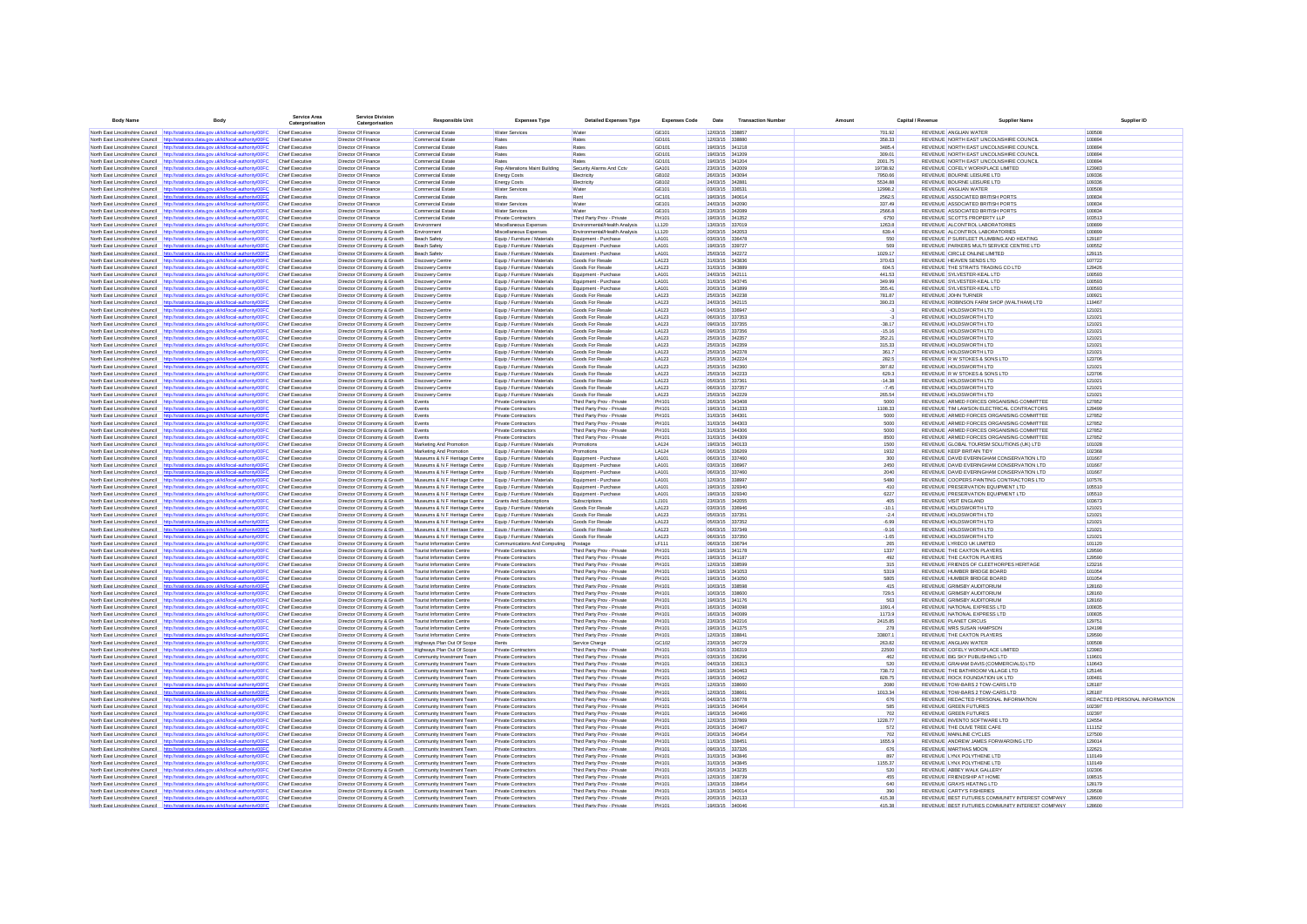| <b>Body Name</b>                         | Body                                                                                                                                                                           | Service Area<br>Catergorisation           | <b>Service Division</b><br>Catergorisation                   | <b>Responsible Unit</b>                                | <b>Expenses Type</b>                       | <b>Detailed Expenses Type</b>                                  | <b>Expenses Code</b> | Date                               | <b>Transaction Numb</b> |                       | Capital / Revenue | <b>Supplier Name</b>                                                           | Supplier ID                   |
|------------------------------------------|--------------------------------------------------------------------------------------------------------------------------------------------------------------------------------|-------------------------------------------|--------------------------------------------------------------|--------------------------------------------------------|--------------------------------------------|----------------------------------------------------------------|----------------------|------------------------------------|-------------------------|-----------------------|-------------------|--------------------------------------------------------------------------------|-------------------------------|
|                                          | North East Lincolnshire Council http://statistics.data.gov.uk/id/local-authority/00FC                                                                                          | Chief Executive                           | Director Of Economy & Growth Community Investment Team       |                                                        | <b>Private Contractors</b>                 | Third Party Prov - Private                                     | PH101                | 20/03/15 340047                    |                         | 415.38                |                   | REVENUE BEST FUTURES COMMUNITY INTEREST COMPANY                                | 128600                        |
|                                          | North East Lincolnshire Council http://statistics.data.gov.uk/id/local-authority/00FC                                                                                          | Chief Executive                           | Director Of Economy & Growth                                 | Community Investment Team                              | <b>Private Contractors</b>                 | Third Party Prov - Private                                     | PH101                | 20/03/15 339094                    |                         | 650                   |                   | REVENUE SAFE AND SECURE LTD                                                    | 103936                        |
|                                          | North East Lincolnshire Council http://statistics.data.gov.uk/id/local-authority/00FC                                                                                          | Chief Executive                           | Director Of Economy & Growth                                 | Community Investment Team                              | Private Contractors                        | Third Party Prov - Private                                     | PH101                | 13/03/15 338766                    |                         | 1500                  |                   | REVENUE CR PARROTT CONSULTANTS LIMITED                                         | 128899                        |
|                                          | North East Lincolnshire Council http://statistics.data.gov.uk/id/local-authority/00FC                                                                                          | Chief Executive                           | Director Of Economy & Growth                                 | Community Investment Team                              | Private Contractors                        | Third Party Prov - Private                                     | PH101                | 17/03/15 339358                    |                         | 1466.52               |                   | REVENUE GREAT GRIMSBY SEAFOOD VILLAGE LTD                                      | 128437                        |
|                                          | North East Lincolnshire Council http://statistics.data.oov.uk/id/local-authority/00EC                                                                                          | Chief Executive<br>Chief Executive        | Director Of Economy & Growth                                 | Community Investment Team<br>Community Investment Team | Private Contractors<br>Other Agencies      | Third Party Prov - Private<br>Grants Pd Over To Third Party    | PH101<br>P.1138      | 11/03/15 337457<br>04/03/15 331425 |                         | 15839.08<br>53424.29  |                   | REVENUE CENTRE41 IMITED<br>REVENUE GRIMSBY FISH DOCK ENTERPRISES LTD           | 126893<br>110874              |
|                                          | North East Lincolnshire Council http://statistics.data.gov.uk/id/local-authority/00FC<br>North East Lincolnshire Council http://statistics.data.oov.uk/id/local-authority/00EC | Chief Executive                           | Director Of Economy & Growth<br>Director Of Economy & Growth | Community Investment Team                              | Other Agencies                             | Grants Pd Over To Third Party                                  | PJ138                | 11/03/15 337895                    |                         | 16500                 |                   | REVENUE WALKER MODULAR LTD                                                     | 129251                        |
|                                          | North East Lincolnshire Council http://statistics.data.gov.uk/id/local-authority/00FC                                                                                          | Chief Executive                           | Director Of Economy & Growth                                 | Community Investment Team                              | Other Agencies                             | Grants Pd Over To Third Party                                  | PJ138                | 20/03/15 339021                    |                         | 2086.17               |                   | REVENUE JEMBUILD LTD                                                           | 116707                        |
|                                          | North East Lincolnshire Council http://statistics.data.gov.uk/id/local-authority/00FC                                                                                          | Chief Executive                           | Director Of Economy & Growth                                 | Community Investment Team                              | Other Agencies                             | Grants Pd Over To Third Party                                  | PJ138                | 20/03/15 341435                    |                         | 33137.76              |                   | REVENUE JEMBUILD LTD                                                           | 116707                        |
| North East Lincolnshire Council          | http://statistics.data.gov.uk/id/local-authority/00FC                                                                                                                          | Chief Executive                           | Director Of Economy & Growth                                 | Community Investment Team                              | Other Agencies                             | Grants Pd Over To Third Party                                  | PJ138                | 13/03/15 339184                    |                         | 2633.04               |                   | REVENUE ECOTROL LTD                                                            | 123989                        |
|                                          | North East Lincolnshire Council http://statistics.data.gov.uk/id/local-authority/00FC                                                                                          | Chief Executive                           | Director Of Economy & Growth                                 | Community Investment Team                              | Other Agencies                             | Grants Pd Over To Third Party                                  | PJ138                | 06/03/15 337487                    |                         | 356.54                |                   | REVENUE KILNWICK PERCY GOLF CLUB LLP                                           | 128289                        |
| North East Lincolnshire Council          | http://statistics.data.oov.uk/id/local-authority/00FC<br>North East Lincolnshire Council http://statistics.data.gov.uk/id/local-authority/00FC                                 | <b>Chief Executive</b><br>Chief Executive | Director Of Economy & Growth<br>Director Of Economy & Growth | Community Investment Team<br>Community Investment Team | Other Agencies<br>Other Agencies           | Grants Pd Over To Third Party<br>Grants Pd Over To Third Party | PJ138<br>PJ138       | 17/03/15 339027<br>03/03/15 336510 |                         | 132732.44<br>2332.76  |                   | <b>REVENUE ROFIN-SINAR UK LTD</b><br>REVENUE REFLEX DATA SYSTEMS LTD           | 121420<br>125076              |
|                                          | North East Lincolnshire Council http://statistics.data.gov.uk/id/local-authority/00F0                                                                                          | <b>Chief Executive</b>                    | Director Of Economy & Growth                                 | Community Investment Team                              | Other Agencies                             | Grants Pd Over To Third Party                                  | PJ138                | 19/03/15 340138                    |                         | 6261.5                |                   | REVENUE REFLEX DATA SYSTEMS LTD                                                | 125076                        |
| North East Lincolnshire Council          | http://statistics.data.gov.uk/id/local-authority/00FC                                                                                                                          | Chief Executive                           | Director Of Economy & Growth                                 | Community Investment Team                              | Other Agencies                             | Grants Pd Over To Third Party                                  | PJ138                | 19/03/15 34014                     |                         | 2207                  |                   | REVENUE GLOBAL VIEW SYSTEMS LTD                                                | 123985                        |
| North East Lincolnshire Council          | http://statistics.data.gov.uk/id/local-authority/00FC                                                                                                                          | Chief Executive                           | Director Of Economy & Growth                                 | Community Investment Team                              | Other Agencies                             | Grants Pd Over To Third Party                                  | PJ138                | 17/03/15 339301                    |                         | 13820.5               |                   | REVENUE TECHNICAL ABSORBENTS LTD                                               | 125088                        |
|                                          | North East Lincolnshire Council http://statistics.data.gov.uk/id/local-authority/00FC                                                                                          | Chief Executive                           | Director Of Economy & Growth                                 | Community Investment Team                              | Other Agencies                             | Grants Pd Over To Third Party                                  | PJ138                | 31/03/15 341889                    |                         | 1063.17               |                   | REVENUE TECHNICAL ABSORBENTS LTD                                               | 125088                        |
|                                          | North East Lincolnshire Council http://statistics.data.gov.uk/id/local-authority/00FC<br>North East Lincolnshire Council http://statistics.data.gov.uk/id/local-authority/00FC | Chief Executive<br>Chief Executive        | Director Of Economy & Growth<br>Director Of Economy & Growth | Community Investment Team<br>Community Investment Team | Other Agencies<br>Other Agencies           | Grants Pd Over To Third Party<br>Grants Pd Over To Third Party | PJ138<br>PJ138       | 03/03/15 336546<br>04/03/15 336761 |                         | 1288.22<br>16431.2    |                   | REVENUE NEWBY LEISURE LTD<br>REVENUE HUGH RICE PRODUCTION LIMITED              | 101227<br>129404              |
|                                          | North East Lincolnshire Council http://statistics.data.gov.uk/id/local-authority/00FC                                                                                          | Chief Executive                           | Director Of Economy & Growth                                 | Community Investment Team                              | Other Agencies                             | Grants Pd Over To Third Party                                  | PJ138                | 11/03/15 337459                    |                         | 38306.82              |                   | REVENUE PHOENIX HULL LTD                                                       | 123383                        |
| North East Lincolnshire Council          | http://statistics.data.gov.uk/id/local-authority/00FC                                                                                                                          | Chief Executive                           | Director Of Economy & Growth                                 | Community Investment Team                              | Other Agencies                             | Grants Pd Over To Third Party                                  | PJ138                | 31/03/15 344175                    |                         | 24467.38              |                   | REVENUE PHOENIX HULL LTD                                                       | 123383                        |
|                                          | North East Lincolnshire Council http://statistics.data.gov.uk/id/local-authority/00FC                                                                                          | Chief Executive                           | Director Of Economy & Growth                                 | Community Investment Team                              | Other Agencies                             | Grants Pd Over To Third Party                                  | PJ138                | 30/03/15 343425                    |                         | 32055.91              |                   | REVENUE BROOKSBY ENGINEERING                                                   | 123212                        |
|                                          | North East Lincolnshire Council http://statistics.data.gov.uk/id/local-authority/00FC                                                                                          | Chief Executive                           | Director Of Economy & Growth                                 | Community Investment Team                              | Other Agencies                             | Grants Pd Over To Third Party                                  | P.1138               | 13/03/15 339308                    |                         | 32045                 |                   | REVENUE KINTECH LTD                                                            | 127987                        |
|                                          | North East Lincolnshire Council http://statistics.data.gov.uk/id/local-authority/00FC<br>North East Lincolnshire Council http://statistics.data.gov.uk/id/local-authority/00FC | Chief Executive<br>Chief Executive        | Director Of Economy & Growth<br>Director Of Economy & Growth | Community Investment Team<br>Community Investment Team | Other Agencies<br>Other Agencies           | Grants Pd Over To Third Party<br>Grants Pd Over To Third Party | P.1138<br>P.1138     | 03/03/15 336287<br>06/03/15 336764 |                         | 4231.98<br>16554.91   |                   | REVENUE RILEY ENGINEERING LTD.<br>REVENUE RILEY ENGINEERING LTD                | 126959<br>126959              |
|                                          | North East Lincolnshire Council http://statistics.data.gov.uk/id/local-authority/00FC                                                                                          | Chief Executive                           | Director Of Economy & Growth                                 | Community Investment Team                              | Other Agencies                             | Grants Pd Over To Third Party                                  | PJ138                | 31/03/15 344264                    |                         | 351                   |                   | REVENUE RILEY ENGINEERING LTD.                                                 | 126959                        |
|                                          | North East Lincolnshire Council http://statistics.data.gov.uk/id/local-authority/00FC                                                                                          | Chief Executive                           | Director Of Economy & Growth                                 | Community Investment Team                              | Other Agencies                             | Grants Pd Over To Third Party                                  | PJ138                | 17/03/15 339095                    |                         | 9271 45               |                   | REVENUE CHALLENGER HANDLING LTD                                                | 126393                        |
|                                          | North East Lincolnshire Council http://statistics.data.gov.uk/id/local-authority/00FC                                                                                          | Chief Executive                           | Director Of Economy & Growth                                 | Community Investment Team                              | Other Agencies                             | Grants Pd Over To Third Party                                  | PJ138                | 17/03/15 339096                    |                         | 3432.4                |                   | REVENUE CHALLENGER HANDLING LTD                                                | 126393                        |
| North East Lincolnshire Council          | http://statistics.data.gov.uk/id/local-authority/00FC                                                                                                                          | <b>Chief Executive</b>                    | Director Of Economy & Growth                                 | Community Investment Team                              | Other Agencies                             | Grants Pd Over To Third Party                                  | PJ138                | 06/03/15 337456                    |                         | 85379.04              |                   | REVENUE HSH COLDSTORES LTD                                                     | 127072                        |
| North East Lincolnshire Council          | North East Lincolnshire Council http://statistics.data.gov.uk/id/local-authority/00FC<br>http://statistics.data.gov.uk/id/local-authority/00FC                                 | Chief Executive<br>Chief Executive        | Director Of Economy & Growth<br>Director Of Economy & Growth | Community Investment Team<br>Community Investment Team | Other Agencies<br>Other Agencies           | Grants Pd Over To Third Party<br>Grants Pd Over To Third Party | PJ138<br>PJ138       | 06/03/15 336806<br>17/03/15 339364 |                         | 4656.65<br>6743.19    |                   | REVENUE THE BIO-D COMPANY LTD<br><b>REVENUE LCS GROUP</b>                      | 126871<br>128526              |
| North East Lincolnshire Council          | http://statistics.data.gov.uk/id/local-authority/00FC                                                                                                                          | Chief Executive                           | Director Of Economy & Growth                                 | Community Investment Team                              | Other Agencies                             | Grants Pd Over To Third Party                                  | PJ138                | 20/03/15 340052                    |                         | 2072.37               |                   | REVENUE ELITE CRETE SYSTEMS LTD                                                | 127416                        |
| North East Lincolnshire Council          | http://statistics.data.gov.uk/id/local-authority/00FC                                                                                                                          | Chief Executive                           | Director Of Economy & Growth                                 | Community Investment Team                              | Other Agencies                             | Grants Pd Over To Third Party                                  | PJ138                | 03/03/15 33651                     |                         | 10754.98              |                   | REVENUE DANIELLA DRAPER LTD                                                    | 127158                        |
|                                          | North East Lincolnshire Council http://statistics.data.gov.uk/id/local-authority/00FC                                                                                          | Chief Executive                           | Director Of Economy & Growth                                 | Community Investment Team                              | Other Agencies                             | Grants Pd Over To Third Party                                  | PJ138                | 25/03/15 342200                    |                         | 9000                  |                   | REVENUE HD TOOLING LTD                                                         | 127194                        |
|                                          | North East Lincolnshire Council http://statistics.data.gov.uk/id/local-authority/00FC                                                                                          | Chief Executive                           | Director Of Economy & Growth                                 | Community Investment Team                              | Other Agencies                             | Grants Pd Over To Third Party                                  | PJ138                | 26/03/15 343434                    |                         | 35050.5               |                   | REVENUE HD TOOLING LTD                                                         | 127194                        |
|                                          | North East Lincolnshire Council http://statistics.data.gov.uk/id/local-authority/00FC                                                                                          | Chief Executive                           | Director Of Economy & Growth                                 | Community Investment Team                              | Other Agencies                             | Grants Pd Over To Third Party                                  | PJ138                | 19/03/15 340140                    |                         | 3649.59               |                   | REVENUE INTERNET BROADCASTING COMPANY                                          | 127785                        |
| North East Lincolnshire Council          | North East Lincolnshire Council http://statistics.data.gov.uk/id/local-authority/00FC<br>http://statistics.data.gov.uk/id/local-authority/00FC                                 | <b>Chief Executive</b><br>Chief Executive | Director Of Economy & Growth<br>Director Of Economy & Growth | Community Investment Team<br>Community Investment Team | Other Agencies<br>Other Agencies           | Grants Pd Over To Third Party<br>Grants Pd Over To Third Party | PJ138<br>PJ138       | 05/03/15 337153<br>26/03/15 343159 |                         | 2000<br>5452.52       |                   | REVENUE GLOBAL APPAREL LTD<br>REVENUE THE BEECH CONSULTANCY                    | 128294<br>128323              |
| North East Lincolnshire Council          | http://statistics.data.gov.uk/id/local-authority/00FC                                                                                                                          | Chief Executive                           | Director Of Economy & Growth                                 | Community Investment Team                              | Other Agencies                             | Grants Pd Over To Third Party                                  | PJ138                | 31/03/15 344172                    |                         | 7712.94               |                   | REVENUE KEYFORT LIMITED                                                        | 128134                        |
|                                          | North East Lincolnshire Council http://statistics.data.gov.uk/id/local-authority/00FC                                                                                          | Chief Executive                           | Director Of Economy & Growth                                 | Community Investment Team                              | Other Agencies                             | Grants Pd Over To Third Party                                  | PJ138                | 06/03/15 337458                    |                         | 10944.5               |                   | REVENUE R & J SEAFOODS LTD                                                     | 128626                        |
|                                          | North East Lincolnshire Council http://statistics.data.gov.uk/id/local-authority/00FC                                                                                          | Chief Executive                           | Director Of Economy & Growth                                 | Community Investment Team                              | Other Agencies                             | Grants Pd Over To Third Party                                  | P.1138               | 06/03/15 337453                    |                         | 19750                 |                   | REVENUE STONELEA INTERIORS LTD.                                                | 128120                        |
|                                          | North East Lincolnshire Council http://statistics.data.oov.uk/id/local-authority/00EC                                                                                          | Chief Executive                           | Director Of Economy & Growth                                 | Community Investment Team                              | Other Agencies                             | Grants Pd Over To Third Party                                  | P.1138               | 17/03/15 339363                    |                         | 1039.49               |                   | REVENUE CENTRE LINE MACHINING LTD                                              | 113467                        |
| North East Lincolnshire Council          | North East Lincolnshire Council http://statistics.data.gov.uk/id/local-authority/00FC<br>http://statistics.data.gov.uk/id/local-authority/00FC                                 | Chief Executive<br>Chief Executive        | Director Of Economy & Growth<br>Director Of Economy & Growth | Community Investment Team<br>Community Investment Team | Other Agencies<br>Other Agencies           | Grants Pd Over To Third Party<br>Grants Pd Over To Third Party | P.1138<br>P.1138     | 04/03/15 337029<br>30/03/15 343405 |                         | 49332.23<br>731.49    |                   | REVENUE ARREYDALE FOOD GROUP LTD.<br>REVENUE BIG SKY PUBLISHING LTD            | 129392<br>119601              |
|                                          | North East Lincolnshire Council http://statistics.data.gov.uk/id/local-authority/00FC                                                                                          | Chief Executive                           | Director Of Economy & Growth                                 | Community Investment Team                              | Other Agencies                             | Grants Pd Over To Third Party                                  | P.1138               | 03/03/15 336508                    |                         | 2225.3                |                   | REVENUE MPH FULFILMENT LTD.                                                    | 128058                        |
| North East Lincolnshire Council          | http://statistics.data.gov.uk/id/local-authority/00FC                                                                                                                          | Chief Executive                           | Director Of Economy & Growth                                 | Community Investment Team                              | Other Agencies                             | Grants Pd Over To Third Party                                  | PJ138                | 11/03/15 337894                    |                         | 414.42                |                   | REVENUE MPH FULFILMENT LTD                                                     | 128058                        |
|                                          | North East Lincolnshire Council http://statistics.data.gov.uk/id/local-authority/00FC                                                                                          | Chief Executive                           | Director Of Economy & Growth                                 | Community Investment Team                              | Other Agencies                             | Grants Pd Over To Third Party                                  | PJ138                | 30/03/15 343267                    |                         | 13825.68              |                   | REVENUE ULTIMATE PACKAGING LTD                                                 | 113869                        |
|                                          | North East Lincolnshire Council http://statistics.data.gov.uk/id/local-authority/00FC                                                                                          | Chief Executive                           | Director Of Economy & Growth                                 | Community Investment Team                              | Other Agencies                             | Grants Pd Over To Third Party                                  | PJ138                | 12/03/15 338998                    |                         | 8263.28               |                   | REVENUE FLIXBOROUGH WHARF LIMITED                                              | 128556                        |
|                                          | North East Lincolnshire Council http://statistics.data.gov.uk/id/local-authority/00FC                                                                                          | Chief Executive                           | Director Of Economy & Growth                                 | Community Investment Team                              | Other Agencies                             | Grants Pd Over To Third Party                                  | PJ138                | 20/03/15 341890                    |                         | 1544.8                |                   | REVENUE FLIXBOROUGH WHARF LIMITED                                              | 128556                        |
| North East Lincolnshire Council          | http://statistics.data.gov.uk/id/local-authority/00FC<br>North East Lincolnshire Council http://statistics.data.gov.uk/id/local-authority/00FC                                 | Chief Executive<br>Chief Executive        | Director Of Economy & Growth<br>Director Of Economy & Growth | Community Investment Team<br>Community Investment Team | Other Agencies<br>Other Agencies           | Grants Pd Over To Third Party<br>Grants Pd Over To Third Party | PJ138<br>PJ138       | 30/03/15 343137<br>06/03/15 337319 |                         | 12797.76<br>55514.24  |                   | REVENUE DATAPLAN PAYROLL LIMITED<br>REVENUE BERICAP UK LTD                     | 112647<br>128957              |
| North East Lincolnshire Council          | http://statistics.data.gov.uk/id/local-authority/00FC                                                                                                                          | Chief Executive                           | Director Of Economy & Growth                                 | Community Investment Team                              | Other Agencies                             | Grants Pd Over To Third Party                                  | PJ138                | 06/03/15 337455                    |                         | 20500                 |                   | REVENUE R FALLOWFIELD LTD                                                      | 129425                        |
|                                          | North East Lincolnshire Council http://statistics.data.gov.uk/id/local-authority/00FC Chief Executive                                                                          |                                           | Director Of Economy & Growth                                 | Community Investment Team                              | Other Agencies                             | Grants Pd Over To Third Party                                  | PJ138                | 31/03/15 343777                    |                         | 30795                 |                   | REVENUE W J COMPONENTS LTD                                                     | 129162                        |
|                                          | North East Lincolnshire Council http://statistics.data.gov.uk/id/local-authority/00FC                                                                                          | <b>Chief Executive</b>                    | Director Of Economy & Growth                                 | Community Investment Team                              | Other Agencies                             | Grants Pd Over To Third Party                                  | PJ138                | 31/03/15 344166                    |                         | 28800                 |                   | REVENUE KINGSTON ENG CO (HULL) LTD                                             | 122165                        |
| North East Lincolnshire Council http://s | stics.data.gov.uk/id/local-authority/00FC                                                                                                                                      | <b>Chief Executive</b>                    | Director Of Economy & Growth                                 | Community Investment Team                              | Other Agencies                             | Grants Pd Over To Third Party                                  | PJ138                | 25/03/15 342290                    |                         | 27387.2               |                   | REVENUE HEALAN INGREDIENTS LIMITED                                             | 128940                        |
| North East Lincolnshire Council          | http://statistics.data.gov.uk/id/local-authority/00FC<br>North East Lincolnshire Council http://statistics.data.gov.uk/id/local-authority/00FC                                 | <b>Chief Executive</b><br>Chief Executive | Director Of Economy & Growth<br>Director Of Economy & Growth | Community Investment Team<br>Community Investment Team | Other Agencies<br>Other Agencies           | Grants Pd Over To Third Party<br>Grants Pd Over To Third Party | PJ138<br>PJ138       | 03/03/15 336507<br>25/03/15 342291 |                         | 11560.33<br>204723.33 |                   | REVENUE DRIFFIELD SHOWGROUND EVENTS LTD<br>REVENUE CRANSWICK COUNTRY FOODS PLC | 127197<br>125229              |
| North East Lincolnshire Council          | http://statistics.data.gov.uk/id/local-authority/00FC                                                                                                                          | Chief Executive                           | Director Of Economy & Growth                                 | Community Investment Team                              | Other Agencies                             | Grants Pd Over To Third Party                                  | PJ138                | 20/03/15 340051                    |                         | 1655.03               |                   | REVENUE NETWORK RESOURCE MANAGEMENT                                            | 125964                        |
|                                          | North East Lincolnshire Council http://statistics.data.gov.uk/id/local-authority/00FC                                                                                          | Chief Executive                           | Director Of Economy & Growth                                 | Community Investment Team                              | Other Agencies                             | Grants Pd Over To Third Party                                  | P.1138               | 03/03/15 336554                    |                         | 13659.02              |                   | REVENUE D&AGE ITD                                                              | 128410                        |
|                                          | North East Lincolnshire Council http://statistics.data.oov.uk/id/local-authority/00EC                                                                                          | Chief Executive                           | Director Of Economy & Growth                                 | Community Investment Team                              | Private Contractors                        | Third Party Prov - Private                                     | PH101                | 12/03/15 338397                    |                         | 1500                  |                   | REVENUE CLUGSTON CONSTRUCTION LTD.                                             | 128320                        |
|                                          | North East Lincolnshire Council http://statistics.data.gov.uk/id/local-authority/00FC<br>North East Lincolnshire Council http://statistics.data.oov.uk/id/local-authority/00EC | Chief Executive<br>Chief Executive        | Director Of Economy & Growth                                 | Community Investment Team                              | Private Contractors<br>Private Contractors | Third Party Prov - Private                                     | PH101                | 20/03/15 342127<br>20/03/15 342128 |                         | 1500<br>1500          |                   | REVENUE CLUGSTON CONSTRUCTION LTD<br>REVENUE CLUGSTON CONSTRUCTION LTD.        | 128320<br>128320              |
| North East Lincolnshire Council          | http://statistics.data.gov.uk/id/local-authority/00FC                                                                                                                          | Chief Executive                           | Director Of Economy & Growth<br>Director Of Economy & Growth | Community Investment Team<br>Community Investment Team | Private Contractors                        | Third Party Prov - Private<br>Third Party Prov - Private       | PH101<br>PH101       | 03/03/15 336310                    |                         | 1732.5                |                   | REVENUE SINGLETON AND BIRCH LTD                                                | 122306                        |
|                                          | North East Lincolnshire Council http://statistics.data.gov.uk/id/local-authority/00FC                                                                                          | Chief Executive                           | Director Of Economy & Growth                                 | Community Investment Team                              | Private Contractors                        | Third Party Prov - Private                                     | PH101                | 20/03/15 339053                    |                         | 1500                  |                   | REVENUE SHORELINE HOUSING PARTNERSHIP LTD                                      | 100139                        |
| North East Lincolnshire Council          | http://statistics.data.gov.uk/id/local-authority/00FC                                                                                                                          | <b>Chief Executive</b>                    | Director Of Economy & Growth                                 | Community Investment Team                              | Private Contractors                        | Third Party Prov - Private                                     | PH101                | 11/03/15 338386                    |                         | 12000                 |                   | REVENUE SYNECTIC SYSTEMS GROUP LIMITED                                         | 125950                        |
|                                          | North East Lincolnshire Council http://statistics.data.gov.uk/id/local-authority/00FC                                                                                          | Chief Executive                           | Director Of Economy & Growth                                 | Community Investment Team                              | Private Contractors                        | Third Party Prov - Private                                     | PH101                | 09/03/15 337315                    |                         | 2500                  |                   | <b>REVENUE GRIMSBY AUDITORIUM</b>                                              | 128160                        |
|                                          | North East Lincolnshire Council http://statistics.data.gov.uk/id/local-authority/00FC                                                                                          | <b>Chief Executive</b>                    | Director Of Economy & Growth                                 | Community Investment Team                              | Private Contractors                        | Third Party Prov - Private                                     | PH101                | 17/03/15 339088                    |                         | 1750                  |                   | REVENUE LINCS INSPIRE LTD GLC                                                  | 120520                        |
| North East Lincolnshire Council          | North East Lincolnshire Council http://statistics.data.gov.uk/id/local-authority/00FC<br>http://statistics.data.gov.uk/id/local-authority/00FC                                 | Chief Executive<br>Chief Executive        | Director Of Economy & Growth<br>Director Of Economy & Growth | Community Investment Team<br>Community Investment Team | Private Contractors<br>Private Contractors | Third Party Prov - Private<br>Third Party Prov - Private       | PH101<br>PH101       | 13/03/15 339942<br>13/03/15 339994 |                         | 2050<br>1500          |                   | REVENUE WELLS & SONS MARQUEES LTD<br>REVENUE CARE PLUS GROUP                   | 129509<br>106467              |
|                                          | North East Lincolnshire Council http://statistics.data.gov.uk/id/local-authority/00FC                                                                                          | Chief Executive                           | Director Of Economy & Growth                                 | Community Investment Team                              | Private Contractors                        | Third Party Prov - Private                                     | PH101                | 17/03/15 340759                    |                         | 1500                  |                   | REVENUE ICELANDIC SEACHILL LTD                                                 | 123359                        |
|                                          | North East Lincolnshire Council http://statistics.data.gov.uk/id/local-authority/00FC                                                                                          | <b>Chief Executive</b>                    | Director Of Economy & Growth                                 | Community Investment Team                              | <b>Private Contractors</b>                 | Third Party Prov - Private                                     | PH101                | 11/03/15 337870                    |                         | 1500                  |                   | REVENUE INVENTO SOFTWARE LTD                                                   | 124554                        |
|                                          | North East Lincolnshire Council http://statistics.data.gov.uk/id/local-authority/00FC                                                                                          | Chief Executive                           | Director Of Economy & Growth                                 | Community Investment Team                              | <b>Private Contractors</b>                 | Third Party Prov - Private                                     | PH101                | 13/03/15 339297                    |                         | 1354.5                |                   | REVENUE TESTEX NDT LTD                                                         | 129261                        |
|                                          | North East Lincolnshire Council http://statistics.data.gov.uk/id/local-authority/00FC                                                                                          | <b>Chief Executive</b>                    | Director Of Economy & Growth                                 | Community Investment Team                              | <b>Private Contractors</b>                 | Third Party Prov - Private                                     | PH101                | 17/03/15 339378                    |                         | 2138                  |                   | REVENUE TESTEX NDT LTD                                                         | 129261                        |
| North East Lincolnshire Council          | North East Lincolnshire Council http://statistics.data.gov.uk/id/local-authority/00FC<br>http://statistics.data.gov.uk/id/local-authority/00FC                                 | Chief Executive<br><b>Chief Executive</b> | Director Of Economy & Growth<br>Director Of Economy & Growth | Community Investment Team<br>Community Investment Team | Private Contractors<br>Private Contractors | Third Party Prov - Private<br>Third Party Prov - Private       | PH101<br>PH101       | 13/03/15 339944<br>11/03/15 337893 |                         | 2025<br>3000          |                   | REVENUE FABRICOM OIL GAS & POWER LTD<br>REVENUE EAST RIDING OF YORKSHIRE       | 120483<br>100377              |
|                                          | North East Lincolnshire Council http://statistics.data.gov.uk/id/local-authority/00FC                                                                                          | Chief Executive                           | Director Of Economy & Growth                                 | Community Investment Team                              | <b>Private Contractors</b>                 | Third Party Prov - Private                                     | PH101                | 04/03/15 334499                    |                         | 11973                 |                   | REVENUE HUMBER CHEMICAL FOCUS LTD                                              | 101684                        |
|                                          | North East Lincolnshire Council http://statistics.data.oov.uk/id/local-authority/00EC                                                                                          | Chief Executive                           | Director Of Economy & Growth                                 | Community Investment Team                              | Private Contractors                        | Third Party Prov - Private                                     | PH101                | 04/03/15 334500                    |                         | 11973                 |                   | REVENUE HUMBER CHEMICAL FOCUS LTD                                              | 101684                        |
|                                          | North East Lincolnshire Council http://statistics.data.oov.uk/id/local-authority/00EC                                                                                          | Chief Executive                           | Director Of Economy & Growth                                 | Community Investment Team                              | Private Contractors                        | Third Party Prov - Private                                     | PH101                | 19/03/15 340958                    |                         | 26146                 |                   | REVENUE HUMBER CHEMICAL FOCUS LTD                                              | 101684                        |
|                                          | North East Lincolnshire Council http://statistics.data.oov.uk/id/local-authority/00EC                                                                                          | Chief Executive                           | Director Of Fronomy & Growth                                 | Community Investment Team                              | Private Contractors                        | Third Party Prov - Private                                     | PH101                | 11/03/15 338435                    |                         | 3000                  |                   | REVENUE ENDOTEC UMITED.                                                        | 127422                        |
| North East Lincolnshire Council          | http://statistics.data.gov.uk/id/local-authority/00FC<br>North East Lincolnshire Council http://statistics.data.gov.uk/id/local-authority/00FC                                 | Chief Executive<br>Chief Executive        | Director Of Economy & Growth<br>Director Of Economy & Growth | Community Investment Team<br>Community Investment Team | Private Contractors<br>Private Contractors | Third Party Prov - Private<br>Third Party Prov - Private       | PH101<br>PH101       | 11/03/15 338396<br>17/03/15 340043 |                         | 3000<br>3000          |                   | REVENUE ANGLIA ENGINEERING SOLUTIONS LTD<br>REVENUE HYBRID (GRIMSBY) I TD      | 122131<br>124874              |
| North East Lincolnshire Council          | http://statistics.data.gov.uk/id/local-authority/00FC                                                                                                                          | <b>Chief Executive</b>                    | Director Of Economy & Growth                                 | Community Investment Team                              | Private Contractors                        | Third Party Prov - Private                                     | PH101                | 11/03/15 338387                    |                         | 1500                  |                   | REVENUE BROCKLESBY ESTATE SYNDICATE                                            | 127570                        |
|                                          | North East Lincolnshire Council http://statistics.data.gov.uk/id/local-authority/00FC                                                                                          | <b>Chief Executive</b>                    | Director Of Economy & Growth                                 | Community Investment Team                              | Private Contractors                        | Third Party Prov - Private                                     | PH101                | 04/03/15 336982                    |                         | 1250                  |                   | REVENUE ENDOTEC LIMITED                                                        | 127422                        |
|                                          | North East Lincolnshire Council http://statistics.data.gov.uk/id/local-authority/00FC                                                                                          | <b>Chief Executive</b>                    | Director Of Economy & Growth                                 | Community Investment Team                              | Private Contractors                        | Third Party Prov - Private                                     | PH101                | 03/03/15 336327                    |                         | 3000                  |                   | REVENUE TOPCON CONSTRUCTION LTD                                                | 108462                        |
|                                          | North East Lincolnshire Council http://statistics.data.gov.uk/id/local-authority/00FC                                                                                          | Chief Executive                           | Director Of Economy & Growth                                 | Community Investment Team                              | Private Contractors                        | Third Party Prov - Private                                     | PH101                | 06/03/15 336801                    |                         | 3000                  |                   | REVENUE REDACTED PERSONAL INFORMATION                                          | REDACTED PERSONAL INFORMATION |
| North East Lincolnshire Council          | http://statistics.data.gov.uk/id/local-authority/00FC<br>North East Lincolnshire Council http://statistics.data.gov.uk/id/local-authority/00FC                                 | Chief Executive<br>Chief Executive        | Director Of Economy & Growth<br>Director Of Economy & Growth | Community Investment Team<br>Community Investment Team | Private Contractors<br>Private Contractors | Third Party Prov - Private<br>Third Party Prov - Private       | PH101<br>PH101       | 11/03/15 338395<br>11/03/15 338410 |                         | 3000<br>3000          |                   | REVENUE GRIMSBY GAS SERVICES LTD<br>REVENUE A & D ELECTRICAL SERVICES LTD      | 128015<br>128524              |
|                                          | North East Lincolnshire Council http://statistics.data.gov.uk/id/local-authority/00FC                                                                                          | Chief Executive                           | Director Of Economy & Growth                                 | Community Investment Team                              | Private Contractors                        | Third Party Prov - Private                                     | PH101                | 12/03/15 338383                    |                         | 1500                  |                   | REVENUE M CATLEY PLUMBING & HEATING                                            | 128232                        |
|                                          | North East Lincolnshire Council http://statistics.data.gov.uk/id/local-authority/00FC                                                                                          | Chief Executive                           | Director Of Economy & Growth Community Investment Team       |                                                        | Private Contractors                        | Third Party Prov - Private                                     | PH101                | 19/03/15 341109                    |                         | 3000                  |                   | REVENUE BC ELECTRIC LTD                                                        | 108240                        |
|                                          | North East Lincolnshire Council http://statistics.data.gov.uk/id/local-authority/00FC                                                                                          | <b>Chief Executive</b>                    | Director Of Economy & Growth                                 | Community Investment Team                              | <b>Private Contractors</b>                 | Third Party Prov - Private                                     | PH101                | 20/03/15 339020                    |                         | 3000                  |                   | REVENUE TAURUS ELECTRICAL CLPS LTD                                             | 127846                        |
|                                          | North East Lincolnshire Council http://statistics.data.gov.uk/id/local-authority/00FC                                                                                          | <b>Chief Executive</b>                    | Director Of Economy & Growth Community Investment Team       |                                                        | <b>Private Contractors</b>                 | Third Party Prov - Private                                     | PH101                | 11/03/15 338393                    |                         | 3000                  |                   | REVENUE TOLLBAR MULTI ACADEMY TRUST                                            | 122095                        |
| North East Lincolnshire Council          | http://statistics.data.gov.uk/id/local-authority/00FC<br>North East Lincolnshire Council http://statistics.data.gov.uk/id/local-authority/00FC                                 | <b>Chief Executive</b><br>Chief Executive | Director Of Economy & Growth<br>Director Of Economy & Growth | Community Investment Team<br>Community Investment Team | Private Contractors<br>Private Contractors | Third Party Prov - Private<br>Third Party Prov - Private       | PH101<br>PH101       | 11/03/15 338394<br>12/03/15 338380 |                         | 4500<br>6000          |                   | REVENUE JEMBUILD LTD<br>REVENUE DRURY ENGINEERING SERVICES LTD                 | 116707<br>127597              |
|                                          | North East Lincolnshire Council http://statistics.data.gov.uk/id/local-authority/00FC                                                                                          | Chief Executive                           | Director Of Economy & Growth Community Investment Team       |                                                        | Private Contractors                        | Third Party Prov - Private                                     | PH101                | 12/03/15 338384                    |                         | 30000                 |                   | REVENUE BRADBURY GROUP LIMITED                                                 | 128711                        |
|                                          | North East Lincolnshire Council http://statistics.data.gov.uk/id/local-authority/00FC Chief Executive                                                                          |                                           | Director Of Economy & Growth Community Investment Team       |                                                        | Private Contractors                        | Third Party Prov - Private                                     | PH101                | 12/03/15 338385                    |                         | 6000                  |                   | REVENUE BRADBURY GROUP LIMITED                                                 | 128711                        |
|                                          | North East Lincolnshire Council http://statistics.data.gov.uk/id/local-authority/00FC                                                                                          | Chief Executive                           | Director Of Economy & Growth                                 | Community Investment Team                              | <b>Private Contractors</b>                 | Third Party Prov - Private                                     | PH101                | 11/03/15 338094                    |                         | 27900                 |                   | <b>REVENUE BECKETT RANKINE</b>                                                 | 127288                        |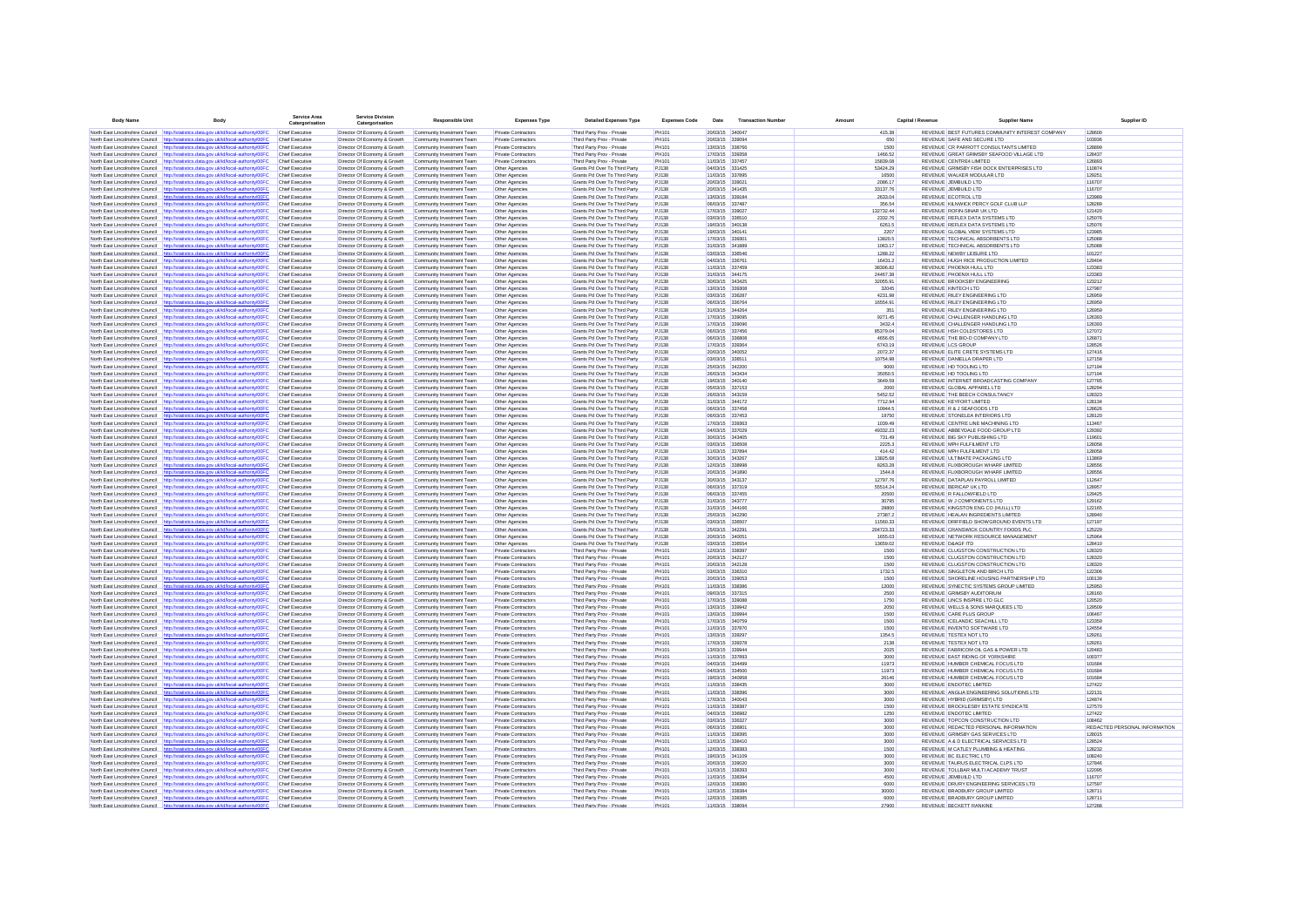| <b>Body Name</b>                                                   | Body                                                                                                                                                                           | Service Area<br>Catergorisation                  | <b>Service Division</b><br>Catergorisation                   | <b>Responsible Unit</b>                                | <b>Expenses Type</b>                                             | <b>Detailed Expenses Type</b>                                   | <b>Expenses Code</b>         | Date                               | <b>Transaction Number</b> |                                 | Capital / Revenue<br>Supplier Name                                             | Supplier ID                   |
|--------------------------------------------------------------------|--------------------------------------------------------------------------------------------------------------------------------------------------------------------------------|--------------------------------------------------|--------------------------------------------------------------|--------------------------------------------------------|------------------------------------------------------------------|-----------------------------------------------------------------|------------------------------|------------------------------------|---------------------------|---------------------------------|--------------------------------------------------------------------------------|-------------------------------|
|                                                                    | North East Lincolnshire Council http://statistics.data.gov.uk/id/local-authority/00FC                                                                                          | Chief Executive                                  | Director Of Economy & Growth                                 | Community Investment Team                              | Private Contractors                                              | Third Party Prov - Private                                      | PH101                        | 26/03/15 343234                    |                           | 24675                           | REVENUE COFELY WORKPLACE LIMITED                                               | 123983                        |
|                                                                    | North East Lincolnshire Council http://statistics.data.gov.uk/id/local-authority/00FC                                                                                          | Chief Executive                                  | Director Of Economy & Growth                                 | Community Investment Team                              | Private Contractors                                              | Third Party Prov - Private                                      | PH101                        | 31/03/15 344043                    |                           | 4000                            | REVENUE E-FACTOR (NEL LTD)                                                     | 122549                        |
| North East Lincolnshire Council                                    | http://statistics.data.gov.uk/id/local-authority/00FC                                                                                                                          | Chief Executive                                  | Director Of Economy & Growth                                 | Community Investment Team                              | Private Contractors                                              | Third Party Prov - Private                                      | PH101                        | 26/03/15 343219                    |                           | 1136.88                         | REVENUE HUMBER ROYAL HOTEL                                                     | 103151                        |
|                                                                    | North East Lincolnshire Council http://statistics.data.gov.uk/id/local-authority/00FC                                                                                          | Chief Executive                                  | Director Of Economy & Growth                                 | Community Investment Team                              | Private Contractors                                              | Third Party Prov - Private                                      | PH101                        | 26/03/15 343251                    |                           | 377.42                          | REVENUE EAST RIDING OF YORKSHIRE                                               | 100377                        |
|                                                                    | North East Lincolnshire Council http://statistics.data.gov.uk/id/local-authority/00FC                                                                                          | Chief Executive                                  | Director Of Economy & Growth                                 | Community Investment Team                              | Private Contractors                                              | Third Party Prov - Private                                      | PH101                        | 3003/15 343426                     |                           | 485.7                           | REVENUE FAST RIDING OF YORKSHIRE                                               | 100377                        |
|                                                                    | North East Lincolnshire Council http://statistics.data.gov.uk/id/local-authority/00FC<br>North East Lincolnshire Council http://statistics.data.gov.uk/id/local-authority/00FC | Chief Executive<br>Chief Executive               | Director Of Economy & Growth                                 | Community Investment Team<br>Community Investment Team | Private Contractors<br>Private Contractors                       | Third Party Prov - Private                                      | PH101<br>PH101               | 03/03/15 336303<br>11/03/15 337858 |                           | 629.75<br>7136                  | REVENUE HUMBERSIDE ENGINEERING TRAINING<br>REVENUE COFELY WORKPLACE LIMITED    | 105260<br>123983              |
| North East Lincolnshire Council                                    | http://statistics.data.oov.uk/id/local-authority/00EC                                                                                                                          | <b>Chief Executive</b>                           | Director Of Economy & Growth<br>Director Of Economy & Growth | Community Investment Team                              | Print Stationery / Gen Off Exp                                   | Third Party Prov - Private<br>Publicity                         | LD105                        | 30/03/15 343177                    |                           | 270                             | REVENUE E-FACTOR (NEL LTD)                                                     | 122549                        |
|                                                                    | North East Lincolnshire Council http://statistics.data.gov.uk/id/local-authority/00FC                                                                                          | Chief Executive                                  | Director Of Economy & Growth                                 | Community Investment Team                              | Miscellaneous Expense                                            | Legal Fees - General                                            | LL103                        | 13/03/15 338978                    |                           | 7750                            | REVENUE ACCESS REGENERATION LTD                                                | 119929                        |
| North East Lincolnshire Council                                    | http://statistics.data.gov.uk/id/local-authority/00FC                                                                                                                          | <b>Chief Executive</b>                           | Director Of Economy & Growth                                 | Community Investment Team                              | Miscellaneous Expenses                                           | Legal Fees - General                                            | LL103                        | 20/03/15 338744                    |                           | 12400                           | REVENUE ACCESS REGENERATION LTD                                                | 119929                        |
|                                                                    | North East Lincolnshire Council http://statistics.data.gov.uk/id/local-authority/00FC                                                                                          | Chief Executive                                  | Director Of Economy & Growth                                 | Community Investment Team                              | Other Agencies                                                   | Grants Pd Over To Third Party                                   | PJ138                        | 30/03/15 343418                    |                           | 8231.72                         | REVENUE PATTESONS GLASS LTD                                                    | 128959                        |
| North East Lincolnshire Council                                    | http://statistics.data.gov.uk/id/local-authority/00FC                                                                                                                          | <b>Chief Executive</b>                           | Director Of Economy & Growth                                 | Community Investment Team                              | Other Agencies                                                   | Grants Pd Over To Third Party                                   | PJ138                        | 30/03/15 343416                    |                           | 3548.45                         | REVENUE FREEZERTECH SERVICES LTD                                               | 121697                        |
|                                                                    | North East Lincolnshire Council http://statistics.data.gov.uk/id/local-authority/00FC                                                                                          | <b>Chief Executive</b>                           | Director Of Economy & Growth                                 | Community Investment Team                              | Other Agencies                                                   | Grants Pd Over To Third Party                                   | PJ138                        | 17/03/15 340060                    |                           | 24592.12                        | <b>REVENUE PPS EAST LTD</b>                                                    | 125743                        |
| North East Lincolnshire Council<br>North East Lincolnshire Council | http://statistics.data.gov.uk/id/local-authority/00FC<br>http://statistics.data.gov.uk/id/local-authority/00FC                                                                 | <b>Chief Executive</b><br>Chief Executive        | Director Of Economy & Growth<br>Director Of Economy & Growth | Community Investment Team<br>Community Investment Team | Other Agencies<br>Other Agencies                                 | Grants Pd Over To Third Party<br>Grants Pd Over To Third Party  | PJ138<br>PJ138               | 11/03/15 337840<br>17/03/15 339366 |                           | 198000<br>133279.56             | <b>REVENUE PPS EAST LTD</b><br>REVENUE ALLIED PROTEK ENGINEERING SOLUTIONS LTD | 125743<br>122724              |
| North East Lincolnshire Council                                    | http://statistics.data.gov.uk/id/local-authority/00FC                                                                                                                          | Chief Executive                                  | Director Of Economy & Growth                                 | Community Investment Team                              | Other Agencies                                                   | Grants Pd Over To Third Party                                   | PJ138                        | 26/03/15 343214                    |                           | 79562.68                        | REVENUE ALLIED PROTEK ENGINEERING SOLUTIONS LTD                                | 122724                        |
|                                                                    | North East Lincolnshire Council http://statistics.data.gov.uk/id/local-authority/00FC                                                                                          | Chief Executive                                  | Director Of Economy & Growth                                 | Community Investment Team                              | Other Agencies                                                   | Grants Pd Over To Third Party                                   | PJ138                        | 06/03/15 337485                    |                           | 11160.33                        | REVENUE KONDOR PODS LTD                                                        | 127489                        |
|                                                                    | North East Lincolnshire Council http://statistics.data.gov.uk/id/local-authority/00FC                                                                                          | Chief Executive                                  | Director Of Economy & Growth                                 | Community Investment Team                              | Other Agencies                                                   | Grants Pd Over To Third Party                                   | PJ138                        | 17/03/15 338740                    |                           | 8184.42                         | REVENUE LIGHTOWLER LTD                                                         | 127989                        |
|                                                                    | North East Lincolnshire Council http://statistics.data.gov.uk/id/local-authority/00FC                                                                                          | Chief Executive                                  | Director Of Economy & Growth                                 | Community Investment Team                              | Other Agencies                                                   | Grants Pd Over To Third Party                                   | PJ138                        | 20/03/15 341110                    |                           | 27649.3                         | REVENUE LIGHTOWLER LTD                                                         | 127989                        |
|                                                                    | North East Lincolnshire Council http://statistics.data.gov.uk/id/local-authority/00FC                                                                                          | Chief Executive                                  | Director Of Economy & Growth                                 | Community Investment Team                              | Other Agencies                                                   | Grants Pd Over To Third Party                                   | PJ138                        | 19/03/15 340652                    |                           | 342164.52                       | REVENUE CLEETHORPES PIER AND PAVILLION LIMITED                                 | 129600                        |
| North East Lincolnshire Council                                    | http://statistics.data.gov.uk/id/local-authority/00FC<br>North East Lincolnshire Council http://statistics.data.gov.uk/id/local-authority/00FC                                 | Chief Executive<br><b>Chief Executive</b>        | Director Of Economy & Growth<br>Director Of Economy & Growth | Community Investment Team<br>Retained Function         | Other Agencies<br>Grants And Subscriptions                       | Grants Pd Over To Third Party<br>Subscriptions                  | PJ138<br>LJ101               | 19/03/15 340637<br>12/03/15 338988 |                           | 2917.37<br>296                  | REVENUE LJM DESIGN & MANAGEMENT LTD<br>REVENUE CHARTERED INSTITUTE OF HOUSING  | 110960<br>100666              |
|                                                                    | North East Lincolnshire Council http://statistics.data.gov.uk/id/local-authority/00FC                                                                                          | Chief Executive                                  | Director Of Economy & Growth                                 | Retained Function                                      | Grants And Subscriptions                                         | Subscriptions                                                   | LJ101                        | 23/03/15 305267                    |                           | 506                             | REVENUE REDACTED PERSONAL INFORMATION                                          | REDACTED PERSONAL INFORMATION |
|                                                                    | North East Lincolnshire Council http://statistics.data.gov.uk/id/local-authority/00FC                                                                                          | <b>Chief Executive</b>                           | Director Of Economy & Growth                                 | Retained Function                                      | Grants And Subscriptions                                         | Subscriptions                                                   | LJ101                        | 19/03/15 340132                    |                           | 4200                            | REVENUE HUMBER CHEMICAL FOCUS LTD                                              | 101684                        |
|                                                                    | North East Lincolnshire Council http://statistics.data.gov.uk/id/local-authority/00FC                                                                                          | <b>Chief Executive</b>                           | Director Of Economy & Growth                                 | <b>Retained Function</b>                               | Grants And Subscriptions                                         | Subscriptions                                                   | LJ101                        | 11/03/15 336762                    |                           | 700                             | REVENUE HON LIMITED                                                            | 101589                        |
|                                                                    | North East Lincolnshire Council http://statistics.data.gov.uk/id/local-authority/00FC                                                                                          | <b>Chief Executive</b>                           | Director Of Economy & Growth                                 | Retained Function                                      | Miscellaneous Expenses                                           | Other Expenses General                                          | LL119                        | 03/03/15 336543                    |                           | 100000                          | REVENUE COFELY WORKPLACE LIMITED                                               | 123983                        |
| North East Lincolnshire Council                                    | http://statistics.data.gov.uk/id/local-authority/00FC                                                                                                                          | Chief Executive                                  | Director Of Economy & Growth                                 | Retained Function                                      | Miscellaneous Expenses                                           | Other Expenses General                                          | LL119                        | 20/03/15 341384                    |                           | 2695                            | REVENUE HULL & HUMBER CHAMBER OF COMMERCE                                      | 102808                        |
|                                                                    | North East Lincolnshire Council http://statistics.data.gov.uk/id/local-authority/00FC                                                                                          | Chief Executive                                  | Director Of Economy & Growth                                 | Retained Function                                      | Miscellaneous Expenses                                           | Other Expenses General                                          | LL119                        | 31/03/15 344237                    |                           | 500                             | <b>REVENUE YOUNG ENTERPRISE</b>                                                | 109387                        |
| North East Lincolnshire Council                                    | http://statistics.data.gov.uk/id/local-authority/00FC                                                                                                                          | <b>Chief Executive</b>                           | Director Of Economy & Growth                                 | Retained Function                                      | Grounds Maintenance Costs                                        | Grounds Maintenance                                             | GJ101                        | 19/03/15 340719                    |                           | 275.71                          | REVENUE FUTURE CLEANING SERVICES LTD                                           | 102557                        |
|                                                                    | North East Lincolnshire Council http://statistics.data.gov.uk/id/local-authority/00FC<br>North East Lincolnshire Council http://statistics.data.gov.uk/id/local-authority/00FC | <b>Chief Executive</b><br>Chief Executive        | Director Of Economy & Growth<br>Director Of Economy & Growth | Retained Function<br>Retained Function                 | Miscellaneous Expenses<br>Private Contractors                    | Other Expenses General<br>Third Party Prov - Private            | LL119<br>PH101               | 19/03/15 341154<br>19/03/15 340111 |                           | 3000<br>6100                    | <b>REVENUE YOUNG ENTERPRISE</b><br>REVENUE COFELY WORKPLACE LIMITED            | 109387<br>123983              |
| North East Lincolnshire Council                                    | http://statistics.data.gov.uk/id/local-authority/00FC                                                                                                                          | Chief Executive                                  | Director Of Economy & Growth                                 | Retained Function                                      | Private Contractors                                              | Third Party Prov - Private                                      | PH101                        | 19/03/15 340112                    |                           | 3055                            | REVENUE COFELY WORKPLACE LIMITED                                               | 123983                        |
| North East Lincolnshire Council                                    | http://statistics.data.gov.uk/id/local-authority/00FC                                                                                                                          | Chief Executive                                  | Director Of Economy & Growth                                 | Architectural Consultancy                              | Customer And Client Receipts                                     | Fees/Chrgs-Internal Cust Vat 8                                  | VC123                        | 16/03/15 339864                    |                           | 113425.19                       | REVENUE ORIGIN UK OPERATIONS LTD T/A PB KENT                                   | 123986                        |
|                                                                    | North East Lincolnshire Council http://statistics.data.gov.uk/id/local-authority/00FC                                                                                          | Chief Executive                                  | Director Of Economy & Growth                                 | Architectural Consultancy                              | Customer And Client Receipts                                     | Fees/Chrgs-Internal Cust Vat 8                                  | <b>VC123</b>                 | 16/03/15 340461                    |                           | $-113425.19$                    | REVENUE ORIGIN UK OPERATIONS LTD T/A PB KENT                                   | 123986                        |
|                                                                    | North East Lincolnshire Council http://statistics.data.gov.uk/id/local-authority/00FC                                                                                          | Chief Executive                                  | Director Of Economy & Growth                                 | Architectural Consultancy                              | <b>Customer And Client Receipts</b>                              | Fees/Chros-Internal Cust Vat 8                                  | <b>VC123</b>                 | 17/03/15 340508                    |                           | 113425.19                       | REVENUE COFELY WORKPLACE LIMITED                                               | 123983                        |
|                                                                    | North East Lincolnshire Council http://statistics.data.gov.uk/id/local-authority/00FC                                                                                          | Chief Executive                                  | Director Of Economy & Growth                                 | Car Parks                                              | Private Contractors                                              | Third Party Prov - Private                                      | PH101                        | 12/03/15 339127                    |                           | 13500                           | REVENUE TRAFFIC ENFORCEMENT CENTRE                                             | 109443                        |
|                                                                    | North East Lincolnshire Council http://statistics.data.gov.uk/id/local-authority/00FC                                                                                          | Chief Executive                                  | Director Of Economy & Growth                                 | Highways Dso                                           | Dlo Holding                                                      | Depot Fuel Holding Account                                      | <b>LM101</b>                 | 19/03/15 341272                    |                           | 16284.6                         | REVENUE HARVEST ENERGY LTD                                                     | 102544                        |
| North East Lincolnshire Council                                    | http://statistics.data.gov.uk/id/local-authority/00FC                                                                                                                          | Chief Executive                                  | Director Of Economy & Growth                                 | Highways Dso                                           | Dlo Holding                                                      | Depot Fuel Holding Account                                      | <b>LM101</b>                 | 20/03/15 341294                    |                           | 1141                            | <b>REVENUE CERTAS ENERGY</b>                                                   | 124794                        |
| North East Lincolnshire Council                                    | http://statistics.data.gov.uk/id/local-authority/00FC                                                                                                                          | <b>Chief Executive</b>                           | Director Of Economy & Growth                                 | <b>Highways Dso</b>                                    | Dlo Holding                                                      | Depot Fuel Holding Account                                      | <b>LM101</b>                 | 19/03/15 341274                    |                           | 15128.85                        | REVENUE HARVEST ENERGY LTD                                                     | 102544                        |
|                                                                    | North East Lincolnshire Council http://statistics.data.gov.uk/id/local-authority/00FC                                                                                          | Chief Executive                                  | Director Of Economy & Growth                                 | Highways Dso                                           | Dlo Holding                                                      | Depot Fuel Holding Account                                      | <b>LM101</b>                 | 20/03/15 341276<br>12/03/15 338080 |                           | 14945.47<br>325                 | REVENUE HARVEST ENERGY LTD                                                     | 102544<br>100841              |
|                                                                    | North East Lincolnshire Council http://statistics.data.gov.uk/id/local-authority/00FC<br>North East Lincolnshire Council http://statistics.data.gov.uk/id/local-authority/00FC | <b>Chief Executive</b><br><b>Chief Executive</b> | Director Of Economy & Growth                                 | Highways Management<br>Highways Management             | Rep Alterations Maint Building<br>Rep Alterations Maint Building | Road Path Drain - Maintenance                                   | GA116<br>GA116               | 31/03/15 344239                    |                           | 48275                           | REVENUE J MCCANN & CO LTD<br>REVENUE SPECIALIST SURFACING LIMITED              | 100579                        |
|                                                                    | North East Lincolnshire Council http://statistics.data.gov.uk/id/local-authority/00FC                                                                                          | <b>Chief Executive</b>                           | Director Of Economy & Growth<br>Director Of Economy & Growth | Operational Management                                 | Equip / Furniture / Materials                                    | Road Path Drain - Maintenance<br>Equipment - Maintenance        | LA104                        | 11/03/15 336524                    |                           | 977                             | REVENUE MAIN STREET SIGNS LTD                                                  | 105041                        |
| North East Lincolnshire Council                                    | http://statistics.data.gov.uk/id/local-authority/00FC                                                                                                                          | <b>Chief Executive</b>                           | Director Of Economy & Growth                                 | Street Lighting                                        | Private Contractors                                              | Third Party Prov - Private                                      | PH101                        | 19/03/15 340484                    |                           | 347.79                          | REVENUE NORTHERN POWERGRID (YORKSHIRE) PLC                                     | 108328                        |
|                                                                    | North East Lincolnshire Council http://statistics.data.gov.uk/id/local-authority/00FC                                                                                          | Chief Executive                                  | Director Of Economy & Growth                                 | <b>Street Lighting</b>                                 | Private Contractors                                              | Third Party Prov - Private                                      | PH101                        | 17/03/15 340489                    |                           | 1113.06                         | REVENUE NORTHERN POWERGRID (YORKSHIRE) PLC                                     | 108328                        |
| North East Lincolnshire Council                                    | http://statistics.data.gov.uk/id/local-authority/00FC                                                                                                                          | Chief Executive                                  | Director Of Economy & Growth                                 | <b>Street Lighting</b>                                 | Private Contractors                                              | Third Party Prov - Private                                      | <b>PH101</b>                 | 19/03/15 340534                    |                           | 2958.05                         | REVENUE J MCCANN & CO LTD                                                      | 100841                        |
|                                                                    | North East Lincolnshire Council http://statistics.data.gov.uk/id/local-authority/00FC                                                                                          | Chief Executive                                  | Director Of Economy & Growth                                 | Street Lighting                                        | Rep Alterations Maint Building                                   | Street Lighting-General Maint                                   | GA111                        | 19/03/15 340534                    |                           | 7079.22                         | REVENUE J MCCANN & CO LTD                                                      | 100841                        |
| North East Lincolnshire Council                                    | atistics.data.gov.uk/id/local-authority/00FC<br>http://st                                                                                                                      | Chief Executive                                  | Director Of Economy & Growth                                 | Street Lighting                                        | Rep Alterations Maint Building                                   | Street Lighting-General Maint                                   | GA111                        | 19/03/15 340534                    |                           | 900.07                          | REVENUE J MCCANN & CO LTD                                                      | 100841                        |
|                                                                    | North East Lincolnshire Council http://statistics.data.gov.uk/id/local-authority/00FC                                                                                          | Chief Executive                                  | Director Of Economy & Growth                                 | Street Lighting                                        | Rep Alterations Maint Building                                   | Traffic Signs / Signals                                         | GA113                        | 19/03/15 340534                    |                           | 829.02                          | REVENUE J MCCANN & CO LTD                                                      | 100841                        |
| North East Lincolnshire Council<br>North East Lincolnshire Council | http://statistics.data.gov.uk/id/local-authority/00FC<br>http://statistics.data.gov.uk/id/local-authority/00FC                                                                 | Chief Executive<br>Chief Executive               | Director Of Economy & Growth<br>Director Of Economy & Growth | Street Lighting                                        | Rep Alterations Maint Building                                   | Traffic Signs / Signals<br>Street Lighting - Energy             | GA113<br>GA110               | 19/03/15 340534<br>10/03/15 338604 |                           | 263.02<br>1367.4                | REVENUE J MCCANN & CO LTD<br>REVENUE NPOWER LIMITED                            | 100841<br>101414              |
| North East Lincolnshire Council                                    | http://statistics.data.gov.uk/id/local-authority/00FC                                                                                                                          | Chief Executive                                  | Director Of Economy & Growth                                 | <b>Street Lighting</b><br>Street Lighting              | Rep Alterations Maint Building<br>Rep Alterations Maint Building | Street Lighting - Energy                                        | GA110                        | 10/03/15 338606                    |                           | 1367.4                          | REVENUE NPOWER LIMITED                                                         | 101414                        |
|                                                                    | North East Lincolnshire Council http://statistics.data.gov.uk/id/local-authority/00FC                                                                                          | Chief Executive                                  | Director Of Economy & Growth                                 | Street Lighting                                        | Rep Alterations Maint Building                                   | Street Lighting - Energy                                        | GA110                        | 10/03/15 338127                    |                           | $-1370.82$                      | REVENUE NPOWER LIMITED                                                         | 101414                        |
|                                                                    | North East Lincolnshire Council http://statistics.data.gov.uk/id/local-authority/00FC                                                                                          | Chief Executive                                  | Director Of Economy & Growth                                 | Street Lighting                                        | Rep Alterations Maint Building                                   | Street Lighting - Energy                                        | GA110                        | 10/03/15 338129                    |                           | $-584.84$                       | REVENUE NPOWER LIMITED                                                         | 101414                        |
| North East Lincolnshire Council                                    | istics.data.gov.uk/id/local-authority/00FC                                                                                                                                     | Chief Executive                                  | Director Of Economy & Growth                                 | Street Lighting                                        | Rep Alterations Maint Building                                   | Street Lighting - Energy                                        | GA110                        | 10/03/15 338130                    |                           | $-1326.6$                       | REVENUE NPOWER LIMITED                                                         | 101414                        |
| North East Lincolnshire Council                                    | http://statistics.data.gov.uk/id/local-authority/00FC                                                                                                                          | Chief Executive                                  | Director Of Economy & Growth                                 | Street Lighting                                        | Rep Alterations Maint Building                                   | Street Lighting - Energy                                        | GA110                        | 10/03/15 338131                    |                           | $-1370.82$                      | REVENUE NPOWER LIMITED                                                         | 101414                        |
| North East Lincolnshire Council                                    | http://statistics.data.gov.uk/id/local-authority/00FC                                                                                                                          | Chief Executive                                  | Director Of Economy & Growth                                 | Street Lighting                                        | Rep Alterations Maint Building                                   | Street Lighting - Energy                                        | GA110                        | 05/03/15 336944                    |                           | $-584.84$                       | REVENUE NPOWER LIMITED                                                         | 101414                        |
|                                                                    | North East Lincolnshire Council http://statistics.data.gov.uk/id/local-authority/00FC                                                                                          | <b>Chief Executive</b>                           | Director Of Economy & Growth                                 | Street Lighting                                        | Rep Alterations Maint Building                                   | Street Lighting - Energy                                        | GA110                        | 05/03/15 336945                    |                           | $-565.97$                       | REVENUE NPOWER LIMITED                                                         | 101414                        |
| North East Lincolnshire Council                                    | http://statistics.data.gov.uk/id/local-authority/00FC                                                                                                                          | <b>Chief Executive</b>                           | Director Of Economy & Growth                                 | Street Lighting                                        | Rep Alterations Maint Building                                   | Street Lighting - Energy                                        | GA110                        | 09/03/15 337042<br>09/03/15 337026 |                           | 1326.6                          | REVENUE NPOWER LIMITED                                                         | 101414                        |
| North East Lincolnshire Council                                    | North East Lincolnshire Council http://statistics.data.gov.uk/id/local-authority/00FC<br>http://statistics.data.gov.uk/id/local-authority/00FC                                 | <b>Chief Executive</b><br><b>Chief Executive</b> | Director Of Economy & Growth<br>Director Of Economy & Growth | <b>Street Lighting</b><br>Street Lighting              | Rep Alterations Maint Building<br>Rep Alterations Maint Building | Street Lighting - Energy<br>Street Lighting - Energy            | GA110<br>GA110               | 09/03/15 337027                    |                           | 1370.82<br>1370.82              | <b>REVENUE NPOWER LIMITED</b><br>REVENUE NPOWER LIMITED                        | 101414<br>101414              |
|                                                                    | North East Lincolnshire Council http://statistics.data.gov.uk/id/local-authority/00FC                                                                                          | Chief Executive                                  | Director Of Economy & Growth                                 | <b>Street Lighting</b>                                 | Rep Alterations Maint Building                                   | Street Lighting - Energy                                        | GA110                        | 12/03/15 338377                    |                           | 1326.6                          | REVENUE NPOWER LIMITED                                                         | 101414                        |
| North East Lincolnshire Council                                    | http://statistics.data.gov.uk/id/local-authority/00FC                                                                                                                          | Chief Executive                                  | Director Of Economy & Growth                                 | <b>Street Lighting</b>                                 | Rep Alterations Maint Building                                   | Street Lighting - Energy                                        | GA110                        | 12/03/15 338376                    |                           | 584.84                          | REVENUE NPOWER LIMITED                                                         | 101414                        |
|                                                                    | North East Lincolnshire Council http://statistics.data.gov.uk/id/local-authority/00FC                                                                                          | Chief Executive                                  | Director Of Economy & Growth                                 | <b>Street Lighting</b>                                 | Rep Alterations Maint Building                                   | Street Lighting - Energy                                        | GA110                        | 26/03/15 342346                    |                           | 1235.07                         | REVENUE NPOWER LIMITED                                                         | 101414                        |
|                                                                    | North East Lincolnshire Council http://statistics.data.gov.uk/id/local-authority/00FC                                                                                          | Chief Executive                                  | Director Of Economy & Growth                                 | Street Lighting                                        | Rep Alterations Maint Building                                   | Street Lighting-General Maint                                   | GA111                        | 17/03/15 340147                    |                           | 371.02                          | REVENUE NORTHERN POWERGRID (YORKSHIRE) PLC                                     | 108328                        |
| North East Lincolnshire Council http://st                          | istics.data.gov.uk/id/local-authority/00FC                                                                                                                                     | Chief Executive                                  | Director Of Economy & Growth                                 | Street Lighting                                        | Rep Alterations Maint Building                                   | Street Lighting-General Maint                                   | GA111                        | 19/03/15 340534                    |                           | 5367.67                         | REVENUE J MCCANN & CO LTD                                                      | 100841                        |
| North East Lincolnshire Council                                    | North East Lincolnshire Council http://statistics.data.gov.uk/id/local-authority/00FC                                                                                          | Chief Executive<br>Chief Executive               | Director Of Economy & Growth                                 | Street Lighting                                        | Rep Alterations Maint Building<br>Rep Alterations Maint Building | Street Lighting-General Maint                                   | GA111<br>GA111               | 19/03/15 340534<br>19/03/15 340486 |                           | 3849.52<br>325.38               | REVENUE J MCCANN & CO LTD                                                      | 100841<br>108328              |
| North East Lincolnshire Council                                    | http://statistics.data.gov.uk/id/local-authority/00FC<br>http://statistics.data.gov.uk/id/local-authority/00FC                                                                 | Chief Executive                                  | Director Of Economy & Growth<br>Director Of Economy & Growth | Street Lighting<br>Street Lighting                     | Rep Alterations Maint Building                                   | Street Lighting-General Maint<br>Street Light-Irrecoverable Dam | GA112                        | 19/03/15 340534                    |                           | 728.84                          | REVENUE NORTHERN POWERGRID (YORKSHIRE) PLC<br>REVENUE J MCCANN & CO LTD        | 100841                        |
|                                                                    | North East Lincolnshire Council http://statistics.data.gov.uk/id/local-authority/00FC                                                                                          | Chief Executive                                  | Director Of Economy & Growth                                 | Street Lighting                                        | Rep Alterations Maint Building                                   | Street Light-Irrecoverable Dam                                  | GA112                        | 17/03/15 340490                    |                           | 456.84                          | REVENUE NORTHERN POWERGRID (YORKSHIRE) PLC                                     | 108328                        |
|                                                                    | North East Lincolnshire Council http://statistics.data.gov.uk/id/local-authority/00FC                                                                                          | Chief Executive                                  | Director Of Economy & Growth                                 | Street Lighting                                        | Rep Alterations Maint Building                                   | Traffic Mgmt-Irrecoverable Dam                                  | GA115                        | 19/03/15 340534                    |                           | 718.29                          | REVENUE J MCCANN & CO LTD                                                      | 100841                        |
|                                                                    | North East Lincolnshire Council http://statistics.data.gov.uk/id/local-authority/00FC                                                                                          | Chief Executive                                  | Director Of Economy & Growth                                 | Street Lighting                                        | Rep Alterations Maint Building                                   | Traffic Signs / Signals                                         | GA113                        | 19/03/15 340534                    |                           | 5873.09                         | REVENUE J MCCANN & CO LTD                                                      | 100841                        |
|                                                                    | North East Lincolnshire Council http://statistics.data.gov.uk/id/local-authority/00FC                                                                                          | Chief Executive                                  | Director Of Economy & Growth                                 | Street Lighting                                        | Rep Alterations Maint Building                                   | Traffic Signs / Signals                                         | GA113                        | 19/03/15 340534                    |                           | 2742.83                         | REVENUE J MCCANN & CO LTD                                                      | 100841                        |
| North East Lincolnshire Council                                    | http://statistics.data.gov.uk/id/local-authority/00FC                                                                                                                          | Chief Executive                                  | Director Of Economy & Growth                                 | Street Lighting                                        | Rep Alterations Maint Building                                   | Traffic Signs / Signals                                         | GA113                        | 23/03/15 341465                    |                           | 371.02                          | REVENUE NORTHERN POWERGRID (YORKSHIRE) PLC                                     | 108328                        |
|                                                                    | North East Lincolnshire Council http://statistics.data.gov.uk/id/local-authority/00FC                                                                                          | <b>Chief Executive</b>                           | Director Of Economy & Growth                                 | Street Lighting                                        | Rep Alterations Maint Building                                   | Traffic Signs / Signals                                         | GA113                        | 23/03/15 341466                    |                           | 371.02                          | REVENUE NORTHERN POWERGRID (YORKSHIRE) PLC                                     | 108328                        |
| North East Lincolnshire Council                                    | http://statistics.data.gov.uk/id/local-authority/00FC                                                                                                                          | <b>Chief Executive</b>                           | Director Of Economy & Growth                                 | Street Lighting                                        | Private Contractors                                              | Third Party Prov - Private                                      | PH101                        | 23/03/15 341468                    |                           | 371.02                          | REVENUE NORTHERN POWERGRID (YORKSHIRE) PLC                                     | 108328                        |
|                                                                    | North East Lincolnshire Council http://statistics.data.gov.uk/id/local-authority/00FC                                                                                          | <b>Chief Executive</b>                           | Director Of Economy & Growth                                 | Street Lighting                                        | Private Contractors                                              | Third Party Prov - Private                                      | <b>PH101</b>                 | 23/03/15 341464                    |                           | 371.02                          | REVENUE NORTHERN POWERGRID (YORKSHIRE) PLC                                     | 108328<br>108328              |
|                                                                    | North East Lincolnshire Council http://statistics.data.gov.uk/id/local-authority/00FC<br>North East Lincolnshire Council http://statistics.data.gov.uk/id/local-authority/00FC | <b>Chief Executive</b><br><b>Chief Executive</b> | Director Of Economy & Growth<br>Director Of Economy & Growth | Street Lighting<br>Street Lighting                     | Private Contractors<br>Private Contractors                       | Third Party Prov - Private<br>Third Party Prov - Private        | <b>PH101</b><br><b>PH101</b> | 23/03/15 341463<br>19/03/15 340534 |                           | 805.99<br>540.23                | REVENUE NORTHERN POWERGRID (YORKSHIRE) PLC<br>REVENUE J MCCANN & CO LTD        | 100841                        |
| North East Lincolnshire Council                                    | http://statistics.data.gov.uk/id/local-authority/00FC                                                                                                                          | <b>Chief Executive</b>                           | Director Of Economy & Growth                                 | Street Lighting                                        | Private Contractors                                              | Third Party Prov - Private                                      | PH101                        | 23/03/15 341462                    |                           | 714.15                          | REVENUE NORTHERN POWERGRID (YORKSHIRE) PLC                                     | 108328                        |
|                                                                    | North East Lincolnshire Council http://statistics.data.gov.uk/id/local-authority/00FC                                                                                          | Chief Executive                                  | Director Of Economy & Growth                                 | Traffic Managemen                                      | Private Contractors                                              | Third Party Prov - Private                                      | PH101                        | 11/03/15 337486                    |                           | 311.19                          | REVENUE LOCAL WORLD LIMITED                                                    | 118774                        |
| North East Lincolnshire Council                                    | http://statistics.data.gov.uk/id/local-authority/00FC                                                                                                                          | Chief Executive                                  | Director Of Economy & Growth                                 | Traffic Management                                     | Private Contractors                                              | Third Party Prov - Private                                      | PH101                        | 04/03/15 320797                    |                           | 399                             | REVENUE MACS AUTOMATED BOLLARD SYSTEMS LTD                                     | 118897                        |
|                                                                    | North East Lincolnshire Council http://statistics.data.gov.uk/id/local-authority/00FC                                                                                          | Chief Executive                                  | Director Of Economy & Growth                                 | Traffic Management                                     | Private Contractors                                              | Third Party Prov - Private                                      | PH101                        | 30/03/15 343664                    |                           | 1400                            | REVENUE ESS SYSTEMS LTD                                                        | 116642                        |
| North East Lincolnshire Council http://sta                         | istics.data.gov.uk/id/local-authority/00FC                                                                                                                                     | Chief Executive                                  | Director Of Economy & Growth                                 | <b>Transport Policy</b>                                | Print Stationery / Gen Off Exp                                   | Advertisina                                                     | LD104                        | 03/03/15 336315                    |                           | 700                             | REVENUE THE CITY OF HULL ENVIRONMENT FORUM                                     | 108032                        |
|                                                                    | North East Lincolnshire Council http://statistics.data.oov.uk/id/local-authority/00FC                                                                                          | Chief Executive                                  | Director Of Economy & Growth                                 | <b>Transport Policy</b>                                | Communications And Computing Computer S/Ware - Maintenance       |                                                                 | LF102                        | 17/03/15 340492                    |                           | 1001                            | REVENUE NORTHERN POWERGRID (YORKSHIRE) PLC                                     | 108328                        |
| North East Lincolnshire Council                                    | http://statistics.data.gov.uk/id/local-authority/00FC                                                                                                                          | Chief Executive                                  | Director Of Economy & Growth                                 | <b>Transport Policy</b>                                | Communications And Computing                                     | Computer S/Ware - Maintenance                                   | LF102<br>LF102               | 17/03/15 340491                    |                           | 2165.8                          | REVENUE NORTHERN POWERGRID (YORKSHIRE) PLC                                     | 108328<br>101540              |
|                                                                    | North East Lincolnshire Council http://statistics.data.gov.uk/id/local-authority/00FC<br>North East Lincolnshire Council http://statistics.data.gov.uk/id/local-authority/00FC | Chief Executive<br>Chief Executive               | Director Of Economy & Growth<br>Director Of Economy & Growth | <b>Transport Policy</b><br><b>Transport Policy</b>     | Communications And Computing<br>Miscellaneous Expenses           | Computer S/Ware - Maintenance<br>Other Expenses General         | LL119                        | 27/02/15 336104<br>20/03/15 340975 |                           | 7500<br>5000                    | REVENUE REGION SERVICES LTD<br>REVENUE CHALLENGE FOR CHANGE LTD                | 119407                        |
|                                                                    | North East Lincolnshire Council http://statistics.data.gov.uk/id/local-authority/00FC                                                                                          | Chief Executive                                  | Director Of Economy & Growth                                 | <b>Transport Policy</b>                                | Miscellaneous Expenses                                           | Other Expenses General                                          | LL119                        | 19/03/15 340980                    |                           | 847                             | REVENUE FOCUS 7 LTD                                                            | 101046                        |
|                                                                    | North East Lincolnshire Council http://statistics.data.gov.uk/id/local-authority/00FC                                                                                          | Chief Executive                                  | Director Of Economy & Growth                                 | <b>Transport Policy</b>                                | Consultancy                                                      | Consultancy                                                     | PL101                        | 20/03/15 340059                    |                           | 12352                           | REVENUE COFELY WORKPLACE LIMITED                                               | 123983                        |
|                                                                    | North East Lincolnshire Council http://statistics.data.gov.uk/id/local-authority/00FC                                                                                          | Chief Executive                                  | Director Of Economy & Growth                                 | <b>Transport Policy</b>                                | Private Contractors                                              | Concessionary Fares                                             | <b>PH104</b>                 | 19/03/15 339064                    |                           | REDACTED COMMERCIALLY SENSITIVE | REVENUE STAGECOACH SERVICES                                                    | 101404                        |
|                                                                    | North East Lincolnshire Council http://statistics.data.gov.uk/id/local-authority/00FC                                                                                          | Chief Executive                                  | Director Of Economy & Growth                                 | <b>Transport Policy</b>                                | <b>Private Contractors</b>                                       | Concessionary Fares                                             | <b>PH104</b>                 | 19/03/15 340439                    |                           | REDACTED COMMERCIALLY SENSITIVE | REVENUE GY CLPS & DISTRICT DIAL A RIDE                                         | 100980                        |
|                                                                    | North East Lincolnshire Council http://statistics.data.gov.uk/id/local-authority/00FC                                                                                          | Chief Executive                                  | Director Of Economy & Growth                                 | <b>Transport Policy</b>                                | <b>Private Contractors</b>                                       | Subsidies                                                       | PH102                        | 17/03/15 339991                    |                           | REDACTED COMMERCIALLY SENSITIVE | REVENUE STAGECOACH SERVICES                                                    | 101404                        |
|                                                                    | North East Lincolnshire Council http://statistics.data.gov.uk/id/local-authority/00FC                                                                                          | <b>Chief Executive</b>                           | Director Of Economy & Growth                                 | <b>Transport Policy</b>                                | Private Contractors                                              | Subsidies                                                       | PH102                        | 17/03/15 339992                    |                           | REDACTED COMMERCIALLY SENSITIVE | REVENUE STAGECOACH SERVICES                                                    | 101404                        |
|                                                                    | North East Lincolnshire Council http://statistics.data.gov.uk/id/local-authority/00FC                                                                                          | <b>Chief Executive</b>                           | Director Of Economy & Growth                                 | <b>Transport Policy</b>                                | Private Contractors                                              | Contract Payments                                               | <b>PH105</b>                 | 19/03/15 340550                    |                           | 12311.95                        | <b>REVENUE KIER FPS LTD</b>                                                    | 101159                        |
| North East Lincolnshire Council htt                                |                                                                                                                                                                                | <b>Chief Executive</b>                           | Director Of Economy & Growth                                 | <b>Transport Policy</b>                                | Private Contractor                                               | Contract Payment                                                | <b>PH105</b>                 | 20/03/15 340087                    |                           | 17502.01                        | <b>REVENUE KIER FPS LTD</b>                                                    | 101159                        |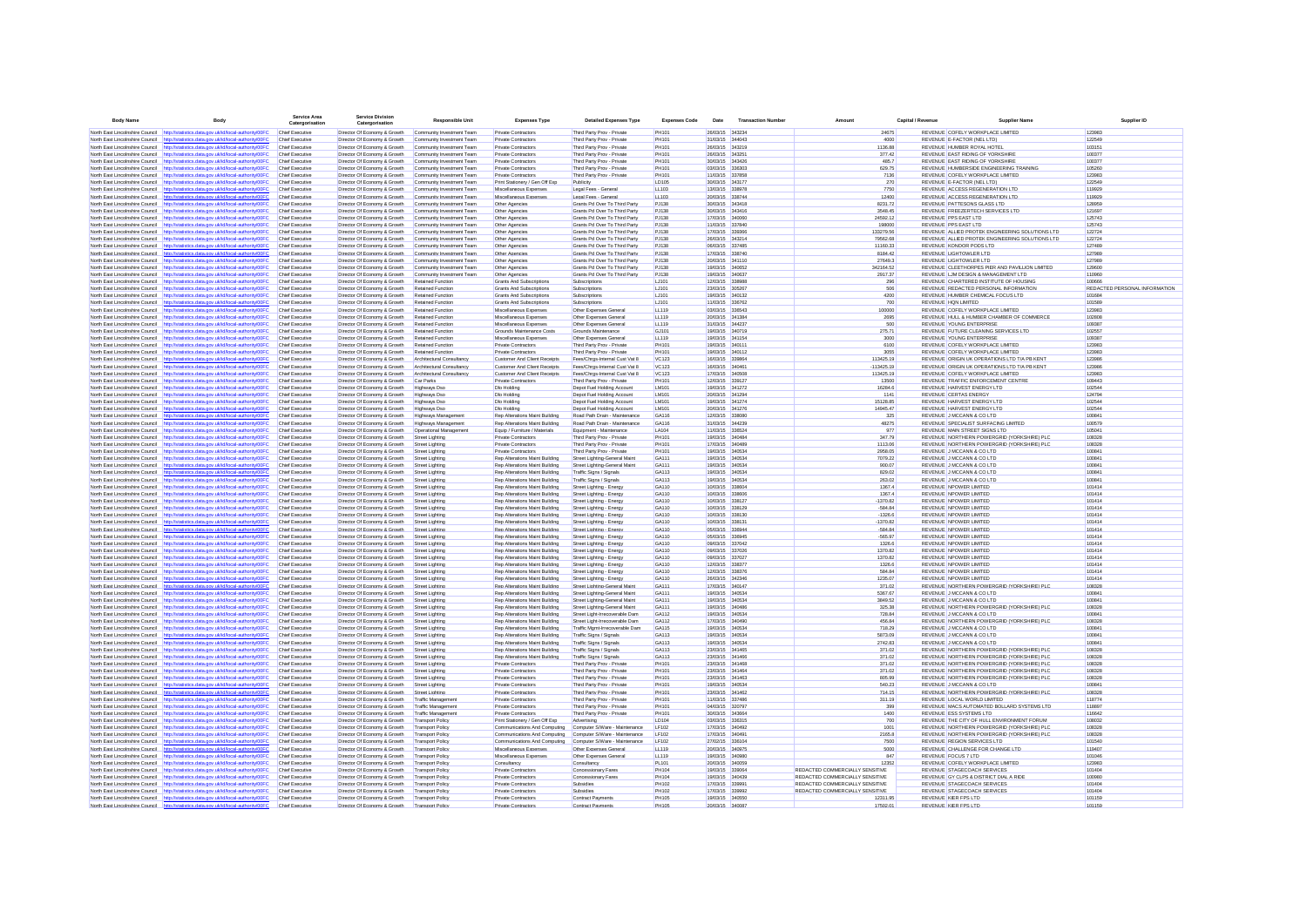| <b>Body Name</b>                                                   | <b>Body</b>                                                                                                                                                                    | Service Area<br>Catergorisation                  | <b>Service Divisio</b><br>Catergorisatio               | <b>Responsible Unit</b>                                        | <b>Expenses Type</b>                                                                                                 | <b>Detailed Expenses Type</b>                                  | <b>Expenses Code</b>         | Date                               | <b>Transaction Number</b> | Amount             | Canital / Revenue | <b>Supplier Name</b>                                                                             | Supplier ID                                                    |
|--------------------------------------------------------------------|--------------------------------------------------------------------------------------------------------------------------------------------------------------------------------|--------------------------------------------------|--------------------------------------------------------|----------------------------------------------------------------|----------------------------------------------------------------------------------------------------------------------|----------------------------------------------------------------|------------------------------|------------------------------------|---------------------------|--------------------|-------------------|--------------------------------------------------------------------------------------------------|----------------------------------------------------------------|
|                                                                    | North East Lincolnshire Council http://statistics.data.gov.uk/id/local-authority/00FC                                                                                          | Chief Executive                                  | Director Of Public Health                              | Director Public Health                                         | Equip / Furniture / Materials                                                                                        | Promotions                                                     | LA124                        | 05/03/15 337086                    |                           | 6650.22            |                   | <b>REVENUE TRADING STANDARDS</b>                                                                 | 129492                                                         |
|                                                                    | North East Lincolnshire Council http://statistics.data.gov.uk/id/local-authority/00FC                                                                                          | Chief Executive                                  | Director Of Public Health                              | Director Public Health                                         | Communications And Computing                                                                                         | Computer S/Ware - Licences                                     | LF103                        | 26/03/15 341111                    |                           | 728                |                   | REVENUE IBM UNITED KINGDOM LTD                                                                   | 119081                                                         |
| North East Lincolnshire Council                                    | http://statistics.data.gov.uk/id/local-authority/00FC                                                                                                                          | Chief Executive                                  | Director Of Public Health                              | Director Public Health                                         | Other Agencies                                                                                                       | Grants Pd Over To Third Party                                  | PJ138                        | 31/03/15 344250                    |                           | 16233.92           |                   | REVENUE PUBLIC HEALTH ENGLAND                                                                    | 120819                                                         |
|                                                                    | North East Lincolnshire Council http://statistics.data.gov.uk/id/local-authority/00FC                                                                                          | Chief Executive                                  | Director Of Public Health                              | Drug / Alcohol Action Service                                  | Private Contractors                                                                                                  | Contract Payments                                              | <b>PH105</b>                 | 31/03/15 343769                    |                           | 8400               |                   | REVENUE FREELANCE NEEDLE EXCHANGE LIMITED                                                        | 119999                                                         |
|                                                                    | North East Lincolnshire Council http://statistics.data.gov.uk/id/local-authority/00FC                                                                                          | Chief Executive                                  | Director Of Public Health                              | Drug / Alcohol Action Service                                  | Private Contractors                                                                                                  | <b>Contract Payments</b>                                       | <b>PH105</b>                 | 31/03/15 343768                    |                           | 5915               |                   | REVENUE FREELANCE NEEDLE EXCHANGE LIMITED                                                        | 119999                                                         |
|                                                                    | North East Lincolnshire Council http://statistics.data.gov.uk/id/local-authority/00FC<br>North East Lincolnshire Council http://statistics.data.gov.uk/id/local-authority/00FC | Chief Executive<br>Chief Executive               | Director Of Public Health<br>Director Of Public Health | Drug / Alcohol Action Service<br>Drug / Alcohol Action Service | Private Contractors<br>Private Contractors                                                                           | Contract Payments<br><b>Contract Payments</b>                  | <b>PH105</b><br><b>PH105</b> | 06/03/15 337165<br>12/03/15 338753 |                           | 3150<br>12500      |                   | REVENUE DR O F WILSON<br>REVENUE FREELANCE NEEDLE EXCHANGE LIMITED                               | 120940<br>119999                                               |
| North East Lincolnshire Council                                    | http://statistics.data.gov.uk/id/local-authority/00FC                                                                                                                          | Chief Executive                                  | Director Of Public Health                              | Drug / Alcohol Action Service                                  | Private Contractors                                                                                                  | <b>Contract Payments</b>                                       | <b>PH105</b>                 | 17/03/15 340760                    |                           | 4245               |                   | REVENUE NHS YORKSHIRE & THE HUMBER CS                                                            | 129360                                                         |
| North East Lincolnshire Council                                    | http://statistics.data.gov.uk/id/local-authority/00FC                                                                                                                          | Chief Executive                                  | Director Of Public Health                              | Drug / Alcohol Action Service                                  | Private Contractors                                                                                                  | <b>Contract Payments</b>                                       | <b>PH105</b>                 | 06/03/15 337166                    |                           | 2713.04            |                   | REVENUE BIRKWOOD MEDICAL CENTRE                                                                  | 120420                                                         |
| North East Lincolnshire Council                                    | http://statistics.data.gov.uk/id/local-authority/00FC                                                                                                                          | Chief Executive                                  | Director Of Public Health                              | Drug / Alcohol Action Service                                  | Private Contractors                                                                                                  | Contract Payments                                              | <b>PH105</b>                 | 19/03/15 339298                    |                           | 1479.84            |                   | REVENUE PELHAM MEDICAL GROUP                                                                     | 104350                                                         |
|                                                                    | North East Lincolnshire Council http://statistics.data.gov.uk/id/local-authority/00FC                                                                                          | <b>Chief Executive</b>                           | Director Of Public Health                              | Drug / Alcohol Action Service                                  | Private Contractors                                                                                                  | <b>Contract Payments</b>                                       | <b>PH105</b>                 | 17/03/15 338742                    |                           | 2928.85            |                   | REVENUE DR SINHA & DR G DE                                                                       | 108111                                                         |
| North East Lincolnshire Council                                    | http://statistics.data.gov.uk/id/local-authority/00FC                                                                                                                          | <b>Chief Executive</b>                           | Director Of Public Health                              | Drug / Alcohol Action Service                                  | Private Contractors                                                                                                  | Contract Payments                                              | <b>PH105</b>                 | 17/03/15 338755<br>12/03/15 338754 |                           | 710.91<br>15833.33 |                   | REVENUE DR I D S CHALMERS & DR V O MEIER<br>REVENUE FREELANCE NEEDLE EXCHANGE LIMITED            | 104521                                                         |
| North East Lincolnshire Council                                    | North East Lincolnshire Council http://statistics.data.gov.uk/id/local-authority/00FC<br>http://statistics.data.gov.uk/id/local-authority/00FC                                 | <b>Chief Executive</b><br><b>Chief Executive</b> | Director Of Public Health<br>Director Of Public Health | Drug / Alcohol Action Service<br>Sexual Health                 | Private Contractors<br>Contributions To Provision                                                                    | Contract Payments<br>Contributions - Communities               | <b>PH105</b><br><b>LK101</b> | 06/03/15 337310                    |                           | 3531.6             |                   | REVENUE VIRGIN CARE SERVICES LTD                                                                 | 119999<br>120538                                               |
|                                                                    | North East Lincolnshire Council http://statistics.data.gov.uk/id/local-authority/00FC                                                                                          | <b>Chief Executive</b>                           | Director Of Public Health                              | Sexual Health                                                  | Private Contractors                                                                                                  | Contract Payments                                              | <b>PH105</b>                 | 19/03/15 339065                    |                           | 55401              |                   | REVENUE VIRGIN CARE SERVICES LTD                                                                 | 120538                                                         |
| North East Lincolnshire Council                                    | http://statistics.data.gov.uk/id/local-authority/00FC                                                                                                                          | Chief Executive                                  | Director Of Public Health                              | Sexual Health                                                  | Private Contractor                                                                                                   | Third Party Prov - Privat                                      | PH101                        | 19/03/15 339032                    |                           | 263.19             |                   | REVENUE COTTINGHAM PHARMACY                                                                      | 104020                                                         |
|                                                                    | North East Lincolnshire Council http://statistics.data.gov.uk/id/local-authority/00FC                                                                                          | Chief Executive                                  | Director Of Public Health                              | Sexual Health                                                  | Private Contractors                                                                                                  | Third Party Prov - Private                                     | PH101                        | 04/03/15 336770                    |                           | 375                |                   | REVENUE ASDA PHARMACY                                                                            | 104011                                                         |
| North East Lincolnshire Council                                    | http://statistics.data.gov.uk/id/local-authority/00FC                                                                                                                          | Chief Executive                                  | Director Of Public Health<br>Director Of Public Health | Sexual Health                                                  | Other Agencies                                                                                                       | <b>Health Charges</b>                                          | PJ131<br>PJ131               | 12/03/15 338814<br>31/03/15 343853 |                           | 1167.86            |                   | REVENUE LINCS COMMUNITY HEALTH SERVICES NHST<br>REVENUE CITY HEALTH CARE PARTNERSHIP CIC         | 124099<br>110889                                               |
| North East Lincolnshire Council                                    | North East Lincolnshire Council http://statistics.data.gov.uk/id/local-authority/00FC<br>http://statistics.data.gov.uk/id/local-authority/00F0                                 | Chief Executive<br>Chief Executive               | Director Of Public Health                              | Sexual Health<br>Sexual Health                                 | Other Agencies<br>Other Agencies                                                                                     | <b>Health Charges</b><br><b>Health Charges</b>                 | PJ131                        | 05/03/15 337311                    |                           | 266<br>1673        |                   | REVENUE VIRGIN CARE SERVICES LTD                                                                 | 120538                                                         |
| North East Lincolnshire Council                                    | http://statistics.data.gov.uk/id/local-authority/00FC                                                                                                                          | <b>Chief Executive</b>                           | Director Of Public Health                              | Sexual Health                                                  | Other Agencies                                                                                                       | <b>Health Charges</b>                                          | PJ131                        | 06/03/15 337312                    |                           | 414                |                   | REVENUE SHEFFIELD TEACHING HOSPITALS NHS TRUST                                                   | 101211                                                         |
| North East Lincolnshire Council                                    | http://statistics.data.gov.uk/id/local-authority/00FC                                                                                                                          | Chief Executive                                  | Director Of Public Health                              | Sexual Health                                                  | Other Agencies                                                                                                       | <b>Health Charges</b>                                          | PJ131                        | 31/03/15 343852                    |                           | 387                |                   | REVENUE DONCASTER AND BASSETLAW HOSPITALS NHS                                                    | 103005                                                         |
|                                                                    | North East Lincolnshire Council http://statistics.data.gov.uk/id/local-authority/00FC                                                                                          | Chief Executive                                  | Director Of Public Health                              | Sexual Health                                                  | Other Agencies                                                                                                       | <b>Health Charges</b>                                          | PJ131                        | 11/03/15 338085                    |                           | 399                |                   | REVENUE CITY HEALTH CARE PARTNERSHIP CIC                                                         | 110889                                                         |
|                                                                    | North East Lincolnshire Council http://statistics.data.gov.uk/id/local-authority/00FC                                                                                          | Chief Executive                                  | Director Of Public Health                              | Sexual Health                                                  | Other Agencies                                                                                                       | Other                                                          | PJ121                        | 12/03/15 338815                    |                           | 640                |                   | REVENUE LITTLEFIELDS HEALTH CENTRE                                                               | 111683                                                         |
| North East Lincolnshire Council                                    | North East Lincolnshire Council http://statistics.data.gov.uk/id/local-authority/00FC<br>http://statistics.data.gov.uk/id/local-authority/00FC                                 | <b>Chief Executive</b><br><b>Chief Executive</b> | Director Of Public Health<br>Director Of Public Health | Sexual Health<br>Sexual Health                                 | Other Agencies<br>Other Agencies                                                                                     | Other<br>Other                                                 | PJ121<br>PJ121               | 12/03/15 338810<br>30/03/15 343262 |                           | 1120<br>1040       |                   | REVENUE WOODFORD MEDICAL CENTRE<br>REVENUE THE CHANTRY HEALTH GROUP                              | 107882<br>108912                                               |
| North East Lincolnshire Council                                    | http://statistics.data.gov.uk/id/local-authority/00FC                                                                                                                          | <b>Chief Executive</b>                           | Director Of Public Health                              | Tobacco                                                        | Voluntary Associations                                                                                               | Third Po - Third Sector                                        | PF101                        | 20/03/15 340421                    |                           | 645                |                   | REVENUE WHITE ELECTRICAL SERVICES LTD                                                            | 101557                                                         |
|                                                                    | North East Lincolnshire Council http://statistics.data.gov.uk/id/local-authority/00FC                                                                                          | <b>Chief Executive</b>                           | Director Of Public Health                              | Tobacco                                                        | Voluntary Associations                                                                                               | Third Pp - Third Sector                                        | PF101                        | 19/03/15 340428                    |                           | 6000               |                   | REVENUE PUBLIC MANAGEMENT ASSOCIATES LIMITED                                                     | 129498                                                         |
| North East Lincolnshire Council                                    | http://statistics.data.gov.uk/id/local-authority/00FC                                                                                                                          | <b>Chief Executive</b>                           | Director Of Public Health                              | Tobacco                                                        | Private Contractors                                                                                                  | Third Party Prov - Private                                     | PH101                        | 19/03/15 340531                    |                           | 325                |                   | REVENUE B W Y CANINE                                                                             | 127246                                                         |
|                                                                    | North East Lincolnshire Council http://statistics.data.gov.uk/id/local-authority/00FC                                                                                          | Chief Executive                                  | Ad Joint Delivery                                      | Benefit Payments & Subsidy                                     | Miscellaneous Income                                                                                                 | Exp Recov - O/Side Scope Vat 4                                 | <b>VG107</b>                 | 03/03/15 336834                    |                           | 320                |                   | REVENUE JACOBS CERTIFIED BAILIFFS                                                                | 101788                                                         |
| North East Lincolnshire Council                                    | http://statistics.data.gov.uk/id/local-authority/00FC                                                                                                                          | <b>Chief Executive</b>                           | Ad Joint Delivery                                      | Local Taxation & Benefits                                      | Equip / Furniture / Materials                                                                                        | Books                                                          | LA121                        | 06/03/15 336811                    |                           | 773.99             |                   | REVENUE CHILD POVERTY ACTION GROUP                                                               | 106638                                                         |
| North East Lincolnshire Council<br>North East Lincolnshire Council | http://statistics.data.gov.uk/id/local-authority/00FC<br>http://statistics.data.gov.uk/id/local-authority/00FC                                                                 | Chief Executive<br>Chief Executive               | Ad Joint Delivery<br>Ad Joint Delivery                 | Local Taxation & Benefits<br>Local Taxation & Benefits         | Communications And Computing<br>Communications And Computing                                                         | Computer S/Ware - Maintenance<br>Computer S/Ware - Purchases   | LF102<br>LF101               | 24/03/15 342807<br>20/03/15 340401 |                           | $-230.14$<br>2500  |                   | REVENUE NORTHGATE INFORMATION SOLUTIONS UK LTD<br>REVENUE NORTHGATE INFORMATION SOLUTIONS UK LTD | 101841<br>101841                                               |
| North East Lincolnshire Council                                    | http://statistics.data.gov.uk/id/local-authority/00FC                                                                                                                          | Chief Executive                                  | Ad Joint Delivery                                      | Local Taxation & Benefit                                       | Communications And Computing                                                                                         | Computer S/Ware - Purchases                                    | LF101                        | 17/03/15 339324                    |                           | 750                |                   | REVENUE NORTHGATE INFORMATION SOLUTIONS UK LTD                                                   | 101841                                                         |
| North East Lincolnshire Council                                    | http://statistics.data.gov.uk/id/local-authority/00FC                                                                                                                          | Chief Executive                                  | Ad Joint Delivery                                      | Local Taxation & Benefits                                      | Communications And Computing                                                                                         | Computer S/Ware - Maintenance                                  | LF102                        | 31/03/15 343916                    |                           | 1151.36            |                   | REVENUE NORTHGATE INFORMATION SOLUTIONS UK LTD                                                   | 101841                                                         |
| North East Lincolnshire Council http://st                          | distics.data.oov.uk/id/local-authority/00FC                                                                                                                                    | Chief Executive                                  | Ad Joint Delivery                                      | Local Taxation & Benefits                                      | Print Stationery / Gen Off Exp                                                                                       | Printing And Stationery                                        | LD103                        | 19/03/15 341361                    |                           | 362.75             |                   | REVENUE CRITIQOM LIMITED                                                                         | 125008                                                         |
|                                                                    | North East Lincolnshire Council http://statistics.data.gov.uk/id/local-authority/00FC                                                                                          | Chief Executive                                  | Ad Joint Delivery                                      | Local Taxation & Benefits                                      | Print Stationery / Gen Off Exp                                                                                       | Printing And Stationery                                        | LD103                        | 19/03/15 341361                    |                           | 737.5              |                   | REVENUE CRITIQOM LIMITED                                                                         | 125008                                                         |
| North East Lincolnshire Council                                    | http://statistics.data.gov.uk/id/local-authority/00FC                                                                                                                          | Chief Executive                                  | Ad Joint Delivery                                      | Local Taxation & Benefits                                      | Communications And Computing                                                                                         | Computer S/Ware - Purchases                                    | LF101                        | 20/03/15 340401                    |                           | 2500               |                   | REVENUE NORTHGATE INFORMATION SOLUTIONS UK LTD                                                   | 101841                                                         |
| North East Lincolnshire Council<br>North East Lincolnshire Council | http://statistics.data.gov.uk/id/local-authority/00FC<br>http://statistics.data.gov.uk/id/local-authority/00FC                                                                 | <b>Chief Executive</b><br>Chief Executive        | Ad Joint Delivery<br>Ad Joint Delivery                 | Local Taxation & Benefits<br>Local Taxation & Benefits         | Miscellaneous Expenses<br>Private Contractors                                                                        | Other Expenses General<br>Third Party Prov - Private           | LL119<br>PH101               | 23/03/15 338848<br>26/03/15 308697 |                           | 1500<br>270        |                   | REVENUE THE SALVATION ARMY<br>REVENUE REDACTED PERSONAL INFORMATION                              | 100309<br>REDACTED PERSONAL INFORMATION                        |
|                                                                    | North East Lincolnshire Council http://statistics.data.gov.uk/id/local-authority/00FC                                                                                          | <b>Chief Executive</b>                           | Ad Joint Delivery                                      | Local Taxation & Benefits                                      | Private Contractors                                                                                                  | Third Party Prov - Private                                     | <b>PH101</b>                 | 12/03/15 305242                    |                           | 590                |                   | REVENUE REDACTED PERSONAL INFORMATION                                                            | REDACTED PERSONAL INFORMATION                                  |
|                                                                    | North East Lincolnshire Council http://statistics.data.gov.uk/id/local-authority/00FC                                                                                          | <b>Chief Executive</b>                           | Ad Joint Delivery                                      | Local Taxation & Benefits                                      | Private Contractors                                                                                                  | Third Party Prov - Private                                     | PH101                        | 17/03/15 305263                    |                           | 350                |                   | REVENUE REDACTED PERSONAL INFORMATION                                                            | REDACTED PERSONAL INFORMATION                                  |
|                                                                    | North East Lincolnshire Council http://statistics.data.gov.uk/id/local-authority/00FC                                                                                          | <b>Chief Executive</b>                           | Ad Joint Delivery                                      | Local Taxation & Benefits                                      | Private Contractors                                                                                                  | Third Party Prov - Private                                     | <b>PH101</b>                 | 19/03/15 307016                    |                           | 570                |                   | REVENUE REDACTED PERSONAL INFORMATION                                                            | REDACTED PERSONAL INFORMATION                                  |
| North East Lincolnshire Council                                    | http://statistics.data.gov.uk/id/local-authority/00FC                                                                                                                          | <b>Chief Executive</b>                           | Ad Joint Delivery                                      | Local Taxation & Benefits                                      | Private Contractors                                                                                                  | Third Party Prov - Private                                     | <b>PH101</b>                 | 20/03/15 307060                    |                           | 955                |                   | REVENUE REDACTED PERSONAL INFORMATION                                                            | REDACTED PERSONAL INFORMATION                                  |
|                                                                    | North East Lincolnshire Council http://statistics.data.gov.uk/id/local-authority/00FC                                                                                          | <b>Chief Executive</b>                           | Ad Joint Delivery                                      | Local Taxation & Benefits                                      | Private Contractors                                                                                                  | Third Party Prov - Private                                     | <b>PH101</b>                 | 26/03/15 308691                    |                           | 405                |                   | REVENUE REDACTED PERSONAL INFORMATION                                                            | REDACTED PERSONAL INFORMATION                                  |
| North East Lincolnshire Council                                    | http://statistics.data.gov.uk/id/local-authority/00FC                                                                                                                          | <b>Chief Executive</b>                           | Ad Joint Delivery                                      | Local Taxation & Benefits                                      | Private Contractors                                                                                                  | Third Party Prov - Private                                     | <b>PH101</b>                 | 26/03/15 308696<br>30/03/15 308937 |                           | 1050               |                   | REVENUE REDACTED PERSONAL INFORMATION<br>REVENUE REDACTED PERSONAL INFORMATION                   | REDACTED PERSONAL INFORMATION                                  |
| North East Lincolnshire Council                                    | North East Lincolnshire Council http://statistics.data.gov.uk/id/local-authority/00FC<br>http://statistics.data.gov.uk/id/local-authority/00FC                                 | Chief Executive<br><b>Chief Executive</b>        | Ad Joint Delivery<br>Ad Joint Delivery                 | Local Taxation & Benefits<br>Local Taxation & Benefits         | Private Contractors<br>Private Contractors                                                                           | Third Party Prov - Private<br>Third Party Prov - Private       | <b>PH101</b><br>PH101        | 05/03/15 303702                    |                           | 400<br>585         |                   | REVENUE REDACTED PERSONAL INFORMATION                                                            | REDACTED PERSONAL INFORMATION<br>REDACTED PERSONAL INFORMATION |
|                                                                    | North East Lincolnshire Council http://statistics.data.gov.uk/id/local-authority/00FC                                                                                          | Chief Executive                                  | Ad Joint Delivery                                      | Local Taxation & Benefits                                      | <b>Private Contractors</b>                                                                                           | Third Party Prov - Private                                     | PH101                        | 03/03/15 303543                    |                           | 450                |                   | REVENUE REDACTED PERSONAL INFORMATION                                                            | REDACTED PERSONAL INFORMATION                                  |
| North East Lincolnshire Council                                    | ttp://statistics.data.gov.uk/id/local-authority/00FC                                                                                                                           | Chief Executive                                  | Ad Joint Delivery                                      | Local Taxation & Benefits                                      | Private Contractors                                                                                                  | Third Party Prov - Private                                     | PH101                        | 26/03/15 308696                    |                           | 475                |                   | REVENUE REDACTED PERSONAL INFORMATION                                                            | REDACTED PERSONAL INFORMATION                                  |
| North East Lincolnshire Council                                    | http://statistics.data.gov.uk/id/local-authority/00FC                                                                                                                          | Chief Executive                                  | Ad Joint Delivery                                      | Local Taxation & Benefit                                       | Private Contractors                                                                                                  | Third Party Prov - Privat                                      | PH101                        | 02/03/15 302454                    |                           | 470                |                   | REVENUE REDACTED PERSONAL INFORMATION                                                            | REDACTED PERSONAL INFORMATION                                  |
| North East Lincolnshire Council                                    | http://statistics.data.gov.uk/id/local-authority/00FC                                                                                                                          | Chief Executiv                                   | Ad Joint Delivery                                      | Local Taxation & Benefit                                       | Private Contractors                                                                                                  | Third Party Prov - Privat                                      | PH101                        | 23/03/15 342132                    |                           | 40000              |                   | REVENUE SHORELINE HOUSING PARTNERSHIP LTD                                                        | 100139                                                         |
| North East Lincolnshire Council http://st                          | North East Lincolnshire Council http://statistics.data.gov.uk/id/local-authority/00FC<br>stics.data.oov.uk/id/local-authority/00FC                                             | Chief Executive<br>Chief Executive               | Ad Joint Delivery<br>Ad Joint Delivery                 | Local Taxation & Benefits<br>Local Taxation & Benefits         | Private Contractors<br>Private Contractors                                                                           | Third Party Prov - Private<br>Third Party Prov - Private       | PH101<br>PH101               | 02/03/15 336838<br>30/03/15 343901 |                           | 565.42<br>517.6    |                   | REVENUE PAYPOINT PLC<br>REVENUE PAYPOINT PLC                                                     | 120455<br>120455                                               |
|                                                                    | North East Lincolnshire Council http://statistics.data.gov.uk/id/local-authority/00FC                                                                                          | Chief Executive                                  | Ad Joint Delivery                                      | Head Commission & Info Systems   Direct Employee Expenses      |                                                                                                                      | Agency Staff                                                   | <b>EA105</b>                 | 20/03/15 338408                    |                           | 3750               |                   | REVENUE MECOS LTD                                                                                | 128199                                                         |
| North East Lincolnshire Council                                    | http://statistics.data.gov.uk/id/local-authority/00FC                                                                                                                          | <b>Chief Executive</b>                           | Ad Joint Delivery                                      | Information Technology                                         | Communications And Computing                                                                                         | Telephones                                                     | <b>LF112</b>                 | 17/03/15 339756                    |                           | 356.14             |                   | <b>REVENUE VIRGIN MEDIA</b>                                                                      | 107612                                                         |
| North East Lincolnshire Council                                    | http://statistics.data.gov.uk/id/local-authority/00FC                                                                                                                          | Chief Executive                                  | Ad Joint Delivery                                      | Information Technology                                         | Communications And Computing                                                                                         | Telephones                                                     | <b>LF112</b>                 | 31/03/15 343932                    |                           | 347.05             |                   | REVENUE VIRGIN MEDIA                                                                             | 107612                                                         |
| North East Lincolnshire Council                                    | http://statistics.data.gov.uk/id/local-authority/00FC                                                                                                                          | <b>Chief Executive</b>                           | Ad Joint Delivery                                      | Information Technology                                         | Communications And Computing                                                                                         | Telephones                                                     | LF112                        | 02/03/15 332607                    |                           | $-123.09$          |                   | <b>REVENUE VIRGIN MEDIA</b>                                                                      | 107612                                                         |
|                                                                    | North East Lincolnshire Council http://statistics.data.gov.uk/id/local-authority/00FC                                                                                          | Chief Executive                                  | Ad Joint Delivery                                      | Information Technology                                         | Communications And Computing                                                                                         | Telephones                                                     | LF112                        | 13/03/15 339831                    |                           | 4556.69            |                   | <b>REVENUE VIRGIN MEDIA</b>                                                                      | 107612                                                         |
| North East Lincolnshire Council                                    | North East Lincolnshire Council http://statistics.data.gov.uk/id/local-authority/00FC<br>http://statistics.data.gov.uk/id/local-authority/00FC                                 | <b>Chief Executive</b><br><b>Chief Executive</b> | Ad Joint Delivery<br>Ad Joint Delivery                 | Information Technology<br>Information Technology               | Communications And Computing<br>Communications And Computing                                                         | Telephones<br>Telephones                                       | LF112<br>LF112               | 31/03/15 344219<br>13/03/15 339831 |                           | 4131.04<br>319.2   |                   | <b>REVENUE VIRGIN MEDIA</b><br><b>REVENUE VIRGIN MEDIA</b>                                       | 107612<br>107612                                               |
| North East Lincolnshire Council                                    | http://statistics.data.gov.uk/id/local-authority/00FC                                                                                                                          | <b>Chief Executive</b>                           | Ad Joint Delivery                                      | Information Technology                                         | Communications And Computing                                                                                         | Telephones                                                     | LF112                        | 31/03/15 344219                    |                           | 319.2              |                   | <b>REVENUE VIRGIN MEDIA</b>                                                                      | 107612                                                         |
| North East Lincolnshire Council                                    | http://statistics.data.gov.uk/id/local-authority/00FC                                                                                                                          | <b>Chief Executive</b>                           | Ad Joint Delivery                                      | Information Technology                                         | Communications And Computing                                                                                         | Telephones                                                     | LF112                        | 13/03/15 339831                    |                           | 835.81             |                   | <b>REVENUE VIRGIN MEDIA</b>                                                                      | 107612                                                         |
|                                                                    | North East Lincolnshire Council http://statistics.data.gov.uk/id/local-authority/00FC                                                                                          | Chief Executive                                  | Ad Joint Delivery                                      | Information Technology                                         | Communications And Computing                                                                                         | Telenhones                                                     | LF112                        | 31/03/15 344219                    |                           | 835 81             |                   | <b>REVENUE VIRGIN MEDIA</b>                                                                      | 107612                                                         |
| North East Lincolnshire Council                                    | http://statistics.data.oov.uk/id/local-authority/00FC                                                                                                                          | Chief Executive                                  | Ad Joint Delivery                                      | Information Technology                                         | Communications And Computing                                                                                         | Telephones                                                     | <b>LF112</b>                 | 13/03/15 339745                    |                           | 2709.83            |                   | <b>REVENUE VIRGIN MEDIA</b>                                                                      | 107612                                                         |
| North East Lincolnshire Council                                    | North East Lincolnshire Council http://statistics.data.gov.uk/id/local-authority/00FC<br>http://statistics.data.gov.uk/id/local-authority/00FC                                 | Chief Executive<br><b>Chief Executive</b>        | Ad Joint Delivery<br>Ad Joint Delivery                 | Information Technology<br>Information Technology               | Communications And Computing<br>Communications And Computing                                                         | Telephones<br>Telephone                                        | LF112<br>LF112               | 31/03/15 343912<br>31/03/15 344207 |                           | 2685.5<br>1298.29  |                   | <b>REVENUE VIRGIN MEDIA</b><br><b>REVENUE VIRGIN MEDIA</b>                                       | 107612<br>107612                                               |
| North East Lincolnshire Council                                    | http://statistics.data.gov.uk/id/local-authority/00FC                                                                                                                          | Chief Executive                                  | Ad Joint Delivery                                      | Information Technology                                         | Communications And Computing                                                                                         | Telephones                                                     | LF112                        | 19/03/15 340557                    |                           | 1067.15            |                   | <b>REVENUE VIRGIN MEDIA</b>                                                                      | 107612                                                         |
| North East Lincolnshire Council                                    | http://statistics.data.gov.uk/id/local-authority/00FC                                                                                                                          | Chief Executiv                                   | Ad Joint Delivery                                      | Information Technology                                         | Communications And Computing                                                                                         | Telephone                                                      | LF112                        | 20/03/15 340555                    |                           | 1090.87            |                   | REVENUE VIRGIN MEDIA                                                                             | 107612                                                         |
| North East Lincolnshire Council                                    | http://statistics.data.gov.uk/id/local-authority/00FC                                                                                                                          | Chief Executive                                  | Ad Joint Delivery                                      | Information Technology                                         | Communications And Computing                                                                                         | Telephones                                                     | LF112                        | 19/03/15 340556                    |                           | 1173.32            |                   | REVENUE VIRGIN MEDIA                                                                             | 107612                                                         |
| North East Lincolnshire Council                                    | http://statistics.data.gov.uk/id/local-authority/00FC                                                                                                                          | Chief Executive                                  | Ad Joint Delivery                                      | Information Technology                                         | Communications And Computing                                                                                         | Telephones                                                     | LF112                        | 20/03/15 340553                    |                           | 955.44             |                   | <b>REVENUE VIRGIN MEDIA</b>                                                                      | 107612                                                         |
| North East Lincolnshire Council http://st                          | dics.data.gov.uk/id/local-authority/00FC<br>North East Lincolnshire Council http://statistics.data.gov.uk/id/local-authority/00FC                                              | Chief Executive<br>Chief Executive               | Ad Joint Delivery<br>Ad Joint Delivery                 | Information Technology<br>Information Technology               | Communications And Computing<br>Communications And Computing                                                         | Telephones<br>Telephones                                       | <b>LF112</b><br>LF112        | 09/03/15 336984<br>13/03/15 339807 |                           | 275<br>1521.64     |                   | <b>REVENUE VIRGIN MEDIA</b><br><b>REVENUE VIRGIN MEDIA</b>                                       | 107612<br>107612                                               |
| North East Lincolnshire Council                                    | http://statistics.data.gov.uk/id/local-authority/00FC                                                                                                                          | Chief Executive                                  | Ad Joint Delivery                                      | Information Technology                                         | Communications And Computing                                                                                         | Telephones                                                     | <b>LF112</b>                 | 13/03/15 339806                    |                           | 4184.51            |                   | REVENUE VIRGIN MEDIA                                                                             | 107612                                                         |
| North East Lincolnshire Council                                    | http://statistics.data.gov.uk/id/local-authority/00FC                                                                                                                          | <b>Chief Executive</b>                           | Ad Joint Delivery                                      | Information Technology                                         | Communications And Computing                                                                                         | Telephones                                                     | LF112                        | 13/03/15 339809                    |                           | 284.79             |                   | REVENUE VIRGIN MEDIA                                                                             | 107612                                                         |
|                                                                    | North East Lincolnshire Council http://statistics.data.gov.uk/id/local-authority/00FC                                                                                          | <b>Chief Executive</b>                           | Ad Joint Delivery                                      | Information Technology                                         | Communications And Computing                                                                                         | Telephones                                                     | LF112                        | 13/03/15 339753                    |                           | 261.55             |                   | <b>REVENUE VIRGIN MEDIA</b>                                                                      | 107612                                                         |
|                                                                    | North East Lincolnshire Council http://statistics.data.gov.uk/id/local-authority/00FC                                                                                          | <b>Chief Executive</b>                           | Ad Joint Delivery                                      | Information Technology                                         | Communications And Computing                                                                                         | Telephones                                                     | LF112                        | 31/03/15 343911                    |                           | 274.55             |                   | <b>REVENUE VIRGIN MEDIA</b>                                                                      | 107612                                                         |
|                                                                    | North East Lincolnshire Council http://statistics.data.gov.uk/id/local-authority/00FC                                                                                          | Chief Executive                                  | Ad Joint Delivery                                      | Information Technology                                         | Communications And Computing                                                                                         | Telephones                                                     | LF112                        | 19/03/15 340736                    |                           | 9345.38            |                   | REVENUE VODAFONE LIMITED                                                                         | 101324                                                         |
| North East Lincolnshire Council                                    | North East Lincolnshire Council http://statistics.data.gov.uk/id/local-authority/00FC<br>http://statistics.data.gov.uk/id/local-authority/00FC                                 | Chief Executive<br>Chief Executive               | Ad Joint Delivery<br>Ad Joint Delivery                 | Information Technology<br>Information Technology               | Communications And Computing<br>Communications And Computing                                                         | Computer H/Ware - Maintenance<br>Computer H/Ware - Maintenance | LF106<br><b>IF106</b>        | 30/03/15 332072<br>3003/15 338111  |                           | 19125<br>3543.59   |                   | REVENUE ADAM CONTINUITY LTD<br>REVENUE COMPUTACENTER UK LTD                                      | 109145<br>101303                                               |
|                                                                    | North East Lincolnshire Council http://statistics.data.oov.uk/id/local-authority/00EC                                                                                          | Chief Executive                                  | Ad Joint Delivery                                      | Information Technology                                         | Communications And Computing                                                                                         | Computer H/Ware - Maintenance                                  | <b>IF106</b>                 | 30/03/15 338111                    |                           | 8401.73            |                   | REVENUE COMPUTACENTER UK LTD                                                                     | 101303                                                         |
| North East Lincolnshire Council                                    | http://statistics.data.gov.uk/id/local-authority/00FC                                                                                                                          | Chief Executive                                  | Ad Joint Delivery                                      | Information Technology                                         | Communications And Computing                                                                                         | Computer H/Ware - Maintenance                                  | LF106                        | 30/03/15 338123                    |                           | 15465.4            |                   | REVENUE COMPUTACENTER UK LTD                                                                     | 101303                                                         |
|                                                                    | North East Lincolnshire Council http://statistics.data.gov.uk/id/local-authority/00FC                                                                                          | Chief Executive                                  | Ad Joint Delivery                                      | Information Technology                                         | Communications And Computing                                                                                         | Computer H/Ware - Maintenance                                  | LF106                        | 30/03/15 338126                    |                           | 13609.62           |                   | REVENUE COMPUTACENTER UK LTD                                                                     | 101303                                                         |
| North East Lincolnshire Council                                    | http://statistics.data.oov.uk/id/local-authority/00FC                                                                                                                          | <b>Chief Executive</b>                           | Ad Joint Delivery                                      | Information Technology                                         | Communications And Computing                                                                                         | Computer H/Ware - Maintenance                                  | LF106                        | 30/03/15 338123                    |                           | 7132.91            |                   | REVENUE COMPUTACENTER UK LTD                                                                     | 101303                                                         |
| North East Lincolnshire Council                                    | North East Lincolnshire Council http://statistics.data.gov.uk/id/local-authority/00FC<br>http://statistics.data.gov.uk/id/local-authority/00FC                                 | <b>Chief Executive</b><br>Chief Executive        | Ad Joint Delivery<br>Ad Joint Delivery                 | Information Technology<br>Information Technology               | Communications And Computing<br>Communications And Computing                                                         | Computer H/Ware - Maintenance<br>Computer H/Ware - Maintenance | LF106<br>LF106               | 30/03/15 338126<br>24/03/15 342135 |                           | 11933.9<br>750     |                   | REVENUE COMPUTACENTER UK LTD<br>REVENUE EAST RIDING OF YORKSHIRE                                 | 101303<br>100377                                               |
|                                                                    | North East Lincolnshire Council http://statistics.data.gov.uk/id/local-authority/00FC                                                                                          | Chief Executive                                  | Ad Joint Delivery                                      | Information Technology                                         | Communications And Computing                                                                                         | Computer H/Ware - Maintenance                                  | LF106                        | 25/03/15 332142                    |                           | 1710               |                   | REVENUE PRIME LIGHT ELECTRICAL LTD                                                               | 128586                                                         |
|                                                                    | North East Lincolnshire Council http://statistics.data.gov.uk/id/local-authority/00FC                                                                                          | Chief Executive                                  | Ad Joint Delivery                                      | Information Technology                                         | Communications And Computing Computer H/Ware - Maintenance                                                           |                                                                | LF106                        | 19/03/15 340389                    |                           | 874.44             |                   | REVENUE SPECIALIST COMPUTER CENTRES PLC                                                          | 110715                                                         |
|                                                                    | North East Lincolnshire Council http://statistics.data.gov.uk/id/local-authority/00FC                                                                                          | Chief Executive                                  | Ad Joint Delivery                                      | Information Technology                                         | Communications And Computing Computer H/Ware - Maintenance                                                           |                                                                | LF106                        | 20/03/15 341876                    |                           | 1540               |                   | REVENUE WILDFIRE SYSTEMS LTD                                                                     | 129138                                                         |
|                                                                    | North East Lincolnshire Council http://statistics.data.gov.uk/id/local-authority/00FC                                                                                          | Chief Executive                                  | Ad Joint Delivery                                      | Information Technology                                         | Communications And Computing Computer H/Ware - Purchases                                                             |                                                                | LF105                        | 11/03/15 337890                    |                           | 298.51             |                   | REVENUE TRUSTMARQUE SOLUTIONS LTD                                                                | 101275                                                         |
|                                                                    | North East Lincolnshire Council http://statistics.data.gov.uk/id/local-authority/00FC                                                                                          | Chief Executive                                  | Ad Joint Delivery                                      | Information Technology                                         | Communications And Computing Computer H/Ware - Purchases                                                             |                                                                | LF105                        | 17/03/15 339761                    |                           | 829.88             |                   | <b>REVENUE VIRGIN MEDIA</b><br><b>REVENUE VIRGIN MEDIA</b>                                       | 107612                                                         |
| North East Lincolnshire Council                                    | http://statistics.data.gov.uk/id/local-authority/00FC<br>North East Lincolnshire Council http://statistics.data.gov.uk/id/local-authority/00FC                                 | <b>Chief Executive</b><br>Chief Executive        | Ad Joint Delivery<br>Ad Joint Delivery                 | Information Technology<br>Information Technology               | Communications And Computing Computer H/Ware - Purchases<br>Communications And Computing Computer H/Ware - Purchases |                                                                | LF105<br>LF105               | 31/03/15 343913<br>20/03/15 339022 |                           | 580.45<br>495      |                   | REVENUE ASSURED FIRE & SECURITY                                                                  | 107612<br>102014                                               |
|                                                                    | North East Lincolnshire Council http://statistics.data.gov.uk/id/local-authority/00FC                                                                                          | Chief Executive                                  | Ad Joint Delivery                                      | Information Technology                                         | Communications And Computing Computer H/Ware - Purchases                                                             |                                                                | LF105                        | 13/03/15 339831                    |                           | 250                |                   | <b>REVENUE VIRGIN MEDIA</b>                                                                      | 107612                                                         |
|                                                                    | North East Lincolnshire Council http://statistics.data.gov.uk/id/local-authority/00FC                                                                                          | Chief Executive                                  | Ad Joint Delivery                                      | Information Technology                                         | Communications And Computing Computer H/Ware - Purchases                                                             |                                                                | LF105                        | 31/03/15 344219                    |                           | 250                |                   | <b>REVENUE VIRGIN MEDIA</b>                                                                      | 107612                                                         |
|                                                                    | North East Lincolnshire Council http://statistics.data.gov.uk/id/local-authority/00FC                                                                                          | Chief Executive                                  | Ad Joint Delivery                                      | Information Technology                                         | Communications And Computing                                                                                         | Computer H/Ware - Purchases                                    | LF105                        | 13/03/15 339831                    |                           | 1080               |                   | <b>REVENUE VIRGIN MEDIA</b>                                                                      | 107612                                                         |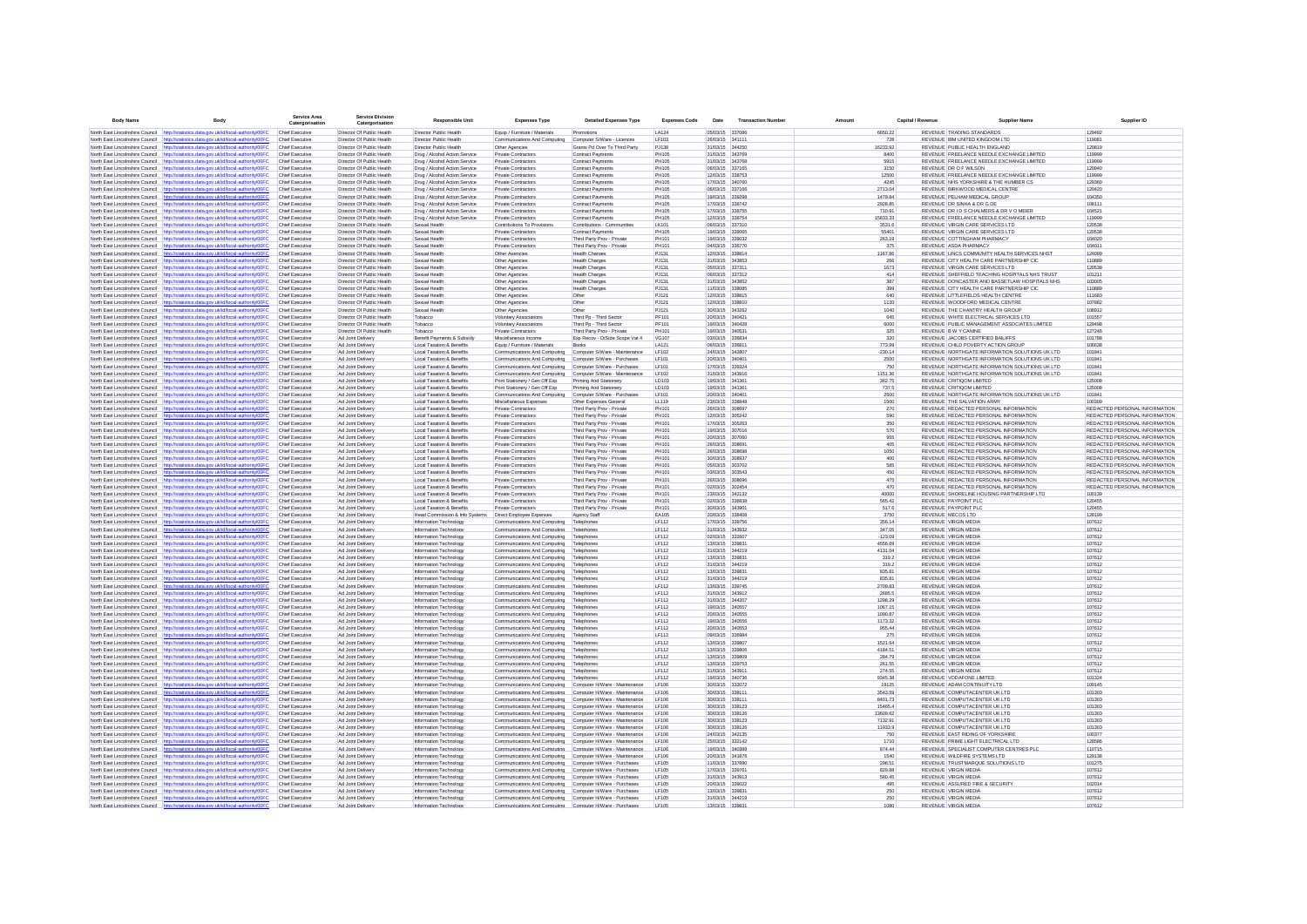| <b>Body Name</b>                                                   | Body                                                                                                                                                                           | <b>Service Area</b><br>Catergorisation           | ervice Division<br>Catergorisatio      | <b>Responsible Unit</b>                                | <b>Expenses Type</b>                                             | <b>Detailed Expenses Type</b>                                  | <b>Expenses Code</b>  | Date                               | <b>Transaction Number</b> | Amount                          | Canital / Revenue |                             | <b>Supplier Name</b>                                                                   | Supplier ID      |  |
|--------------------------------------------------------------------|--------------------------------------------------------------------------------------------------------------------------------------------------------------------------------|--------------------------------------------------|----------------------------------------|--------------------------------------------------------|------------------------------------------------------------------|----------------------------------------------------------------|-----------------------|------------------------------------|---------------------------|---------------------------------|-------------------|-----------------------------|----------------------------------------------------------------------------------------|------------------|--|
|                                                                    | North East Lincolnshire Council http://statistics.data.gov.uk/id/local-authority/00FC                                                                                          | Chief Executive                                  | Ad Joint Delivery                      | Information Technology                                 | Communications And Computing Computer H/Ware - Purchases         |                                                                | <b>LF105</b>          | 31/03/15 344219                    |                           | 1080                            |                   | <b>REVENUE VIRGIN MEDIA</b> |                                                                                        | 107612           |  |
|                                                                    | North East Lincolnshire Council http://statistics.data.gov.uk/id/local-authority/00FC                                                                                          | Chief Executive                                  | Ad Joint Delivery                      | Information Technology                                 | Communications And Computing                                     | Computer H/Ware - Purchases                                    | <b>LF105</b>          | 13/03/15 339831                    |                           | 540                             |                   | <b>REVENUE VIRGIN MEDIA</b> |                                                                                        | 107612           |  |
| North East Lincolnshire Council                                    | stics.data.oov.uk/id/local-authority/00FC<br>http://sta                                                                                                                        | Chief Executive                                  | Ad Joint Delivery                      | Information Technology                                 | Communications And Computing                                     | Computer H/Ware - Purchases                                    | <b>LF105</b>          | 31/03/15 344219                    |                           | 540                             |                   | <b>REVENUE VIRGIN MEDIA</b> |                                                                                        | 107612           |  |
|                                                                    | North East Lincolnshire Council   http://statistics.data.gov.uk/id/local-authority/00FC                                                                                        | Chief Executive                                  | Ad Joint Delivery                      | Information Technology                                 | Communications And Computing                                     | Computer H/Ware - Purchases                                    | <b>LF105</b>          | 13/03/15 339831                    |                           | 540                             |                   | <b>REVENUE VIRGIN MEDIA</b> |                                                                                        | 107612           |  |
|                                                                    | North East Lincolnshire Council http://statistics.data.gov.uk/id/local-authority/00FC                                                                                          | <b>Chief Executive</b>                           | Ad Joint Delivery                      | Information Technology                                 | Communications And Computing                                     | Computer H/Ware - Purchases                                    | LF105                 | 31/03/15 344219                    |                           | 540                             |                   | <b>REVENUE VIRGIN MEDIA</b> |                                                                                        | 107612           |  |
|                                                                    | North East Lincolnshire Council http://statistics.data.gov.uk/id/local-authority/00FC                                                                                          | Chief Executive                                  | Ad Joint Delivery                      | Information Technology                                 | Communications And Computing                                     | Computer H/Ware - Purchases                                    | LF105                 | 11/03/15 337545                    |                           | 4092.39                         |                   |                             | REVENUE SPECIALIST COMPUTER CENTRES PLC                                                | 110715           |  |
|                                                                    | North East Lincolnshire Council http://statistics.data.gov.uk/id/local-authority/00FC                                                                                          | <b>Chief Executive</b>                           | Ad Joint Delivery                      | Information Technology                                 | Communications And Computing                                     | Computer H/Ware - Purchases                                    | LF105                 | 05/03/15 337280                    |                           | 454.71                          |                   |                             | REVENUE SPECIALIST COMPUTER CENTRES PLC                                                | 110715           |  |
|                                                                    | North East Lincolnshire Council http://statistics.data.gov.uk/id/local-authority/00FC                                                                                          | <b>Chief Executive</b>                           | Ad Joint Delivery                      | Information Technology                                 | Communications And Computing                                     | Computer H/Ware - Purchases                                    | LF105                 | 11/03/15 337545                    |                           | 466.7                           |                   |                             | REVENUE SPECIALIST COMPUTER CENTRES PLC                                                | 110715           |  |
| North East Lincolnshire Council                                    | http://statistics.data.gov.uk/id/local-authority/00FC                                                                                                                          | Chief Executive                                  | Ad Joint Delivery                      | Information Technology                                 | Communications And Computing                                     | Computer H/Ware - Purchases                                    | LF105                 | 31/03/15 343841                    |                           | 400                             |                   |                             | REVENUE NHS NORTH YORKSHIRE AND HUMBER CSU                                             | 121292           |  |
| North East Lincolnshire Council                                    | http://statistics.data.gov.uk/id/local-authority/00FC<br>North East Lincolnshire Council http://statistics.data.gov.uk/id/local-authority/00FC                                 | <b>Chief Executive</b><br><b>Chief Executive</b> | Ad Joint Delivery<br>Ad Joint Delivery | Information Technology<br>Information Technology       | Communications And Computing<br>Communications And Computing     | Computer H/Ware - Purchases                                    | LF105<br>LF105        | 31/03/15 343908<br>31/03/15 344240 |                           | $-400$<br>251.77                |                   |                             | REVENUE NHS NORTH YORKSHIRE AND HUMBER CSU<br>REVENUE TRUSTMARQUE SOLUTIONS LTD        | 121292<br>101275 |  |
| North East Lincolnshire Council                                    | http://statistics.data.gov.uk/id/local-authority/00FC                                                                                                                          | Chief Executive                                  | Ad Joint Deliven                       | Information Technology                                 | Communications And Computing                                     | Computer H/Ware - Purchases<br>Computer H/Ware - Purchases     | <b>LF105</b>          | 20/03/15 339022                    |                           | 1175                            |                   |                             | REVENUE ASSURED FIRE & SECURITY                                                        | 102014           |  |
|                                                                    | North East Lincolnshire Council http://statistics.data.gov.uk/id/local-authority/00FC                                                                                          | Chief Executive                                  | Ad Joint Deliven                       | Information Technology                                 | Communications And Computing                                     | Computer H/Ware - Purchases                                    | <b>LF105</b>          | 03/03/15 336284                    |                           | 576                             |                   |                             | REVENUE VIGLEN LIMITED                                                                 | 100883           |  |
| North East Lincolnshire Council                                    | http://statistics.data.gov.uk/id/local-authority/00FC                                                                                                                          | <b>Chief Executive</b>                           | Ad Joint Delivery                      | Information Technology                                 | Communications And Computing                                     | Computer S/Ware - Maintenance                                  | LF102                 | 26/03/15 343257                    |                           | 1565.42                         |                   |                             | REVENUE CAPITA BUSINESS SERVICES LTD                                                   | 102314           |  |
| North East Lincolnshire Council                                    | http://statistics.data.gov.uk/id/local-authority/00FC                                                                                                                          | Chief Executive                                  | Ad Joint Delivery                      | Information Technology                                 | Communications And Computing                                     | Computer S/Ware - Maintenance                                  | LF102                 | 26/03/15 343257                    |                           | 971.8                           |                   |                             | REVENUE CAPITA BUSINESS SERVICES LTD                                                   | 102314           |  |
| North East Lincolnshire Council                                    | http://statistics.data.gov.uk/id/local-authority/00FC                                                                                                                          | Chief Executive                                  | Ad Joint Delivery                      | Information Technology                                 | Communications And Computing                                     | Computer S/Ware - Maintenance                                  | LF102                 | 26/03/15 343257                    |                           | 373.67                          |                   |                             | REVENUE CAPITA BUSINESS SERVICES LTD                                                   | 102314           |  |
|                                                                    | North East Lincolnshire Council http://statistics.data.gov.uk/id/local-authority/00FC Chief Executive                                                                          |                                                  | Ad Joint Delivery                      | Information Technology                                 | Communications And Computing                                     | Computer S/Ware - Maintenance                                  | LF102                 | 10/03/15 338423                    |                           | 2500                            |                   |                             | REVENUE FIRST MEDIA SOLUTIONS LTD                                                      | 101489           |  |
| North East Lincolnshire Council                                    | http://statistics.data.gov.uk/id/local-authority/00FC                                                                                                                          | Chief Executive                                  | Ad Joint Delivery                      | Information Technology                                 | Communications And Computing                                     | Computer S/Ware - Maintenance                                  | LF102                 | 30/03/15 340453                    |                           | 8738.28                         |                   |                             | REVENUE DOTTED EYES LTD                                                                | 102296           |  |
|                                                                    | North East Lincolnshire Council http://statistics.data.gov.uk/id/local-authority/00FC                                                                                          | Chief Executive                                  | Ad Joint Delivery                      | Information Technology                                 | Communications And Computing                                     | Computer S/Ware - Maintenance                                  | LF102                 | 26/03/15 343257                    |                           | 631.33                          |                   |                             | REVENUE CAPITA BUSINESS SERVICES LTD                                                   | 102314           |  |
| North East Lincolnshire Council                                    | North East Lincolnshire Council http://statistics.data.gov.uk/id/local-authority/00F0<br>http://statistics.data.gov.uk/id/local-authority/00FC                                 | Chief Executive<br>Chief Executive               | Ad Joint Delivery<br>Ad Joint Delivery | Information Technology<br>Information Technology       | Communications And Computing<br>Communications And Computing     | Computer S/Ware - Maintenance<br>Computer S/Ware - Maintenance | LF102<br>LF102        | 26/03/15 343257<br>26/03/15 343257 |                           | 1235.99<br>266.9                |                   |                             | REVENUE CAPITA BUSINESS SERVICES LTD<br>REVENUE CAPITA BUSINESS SERVICES LTD           | 102314<br>102314 |  |
| North East Lincolnshire Council                                    | http://statistics.data.gov.uk/id/local-authority/00FC                                                                                                                          | Chief Executive                                  | Ad Joint Delivery                      | Information Technology                                 | Communications And Computing                                     | Computer S/Ware - Maintenance                                  | LF102                 | 26/03/15 343257                    |                           | 1670.73                         |                   |                             | REVENUE CAPITA BUSINESS SERVICES LTD                                                   | 102314           |  |
|                                                                    | North East Lincolnshire Council http://statistics.data.gov.uk/id/local-authority/00FC                                                                                          | <b>Chief Executive</b>                           | Ad Joint Delivery                      | Information Technology                                 | Communications And Computing                                     | Computer S/Ware - Maintenance                                  | LF102                 | 26/03/15 343257                    |                           | 1062.29                         |                   |                             | REVENUE CAPITA BUSINESS SERVICES LTD                                                   | 102314           |  |
|                                                                    | North East Lincolnshire Council http://statistics.data.gov.uk/id/local-authority/00FC                                                                                          | <b>Chief Executive</b>                           | Ad Joint Delivery                      | Information Technology                                 | Communications And Computing                                     | Computer S/Ware - Maintenance                                  | LF102                 | 26/03/15 343257                    |                           | 4302.65                         |                   |                             | REVENUE CAPITA BUSINESS SERVICES LTD                                                   | 102314           |  |
|                                                                    | North East Lincolnshire Council http://statistics.data.gov.uk/id/local-authority/00FC                                                                                          | <b>Chief Executive</b>                           | Ad Joint Delivery                      | Information Technology                                 | Communications And Computing                                     | Computer S/Ware - Maintenance                                  | LF102                 | 26/03/15 343257                    |                           | 718                             |                   |                             | REVENUE CAPITA BUSINESS SERVICES LTD                                                   | 102314           |  |
| North East Lincolnshire Council                                    | http://statistics.data.gov.uk/id/local-authority/00FC                                                                                                                          | Chief Executive                                  | Ad Joint Delivery                      | Information Technology                                 | Communications And Computing                                     | Computer S/Ware - Maintenance                                  | LF102                 | 26/03/15 343257                    |                           | 1552.75                         |                   |                             | REVENUE CAPITA BUSINESS SERVICES LTD                                                   | 102314           |  |
| North East Lincolnshire Council                                    | http://statistics.data.gov.uk/id/local-authority/00FC                                                                                                                          | <b>Chief Executive</b>                           | Ad Joint Delivery                      | Information Technology                                 | Communications And Computing                                     | Computer S/Ware - Maintenance                                  | LF102                 | 26/03/15 343257                    |                           | 1194.41                         |                   |                             | REVENUE CAPITA BUSINESS SERVICES LTD                                                   | 102314           |  |
|                                                                    | North East Lincolnshire Council http://statistics.data.gov.uk/id/local-authority/00FC                                                                                          | <b>Chief Executive</b>                           | Ad Joint Delivery                      | Information Technology                                 | Communications And Computing                                     | Computer S/Ware - Maintenance                                  | LF102                 | 26/03/15 343257                    |                           | 768.68                          |                   |                             | REVENUE CAPITA BUSINESS SERVICES LTD                                                   | 102314           |  |
| North East Lincolnshire Council                                    | http://statistics.data.gov.uk/id/local-authority/00FC                                                                                                                          | Chief Executive                                  | Ad Joint Deliven                       | Information Technology                                 | Communications And Computing                                     | Computer S/Ware - Purchases                                    | LF101                 | 19/03/15 340718                    |                           | 3000                            |                   |                             | REVENUE SHEFFIELD CITY COUNCIL                                                         | 101195           |  |
|                                                                    | North East Lincolnshire Council http://statistics.data.oov.uk/id/local-authority/00FC                                                                                          | <b>Chief Executive</b>                           | Ad Joint Delivery                      | Information Technology                                 | Communications And Computing                                     | Computer S/Ware - Purchases                                    | LF101                 | 30/03/15 343415                    |                           | 19215                           |                   |                             | REVENUE INPHASE LIMITED                                                                | 107873           |  |
| North East Lincolnshire Council                                    | http://statistics.data.gov.uk/id/local-authority/00FC                                                                                                                          | <b>Chief Executive</b>                           | Ad Joint Deliven                       | Information Technology                                 | Communications And Computing                                     | Computer S/Ware - Purchases                                    | LF101                 | 09/03/15 337140                    |                           | 8910                            |                   |                             | REVENUE EXPERIAN LIMITED                                                               | 100909           |  |
| North East Lincolnshire Council                                    | http://statistics.data.gov.uk/id/local-authority/00FC                                                                                                                          | Chief Executive                                  | Ad Joint Delivery                      | Information Technology                                 | Print Stationery / Gen Off Exp                                   | Photocopier - Running Costs                                    | LD102                 | 24/03/15 341935<br>30/03/15 343205 |                           | 365.54                          |                   |                             | REVENUE UNITED CARLTON OFFICE SYSTEMS LTD                                              | 101652<br>101652 |  |
| North East Lincolnshire Counci<br>North East Lincolnshire Council  | http://statistics.data.gov.uk/id/local-authority/00FC<br>http://statistics.data.gov.uk/id/local-authority/00FC                                                                 | Chief Executive<br>Chief Executive               | Ad Joint Delivery<br>Ad Joint Delivery | Information Technology<br>Information Technology       | Print Stationery / Gen Off Exp<br>Print Stationery / Gen Off Exp | Photocopier - Running Costs<br>Photocopier - Running Costs     | LD102<br>LD102        | 30/03/15 343206                    |                           | 617.46<br>931.08                |                   |                             | REVENUE UNITED CARLTON OFFICE SYSTEMS LTD<br>REVENUE UNITED CARLTON OFFICE SYSTEMS LTD | 101652           |  |
| North East Lincolnshire Council                                    | http://statistics.data.gov.uk/id/local-authority/00FC                                                                                                                          | Chief Executive                                  | Ad Joint Delivery                      | Information Technology                                 | Print Stationery / Gen Off Exp                                   | Photocopier - Running Costs                                    | LD102                 | 20/03/15 341925                    |                           | 264.45                          |                   |                             | REVENUE UNITED CARLTON OFFICE SYSTEMS LTD                                              | 101652           |  |
| North East Lincolnshire Council http://st                          | ics.data.gov.uk/id/local-authority/00FC                                                                                                                                        | Chief Executive                                  | Ad Joint Delivery                      | Information Technology                                 | Print Stationery / Gen Off Exp                                   | Photocopier - Running Costs                                    | LD102                 | 20/03/15 341928                    |                           | 711.87                          |                   |                             | REVENUE UNITED CARLTON OFFICE SYSTEMS LTD                                              | 101652           |  |
| North East Lincolnshire Council http://s                           | distics.data.oov.uk/id/local-authority/00FC                                                                                                                                    | <b>Chief Executive</b>                           | Ad Joint Delivery                      | Information Technology                                 | Print Stationery / Gen Off Exp.                                  | Photocopier - Running Costs                                    | LD102                 | 25/03/15 342002                    |                           | 276.35                          |                   |                             | REVENUE UNITED CARLTON OFFICE SYSTEMS LTD                                              | 101652           |  |
| North East Lincolnshire Council                                    | http://statistics.data.gov.uk/id/local-authority/00FC                                                                                                                          | Chief Executive                                  | Ad Joint Delivery                      | Information Technology                                 | Print Stationery / Gen Off Exp                                   | Photocopier - Running Costs                                    | LD102                 | 20/03/15 341931                    |                           | 285.58                          |                   |                             | REVENUE UNITED CARLTON OFFICE SYSTEMS LTD                                              | 101652           |  |
| North East Lincolnshire Council                                    | http://statistics.data.gov.uk/id/local-authority/00FC                                                                                                                          | Chief Executive                                  | Ad Joint Delivery                      | Information Technology                                 | Print Stationery / Gen Off Exp                                   | Photocopier - Running Costs                                    | LD102                 | 20/03/15 341924                    |                           | 304.31                          |                   |                             | REVENUE UNITED CARLTON OFFICE SYSTEMS LTD                                              | 101652           |  |
|                                                                    | North East Lincolnshire Council http://statistics.data.gov.uk/id/local-authority/00FC                                                                                          | <b>Chief Executive</b>                           | Ad Joint Delivery                      | Information Technology                                 | Print Stationery / Gen Off Exp                                   | Printing And Stationery                                        | LD103                 | 11/03/15 337997                    |                           | 263                             |                   |                             | REVENUE LYRECO UK LIMITED                                                              | 101120           |  |
|                                                                    | North East Lincolnshire Council http://statistics.data.gov.uk/id/local-authority/00FC                                                                                          | <b>Chief Executive</b>                           | Ad Joint Delivery                      | Information Technology                                 | Print Stationery / Gen Off Exp                                   | Printing And Stationery                                        | LD103                 | 25/03/15 341997                    |                           | 464.49                          |                   |                             | REVENUE UNITED CARLTON OFFICE SYSTEMS LTD                                              | 101652           |  |
|                                                                    | North East Lincolnshire Council http://statistics.data.gov.uk/id/local-authority/00FC                                                                                          | <b>Chief Executive</b>                           | Ad Joint Delivery                      | Information Technology                                 | Print Stationery / Gen Off Exp                                   | Printing And Stationery                                        | LD103                 | 25/03/15 341996                    |                           | 300.97                          |                   |                             | REVENUE UNITED CARLTON OFFICE SYSTEMS LTD                                              | 101652           |  |
|                                                                    | North East Lincolnshire Council http://statistics.data.gov.uk/id/local-authority/00F                                                                                           | Chief Executive                                  | Ad Joint Delivery                      | Information Technology                                 | Print Stationery / Gen Off Exp                                   | Printing And Stationery                                        | LD103                 | 25/03/15 342002                    |                           | 922                             |                   |                             | REVENUE UNITED CARLTON OFFICE SYSTEMS LTD                                              | 101652           |  |
| North East Lincolnshire Council                                    | http://statistics.data.gov.uk/id/local-authority/00FC                                                                                                                          | <b>Chief Executive</b>                           | Ad Joint Delivery                      | Information Technology                                 | Print Stationery / Gen Off Exp                                   | Printing And Stationery                                        | LD103                 | 25/03/15 341995                    |                           | 354.42                          |                   |                             | REVENUE UNITED CARLTON OFFICE SYSTEMS LTD                                              | 101652           |  |
| North East Lincolnshire Council<br>North East Lincolnshire Council | http://statistics.data.gov.uk/id/local-authority/00FC<br>http://statistics.data.gov.uk/id/local-authority/00FC                                                                 | Chief Executive<br><b>Chief Executive</b>        | Ad Joint Delivery<br>Ad Joint Delivery | Information Technology<br>Information Technology       | Print Stationery / Gen Off Exp<br>Print Stationery / Gen Off Exp | Printing And Stationery<br>Printing And Stationery             | LD103<br>LD103        | 20/03/15 341925<br>20/03/15 341926 |                           | 1025.6<br>688.2                 |                   |                             | REVENUE UNITED CARLTON OFFICE SYSTEMS LTD<br>REVENUE UNITED CARLTON OFFICE SYSTEMS LTD | 101652<br>101652 |  |
|                                                                    | North East Lincolnshire Council http://statistics.data.gov.uk/id/local-authority/00FC                                                                                          | Chief Executive                                  | Ad Joint Delivery                      | Information Technology                                 | Print Stationery / Gen Off Exp                                   | Printing And Stationery                                        | LD103                 | 20/03/15 341928                    |                           | 602.11                          |                   |                             | REVENUE UNITED CARLTON OFFICE SYSTEMS LTD                                              | 101652           |  |
| North East Lincolnshire Council                                    | http://statistics.data.gov.uk/id/local-authority/00FC                                                                                                                          | Chief Executive                                  | Ad Joint Deliven                       | Information Technology                                 | Print Stationery / Gen Off Exp                                   | Printing And Stationery                                        | LD103                 | 20/03/15 341931                    |                           | 560.9                           |                   |                             | REVENUE UNITED CARLTON OFFICE SYSTEMS LTD                                              | 101652           |  |
|                                                                    | North East Lincolnshire Council http://statistics.data.gov.uk/id/local-authority/00FC                                                                                          | Chief Executive                                  | Ad Joint Delivery                      | Information Technology                                 | Print Stationery / Gen Off Exp                                   | Printing And Stationery                                        | LD103                 | 20/03/15 341933                    |                           | 419.37                          |                   |                             | REVENUE UNITED CARLTON OFFICE SYSTEMS LTD                                              | 101652           |  |
| North East Lincolnshire Council                                    | http://statistics.data.gov.uk/id/local-authority/00FC                                                                                                                          | Chief Executive                                  | Ad Joint Delivery                      | Information Technology                                 | Print Stationery / Gen Off Exp                                   | Printing And Stationery                                        | LD103                 | 20/03/15 341932                    |                           | 377.49                          |                   |                             | REVENUE UNITED CARLTON OFFICE SYSTEMS LTD                                              | 101652           |  |
| North East Lincolnshire Council                                    | http://statistics.data.gov.uk/id/local-authority/00FC                                                                                                                          | Chief Executive                                  | Ad Joint Delivery                      | Information Technology                                 | Print Stationery / Gen Off Exp                                   | Printing And Stationery                                        | LD103                 | 20/03/15 341924                    |                           | 277.13                          |                   |                             | REVENUE UNITED CARLTON OFFICE SYSTEMS LTD                                              | 101652           |  |
| North East Lincolnshire Council                                    | http://statistics.data.gov.uk/id/local-authority/00FC                                                                                                                          | Chief Executive                                  | Ad Joint Delivery                      | Information Technology                                 | Print Stationery / Gen Off Exp                                   | Printing And Stationery                                        | LD103                 | 25/03/15 341998                    |                           | 1052.3                          |                   |                             | REVENUE UNITED CARLTON OFFICE SYSTEMS LTD                                              | 101652           |  |
|                                                                    | North East Lincolnshire Council http://statistics.data.gov.uk/id/local-authority/00FC Chief Executive                                                                          |                                                  | Ad Joint Delivery                      | Information Technology                                 | Consultancy                                                      | Consultancy                                                    | <b>PL101</b>          | 30/03/15 343692                    |                           | 10000                           |                   | <b>REVENUE VIRGIN MEDIA</b> |                                                                                        | 107612           |  |
|                                                                    | North East Lincolnshire Council http://statistics.data.gov.uk/id/local-authority/00FC                                                                                          | Chief Executive                                  | Ad Joint Delivery                      | Information Technology                                 | Communications And Computing                                     | Computer S/Ware - Purchases                                    | LF101                 | 09/03/15 337933                    |                           | 897.13                          |                   |                             | REVENUE MICROGEN BANKING SYSTEMS LIMITED                                               | 119325           |  |
| North East Lincolnshire Council http://                            | ics.data.gov.uk/id/local-authority/00FC                                                                                                                                        | <b>Chief Executive</b>                           | Ad Joint Delivery                      | Information Technology                                 | Contract Hire-Operating Leases                                   | Vehicles - Contract Hire                                       | JC101                 | 19/03/15 340744                    |                           | -5<br>1600                      |                   |                             | REVENUE READY RENT A CAR (GRIMSBY) LTD                                                 | 100557           |  |
| North East Lincolnshire Council                                    | http://statistics.data.gov.uk/id/local-authority/00FC<br>http://statistics.data.gov.uk/id/local-authority/00FC                                                                 | Chief Executive<br>Chief Executive               | Ad Joint Delivery                      | Community Support Mgmt A/C                             | Miscellaneous Expenses                                           | Contingency Reserve<br>Third Party Prov - Private              | LL123<br>PH101        | 19/03/15 340137<br>09/03/15 337041 |                           | 50060                           |                   | REVENUE AXIELL LTD          | REVENUE COFELY WORKPLACE LIMITED                                                       | 109628<br>123983 |  |
| North East Lincolnshire Council<br>North East Lincolnshire Council | http://statistics.data.gov.uk/id/local-authority/00FC                                                                                                                          | <b>Chief Executive</b>                           | Ad Joint Delivery<br>Ad Joint Delivery | Community Support Mgmt A/C<br><b>Customer Services</b> | Private Contractors<br>Indirect Employee Expenses                | Redundancy                                                     | EB109                 | 20/03/15 340641                    |                           | REDACTED PERSONAL INFORMATION   |                   |                             | REVENUE EAST RIDING OF YORKSHIRE                                                       | 100377           |  |
|                                                                    | North East Lincolnshire Council http://statistics.data.gov.uk/id/local-authority/00FC                                                                                          | <b>Chief Executive</b>                           | Ad Joint Delivery                      | <b>Customer Services</b>                               | Equip / Furniture / Materials                                    | Goods For Resale                                               | LA123                 | 13/03/15 339918                    |                           | 1011.41                         |                   |                             | REVENUE NORTHGATE INFORMATION SOLUTIONS UK LTD                                         | 101841           |  |
|                                                                    | North East Lincolnshire Council http://statistics.data.gov.uk/id/local-authority/00FC                                                                                          | <b>Chief Executive</b>                           | Ad Joint Delivery                      | <b>Customer Services</b>                               | <b>Private Contractors</b>                                       | <b>External Security Services</b>                              | PH103                 | 03/03/15 334482                    |                           | 3197.01                         |                   |                             | REVENUE ALLPAY LIMITED                                                                 | 112919           |  |
|                                                                    | North East Lincolnshire Council http://statistics.data.gov.uk/id/local-authority/00FC                                                                                          | <b>Chief Executive</b>                           | Ad Joint Delivery                      | <b>Customer Services</b>                               | <b>Private Contractors</b>                                       | <b>External Security Services</b>                              | PH103                 | 03/03/15 334487                    |                           | 334.24                          |                   |                             | REVENUE ALLPAY LIMITED                                                                 | 112919           |  |
| North East Lincolnshire Council                                    | http://statistics.data.gov.uk/id/local-authority/00FC                                                                                                                          | Chief Executive                                  | Ad Joint Delivery                      | <b>Customer Services</b>                               | <b>Private Contractors</b>                                       | <b>External Security Services</b>                              | PH103                 | 13/03/15 339177                    |                           | 1431.31                         |                   |                             | REVENUE ALLPAY LIMITED                                                                 | 112919           |  |
| North East Lincolnshire Council                                    | http://statistics.data.gov.uk/id/local-authority/00FC                                                                                                                          | <b>Chief Executive</b>                           | Ad Joint Delivery                      | Leisure Contracts                                      | Private Contractors                                              | Contract Payments                                              | <b>PH105</b>          | 30/03/15 343701                    |                           | REDACTED COMMERCIALLY SENSITIVE |                   |                             | REVENUE ATG VENUES UK LTD                                                              | 102453           |  |
|                                                                    | North East Lincolnshire Council http://statistics.data.gov.uk/id/local-authority/00FC                                                                                          | Chief Executive                                  | Ad Joint Delivery                      | Leisure Contracts                                      | Ren Alterations Maint Building                                   | Buildings - Repairs And Maint                                  | GA102                 | 19/03/15 341018                    |                           | 1515                            |                   | REVENUE ICE TECH UK         |                                                                                        | 121107           |  |
| North East Lincolnshire Council                                    | http://statistics.data.gov.uk/id/local-authority/00FC                                                                                                                          | Chief Executive                                  | Ad Joint Deliven                       | Leisure Contract                                       | Rep Alterations Maint Building                                   | Buildings - Repairs And Main                                   | GA102                 | 19/03/15 340568                    |                           | 7085.2                          |                   |                             | REVENUE COFELY WORKPLACE LIMITED                                                       | 123983           |  |
|                                                                    | North East Lincolnshire Council http://statistics.data.oov.uk/id/local-authority/00FC                                                                                          | Chief Executive                                  | Ad Joint Delivery                      | Leisure Contract                                       | Rep Alterations Maint Building                                   | Buildings - Repairs And Maint                                  | GA102                 | 30/03/15 343096                    |                           | 7500                            |                   |                             | REVENUE HEAT EXPERIENCE SERVICES LTD                                                   | 119922           |  |
| North East Lincolnshire Council<br>North East Lincolnshire Council | http://statistics.data.gov.uk/id/local-authority/00F0<br>http://statistics.data.gov.uk/id/local-authority/00FC                                                                 | Chief Executive<br>Chief Executive               | Ad Joint Deliven<br>Ad Joint Delivery  | Leisure Contract<br>Leisure Contract                   | <b>Energy Costs</b><br><b>Energy Costs</b>                       | Electricity<br>Electricity                                     | GB102<br>GB102        | 26/03/15 342062<br>26/03/15 342063 |                           | 8087.48<br>6850.65              |                   |                             | REVENUE NPOWER LIMITED<br>REVENUE NPOWER LIMITED                                       | 101414<br>101414 |  |
| North East Lincolnshire Council                                    | http://statistics.data.gov.uk/id/local-authority/00FC                                                                                                                          | Chief Executive                                  | Ad Joint Delivery                      | Leisure Contract                                       | Energy Cost                                                      | Electricity                                                    | GB102                 | 05/03/15 337034                    |                           | 7828.54                         |                   |                             | REVENUE NPOWER LIMITED                                                                 | 101414           |  |
| North East Lincolnshire Council                                    | http://statistics.data.gov.uk/id/local-authority/00FC                                                                                                                          | Chief Executive                                  | Ad Joint Delivery                      | Leisure Contract                                       | <b>Energy Costs</b>                                              | Electricity                                                    | GB102                 | 09/03/15 337025                    |                           | 4400.49                         |                   |                             | REVENUE NPOWER LIMITED                                                                 | 101414           |  |
|                                                                    | North East Lincolnshire Council http://statistics.data.gov.uk/id/local-authority/00FC                                                                                          | <b>Chief Executive</b>                           | Ad Joint Delivery                      | Leisure Contracts                                      | <b>Energy Costs</b>                                              | Electricity                                                    | GB102                 | 09/03/15 337035                    |                           | 2735.6                          |                   |                             | REVENUE NPOWER LIMITED                                                                 | 101414           |  |
|                                                                    | North East Lincolnshire Council http://statistics.data.gov.uk/id/local-authority/00FC                                                                                          | <b>Chief Executive</b>                           | Ad Joint Delivery                      | Leisure Contracts                                      | <b>Energy Costs</b>                                              | Electricity                                                    | GB102                 | 09/03/15 337036                    |                           | 4233.95                         |                   |                             | REVENUE NPOWER LIMITED                                                                 | 101414           |  |
|                                                                    | North East Lincolnshire Council http://statistics.data.gov.uk/id/local-authority/00FC                                                                                          | <b>Chief Executive</b>                           | Ad Joint Delivery                      | Leisure Contracts                                      | <b>Energy Costs</b>                                              | Electricity                                                    | GB102                 | 09/03/15 337037                    |                           | 8186.65                         |                   |                             | REVENUE NPOWER LIMITED                                                                 | 101414           |  |
| North East Lincolnshire Council                                    | http://statistics.data.gov.uk/id/local-authority/00FC                                                                                                                          | <b>Chief Executive</b>                           | Ad Joint Delivery                      | Leisure Contracts                                      | <b>Energy Costs</b>                                              | Electricity                                                    | GB102                 | 23/03/15 342064                    |                           | 3152.93                         |                   |                             | REVENUE NPOWER LIMITED                                                                 | 101414           |  |
| North East Lincolnshire Council                                    | http://statistics.data.gov.uk/id/local-authority/00FC                                                                                                                          | <b>Chief Executive</b>                           | Ad Joint Delivery                      | Leisure Contracts                                      | <b>Energy Costs</b>                                              | Electricity                                                    | GB102                 | 23/03/15 342058                    |                           | 4358.18                         |                   |                             | REVENUE NPOWER LIMITED                                                                 | 101414           |  |
|                                                                    | North East Lincolnshire Council http://statistics.data.gov.uk/id/local-authority/00FC                                                                                          | <b>Chief Executive</b>                           | Ad Joint Delivery                      | Leisure Contracts                                      | <b>Energy Costs</b>                                              | Electricity                                                    | GB102                 | 24/03/15 342065                    |                           | 2624.6                          |                   |                             | REVENUE NPOWER LIMITED                                                                 | 101414           |  |
|                                                                    | North East Lincolnshire Council http://statistics.data.gov.uk/id/local-authority/00FC                                                                                          | <b>Chief Executive</b>                           | Ad Joint Delivery                      | Leisure Contracts                                      | <b>Water Services</b>                                            | Water                                                          | GE101                 | 03/03/15 336529                    |                           | 352.57                          |                   |                             | <b>REVENUE ANGLIAN WATER</b>                                                           | 100508           |  |
|                                                                    | North East Lincolnshire Council http://statistics.data.gov.uk/id/local-authority/00FC                                                                                          | <b>Chief Executive</b>                           | Ad Joint Delivery                      | Leisure Contracts                                      | <b>Water Services</b>                                            | Water                                                          | GE101                 | 03/03/15 336533                    |                           | 647.61                          |                   |                             | <b>REVENUE ANGLIAN WATER</b>                                                           | 100508           |  |
| North East Lincolnshire Council                                    | North East Lincolnshire Council http://statistics.data.gov.uk/id/local-authority/00F<br>http://statistics.data.oov.uk/id/local-authority/00EC                                  | Chief Executive<br>Chief Executive               | Ad Joint Delivery<br>Ad Joint Delivery | Leisure Contracts<br>Leisure Contracts                 | <b>Water Services</b><br><b>Water Services</b>                   | Water<br>Water                                                 | GE101<br>GF101        | 03/03/15 336534<br>16/03/15 338936 |                           | 1167.64<br>400.1                |                   |                             | <b>REVENUE ANGLIAN WATER</b><br>REVENUE ANGUAN WATER                                   | 100508<br>100508 |  |
|                                                                    | North East Lincolnshire Council http://statistics.data.gov.uk/id/local-authority/00FC                                                                                          | Chief Executive                                  | Ad Joint Delivery                      | Leisure Contracts                                      | Private Contractors                                              | Third Party Prov - Private                                     | PH101                 | 20/03/15 341907                    |                           | 2251.01                         |                   |                             | REVENUE LEGEND LEISURE SERVICES LTD                                                    | 121539           |  |
| North East Lincolnshire Council                                    | http://statistics.data.gov.uk/id/local-authority/00FC                                                                                                                          | Chief Executive                                  | Ad Joint Deliven                       | Leisure Contract                                       | Private Contractors                                              | Third Party Prov - Private                                     | PH101                 | 20/03/15 341906                    |                           | 2318.16                         |                   |                             | REVENUE LEGEND LEISURE SERVICES LTD                                                    | 121539           |  |
|                                                                    | North East Lincolnshire Council http://statistics.data.gov.uk/id/local-authority/00FC                                                                                          | Chief Executive                                  | Ad Joint Delivery                      | Leisure Contract                                       | Private Contractors                                              | Third Party Prov - Private                                     | PH101                 | 13/03/15 338427                    |                           | 2919.58                         |                   |                             | REVENUE LEGEND CLUB MANAGMENT SYSTEMS (UK) LTD                                         | 119144           |  |
| North East Lincolnshire Council                                    | http://statistics.data.gov.uk/id/local-authority/00FC                                                                                                                          | Chief Executive                                  | Ad Joint Deliven                       | <b>Resource Centres</b>                                | Rep Alterations Maint Building                                   | Security Alarms And Cctv                                       | GA101                 | 03/03/15 336538                    |                           | 20002.94                        |                   |                             | REVENUE COFELY WORKPLACE LIMITED                                                       | 123983           |  |
|                                                                    | North East Lincolnshire Council http://statistics.data.gov.uk/id/local-authority/00FC                                                                                          | Chief Executive                                  | Ad Joint Delivery                      | Human Resources                                        | Indirect Employee Expenses                                       | Staff Training                                                 | EB122                 | 20/03/15 340380                    |                           | 820                             |                   |                             | REVENUE CARE-EX SERVICES LTD                                                           | 104154           |  |
| North East Lincolnshire Council                                    | http://statistics.data.gov.uk/id/local-authority/00FC                                                                                                                          | Chief Executive                                  | Ad Joint Delivery                      | Human Resources                                        | Indirect Employee Expenses                                       | Staff Training                                                 | EB122                 | 26/03/15 343232                    |                           | 300                             |                   | REVENUE WOMENS AID          |                                                                                        | 100326           |  |
|                                                                    | North East Lincolnshire Council http://statistics.data.gov.uk/id/local-authority/00FC                                                                                          | Chief Executive                                  | Ad Joint Delivery                      | Human Resources                                        | Indirect Employee Expenses                                       | Staff Training                                                 | EB122                 | 04/03/15 336110                    |                           | 1002.2                          |                   |                             | REVENUE SUE WOOLMORE                                                                   | 111635           |  |
|                                                                    | North East Lincolnshire Council http://statistics.data.gov.uk/id/local-authority/00FC                                                                                          | <b>Chief Executive</b>                           | Ad Joint Delivery                      | Human Resources                                        | Indirect Employee Expenses                                       | Staff Training                                                 | EB122                 | 31/03/15 343116                    |                           | 300                             |                   | REVENUE WOMENS AID          |                                                                                        | 100326           |  |
|                                                                    | North East Lincolnshire Council http://statistics.data.gov.uk/id/local-authority/00FC                                                                                          | <b>Chief Executive</b>                           | Ad Joint Delivery                      | Human Resources                                        | Indirect Employee Expenses                                       | <b>Disclosure Checks</b>                                       | <b>EB124</b>          | 13/03/15 339156                    |                           | 6776                            |                   |                             | REVENUE DISCLOSURE & BARRING SERVICE                                                   | 119180           |  |
|                                                                    | North East Lincolnshire Council http://statistics.data.oov.uk/id/local-authority/00FC<br>North East Lincolnshire Council http://statistics.data.gov.uk/id/local-authority/00FC | <b>Chief Executive</b>                           | Ad Joint Delivery                      | Human Resources                                        | Indirect Employee Expenses                                       | Staff Training                                                 | EB122                 | 12/03/15 337536                    |                           | 2000                            |                   |                             | REVENUE CAISTOR ARTS & HERITAGE CENTRE                                                 | 125154<br>109018 |  |
|                                                                    | North East Lincolnshire Council http://statistics.data.gov.uk/id/local-authority/00FC                                                                                          | <b>Chief Executive</b><br><b>Chief Executive</b> | Ad Joint Delivery<br>Ad Joint Delivery | Human Resources<br>Human Resources                     | Indirect Employee Expenses                                       | Staff Training<br>Staff Training                               | <b>EB122</b><br>EB122 | 19/03/15 337892<br>13/03/15 338065 |                           | 846.5<br>3000                   |                   | <b>REVENUE SYD STRIKE</b>   | REVENUE THE COLOUR WORKS INTERNATIONAL LTD                                             | 109745           |  |
|                                                                    | North East Lincolnshire Council http://statistics.data.gov.uk/id/local-authority/00FC                                                                                          | Chief Executive                                  | Ad Joint Delivery                      | Human Resources                                        | Indirect Employee Expenses<br>Indirect Employee Expenses         | Staff Training                                                 | <b>EB122</b>          | 31/03/15 343844                    |                           | 3000                            |                   | <b>REVENUE SYD STRIKE</b>   |                                                                                        | 109745           |  |
|                                                                    | North East Lincolnshire Council http://statistics.data.gov.uk/id/local-authority/00FC Chief Executive                                                                          |                                                  | Ad Joint Delivery                      | Human Resources                                        | Indirect Employee Expenses                                       | Staff Training                                                 | EB122                 | 24/03/15 341317                    |                           | 3500                            |                   |                             | REVENUE ASHRIDGE EXECUTIVE & ORGANISATION                                              | 124504           |  |
|                                                                    | North East Lincolnshire Council http://statistics.data.gov.uk/id/local-authority/00FC Chief Executive                                                                          |                                                  | Ad Joint Delivery                      | Human Resources                                        | Equip / Furniture / Materials                                    | Equipment - Purchase                                           | LA101                 | 11/03/15 338404                    |                           | 1288                            |                   | REVENUE IMMINEO LTD         |                                                                                        | 129432           |  |
|                                                                    | North East Lincolnshire Council http://statistics.data.gov.uk/id/local-authority/00FC                                                                                          | <b>Chief Executive</b>                           | Ad Joint Deliven                       | Human Resources                                        | Indirect Employee Expenses                                       | Medical Expenses - Employees                                   | <b>EB112</b>          | 19/03/15 341324                    |                           | 296.6                           |                   |                             | REVENUE EA BROADBURN DISPENSING CHEMIST                                                | 101135           |  |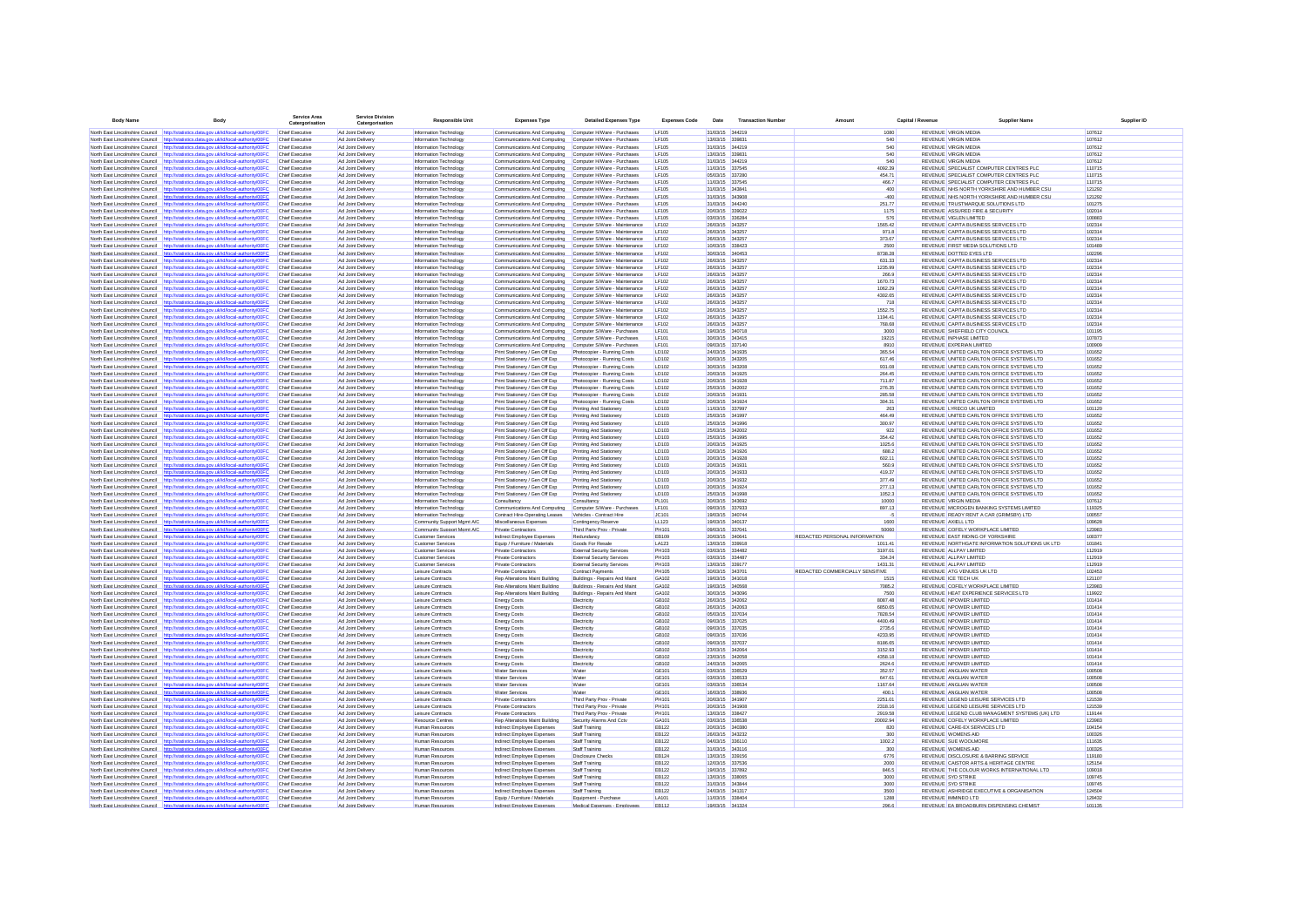| <b>Body Name</b>                                                   | <b>Body</b>                                                                                                                                                                     | Service Area<br>Catergorisation                  | <b>Service Divisio</b><br>Catergorisatio                                                                             | <b>Responsible Unit</b>                                                                                    | <b>Expenses Type</b>                                             | <b>Detailed Expenses Type</b>                                | <b>Expenses Code</b>         | <b>Date</b>                        | <b>Transaction Number</b> | Amount                 | Canital / Revenue | <b>Supplier Name</b>                                                                 | Supplier ID      |
|--------------------------------------------------------------------|---------------------------------------------------------------------------------------------------------------------------------------------------------------------------------|--------------------------------------------------|----------------------------------------------------------------------------------------------------------------------|------------------------------------------------------------------------------------------------------------|------------------------------------------------------------------|--------------------------------------------------------------|------------------------------|------------------------------------|---------------------------|------------------------|-------------------|--------------------------------------------------------------------------------------|------------------|
|                                                                    | North East Lincolnshire Council http://statistics.data.gov.uk/id/local-authority/00FC                                                                                           | Chief Executive                                  | Ad Joint Delivery                                                                                                    | Human Resources                                                                                            | Indirect Employee Expenses                                       | Medical Expenses - Employees                                 | <b>EB112</b>                 | 24/03/15 341269                    |                           | 394.45                 |                   | REVENUE N LINCS & GOOLE HOSPITALS NHS                                                | 111074           |
|                                                                    | North East Lincolnshire Council http://statistics.data.gov.uk/id/local-authority/00FC                                                                                           | Chief Executive                                  | Ad Joint Delivery                                                                                                    | Human Resources                                                                                            | Indirect Employee Expenses                                       | Medical Expenses - Employees                                 | <b>EB112</b>                 | 13/03/15 339344                    |                           | 569.25                 |                   | <b>REVENUE PUROSEARCH</b>                                                            | 127387           |
| North East Lincolnshire Council                                    | http://statistics.data.gov.uk/id/local-authority/00FC                                                                                                                           | Chief Executive                                  | Ad Joint Delivery                                                                                                    | Human Resources                                                                                            | Indirect Employee Expenses                                       | Medical Expenses - Employees                                 | <b>EB112</b>                 | 13/03/15 339347                    |                           | 544.5                  |                   | <b>REVENUE PUROSEARCH</b>                                                            | 127387           |
|                                                                    | North East Lincolnshire Council http://statistics.data.gov.uk/id/local-authority/00FC                                                                                           | Chief Executive                                  | Ad Joint Delivery                                                                                                    | Human Resources                                                                                            | Indirect Employee Expenses                                       | Medical Expenses - Employees                                 | <b>EB112</b>                 | 17/03/15 339342                    |                           | 574.53                 |                   | REVENUE PUROSEARCH                                                                   | 127387           |
|                                                                    | North East Lincolnshire Council http://statistics.data.gov.uk/id/local-authority/00FC<br>North East Lincolnshire Council http://statistics.data.gov.uk/id/local-authority/00FC  | <b>Chief Executive</b><br>Chief Executive        | Ad Joint Delivery<br>Ad Joint Delivery                                                                               | Human Resources<br><b>Human Resources</b>                                                                  | Indirect Employee Expenses<br>Indirect Employee Expenses         | Medical Expenses - Employees<br>Medical Expenses - Employees | <b>EB112</b><br><b>EB112</b> | 17/03/15 339345<br>17/03/15 339346 |                           | 588.39<br>321.75       |                   | <b>REVENUE PUROSEARCH</b><br>REVENUE PUROSEARCH                                      | 127387<br>127387 |
|                                                                    | North East Lincolnshire Council http://statistics.data.gov.uk/id/local-authority/00FC                                                                                           | <b>Chief Executive</b>                           | Ad Joint Delivery                                                                                                    | <b>Human Resources</b>                                                                                     | Indirect Employee Expenses                                       | Medical Expenses - Employees                                 | <b>EB112</b>                 | 17/03/15 339348                    |                           | 536.25                 |                   | <b>REVENUE PUROSEARCH</b>                                                            | 127387           |
|                                                                    | North East Lincolnshire Council http://statistics.data.gov.uk/id/local-authority/00FC                                                                                           | <b>Chief Executive</b>                           | Ad Joint Delivery                                                                                                    | <b>Human Resources</b>                                                                                     | Indirect Employee Expenses                                       | Medical Expenses - Employees                                 | <b>EB112</b>                 | 17/03/15 339349                    |                           | 561                    |                   | REVENUE PUROSEARCH                                                                   | 127387           |
| North East Lincolnshire Council                                    | http://statistics.data.gov.uk/id/local-authority/00FC                                                                                                                           | <b>Chief Executive</b>                           | Ad Joint Delivery                                                                                                    | <b>Human Resources</b>                                                                                     | Indirect Employee Expenses                                       | Medical Expenses - Employees                                 | <b>EB112</b>                 | 20/03/15 339341                    |                           | 555.39                 |                   | REVENUE PUROSEARCH                                                                   | 127387           |
|                                                                    | North East Lincolnshire Council http://statistics.data.gov.uk/id/local-authority/00FC                                                                                           | <b>Chief Executive</b>                           | Ad Joint Delivery                                                                                                    | Human Resources                                                                                            | Indirect Employee Expenses                                       | Medical Expenses - Employees                                 | <b>EB112</b>                 | 31/03/15 344171                    |                           | 594                    |                   | REVENUE PUROSEARCH                                                                   | 127387           |
|                                                                    | North East Lincolnshire Council http://statistics.data.gov.uk/id/local-authority/00FC                                                                                           | Chief Executive                                  | Ad Joint Delivery                                                                                                    | Human Resources                                                                                            | Indirect Employee Expenses                                       | Medical Expenses - Employees                                 | <b>FR112</b>                 | 31/03/15 344177                    |                           | 13800                  |                   | REVENUE DR M R FAST                                                                  | 109880           |
|                                                                    | North East Lincolnshire Council http://statistics.data.gov.uk/id/local-authority/00FC                                                                                           | Chief Executive                                  | Ad Joint Delivery                                                                                                    | Human Resources                                                                                            | Indirect Employee Expenses                                       | Medical Expenses - Employees                                 | <b>EB112</b>                 | 25/03/15 342191                    |                           | 635                    |                   | REVENUE NORTH LINCOLNSHIRE COUNCIL                                                   | 101186           |
|                                                                    | North East Lincolnshire Council http://statistics.data.gov.uk/id/local-authority/00FC<br>North East Lincolnshire Council http://statistics.data.gov.uk/id/local-authority/00FC  | <b>Chief Executive</b><br><b>Chief Executive</b> | Ad Joint Delivery<br>Ad Joint Delivery                                                                               | <b>Human Resources</b><br><b>Human Resources</b>                                                           | Indirect Employee Expenses<br>Indirect Employee Expenses         | Staff Training<br>Staff Training                             | FR122<br><b>EB122</b>        | 2003/15 340419<br>17/03/15 337889  |                           | 400                    | 630               | REVENUE JOHN STEAD EDUCATION CONSULTANCY & TRAINING<br>REVENUE UNIVERSITY OF LINCOLN | 119700<br>101299 |
|                                                                    | North East Lincolnshire Council http://statistics.data.gov.uk/id/local-authority/00FC                                                                                           | <b>Chief Executive</b>                           | Ad Joint Delivery                                                                                                    | <b>Human Resources</b>                                                                                     | Indirect Employee Expenses                                       | Staff Training                                               | <b>EB122</b>                 | 24/03/15 340683                    |                           | 780                    |                   | REVENUE FOREFRONT TRAINING LTD                                                       | 105501           |
| North East Lincolnshire Council                                    | http://statistics.data.gov.uk/id/local-authority/00FC                                                                                                                           | Chief Executive                                  | Ad Joint Deliver                                                                                                     | Human Resourcer                                                                                            | Indirect Employee Expenses                                       | Staff Training                                               | EB122                        | 20/03/15 341879                    |                           | 2520                   |                   | REVENUE UNIVERSITY OF LINCOLN                                                        | 101299           |
|                                                                    | North East Lincolnshire Council http://statistics.data.gov.uk/id/local-authority/00FC                                                                                           | <b>Chief Executive</b>                           | Ad Joint Delivery                                                                                                    | <b>Human Resources</b>                                                                                     | Indirect Employee Expenses                                       | Staff Training                                               | EB122                        | 26/03/15 342213                    |                           | 6924                   |                   | <b>REVENUE TEAM TEACH LTD</b>                                                        | 103320           |
| North East Lincolnshire Council                                    | http://statistics.data.oov.uk/id/local-authority/00FC                                                                                                                           | <b>Chief Executive</b>                           | Ad Joint Delivery                                                                                                    | <b>Human Resources</b>                                                                                     | Indirect Employee Expenses                                       | Staff Training                                               | EB122                        | 11/03/15 336296                    |                           | 2500                   |                   | REVENUE THE UNIVERSITY OF YORK                                                       | 101488           |
|                                                                    | North East Lincolnshire Council http://statistics.data.gov.uk/id/local-authority/00FC                                                                                           | Chief Executive                                  | Ad Joint Delivery                                                                                                    | Human Resources                                                                                            | Indirect Employee Expenses                                       | <b>Disclosure Checks</b>                                     | EB124                        | 19/03/15 340100                    |                           | 475                    |                   | REVENUE COMPLIANCE ASSIST LTD                                                        | 111338           |
| North East Lincolnshire Council                                    | North East Lincolnshire Council http://statistics.data.gov.uk/id/local-authority/00F0<br>http://statistics.data.gov.uk/id/local-authority/00FC                                  | <b>Chief Executive</b><br>Chief Executive        | Ad Joint Delivery<br>Ad Joint Delivery                                                                               | Human Resources                                                                                            | Indirect Employee Expenses                                       | Staff Advertising                                            | <b>EB113</b><br>LB101        | 31/03/15 343212<br>31/03/15 343920 |                           | 1295<br>9634.78        |                   | REVENUE PENNA COMMUNICATIONS<br>REVENUE DAIRY CREST LTD                              | 102320<br>101743 |
| North East Lincolnshire Council                                    | http://statistics.data.gov.uk/id/local-authority/00FC                                                                                                                           | Chief Executive                                  | Ad Joint Delivery                                                                                                    | Central Commissioning & Delive<br>Central Commissioning & Delive                                           | Catering<br>Catering                                             | Provisions<br>Provisions                                     | LB101                        | 31/03/15 343919                    |                           | 7488.63                |                   | REVENUE DAIRY CREST LTD                                                              | 101743           |
|                                                                    | North East Lincolnshire Council http://statistics.data.gov.uk/id/local-authority/00FC                                                                                           | Chief Executive                                  | Ad Joint Delivery                                                                                                    | Central Commissioning & Delive                                                                             | Catering                                                         | Provisions                                                   | LB101                        | 31/03/15 343921                    |                           | 7147.65                |                   | REVENUE DAIRY CREST LTD                                                              | 101743           |
|                                                                    | North East Lincolnshire Council http://statistics.data.gov.uk/id/local-authority/00FC                                                                                           | <b>Chief Executive</b>                           | Ad Joint Delivery                                                                                                    | Central Commissioning & Delive                                                                             | Catering                                                         | Purchase School Meals                                        | LB103                        | 17/03/15 339368                    |                           | 35002.8                |                   | <b>REVENUE CYGNET CATERING</b>                                                       | 108880           |
|                                                                    | North East Lincolnshire Council http://statistics.data.gov.uk/id/local-authority/00FC                                                                                           | <b>Chief Executive</b>                           | Ad Joint Delivery                                                                                                    | Central Commissioning & Delive                                                                             | Catering                                                         | Purchase School Meals                                        | LB103                        | 17/03/15 339318                    |                           | 155474.6               |                   | REVENUE CYGNET CATERING                                                              | 108880           |
| North East Lincolnshire Council                                    | http://statistics.data.gov.uk/id/local-authority/00FC                                                                                                                           | <b>Chief Executive</b>                           | Ad Joint Delivery                                                                                                    | Central Commissioning & Delive                                                                             | Miscellaneous Expenses                                           | Other Supplies & Services                                    | LL110                        | 31/03/15 343263                    |                           | 2500                   |                   | REVENUE LEEDS CITY COUNCIL                                                           | 100545           |
|                                                                    | North East Lincolnshire Council http://statistics.data.gov.uk/id/local-authority/00FC                                                                                           | Chief Executive                                  | Ad Joint Delivery                                                                                                    | Central Commissioning & Delive                                                                             | Private Contractors                                              | <b>Contract Payments</b>                                     | <b>PH105</b>                 | 17/03/15 340765                    |                           | 2285.08                |                   | REVENUE MATRIX SCM LTD                                                               | 108117           |
|                                                                    | North East Lincolnshire Council http://statistics.data.gov.uk/id/local-authority/00FC                                                                                           | <b>Chief Executive</b>                           | Ad Joint Delivery                                                                                                    | Central Commissioning & Delive                                                                             | Private Contractors                                              | <b>Contract Payments</b>                                     | <b>PH105</b>                 | 17/03/15 340766                    |                           | 6243.58                |                   | <b>REVENUE MATRIX SCM LTD</b>                                                        | 108117           |
|                                                                    | North East Lincolnshire Council http://statistics.data.gov.uk/id/local-authority/00FC<br>North East Lincolnshire Council http://statistics.data.gov.uk/id/local-authority/00FC  | Chief Executive<br>Chief Executive               | Ad Joint Delivery<br>Ad Joint Delivery                                                                               | Central Commissioning & Delive<br>Central Commissioning & Delive                                           | Private Contractors<br>Private Contractors                       | Contract Payments<br><b>Contract Payments</b>                | <b>PH105</b><br><b>PH105</b> | 17/03/15 340768<br>17/03/15 340769 |                           | 11286.02<br>5871.97    |                   | <b>REVENUE MATRIX SCM LTD</b><br>REVENUE MATRIX SCM LTD                              | 108117<br>108117 |
| North Fast Lincolnshire Council                                    | http://statistics.data.oov.uk/id/local-authority/00FC.                                                                                                                          | Chief Executive                                  | Ad Joint Delivery                                                                                                    | Central Commissioning & Delive                                                                             | Private Contractors                                              | <b>Contract Payments</b>                                     | <b>PH105</b>                 | 19/03/15 341300                    |                           | 2004 12                |                   | <b>REVENUE MATRIX SCM LTD</b>                                                        | 108117           |
| North East Lincolnshire Council                                    | http://statistics.data.gov.uk/id/local-authority/00FC                                                                                                                           | Chief Executive                                  | Ad Joint Delivery                                                                                                    | Central Commissioning & Delive                                                                             | Private Contractors                                              | Contract Payments                                            | <b>PH105</b>                 | 19/03/15 341302                    |                           | 1397.2                 |                   | REVENUE MATRIX SCM LTD                                                               | 108117           |
| North East Lincolnshire Council                                    | http://statistics.data.gov.uk/id/local-authority/00FC                                                                                                                           | Chief Executive                                  | Ad Joint Delivery                                                                                                    | Central Commissioning & Delive                                                                             | Private Contractors                                              | <b>Contract Payments</b>                                     | <b>PH105</b>                 | 19/03/15 341306                    |                           | 9390.46                |                   | <b>REVENUE MATRIX SCM LTD</b>                                                        | 108117           |
|                                                                    | North East Lincolnshire Council http://statistics.data.gov.uk/id/local-authority/00FC                                                                                           | <b>Chief Executive</b>                           | Ad Joint Delivery                                                                                                    | Business & Admin Supp Clusters                                                                             | Print Stationery / Gen Off Exp                                   | Printing And Stationery                                      | LD103                        | 11/03/15 338122                    |                           |                        |                   | REVENUE LYRECO UK LIMITED                                                            | 101120           |
| North East Lincolnshire Council                                    | http://statistics.data.gov.uk/id/local-authority/00FC                                                                                                                           | Chief Executive                                  | Ad Joint Delivery                                                                                                    | Business & Admin Supp Clusters                                                                             | Print Stationery / Gen Off Exp                                   | Printing And Stationery                                      | LD103                        | 13/03/15 338125                    |                           | $-13.92$               |                   | REVENUE LYRECO UK LIMITED                                                            | 101120           |
|                                                                    | North East Lincolnshire Council http://statistics.data.gov.uk/id/local-authority/00FC                                                                                           | <b>Chief Executive</b>                           | Ad Joint Delivery                                                                                                    | Business & Admin Supp Clusters                                                                             | Print Stationery / Gen Off Exp                                   | Printing And Stationery                                      | LD103                        | 13/03/15 338125                    |                           | $-2.88$                |                   | REVENUE LYRECO UK LIMITED                                                            | 101120           |
| North East Lincolnshire Council                                    | http://statistics.data.gov.uk/id/local-authority/00FC                                                                                                                           | Chief Executive                                  | Ad Joint Delivery                                                                                                    | Business & Admin Supp Clusters                                                                             | Print Stationery / Gen Off Exp                                   | Printing And Stationery                                      | LD103                        | 13/03/15 338125                    |                           |                        | $-18$             | REVENUE LYRECO UK LIMITED                                                            | 101120           |
| North East Lincolnshire Council                                    | http://statistics.data.gov.uk/id/local-authority/00FC                                                                                                                           | Chief Executive                                  | Ad Joint Delivery                                                                                                    | Business & Admin Supp Clusters                                                                             | Print Stationery / Gen Off Exp                                   | Printing And Stationery                                      | LD103                        | 13/03/15 338125                    |                           |                        | $-3$              | REVENUE LYRECO UK LIMITED                                                            | 101120           |
| North East Lincolnshire Council                                    | http://statistics.data.gov.uk/id/local-authority/00FC<br>North East Lincolnshire Council http://statistics.data.gov.uk/id/local-authority/00FC                                  | Chief Executive<br>Chief Executive               | Ad Joint Delivery<br>Ad Joint Delivery                                                                               | Business & Admin Supp Clusters<br>Business & Admin Supp Clusters                                           | Print Stationery / Gen Off Exp<br>Print Stationery / Gen Off Exp | Printing And Stationery<br>Printing And Stationery           | LD103<br>LD103               | 13/03/15 338125<br>13/03/15 338125 |                           | $-8.8$                 | $-7.2$            | REVENUE LYRECO UK LIMITED<br>REVENUE LYRECO UK LIMITED                               | 101120<br>101120 |
|                                                                    | North East Lincolnshire Council http://statistics.data.gov.uk/id/local-authority/00FC                                                                                           | Chief Executive                                  | Ad Joint Delivery                                                                                                    | Business & Admin Supp Clusters                                                                             | Print Stationery / Gen Off Exp                                   | Printing And Stationery                                      | LD103                        | 11/03/15 338124                    |                           | $-19.12$               |                   | REVENUE LYRECO UK LIMITED                                                            | 101120           |
| North East Lincolnshire Council http://sta                         | istics.data.gov.uk/id/local-authority/00FC                                                                                                                                      | <b>Chief Executive</b>                           | Ad Joint Delivery                                                                                                    | Business & Admin Supp Clusters Print Stationery / Gen Off Exp                                              |                                                                  | Printing And Stationery                                      | LD103                        | 11/03/15 338122                    |                           | $-3.08$                |                   | REVENUE LYRECO UK LIMITED                                                            | 101120           |
|                                                                    | North East Lincolnshire Council http://statistics.data.gov.uk/id/local-authority/00FC                                                                                           | <b>Chief Executive</b>                           | Ad Joint Delivery                                                                                                    | Business & Admin Supp Clusters                                                                             | Print Stationery / Gen Off Exp                                   | Printing And Stationery                                      | LD103                        | 13/03/15 338125                    |                           | $-1.5$                 |                   | REVENUE LYRECO UK LIMITED                                                            | 101120           |
| North East Lincolnshire Council                                    | http://statistics.data.gov.uk/id/local-authority/00FC                                                                                                                           | Chief Executive                                  | Ad Joint Delivery                                                                                                    | Business & Admin Supp Clusters                                                                             | Print Stationery / Gen Off Exp                                   | Printing And Stationery                                      | LD103                        | 13/03/15 338125                    |                           | $-17.85$               |                   | REVENUE LYRECO UK LIMITED                                                            | 101120           |
| North East Lincolnshire Council                                    | http://statistics.data.gov.uk/id/local-authority/00FC                                                                                                                           | <b>Chief Executive</b>                           | Ad Joint Delivery                                                                                                    | Business & Admin Supp Clusters                                                                             | Print Stationery / Gen Off Exp                                   | Printing And Stationery                                      | LD103                        | 13/03/15 338125                    |                           | $-91.19$               |                   | REVENUE LYRECO UK LIMITED                                                            | 101120           |
|                                                                    | North East Lincolnshire Council http://statistics.data.gov.uk/id/local-authority/00FC                                                                                           | Chief Executive                                  | Ad Joint Delivery                                                                                                    | Business & Admin Supp Clusters                                                                             | Print Stationery / Gen Off Exp                                   | Printing And Stationery                                      | LD103                        | 13/03/15 338125                    |                           | $-6.3$                 |                   | REVENUE LYRECO UK LIMITED                                                            | 101120           |
|                                                                    | North East Lincolnshire Council http://statistics.data.gov.uk/id/local-authority/00FC<br>North East Lincolnshire Council http://statistics.data.oov.uk/id/local-authority/00EC. | <b>Chief Executive</b><br>Chief Executive        | Ad Joint Delivery<br>Ad Joint Delivery                                                                               | Business & Admin Supp Clusters                                                                             | Print Stationery / Gen Off Exp                                   | Printing And Stationery<br>Printing And Stationery           | LD103<br><b>ID103</b>        | 13/03/15 338125<br>13/03/15 338125 |                           | $-154.99$<br>$-108.76$ |                   | REVENUE LYRECO UK LIMITED<br>REVENUE LYRECO UK LIMITED                               | 101120<br>101120 |
|                                                                    | North East Lincolnshire Council http://statistics.data.oov.uk/id/local-authority/00EC                                                                                           | Chief Executive                                  | Ad Joint Delivery                                                                                                    | Business & Admin Supp Clusters Print Stationery / Gen Off Exp<br><b>Business &amp; Admin Sunn Clusters</b> | Miscellaneous Expenses                                           | Other Sunnlies & Services                                    | 11110                        | 2003/15 340993                     |                           | 2047.5                 |                   | REVENUE SECURESAEE LTD.                                                              | 110382           |
| North Fast Lincolnshire Council                                    | http://statistics.data.gov.uk/id/local-authority/00FC                                                                                                                           | Chief Executive                                  | Ad Joint Delivery                                                                                                    | Business & Admin Supp Clusters                                                                             | Communications And Computing                                     | Postage                                                      | IF111                        | 11/03/15 337871                    |                           | 1932 77                |                   | REVENUE ROYAL MAIL GROUP PLC                                                         | 101082           |
|                                                                    | North East Lincolnshire Council http://statistics.data.oov.uk/id/local-authority/00EC                                                                                           | Chief Executive                                  | Ad Joint Delivery                                                                                                    | Business & Admin Supp Clusters                                                                             | Communications And Computing                                     | Postage                                                      | IF111                        | 25/03/15 342371                    |                           | 1363.65                |                   | REVENUE ROYAL MAIL GROUP PLC                                                         | 101082           |
| North East Lincolnshire Council                                    | http://statistics.data.gov.uk/id/local-authority/00FC                                                                                                                           | Chief Executive                                  | Ad Joint Delivery                                                                                                    | Business & Admin Supp Clusters                                                                             | Communications And Computing                                     | Postage                                                      | IF111                        | 03/03/15 336515                    |                           | 1905.97                |                   | REVENUE ROYAL MAIL GROUP PLC                                                         | 101082           |
|                                                                    | North East Lincolnshire Council http://statistics.data.gov.uk/id/local-authority/00FC                                                                                           | Chief Executive                                  | Ad Joint Delivery                                                                                                    | Business & Admin Supp Clusters                                                                             | Communications And Computing                                     | Postage                                                      | LF111                        | 25/03/15 342367                    |                           | 1612.43                |                   | REVENUE ROYAL MAIL GROUP PLC                                                         | 101082           |
|                                                                    | North East Lincolnshire Council http://statistics.data.gov.uk/id/local-authority/00FC                                                                                           | <b>Chief Executive</b>                           | Ad Joint Delivery                                                                                                    | Business & Admin Supp Clusters                                                                             | Communications And Computing                                     | Postage                                                      | <b>LF111</b>                 | 31/03/15 343893                    |                           | 1188.12                |                   | REVENUE ROYAL MAIL GROUP PLC                                                         | 101082           |
|                                                                    | North East Lincolnshire Council http://statistics.data.gov.uk/id/local-authority/00FC                                                                                           | <b>Chief Executive</b>                           | Ad Joint Delivery                                                                                                    | Business & Admin Supp Clusters                                                                             | Communications And Computing                                     | Postage                                                      | LF111                        | 11/03/15 337584                    |                           | 1244.76                |                   | REVENUE ROYAL MAIL GROUP PLC                                                         | 101082           |
| North East Lincolnshire Council<br>North East Lincolnshire Council | http://statistics.data.gov.uk/id/local-authority/00FC<br>http://statistics.data.gov.uk/id/local-authority/00FC                                                                  | Chief Executive<br>Chief Executive               | Ad Joint Delivery<br>Ad Joint Delivery                                                                               | Business & Admin Supp Clusters<br>Business & Admin Supp Clusters                                           | Communications And Computing<br>Communications And Computing     | Postage<br>Postage                                           | LF111<br>LF111               | 25/03/15 342370<br>03/03/15 336468 |                           | 1182.01<br>291.25      |                   | REVENUE ROYAL MAIL GROUP PLC<br>REVENUE ROYAL MAIL GROUP PLC                         | 101082<br>101082 |
| North East Lincolnshire Council                                    | http://statistics.data.gov.uk/id/local-authority/00FC                                                                                                                           | Chief Executive                                  | Ad Governance And Democracy                                                                                          | Democratic Services                                                                                        | Print Stationery / Gen Off Exp                                   | Printing And Stationery                                      | LD103                        | 19/03/15 340412                    |                           | 5430                   |                   | REVENUE PRINT IMAGE NETWORK LTD                                                      | 103724           |
|                                                                    | North East Lincolnshire Council http://statistics.data.gov.uk/id/local-authority/00FC                                                                                           | Chief Executive                                  | Ad Governance And Democracy Democratic Services                                                                      |                                                                                                            | Communications And Computing Computer H/Ware - Purchases         |                                                              | LF105                        | 11/03/15 338076                    |                           | 301.75                 |                   | REVENUE HALAROSE LIMITED                                                             | 101974           |
| North East Lincolnshire Council http://sta                         | dics.data.gov.uk/id/local-authority/00FC                                                                                                                                        | <b>Chief Executive</b>                           | Ad Governance And Democracy  Democratic Services                                                                     |                                                                                                            | Communications And Computing                                     | Computer S/Ware - Licences                                   | LF103                        | 11/03/15 338066                    |                           | 15294.43               |                   | REVENUE HALAROSE LIMITED                                                             | 101974           |
|                                                                    | North East Lincolnshire Council http://statistics.data.gov.uk/id/local-authority/00FC                                                                                           | Chief Executive                                  | Ad Governance And Democracy Democratic Services                                                                      |                                                                                                            | Print Stationery / Gen Off Exp                                   | Printing And Stationery                                      | LD103                        | 20/03/15 342036                    |                           | 27749.5                |                   | REVENUE PRINT IMAGE FACILITIES LLP                                                   | 125574           |
| North East Lincolnshire Council                                    | http://statistics.data.gov.uk/id/local-authority/00FC                                                                                                                           | <b>Chief Executive</b>                           | Ad Governance And Democracy  Democratic Services                                                                     |                                                                                                            | Public Transport                                                 | Public Transport - Members                                   | JD103                        | 26/03/15 343400                    |                           | $-27$                  |                   | REVENUE CLICK TRAVEL                                                                 | 127476           |
| North East Lincolnshire Council                                    | http://statistics.data.gov.uk/id/local-authority/00FC                                                                                                                           | Chief Executive                                  | Ad Governance And Democracy   Democratic Services                                                                    |                                                                                                            | Public Transport                                                 | Public Transport - Members                                   | JD103                        | 26/03/15 343401                    |                           | $-27$                  |                   | REVENUE CLICK TRAVEL                                                                 | 127476           |
| North East Lincolnshire Council                                    | http://statistics.data.gov.uk/id/local-authority/00FC                                                                                                                           | <b>Chief Executive</b>                           | Ad Governance And Democracy Registrars                                                                               |                                                                                                            | Car Allowances                                                   | Travel - Employees                                           | JF101                        | 26/03/15 343396                    |                           | $-146$                 |                   | REVENUE CLICK TRAVEL                                                                 | 127476           |
|                                                                    | North East Lincolnshire Council http://statistics.data.gov.uk/id/local-authority/00FC<br>North East Lincolnshire Council http://statistics.data.gov.uk/id/local-authority/00FC  | Chief Executive<br><b>Chief Executive</b>        | Ad Governance And Democracy Town Hall<br>Ad Governance And Democracy Town Hall                                       |                                                                                                            | Contract Hire-Operating Leases<br>Miscellaneous Expenses         | Vehicles - Contract Hire<br>Licences                         | JC101<br>LL116               | 30/03/15 343133<br>26/03/15 343134 |                           | 393.5<br>258.94        |                   | <b>REVENUE APEX CARS</b><br><b>REVENUE PPL</b>                                       | 102226<br>109492 |
| North East Lincolnshire Council                                    | http://statistics.data.gov.uk/id/local-authority/00FC                                                                                                                           | <b>Chief Executive</b>                           | Ad Governance And Democracy Town Hall                                                                                |                                                                                                            | <b>Customer And Client Receipts</b>                              | Facil Hire-Exempt Vat 3                                      | <b>VC115</b>                 | 09/03/15 337603                    |                           | 400                    |                   | <b>REVENUE GRIMSBY MINSTER</b>                                                       | 106153           |
| North East Lincolnshire Council                                    | http://statistics.data.gov.uk/id/local-authority/00FC                                                                                                                           | <b>Chief Executive</b>                           | Ad Governance And Democracy                                                                                          | Communications And Marketing                                                                               | Equip / Furniture / Materials                                    | Equipment - Purchase                                         | LA101                        | 13/03/15 339993                    |                           | 274                    |                   | REVENUE PITNEY BOWES LIMITED                                                         | 101236           |
| North East Lincolnshire Council                                    | http://statistics.data.gov.uk/id/local-authority/00FC                                                                                                                           | <b>Chief Executive</b>                           | Ad Governance And Democracy                                                                                          | Communications And Marketing                                                                               | Equip / Furniture / Materials                                    | Equipment - Purchase                                         | LA101                        | 11/03/15 336812                    |                           | 575.7                  |                   | <b>REVENUE PRESCO</b>                                                                | 101097           |
|                                                                    | North East Lincolnshire Council http://statistics.data.gov.uk/id/local-authority/00FC                                                                                           | <b>Chief Executive</b>                           | Ad Governance And Democracy Communications And Marketing                                                             |                                                                                                            | Equip / Furniture / Materials                                    | Equipment - Purchase                                         | LA101                        | 25/03/15 340474                    |                           | 468                    |                   | REVENUE CLOCK TOWER CAMERAS                                                          | 127240           |
| North East Lincolnshire Council                                    | http://statistics.data.gov.uk/id/local-authority/00FC                                                                                                                           | <b>Chief Executive</b>                           | Ad Governance And Democracy                                                                                          | Communications And Marketing                                                                               | Equip / Furniture / Materials                                    | Equipment - Purchase                                         | <b>LA101</b>                 | 24/03/15 339372                    |                           | 341                    |                   | REVENUE THE PAPER COMPANY LIMITED                                                    | 100761           |
| North East Lincolnshire Council                                    | North East Lincolnshire Council http://statistics.data.gov.uk/id/local-authority/00FC<br>http://statistics.data.gov.uk/id/local-authority/00FC                                  | <b>Chief Executive</b><br>Chief Executive        | Ad Governance And Democracy<br>Ad Governance And Democracy                                                           | Communications And Marketing<br>Communications And Marketing                                               | Equip / Furniture / Materials<br>Equip / Furniture / Materials   | Equipment - Purchase<br>Equipment - Purchase                 | <b>LA101</b><br>LA101        | 12/03/15 338746<br>17/03/15 338745 |                           | 418.43<br>529.75       |                   | REVENUE THE PAPER COMPANY LIMITED<br>REVENUE THE PAPER COMPANY LIMITED               | 100761<br>100761 |
|                                                                    | North East Lincolnshire Council http://statistics.data.gov.uk/id/local-authority/00FC                                                                                           | Chief Executive                                  | Ad Governance And Democracy                                                                                          | Communications And Marketing                                                                               | Equip / Furniture / Materials                                    | Equipment - Purchase                                         | LA101                        | 19/03/15 338090                    |                           | 342.2                  |                   | REVENUE ELLIOTT BAXTER & COMPANY LIMITED                                             | 101996           |
| North East Lincolnshire Council                                    | http://statistics.data.gov.uk/id/local-authority/00FC                                                                                                                           | Chief Executive                                  | Ad Governance And Democracy                                                                                          | Communications And Marketing                                                                               | Equip / Furniture / Materials                                    | Equipment - Purchase                                         | LA101                        | 19/03/15 339925                    |                           | 290.2                  |                   | REVENUE ANTALIS LTD                                                                  | 124930           |
|                                                                    | North East Lincolnshire Council http://statistics.data.gov.uk/id/local-authority/00FC                                                                                           | Chief Executive                                  |                                                                                                                      | Ad Governance And Democracy Communications And Marketing                                                   | Equip / Furniture / Materials                                    | Equipment - Purchase                                         | LA101                        | 19/03/15 339023                    |                           | 274.46                 |                   | REVENUE THE PAPER COMPANY LIMITED                                                    | 100761           |
| North East Lincolnshire Council                                    | http://statistics.data.gov.uk/id/local-authority/00FC                                                                                                                           | Chief Executive                                  | Ad Governance And Democracy Communications And Marketing                                                             |                                                                                                            | Equip / Furniture / Materials                                    | Equipment - Purchase                                         | LA101                        | 25/03/15 342294                    |                           | 415.85                 |                   | REVENUE ANTALIS LTD                                                                  | 124930           |
| North East Lincolnshire Council http://s                           | stics.data.gov.uk/id/local-authority/00FC                                                                                                                                       | Chief Executive                                  | Ad Governance And Democracy Communications And Marketing                                                             |                                                                                                            | Equip / Furniture / Materials                                    | Equipment - Purchase                                         | LA101                        | 30/03/15 343178                    |                           | 393.94                 |                   | REVENUE ELLIOTT BAXTER & COMPANY LIMITED                                             | 101996           |
|                                                                    | North East Lincolnshire Council http://statistics.data.gov.uk/id/local-authority/00FC                                                                                           | Chief Executive                                  | Ad Governance And Democracy Communications And Marketing                                                             |                                                                                                            | Equip / Furniture / Materials                                    | Equipment - Purchase                                         | LA101                        | 31/03/15 344254                    |                           | 304.81                 |                   | REVENUE ANTALIS LTD                                                                  | 124930           |
| North East Lincolnshire Council                                    | http://statistics.data.gov.uk/id/local-authority/00FC                                                                                                                           | Chief Executive<br>Chief Executive               | Ad Governance And Democracy Communications And Marketing                                                             |                                                                                                            | Equip / Furniture / Materials                                    | Equipment - Purchase                                         | LA101<br>LA101               | 20/03/15 340678<br>30/03/15 343261 |                           | 271.91                 |                   | REVENUE OFFSET SUPPLIES<br>REVENUE DIGITAL ID                                        | 108359           |
| North East Lincolnshire Council                                    | http://statistics.data.gov.uk/id/local-authority/00FC<br>North East Lincolnshire Council http://statistics.data.gov.uk/id/local-authority/00FC                                  | Chief Executive                                  | Ad Governance And Democracy Communications And Marketing<br>Ad Governance And Democracy Communications And Marketing |                                                                                                            | Equip / Furniture / Materials<br>Print Stationery / Gen Off Exp  | Equipment - Purchase<br>Photocopier - Running Costs          | LD102                        | 12/03/15 338747                    |                           | 1147.5<br>568.77       |                   | REVENUE UNITED CARLTON OFFICE SYSTEMS LTD                                            | 112896<br>101652 |
|                                                                    | North East Lincolnshire Council http://statistics.data.gov.uk/id/local-authority/00FC                                                                                           | <b>Chief Executive</b>                           | Ad Governance And Democracy Communications And Marketing                                                             |                                                                                                            | Print Stationery / Gen Off Exp                                   | Photocopier - Running Costs                                  | LD102                        | 17/03/15 338979                    |                           | 8627.13                |                   | REVENUE XEROX (UK) LIMITED                                                           | 100953           |
|                                                                    | North East Lincolnshire Council http://statistics.data.gov.uk/id/local-authority/00FC                                                                                           | <b>Chief Executive</b>                           | Ad Governance And Democracy Communications And Marketing                                                             |                                                                                                            | Print Stationery / Gen Off Exp                                   | Photocopier - Running Costs                                  | LD102                        | 24/03/15 341156                    |                           | 263.74                 |                   | REVENUE XEROX (UK) LIMITED                                                           | 100953           |
|                                                                    | North East Lincolnshire Council http://statistics.data.gov.uk/id/local-authority/00FC                                                                                           | <b>Chief Executive</b>                           | Ad Governance And Democracy Communications And Marketing                                                             |                                                                                                            | Private Contractors                                              | Third Party Prov - Private                                   | <b>PH101</b>                 | 31/03/15 344179                    |                           | 575.16                 |                   | REVENUE TOTAL SIGNS AND GRAPHICS LTD                                                 | 104775           |
| North East Lincolnshire Council                                    | http://statistics.data.gov.uk/id/local-authority/00FC                                                                                                                           | <b>Chief Executive</b>                           | Ad Governance And Democracy Communications And Marketing                                                             |                                                                                                            | Private Contractors                                              | Third Party Prov - Private                                   | <b>PH101</b>                 | 11/03/15 338420                    |                           | 858                    |                   | REVENUE PITNEY BOWES LIMITED                                                         | 101236           |
|                                                                    | North East Lincolnshire Council http://statistics.data.gov.uk/id/local-authority/00FC                                                                                           | <b>Chief Executive</b>                           | Ad Governance And Democracy Communications And Marketing                                                             |                                                                                                            | <b>Private Contractors</b>                                       | Third Party Prov - Private                                   | <b>PH101</b>                 | 31/03/15 343918                    |                           |                        | 328               | REVENUE GSB PRINT & DESIGN LTD                                                       | 101553           |
|                                                                    | North East Lincolnshire Council http://statistics.data.gov.uk/id/local-authority/00FC                                                                                           | <b>Chief Executive</b>                           | Ad Governance And Democracy Communications And Marketing                                                             |                                                                                                            | Private Contractors                                              | Third Party Prov - Private                                   | PH101                        | 20/03/15 341413                    |                           |                        | 280               | REVENUE AR PRINTING LTD                                                              | 100596           |
|                                                                    | North East Lincolnshire Council http://statistics.data.oov.uk/id/local-authority/00FC<br>North East Lincolnshire Council http://statistics.data.gov.uk/id/local-authority/00FC  | <b>Chief Executive</b><br><b>Chief Executive</b> | Ad Governance And Democracy Communications And Marketing                                                             |                                                                                                            | Private Contractors<br>Private Contractors                       | Third Party Prov - Private<br>Third Party Prov - Private     | <b>PH101</b><br><b>PH101</b> | 19/03/15 340984<br>31/03/15 344257 |                           | 360<br>329             |                   | REVENUE TOTAL SIGNS AND GRAPHICS LTD<br>REVENUE GSB PRINT & DESIGN LTD               | 104775<br>101553 |
|                                                                    | North East Lincolnshire Council http://statistics.data.gov.uk/id/local-authority/00FC                                                                                           | <b>Chief Executive</b>                           | Ad Governance And Democracy Communications And Marketing<br>Ad Governance And Democracy Communications And Marketing |                                                                                                            | Private Contractors                                              | Third Party Prov - Private                                   | <b>PH101</b>                 | 19/03/15 341240                    |                           | 482.34                 |                   | REVENUE TOTAL SIGNS AND GRAPHICS LTD                                                 | 104775           |
| North East Lincolnshire Council                                    | http://statistics.data.gov.uk/id/local-authority/00FC                                                                                                                           | Chief Executive                                  | Ad Governance And Democracy Communications And Marketing                                                             |                                                                                                            | Private Contractors                                              | Third Party Prov - Privat                                    | PH101                        | 26/03/15 343233                    |                           | 700                    |                   | REVENUE GETTY IMAGES INTERNATIONAL                                                   | 109521           |
|                                                                    | North East Lincolnshire Council http://statistics.data.gov.uk/id/local-authority/00FC                                                                                           | Chief Executive                                  | Ad Governance And Democracy Communications And Marketing                                                             |                                                                                                            | Direct Employee Expenses                                         | Agency Staff                                                 | <b>EA105</b>                 | 17/03/15 339362                    |                           | 2672.5                 |                   | REVENUE WALTON MEDIA LTD                                                             | 126989           |
|                                                                    | North East Lincolnshire Council http://statistics.data.gov.uk/id/local-authority/00FC                                                                                           | <b>Chief Executive</b>                           | Ad Governance And Democracy Communications And Marketing                                                             |                                                                                                            | Print Stationery / Gen Off Exp                                   | Printing And Stationery                                      | LD103                        | 06/03/15 337518                    |                           | 1000                   |                   | REVENUE PAUL GOLDING                                                                 | 127647           |
|                                                                    | North East Lincolnshire Council http://statistics.data.gov.uk/id/local-authority/00FC Chief Executive                                                                           |                                                  |                                                                                                                      | Ad Governance And Democracy Communications And Marketing                                                   | Grants And Subscriptions                                         | <b>Subscriptions</b>                                         | LJ101                        | 26/03/15 343233                    |                           | 700                    |                   | REVENUE GETTY IMAGES INTERNATIONAL                                                   | 109521           |
|                                                                    | North East Lincolnshire Council http://statistics.data.gov.uk/id/local-authority/00FC                                                                                           | Chief Executive                                  | Ad Law                                                                                                               | Coroners                                                                                                   |                                                                  | Room Hire                                                    | GC103                        | 20/03/15 341251                    |                           | 837.5                  |                   | REVENUE CLEETHORPES CHARTER TRUSTEES                                                 | 101604           |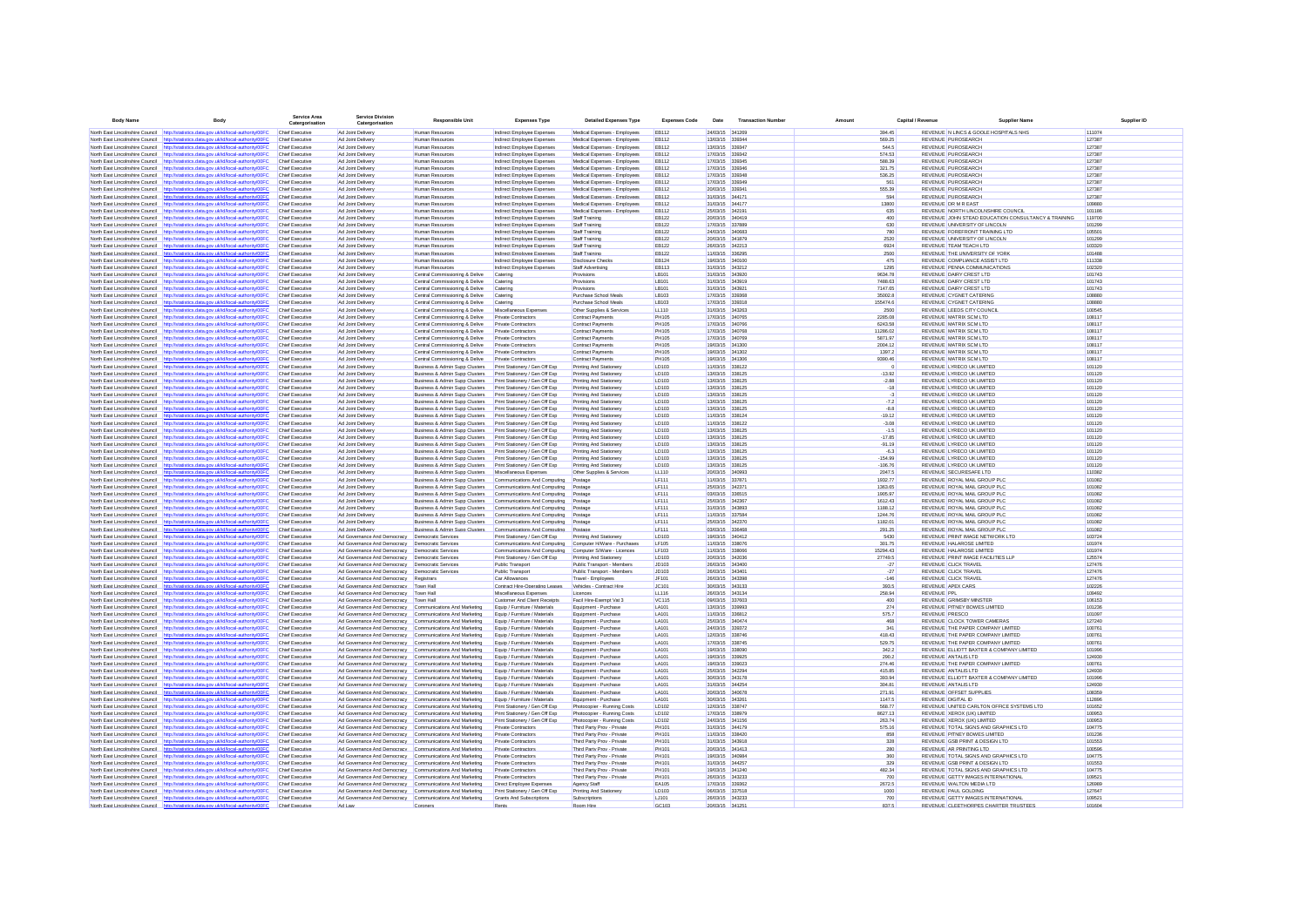| <b>Body Name</b>                                                        | Body                                                                                                                                                                                                  | <b>Service Area</b><br>Catergorisation           | Service Divisio<br>Catergorisation | <b>Responsible Unit</b>                                             | <b>Expenses Type</b>                                             | <b>Detailed Expenses Type</b>                                  | <b>Expenses Code</b>         | Date                               | <b>Transaction Number</b> | Amount                | Capital / Revenue | <b>Supplier Name</b>                                                            | Supplier ID                             |
|-------------------------------------------------------------------------|-------------------------------------------------------------------------------------------------------------------------------------------------------------------------------------------------------|--------------------------------------------------|------------------------------------|---------------------------------------------------------------------|------------------------------------------------------------------|----------------------------------------------------------------|------------------------------|------------------------------------|---------------------------|-----------------------|-------------------|---------------------------------------------------------------------------------|-----------------------------------------|
|                                                                         | North East Lincolnshire Council http://statistics.data.gov.uk/id/local-authority/00FC                                                                                                                 | Chief Executive                                  | Ad I aw                            | Coroners                                                            | Miscellaneous Expenses                                           | Other Expenses General                                         | 11119                        | 12/03/15 338771                    |                           | 258.15                |                   | REVENUE WILKIN CHAPMAN LLP                                                      | 110675                                  |
|                                                                         | North East Lincolnshire Council http://statistics.data.oov.uk/id/local-authority/00EC                                                                                                                 | Chief Executive                                  | Ad Law                             | Coroners                                                            | Miscellaneous Expenses                                           | Other Expenses General                                         | LL119                        | 13/03/15 338768                    |                           |                       | 250               | REVENUE WILKIN CHAPMAN LLP                                                      | 110675                                  |
| North Fast Lincolnshire Council                                         | http://statistics.data.gov.uk/id/local-authority/00FC                                                                                                                                                 | Chief Executive                                  | Ad Law                             | Coroners                                                            | Miscellaneous Expenses                                           | Other Expenses General                                         | LL119                        | 17/03/15 338825                    |                           |                       | 550               | REVENUE REDACTED PERSONAL INFORMATION                                           | REDACTED PERSONAL INFORMATION           |
|                                                                         | North East Lincolnshire Council http://statistics.data.gov.uk/id/local-authority/00FC                                                                                                                 | <b>Chief Executive</b>                           | Ad Law                             | Coroners                                                            | Other Agencies                                                   | Conveyance Bodies                                              | PJ149                        | 09/03/15 337023                    |                           |                       | 365.19            | <b>REVENUE MASHFORDS</b>                                                        | 103343                                  |
| North East Lincolnshire Council                                         | http://statistics.data.gov.uk/id/local-authority/00FC<br>North East Lincolnshire Council http://statistics.data.gov.uk/id/local-authority/00FC                                                        | Chief Executive<br><b>Chief Executive</b>        | Ad Law<br>Ad Law                   | Coroners<br>Coroners                                                | Other Agencies<br>Other Agencies                                 | Mortuary Storage Charges<br>Mortuary Storage Charges           | PJ156<br>PJ156               | 13/03/15 339938<br>19/03/15 340088 |                           |                       | 1600<br>7722      | REVENUE SHEFFIELD CHILDREN'S NHS TRUST<br>REVENUE N LINCS & GOOLE HOSPITALS NHS | 100955<br>111074                        |
|                                                                         | North East Lincolnshire Council http://statistics.data.gov.uk/id/local-authority/00FC                                                                                                                 | <b>Chief Executive</b>                           | Ad Law                             | Coroners                                                            | Other Agencies                                                   | Mortuary Storage Charges                                       | PJ156                        | 20/03/15 341256                    |                           |                       | 7371              | REVENUE N LINCS & GOOLE HOSPITALS NHS                                           | 111074                                  |
|                                                                         | North East Lincolnshire Council http://statistics.data.gov.uk/id/local-authority/00FC                                                                                                                 | <b>Chief Executive</b>                           | Ad Law                             | Coroners                                                            | Other Agencies                                                   | Post Mortems                                                   | PJ148                        | 30/03/15 343125                    |                           |                       | 391               | REVENUE SHEFFIELD TEACHING HOSPITALS NHS TRUST                                  | 101211                                  |
| North East Lincolnshire Council                                         | http://statistics.data.gov.uk/id/local-authority/00FC                                                                                                                                                 | Chief Executive                                  | Ad Law                             | Coroners                                                            | Other Agencies                                                   | Post Mortems                                                   | PJ148                        | 19/03/15 341255                    |                           |                       | 591.9             | REVENUE REDACTED PERSONAL INFORMATION                                           | REDACTED PERSONAL INFORMATION           |
|                                                                         | North East Lincolnshire Council http://statistics.data.gov.uk/id/local-authority/00FC                                                                                                                 | Chief Executive                                  | Ad Law                             | Coroners                                                            | Other Agencies                                                   | Post Mortems                                                   | PJ148                        | 25/03/15 34231                     |                           |                       | 591.9             | REVENUE REDACTED PERSONAL INFORMATION                                           | REDACTED PERSONAL INFORMATION           |
|                                                                         | North East Lincolnshire Council http://statistics.data.gov.uk/id/local-authority/00FC                                                                                                                 | Chief Executive                                  | Ad Law                             | Coroners                                                            | Other Agencies                                                   | Post Mortems                                                   | PJ148                        | 20/03/15 341421                    |                           |                       | 276.9             | REVENUE MARTA COHEN LTD                                                         | 110632<br>REDACTED PERSONAL INFORMATION |
|                                                                         | North East Lincolnshire Council http://statistics.data.gov.uk/id/local-authority/00FC<br>North East Lincolnshire Council http://statistics.data.gov.uk/id/local-authority/00FC                        | Chief Executive<br><b>Chief Executive</b>        | Ad Law<br>Ad Law                   | Coroners<br>Coroners                                                | Other Agencies<br>Other Agencies                                 | Post Mortems<br>Post Mortems                                   | PJ148<br>PJ148               | 20/03/15 341249<br>06/03/15 336771 |                           |                       | 276.9<br>706.2    | REVENUE REDACTED PERSONAL INFORMATION<br>REVENUE REDACTED PERSONAL INFORMATION  | REDACTED PERSONAL INFORMATION           |
|                                                                         | North East Lincolnshire Council http://statistics.data.gov.uk/id/local-authority/00FC                                                                                                                 | <b>Chief Executive</b>                           | Ad Law                             | Coroners                                                            | Other Agencies                                                   | Post Mortems                                                   | PJ148                        | 30/03/15 341882                    |                           |                       | 484               | REVENUE REDACTED PERSONAL INFORMATION                                           | REDACTED PERSONAL INFORMATION           |
| North East Lincolnshire Council                                         | http://statistics.data.gov.uk/id/local-authority/00FC                                                                                                                                                 | <b>Chief Executive</b>                           | Ad Law                             | Coroners                                                            | Other Agencies                                                   | Post Mortems                                                   | PJ148                        | 20/03/15 341424                    |                           | 1250.1                |                   | REVENUE REDACTED PERSONAL INFORMATION                                           | REDACTED PERSONAL INFORMATION           |
| North East Lincolnshire Council                                         | http://statistics.data.gov.uk/id/local-authority/00FC                                                                                                                                                 | <b>Chief Executive</b>                           | Ad Law                             | Coroners                                                            | Other Agencies                                                   | Post Mortems                                                   | PJ148                        | 03/03/15 336519                    |                           |                       | 512               | REVENUE SHEFFIELD TEACHING HOSPITALS NHS TRUST                                  | 101211                                  |
|                                                                         | North East Lincolnshire Council http://statistics.data.gov.uk/id/local-authority/00FC                                                                                                                 | <b>Chief Executive</b>                           | Ad Law                             | Coroners                                                            | Other Agencies                                                   | Post Mortems                                                   | P.1148                       | 20/03/15 341253                    |                           |                       | 728               | REVENUE N LINCS & GOOLE HOSPITALS NHS                                           | 111074                                  |
|                                                                         | North East Lincolnshire Council http://statistics.data.gov.uk/id/local-authority/00FC                                                                                                                 | Chief Executive                                  | Ad Law                             | Coroners                                                            | Other Agencies                                                   | Post Mortems                                                   | PJ148                        | 20/03/15 340056                    |                           |                       | 832               | REVENUE N LINCS & GOOLE HOSPITALS NHS                                           | 111074                                  |
| North East Lincolnshire Council                                         | North East Lincolnshire Council http://statistics.data.gov.uk/id/local-authority/00FC<br>http://statistics.data.gov.uk/id/local-authority/00FC                                                        | <b>Chief Executive</b><br><b>Chief Executive</b> | Ad Law<br>Ad Law                   | Legal Services<br>Legal Services                                    | Miscellaneous Expenses<br>Miscellaneous Expenses                 | Legal Fees - General                                           | LL103<br>LL103               | 03/03/15 337061<br>06/03/15 337300 |                           | 1291.66               | 316               | REVENUE SOLICITORS REGULATION AUTHORITY<br>REVENUE LOCAL GOVERNMENT ASSOCIATION | 129491<br>101113                        |
|                                                                         | North East Lincolnshire Council http://statistics.data.gov.uk/id/local-authority/00FC                                                                                                                 | Chief Executive                                  | Ad Law                             | Legal Services                                                      | Consultancy                                                      | Legal Fees - General<br>Consultancy                            | PL101                        | 03/03/15 336752                    |                           | 3912.5                |                   | REVENUE WALKER MORRIS                                                           | 126411                                  |
| North East Lincolnshire Council                                         | http://statistics.data.gov.uk/id/local-authority/00FC                                                                                                                                                 | Chief Executive                                  | Ad Law                             | Legal Service                                                       | Consultance                                                      | Consultancy                                                    | PL101                        | 17/03/15 339764                    |                           | 8863.46               |                   | REVENUE SLR CONSULTING LTD                                                      | 129190                                  |
|                                                                         | North East Lincolnshire Council http://statistics.data.gov.uk/id/local-authority/00FC                                                                                                                 | Chief Executive                                  | Ad Law                             | Legal Services                                                      | Consultancy                                                      | Consultancy                                                    | <b>PL101</b>                 | 26/03/15 307069                    |                           |                       | 3990              | REVENUE REDACTED PERSONAL INFORMATION                                           | REDACTED PERSONAL INFORMATION           |
| North East Lincolnshire Council                                         | http://statistics.data.gov.uk/id/local-authority/00FC                                                                                                                                                 | Chief Executive                                  | Ad Law                             | Legal Services                                                      | Consultancy                                                      | Consultancy                                                    | PL101                        | 31/03/15 343895                    |                           |                       | 2275              | <b>REVENUE RICKEM LIMITED</b>                                                   | 129764                                  |
| North East Lincolnshire Council http://s                                | stics.data.oov.uk/id/local-authority/00FC                                                                                                                                                             | Chief Executive                                  | Ad Law                             | Legal Services                                                      | Consultancy                                                      | Consultancy                                                    | <b>PL101</b>                 | 04/03/15 336973                    |                           |                       | 3600              | REVENUE MR JAMES GOUDIE QC                                                      | 110782                                  |
| North East Lincolnshire Council<br>North East Lincolnshire Council      | http://statistics.data.gov.uk/id/local-authority/00FC<br>http://statistics.data.gov.uk/id/local-authority/00FC                                                                                        | Deputy Chief Executive<br>Deputy Chief Executive | Ad Environmen<br>Ad Environment    | Safer Communities P/Ship<br>Safer Communities P/Ship                | Government Departments<br>Government Departments                 | Third Party Prov - Govt Depts<br>Third Party Prov - Govt Depts | PE101<br>PE101               | 11/03/15 338097<br>25/03/15 342309 |                           | 16648.6<br>11576.16   |                   | REVENUE PCC HUMBERSIDE<br>REVENUE PCC HUMBERSIDE                                | 120398<br>120398                        |
| North East Lincolnshire Council                                         | http://statistics.data.gov.uk/id/local-authority/00FC                                                                                                                                                 | Deputy Chief Executive                           | Ad Environmen                      | Safer Communities P/Ship                                            | Voluntary Associations                                           | Third Pp - Third Sector                                        | PF101                        | 12/03/15 338743                    |                           |                       | 9834              | REVENUE GRIMSBY & SCUNTHORPE RAPE CRISIS                                        | 102472                                  |
|                                                                         | North East Lincolnshire Council http://statistics.data.gov.uk/id/local-authority/00FC                                                                                                                 | Deputy Chief Executive                           | Ad Environment                     | Cemeteries & Crematorium                                            | Grounds Maintenance Costs                                        | Grounds Maintenance                                            | GJ101                        | 24/03/15 341277                    |                           |                       | 4000              | REVENUE DEREK COMMANDER                                                         | 128309                                  |
|                                                                         | North East Lincolnshire Council http://statistics.data.gov.uk/id/local-authority/00FC                                                                                                                 | Deputy Chief Executive                           | Ad Environment                     | Cemeteries & Crematorium                                            | Equip / Furniture / Materials                                    | Equipment - Purchase                                           | LA101                        | 13/03/15 337535                    |                           |                       | 434               | REVENUE TELESHORE UK LTD                                                        | 112508                                  |
| North East Lincolnshire Council                                         | http://statistics.data.gov.uk/id/local-authority/00FC                                                                                                                                                 | Deputy Chief Executive                           | Ad Environment                     | Cemeteries & Crematorium                                            | Equip / Furniture / Materials                                    | Equipment - Purchase                                           | LA101                        | 13/03/15 337535                    |                           |                       | 434               | REVENUE TELESHORE UK LTD                                                        | 112508                                  |
| North East Lincolnshire Council                                         | http://statistics.data.gov.uk/id/local-authority/00FC                                                                                                                                                 | Deputy Chief Executive                           | Ad Environmen                      | Cemeteries & Crematorium                                            | Grounds Maintenance Costs                                        | Grounds Maintenance                                            | GJ101                        | 24/03/15 342047                    |                           |                       | 1500              | REVENUE COFELY WORKPLACE LIMITED                                                | 123983                                  |
| North East Lincolnshire Council                                         | http://statistics.data.gov.uk/id/local-authority/00FC                                                                                                                                                 | Deputy Chief Executive                           | Ad Environmen                      | Cemeteries & Crematorium                                            | Grounds Maintenance Costs                                        | Grounds Maintenance                                            | GJ101                        | 24/03/15 341334                    |                           |                       | 5000              | REVENUE J MELTON TREE SERVICES LTD                                              | 101809                                  |
| North East Lincolnshire Council                                         | North East Lincolnshire Council http://statistics.data.gov.uk/id/local-authority/00FC<br>http://statistics.data.gov.uk/id/local-authority/00FC                                                        | Deputy Chief Executive<br>Deputy Chief Executive | Ad Environmen<br>Ad Environmen     | Cemeteries & Crematorium<br>Cemeteries & Crematorium                | Grounds Maintenance Costs<br>Equip / Furniture / Materials       | Grounds Maintenance<br>Equipment - Maintenanc                  | GJ101<br>LA104               | 24/03/15 341335<br>24/03/15 339024 |                           |                       | 5000<br>1890      | REVENUE J MELTON TREE SERVICES LTD<br><b>REVENUE ESG</b>                        | 101809<br>102685                        |
|                                                                         | North East Lincolnshire Council http://statistics.data.gov.uk/id/local-authority/00FC                                                                                                                 | Deputy Chief Executive                           | Ad Environmen                      | Cemeteries & Crematorium                                            | Equip / Furniture / Materials                                    | Equipment - Purchase                                           | <b>LA101</b>                 | 13/03/15 338083                    |                           |                       | 470               | REVENUE GRANART LTD                                                             | 124002                                  |
| North East Lincolnshire Council                                         | http://statistics.data.gov.uk/id/local-authority/00F0                                                                                                                                                 | Deputy Chief Executive                           | Ad Environmen                      | Cemeteries & Crematorium                                            | Equip / Furniture / Materials                                    | Equipment - Purchase                                           | <b>LA101</b>                 | 13/03/15 338082                    |                           |                       | 420               | REVENUE GRANART LTD                                                             | 124002                                  |
| North East Lincolnshire Council                                         | http://statistics.data.gov.uk/id/local-authority/00FC                                                                                                                                                 | Deputy Chief Executive                           | Ad Environmen                      | Cemeteries & Crematorium                                            | Equip / Furniture / Materials                                    | Equipment - Purchase                                           | LA101                        | 13/03/15 338087                    |                           |                       | 520               | REVENUE GRANART LTD                                                             | 124002                                  |
| North East Lincolnshire Council                                         | http://statistics.data.gov.uk/id/local-authority/00FC                                                                                                                                                 | Deputy Chief Executive                           | Ad Environmen                      | Cemeteries & Crematorium                                            | Equip / Furniture / Materials                                    | Equipment - Purchase                                           | LA101                        | 24/03/15 339025                    |                           | 636.84                |                   | REVENUE DAYNES MONUMENTAL LTD                                                   | 129112                                  |
|                                                                         | North East Lincolnshire Council http://statistics.data.gov.uk/id/local-authority/00FC                                                                                                                 | Deputy Chief Executive                           | Ad Environmen                      | Cemeteries & Crematorium                                            | Equip / Furniture / Materials                                    | Furniture - Purchase                                           | <b>LA105</b>                 | 24/03/15 338794                    |                           |                       | 2000              | REVENUE C & G ENGINEERING SERVICES                                              | 100637                                  |
|                                                                         | North East Lincolnshire Council http://statistics.data.gov.uk/id/local-authority/00FC<br>North East Lincolnshire Council http://statistics.data.gov.uk/id/local-authority/00FC                        | Deputy Chief Executive<br>Deputy Chief Executive | Ad Environmen                      | Cemeteries & Crematorium<br>Garage & Fleet Strategy                 | Private Contractors<br><b>Direct Transport Costs</b>             | Third Party Prov - Private<br>Vehicles - Repairs And Maint     | PH101                        | 12/03/15 338370<br>05/03/15 337095 |                           |                       | 256.5<br>470.9    | REVENUE MR CARL LEYERZAPP<br>REVENUE E BACON & CO LTD                           | 101218<br>104090                        |
| North East Lincolnshire Council                                         | http://statistics.data.gov.uk/id/local-authority/00F0                                                                                                                                                 | <b>Deputy Chief Executive</b>                    | Ad Environment<br>Ad Environmen    | Garage & Fleet Strategy                                             | <b>Direct Transport Costs</b>                                    | Vehicles - Repairs And Maint                                   | <b>JA105</b><br><b>JA105</b> | 05/03/15 337096                    |                           | 269.59                |                   | REVENUE B A BUSH & SON LTD                                                      | 101828                                  |
| North East Lincolnshire Council                                         | http://statistics.data.gov.uk/id/local-authority/00FC                                                                                                                                                 | Deputy Chief Executive                           | Ad Environment                     | Garage & Fleet Strategy                                             | <b>Direct Transport Costs</b>                                    | Vehicles - Repairs And Maint                                   | <b>JA105</b>                 | 05/03/15 337102                    |                           |                       | 324.9             | REVENUE B A BUSH & SON LTD                                                      | 101828                                  |
| North East Lincolnshire Council                                         | http://statistics.data.gov.uk/id/local-authority/00FC                                                                                                                                                 | Deputy Chief Executive                           | Ad Environmen                      | Garage & Fleet Strategy                                             | <b>Direct Transport Costs</b>                                    | Vehicles - Repairs And Maint                                   | JA105                        | 05/03/15 337107                    |                           | 443.78                |                   | REVENUE B A BUSH & SON LTD                                                      | 101828                                  |
| North East Lincolnshire Council                                         | http://statistics.data.gov.uk/id/local-authority/00FC                                                                                                                                                 | Deputy Chief Executive                           | Ad Environment                     | Garage & Fleet Strategy                                             | <b>Direct Transport Costs</b>                                    | Vehicles - Repairs And Maint                                   | <b>JA105</b>                 | 05/03/15 337143                    |                           | 4226.84               |                   | REVENUE FLEET FACTORS LTD                                                       | 100886                                  |
|                                                                         | North East Lincolnshire Council http://statistics.data.gov.uk/id/local-authority/00FC                                                                                                                 | Deputy Chief Executive                           | Ad Environment                     | Garage & Fleet Strategy                                             | <b>Direct Transport Costs</b>                                    | Vehicles - Repairs And Maint                                   | <b>JA105</b>                 | 06/03/15 336809                    |                           | 3154.89               |                   | REVENUE FLEET FACTORS LTD                                                       | 100886                                  |
|                                                                         | North East Lincolnshire Council http://statistics.data.oov.uk/id/local-authority/00EC<br>North Fast Lincolnshire Council http://statistics.data.oov.uk/id/local-authority/00FC                        | Deputy Chief Executive                           | Ad Environment<br>Ad Environment   | Garage & Fleet Strategy                                             | Direct Transport Costs<br>Direct Transport Costs                 | Vehicles - Renairs And Maint<br>Vehicles - Renairs And Maint   | <b>JA105</b><br><b>JA105</b> | 06/03/15 337144<br>06/03/15 336798 |                           | 756.33<br>6551.74     |                   | REVENUE ELEFT FACTORS LTD<br>REVENUE ELEFT FACTORS LTD                          | 100886<br>100886                        |
| North East Lincolnshire Council                                         | http://statistics.data.oov.uk/id/local-authority/00EC                                                                                                                                                 | Deputy Chief Executive<br>Deputy Chief Executive | Ad Environmen                      | Garage & Fleet Strategy<br>Garage & Fleet Strategy                  | <b>Direct Transport Costs</b>                                    | Vehicles - Repairs And Maint                                   | <b>JA105</b>                 | 06/03/15 336807                    |                           | 850.06                |                   | REVENUE ELEFT FACTORS LTD                                                       | 100886                                  |
| North East Lincolnshire Council                                         | http://statistics.data.gov.uk/id/local-authority/00FC                                                                                                                                                 | Deputy Chief Executive                           | Ad Environment                     | Garage & Fleet Strategy                                             | <b>Direct Transport Costs</b>                                    | Vehicles - Repairs And Maint                                   | <b>JA105</b>                 | 09/03/15 337142                    |                           |                       | 1883              | REVENUE ELEFT FACTORS LTD                                                       | 100886                                  |
| North East Lincolnshire Council                                         | http://statistics.data.gov.uk/id/local-authority/00FC                                                                                                                                                 | Deputy Chief Executive                           | Ad Environmen                      | Garage & Fleet Strategy                                             | <b>Direct Transport Costs</b>                                    | Vehicles - Repairs And Maint                                   | <b>JA105</b>                 | 09/03/15 337145                    |                           | 643.56                |                   | REVENUE FLEET FACTORS LTD                                                       | 100886                                  |
| North East Lincolnshire Council                                         | http://statistics.data.oov.uk/id/local-authority/00FC                                                                                                                                                 | Deputy Chief Executive                           | Ad Environmen                      | Garage & Fleet Strategy                                             | Direct Transport Costs                                           | Vehicles - Repairs And Maint                                   | <b>JA105</b>                 | 19/03/15 340574                    |                           |                       | $-750$            | REVENUE FLEET FACTORS LTD                                                       | 100886                                  |
| North East Lincolnshire Council                                         | http://statistics.data.gov.uk/id/local-authority/00F0                                                                                                                                                 | Deputy Chief Executive                           | Ad Environmen                      | Sarage & Fleet Strategy                                             | <b>Direct Transport Cost</b>                                     | Vehicles - Repairs And Maint                                   | <b>JA105</b>                 | 19/03/15 340396                    |                           | 1871.57               |                   | REVENUE FLEET FACTORS LTD                                                       | 100886                                  |
|                                                                         | North East Lincolnshire Council http://statistics.data.gov.uk/id/local-authority/00FC                                                                                                                 | Deputy Chief Executive                           | Ad Environmen                      | Garage & Fleet Strategy                                             | Direct Transport Costs                                           | Vehicles - Repairs And Maint                                   | <b>JA105</b>                 | 19/03/15 340393                    |                           | 1780.38               |                   | REVENUE FLEET FACTORS LTD                                                       | 100886                                  |
| North East Lincolnshire Council<br>North East Lincolnshire Council      | http://statistics.data.gov.uk/id/local-authority/00FC<br>tistics.data.gov.uk/id/local-authority/00FC                                                                                                  | Deputy Chief Executive<br>Deputy Chief Executive | Ad Environmen<br>Ad Environmen     | <b>Garage &amp; Fleet Strategy</b><br>Garage & Fleet Strategy       | Direct Transport Cost<br>Direct Transport Costs                  | Vehicles - Repairs And Main<br>Vehicles - Repairs And Main     | <b>JA105</b><br><b>JA105</b> | 19/03/15 340394<br>19/03/15 34039  |                           | 3649.54<br>1845.19    |                   | REVENUE FLEET FACTORS LTD<br>REVENUE FLEET FACTORS LTD                          | 100886<br>100886                        |
| North East Lincolnshire Council                                         | http://statistics.data.gov.uk/id/local-authority/00FC                                                                                                                                                 | Deputy Chief Executive                           | Ad Environmen                      | Garage & Fleet Strategy                                             | Direct Transport Costs                                           | Vehicles - Repairs And Main                                    | <b>JA105</b>                 | 19/03/15 340397                    |                           | 597.63                |                   | REVENUE FLEET FACTORS LTD                                                       | 100886                                  |
|                                                                         | North East Lincolnshire Council http://statistics.data.gov.uk/id/local-authority/00FC                                                                                                                 | Deputy Chief Executive                           | Ad Environment                     | Garage & Fleet Strategy                                             | <b>Direct Transport Costs</b>                                    | Vehicles - Repairs And Maint                                   | <b>JA105</b>                 | 20/03/15 340396                    |                           | 3049.83               |                   | REVENUE FLEET FACTORS LTD                                                       | 100886                                  |
|                                                                         | North East Lincolnshire Council http://statistics.data.gov.uk/id/local-authority/00FC                                                                                                                 | Deputy Chief Executive                           | Ad Environment                     | Garage & Fleet Strategy                                             | <b>Direct Transport Costs</b>                                    | Vehicles - Repairs And Maint                                   | <b>JA105</b>                 | 24/03/15 341881                    |                           | 376.08                |                   | REVENUE FLEET FACTORS LTD                                                       | 100886                                  |
| North East Lincolnshire Council http://st                               | istics.data.gov.uk/id/local-authority/00FC                                                                                                                                                            | Deputy Chief Executive                           | Ad Environment                     | Garage & Fleet Strategy                                             | <b>Direct Transport Costs</b>                                    | Vehicles - Repairs And Maint                                   | <b>JA105</b>                 | 25/03/15 342366                    |                           | 409.62                |                   | REVENUE FLEET FACTORS LTD                                                       | 100886                                  |
| North East Lincolnshire Council                                         | http://statistics.data.gov.uk/id/local-authority/00FC                                                                                                                                                 | Deputy Chief Executive                           | Ad Environmen                      | Garage & Fleet Strategy                                             | <b>Direct Transport Costs</b>                                    | Vehicles - Repairs And Maint                                   | <b>JA105</b>                 | 26/03/15 343227                    |                           | 4500.96               |                   | REVENUE FLEET FACTORS LTD                                                       | 100886                                  |
| North East Lincolnshire Council<br>North East Lincolnshire Council      | http://statistics.data.gov.uk/id/local-authority/00FC<br>http://statistics.data.gov.uk/id/local-authority/00FC                                                                                        | Deputy Chief Executive<br>Deputy Chief Executive | Ad Environment<br>Ad Environmen    | Garage & Fleet Strategy<br>Garage & Fleet Strategy                  | <b>Direct Transport Costs</b><br><b>Direct Transport Costs</b>   | Vehicles - Repairs And Maint<br>Vehicles - Repairs And Maint   | <b>JA105</b><br><b>JA105</b> | 26/03/15 343228<br>26/03/15 343229 |                           | 299.66<br>3712.92     |                   | REVENUE FLEET FACTORS LTD<br>REVENUE FLEET FACTORS LTD                          | 100886<br>100886                        |
|                                                                         | North East Lincolnshire Council http://statistics.data.gov.uk/id/local-authority/00FC                                                                                                                 | Deouty Chief Executive                           | Ad Environmen                      | Garage & Fleet Strategy                                             | <b>Direct Transport Costs</b>                                    | Vehicles - Repairs And Maint                                   | <b>JA105</b>                 | 26/03/15 343231                    |                           | 558.14                |                   | REVENUE FLEET FACTORS LTD                                                       | 100886                                  |
|                                                                         | North East Lincolnshire Council http://statistics.data.gov.uk/id/local-authority/00FC                                                                                                                 | Deputy Chief Executive                           | Ad Environmen                      | Garage & Fleet Strategy                                             | <b>Direct Transport Costs</b>                                    | Vehicles - Repairs And Maint                                   | <b>JA105</b>                 | 26/03/15 342072                    |                           |                       | 302               | REVENUE HEADLAND PLANT LIMITED                                                  | 129243                                  |
| North East Lincolnshire Council                                         | http://statistics.data.oov.uk/id/local-authority/00EC                                                                                                                                                 | Deputy Chief Executive                           | Ad Environmen                      | Garage & Fleet Strategy                                             | Direct Transport Costs                                           | Vehicles - Repairs And Maint                                   | <b>JA105</b>                 | 05/03/15 337052                    |                           | 1126.65               |                   | REVENUE IMPERIAL COMMERCIALS LTD                                                | 101709                                  |
|                                                                         | North East Lincolnshire Council http://statistics.data.gov.uk/id/local-authority/00FC                                                                                                                 | Deputy Chief Executive                           | Ad Environmen                      | Garage & Fleet Strategy                                             | <b>Direct Transport Costs</b>                                    | Vehicles - Repairs And Maint                                   | <b>JA105</b>                 | 26/03/15 343255                    |                           | 645.1                 |                   | REVENUE THOMPSON COMMERCIALS LTD                                                | 104354                                  |
| North East Lincolnshire Council                                         | http://statistics.data.gov.uk/id/local-authority/00FC                                                                                                                                                 | Deputy Chief Executive                           | Ad Environmen                      | Garage & Fleet Strategy                                             | <b>Direct Transport Costs</b>                                    | Vehicles - Repairs And Maint                                   | <b>JA105</b>                 | 23/03/15 341473                    |                           | 448.85                |                   | REVENUE B A BUSH & SON LTD                                                      | 101828                                  |
|                                                                         | North East Lincolnshire Council http://statistics.data.gov.uk/id/local-authority/00FC                                                                                                                 | Deputy Chief Executive                           | Ad Environmen                      | Garage & Fleet Strategy                                             | <b>Direct Transport Costs</b>                                    | Vehicles - Repairs And Maint                                   | <b>JA105</b>                 | 23/03/15 341476                    |                           |                       | 288               | REVENUE B A BUSH & SON LTD                                                      | 101828                                  |
| North East Lincolnshire Council<br>North East Lincolnshire Council http | http://statistics.data.gov.uk/id/local-authority/00FC<br>tistics.data.oov.uk/id/local-authority/00FC                                                                                                  | Deputy Chief Executive<br>Deputy Chief Executive | Ad Environmen<br>Ad Environmen     | Garage & Fleet Strategy<br>Garage & Fleet Strategy                  | <b>Direct Transport Costs</b><br>Equip / Furniture / Materials   | Vehicles - Repairs And Maint<br>Equipment - Maintenance        | <b>JA105</b><br>LA104        | 26/03/15 342892<br>17/03/15 340510 |                           | 328.25                | 1255              | REVENUE WR MATERIAL HANDLING LTD<br>REVENUE SMART GARAGE EQUIPMENT SERVICES LTD | 101388<br>103640                        |
| North East Lincolnshire Council                                         | http://statistics.data.gov.uk/id/local-authority/00FC                                                                                                                                                 | Deputy Chief Executive                           | Ad Environmen                      | Garage & Fleet Strategy                                             | Equip / Furniture / Materials                                    | Equipment - Maintenance                                        | LA104                        | 26/03/15 343256                    |                           | 376.42                |                   | REVENUE MARSHALL BREWSON LTD                                                    | 100628                                  |
| North East Lincolnshire Council                                         | http://statistics.data.gov.uk/id/local-authority/00FC                                                                                                                                                 | Deputy Chief Executive                           | Ad Environmen                      | Garage & Fleet Strategy                                             | Equip / Furniture / Materials                                    | Equipment - Maintenance                                        | LA104                        | 24/03/15 342896                    |                           |                       | 300               | REVENUE SMART GARAGE EQUIPMENT SERVICES LTD                                     | 103640                                  |
| North East Lincolnshire Council                                         | http://statistics.data.gov.uk/id/local-authority/00FC                                                                                                                                                 | Deputy Chief Executive                           | Ad Environmen                      | Garage & Fleet Strategy                                             | Clothes Uniforms And Laundry                                     | Laundry                                                        | LC103                        | 17/03/15 340533                    |                           |                       | 437.15            | REVENUE JOHNSONS APPARELMASTER                                                  | 100810                                  |
|                                                                         | North East Lincolnshire Council http://statistics.data.gov.uk/id/local-authority/00FC                                                                                                                 | Deputy Chief Executive                           | Ad Environment                     | Garage & Fleet Strategy                                             | Communications And Computing                                     | Telephones                                                     | LF112                        | 26/03/15 342894                    |                           |                       | 514               | REVENUE RADPHONE LTD                                                            | 101671                                  |
|                                                                         | North East Lincolnshire Council http://statistics.data.gov.uk/id/local-authority/00FC                                                                                                                 | Deputy Chief Executive                           | Ad Environment                     | Grounds And Street Cleansing                                        | Rep Alterations Maint Building                                   | Buildings - Repairs And Maint                                  | GA102                        | 20/03/15 341382                    |                           |                       | 2270              | REVENUE E K M LTD                                                               | 101926                                  |
|                                                                         | North East Lincolnshire Council http://statistics.data.gov.uk/id/local-authority/00FC                                                                                                                 | Deputy Chief Executive                           | Ad Environment                     | Grounds And Street Cleansing                                        | Rep Alterations Maint Building                                   | Buildings - Repairs And Maint                                  | GA102                        | 19/03/15 340381                    |                           |                       | 795               | <b>REVENUE BSB SERVICES</b><br>REVENUE J MELTON TREE SERVICES LTD               | 102305                                  |
| North East Lincolnshire Council                                         | North East Lincolnshire Council http://statistics.data.gov.uk/id/local-authority/00F0<br>http://statistics.data.gov.uk/id/local-authority/00FC                                                        | Deputy Chief Executive<br>Deputy Chief Executive | Ad Environment<br>Ad Environment   | Grounds And Street Cleansing<br>Grounds And Street Cleansing        | Grounds Maintenance Costs<br>Equip / Furniture / Materials       | Grounds Maintenance<br>Equipment - Maintenance                 | GJ101<br>LA104               | 19/03/15 338796<br>19/03/15 339770 |                           |                       | 1100<br>310       | REVENUE CHARLES H HILL LIMITED                                                  | 101809<br>101375                        |
|                                                                         | North East Lincolnshire Council http://statistics.data.gov.uk/id/local-authority/00FC                                                                                                                 | Deputy Chief Executive                           | Ad Environmen                      | Grounds And Street Cleansing                                        | Equip / Furniture / Materials                                    | Equipment - Purchase                                           | LA101                        | 31/03/15 343172                    |                           |                       | 474               | REVENUE MARK HARROD LTD                                                         | 104097                                  |
| North East Lincolnshire Council                                         | http://statistics.data.gov.uk/id/local-authority/00FC                                                                                                                                                 | Deouty Chief Executive                           | Ad Environmen                      | Grounds And Street Cleansing                                        | Equip / Furniture / Materials                                    | Equipment - Purchase                                           | <b>LA101</b>                 | 24/03/15 342039                    |                           |                       | 817               | REVENUE JAMES COLES & SONS LTD                                                  | 100758                                  |
|                                                                         | North East Lincolnshire Council http://statistics.data.gov.uk/id/local-authority/00FC                                                                                                                 | Deputy Chief Executive                           | Ad Environmen                      | Grounds And Street Cleansing                                        | Communications And Computing                                     | Telephone                                                      | <b>LF112</b>                 | 12/03/15 338939                    |                           |                       | 492               | REVENUE RADPHONE LTD                                                            | 101671                                  |
| North East Lincolnshire Council                                         | http://statistics.data.gov.uk/id/local-authority/00FC                                                                                                                                                 | <b>Deputy Chief Executive</b>                    | Ad Environmen                      | Grounds And Street Cleansing                                        | <b>Private Contractors</b>                                       | Third Party Prov - Private                                     | <b>PH101</b>                 | 05/03/15 337286                    |                           | 2228.94               |                   | REVENUE GRIMSBY OPERATIONS LTD                                                  | 101116                                  |
|                                                                         | North East Lincolnshire Council http://statistics.data.gov.uk/id/local-authority/00FC                                                                                                                 | Deputy Chief Executive                           | Ad Environmen                      | Grounds And Street Cleansing                                        | Private Contractors                                              | Third Party Prov - Private                                     | PH101                        | 19/03/15 337866                    |                           |                       | 717.5             | REVENUE JAMES COLES & SONS LTD                                                  | 100758                                  |
| North East Lincolnshire Council                                         | http://statistics.data.gov.uk/id/local-authority/00FC<br>North East Lincolnshire Council http://statistics.data.gov.uk/id/local-authority/00FC                                                        | Deputy Chief Executive<br>Deputy Chief Executive | Ad Environmen<br>Ad Environmen     | <b>Srounds And Street Cleansing</b><br>Grounds And Street Cleansing | Private Contractors<br>Private Contractors                       | Third Party Prov - Private<br>Third Party Prov - Privat        | PH101<br>PH101               | 13/03/15 338797<br>19/03/15 338470 |                           |                       | 3050<br>566       | REVENUE J MELTON TREE SERVICES LTD<br>REVENUE COFELY WORKPLACE LIMITED          | 101809<br>123983                        |
|                                                                         | North East Lincolnshire Council http://statistics.data.gov.uk/id/local-authority/00FC                                                                                                                 | Deputy Chief Executive                           | Ad Environmen                      | Grounds And Street Cleansing                                        | Equip / Furniture / Materials                                    | Equipment - Purchase                                           | LA101                        | 31/03/15 343883                    |                           |                       | 1224              | REVENUE GELPACK EXCELSIOR LTD                                                   | 128673                                  |
|                                                                         | North East Lincolnshire Council http://statistics.data.gov.uk/id/local-authority/00FC                                                                                                                 | Deputy Chief Executive                           | Ad Environment                     | Grounds And Street Cleansing                                        | Equip / Furniture / Materials                                    | Equipment - Purchase                                           | LA101                        | 24/03/15 335917                    |                           |                       | 825               | REVENUE RIGBY TAYLOR LTD                                                        | 129259                                  |
| North East Lincolnshire Council http://sta                              | dics.data.gov.uk/id/local-authority/00FC                                                                                                                                                              | Deputy Chief Executive                           | Ad Environmen                      | Grounds And Street Cleansing                                        | Equip / Furniture / Materials                                    | Equipment - Purchase                                           | LA101                        | 19/03/15 340135                    |                           |                       | 290               | REVENUE ARCO LTD                                                                | 100509                                  |
|                                                                         | North East Lincolnshire Council http://statistics.data.gov.uk/id/local-authority/00FC                                                                                                                 | Deputy Chief Executive                           | Ad Environment                     | Grounds And Street Cleansing                                        | Equip / Furniture / Materials                                    | Equipment - Purchase                                           | LA101                        | 19/03/15 339915                    |                           | 879.56                |                   | REVENUE GLASDON UK LTD                                                          | 100531                                  |
| North East Lincolnshire Council                                         | http://statistics.data.gov.uk/id/local-authority/00FC                                                                                                                                                 | Deputy Chief Executive                           | Ad Environmen                      | Grounds And Street Cleansing                                        | Equip / Furniture / Materials                                    | Equipment - Purchase                                           | LA101                        | 19/03/15 338417                    |                           |                       | 1190              | REVENUE GLASDON UK LTD                                                          | 100531                                  |
|                                                                         | North East Lincolnshire Council http://statistics.data.gov.uk/id/local-authority/00FC                                                                                                                 | Deputy Chief Executive                           | Ad Environment                     | Grounds And Street Cleansing                                        | Communications And Computing                                     | Telephones                                                     | LF112                        | 12/03/15 338939                    |                           |                       | 264               | REVENUE RADPHONE LTD                                                            | 101671                                  |
|                                                                         | North East Lincolnshire Council http://statistics.data.gov.uk/id/local-authority/00FC<br>North East Lincolnshire Council http://statistics.data.gov.uk/id/local-authority/00FC Deputy Chief Executive | Deputy Chief Executive                           | Ad Environment<br>Ad Environment   | Grounds And Street Cleansing<br>Grounds And Street Cleansing        | Rep Alterations Maint Building<br>Rep Alterations Maint Building | Buildings - Repairs And Maint<br>Buildings - Repairs And Maint | GA102<br>GA102               | 10/03/15 338128<br>12/03/15 338374 |                           | $-2858.48$<br>2858.48 |                   | REVENUE NPOWER LIMITED<br>REVENUE NPOWER LIMITED                                | 101414<br>101414                        |
| North East Lincolnshire Council                                         | http://statistics.data.gov.uk/id/local-authority/00FC                                                                                                                                                 | Deputy Chief Executive                           | Ad Environmen                      | Grounds And Street Cleansing                                        | Rep Alterations Maint Building                                   | Buildings - Repairs And Maint                                  | GA102                        | 19/03/15 340534                    |                           | 3936.69               |                   | REVENUE J MCCANN & CO LTD                                                       | 100841                                  |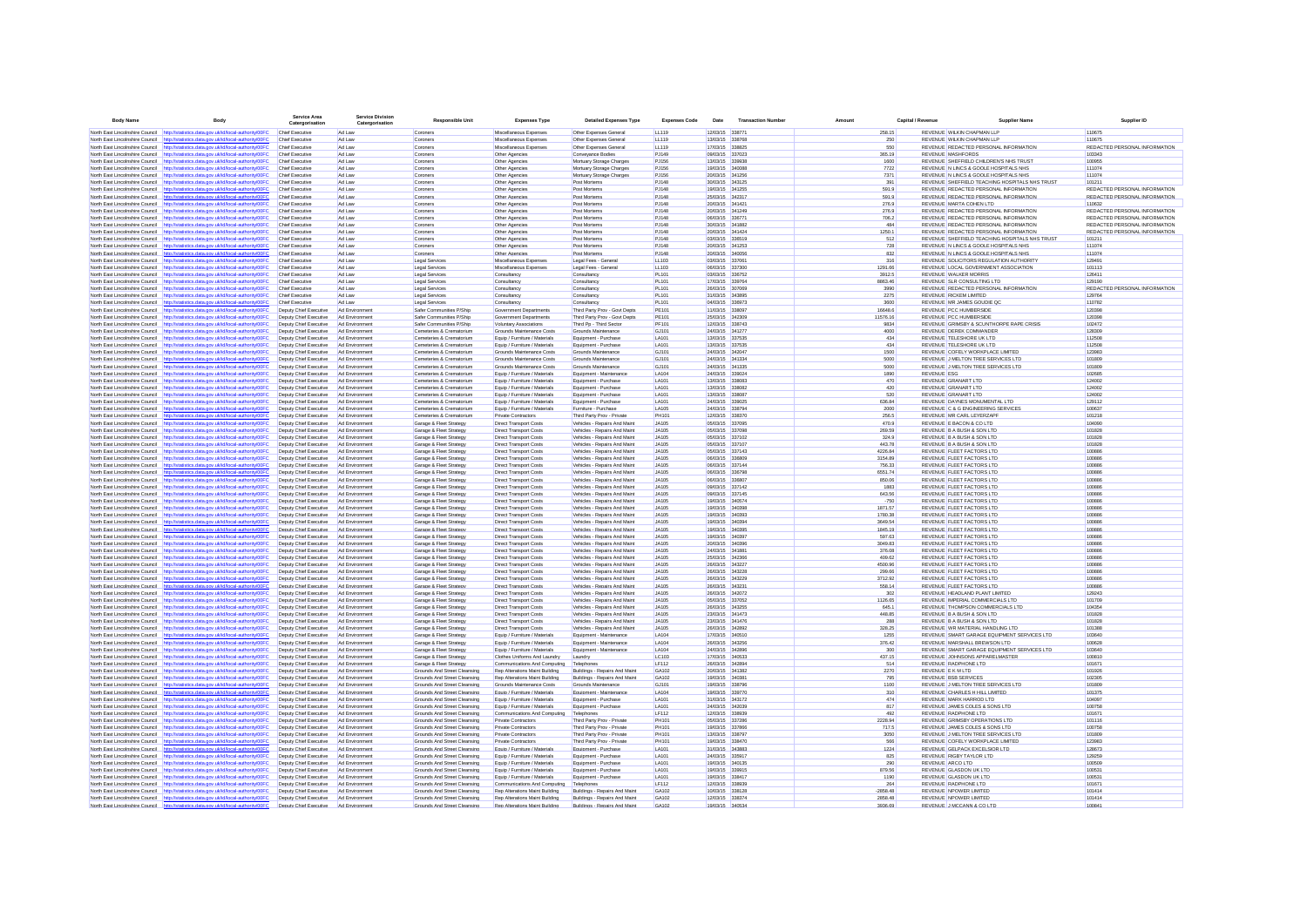| <b>Body Name</b>                                                   | Body                                                                                                                                                                           | <b>Service Area</b><br>Catero                    | ervice Division<br>Catergorisation             | <b>Responsible Unit</b>                                | <b>Expenses Type</b>                                         | <b>Detailed Expenses Type</b>                               | <b>Expenses Code</b>         | Date                               | <b>Transaction Number</b> | Amount                                 | Canital / Revenue | <b>Supplier Name</b>                                                            |                  | Supplier ID |
|--------------------------------------------------------------------|--------------------------------------------------------------------------------------------------------------------------------------------------------------------------------|--------------------------------------------------|------------------------------------------------|--------------------------------------------------------|--------------------------------------------------------------|-------------------------------------------------------------|------------------------------|------------------------------------|---------------------------|----------------------------------------|-------------------|---------------------------------------------------------------------------------|------------------|-------------|
|                                                                    | North East Lincolnshire Council http://statistics.data.gov.uk/id/local-authority/00FC                                                                                          | Deputy Chief Executive                           | Ad Environment                                 | Grounds And Street Cleansing                           | Rep Alterations Maint Building                               | Buildings - Repairs And Maint                               | GA102                        | 13/03/15 338062                    |                           | 992.8                                  |                   | REVENUE BCJ CONSTRUCTION LTD                                                    | 112224           |             |
|                                                                    | North East Lincolnshire Council http://statistics.data.gov.uk/id/local-authority/00FC                                                                                          | Deputy Chief Executive                           | Ad Environment                                 | Grounds And Street Cleansing                           | Rep Alterations Maint Building                               | Buildings - Repairs And Maint                               | GA102                        | 20/03/15 342043                    |                           | 1490                                   |                   | <b>REVENUE TERRY WILLIS</b>                                                     | 102562           |             |
| North East Lincolnshire Council                                    | stics.data.gov.uk/id/local-authority/00FC<br>http://sta                                                                                                                        | Deputy Chief Executive                           | Ad Environmen                                  | Grounds And Street Cleansing                           | Rep Alterations Maint Building                               | Buildings - Repairs And Maint                               | GA102                        | 13/03/15 338061                    |                           | 3087                                   |                   | REVENUE BCJ CONSTRUCTION LTD                                                    | 112224           |             |
|                                                                    | North East Lincolnshire Council http://statistics.data.gov.uk/id/local-authority/00FC                                                                                          | Deputy Chief Executive                           | Ad Environment                                 | Grounds And Street Cleansing                           | Equip / Furniture / Materials                                | Equipment - Purchase                                        | LA101                        | 17/03/15 338756                    |                           | 1029                                   |                   | REVENUE BCJ CONSTRUCTION LTD                                                    | 112224           |             |
|                                                                    | North East Lincolnshire Council http://statistics.data.gov.uk/id/local-authority/00FC                                                                                          | Deputy Chief Executive                           | Ad Environment                                 | Neighbourhood Serv Mamt A/C                            | <b>Private Contractors</b>                                   | Third Party Prov - Private                                  | PH101                        | 11/03/15 334013                    |                           | 21638                                  |                   | REVENUE SLR CONSULTING LTD                                                      | 127818           |             |
|                                                                    | North East Lincolnshire Council http://statistics.data.gov.uk/id/local-authority/00FC<br>North East Lincolnshire Council http://statistics.data.gov.uk/id/local-authority/00FC | Deputy Chief Executive<br>Deputy Chief Executive | Ad Environment<br>Ad Environment               | <b>Waste Services</b><br><b>Waste Services</b>         | Indirect Employee Expenses<br>Contract Hire-Operating Leases | Staff Training<br>Vehicles - Contract Hire                  | EB122<br>JC101               | 19/03/15 340649<br>20/03/15 341912 |                           | 900<br>1120                            |                   | REVENUE MAL TRAINING LTD<br>REVENUE COLLETT TRANSPORT SERVICES LTD              | 105979<br>103105 |             |
| North East Lincolnshire Council                                    | http://statistics.data.gov.uk/id/local-authority/00FC                                                                                                                          | Deputy Chief Executive                           | Ad Environment                                 | <b>Waste Services</b>                                  | Clothes Uniforms And Laundry                                 | Protective Clothing                                         | LC101                        | 20/03/15 340764                    |                           | 311.84                                 |                   | REVENUE SORBUS INTERNATIONAL LTD                                                | 122947           |             |
| North East Lincolnshire Council                                    | http://statistics.data.gov.uk/id/local-authority/00FC                                                                                                                          | Deputy Chief Executive                           | Ad Environment                                 | <b>Waste Services</b>                                  | Clothes Uniforms And Laundry                                 | Protective Clothing                                         | LC101                        | 09/03/15 336311                    |                           | 320                                    |                   | REVENUE ARDEN WINCH & CO ITD                                                    | 122948           |             |
| North East Lincolnshire Council                                    | http://statistics.data.gov.uk/id/local-authority/00FC                                                                                                                          | Deputy Chief Executive                           | Ad Environment                                 | <b>Waste Services</b>                                  | <b>Private Contractors</b>                                   | Third Party Prov - Private                                  | PH101                        | 04/03/15 336777                    |                           | 2080                                   |                   | REVENUE UK CONTAINER MAINTENANCE                                                | 129256           |             |
|                                                                    | North East Lincolnshire Council http://statistics.data.gov.uk/id/local-authority/00FC                                                                                          | Deputy Chief Executive                           | Ad Environmen                                  | <b>Waste Services</b>                                  | Private Contractors                                          | Third Party Prov - Private                                  | PH101                        | 31/03/15 343432                    |                           | 9240                                   |                   | <b>REVENUE MGB</b>                                                              | 101544           |             |
| North East Lincolnshire Council                                    | http://statistics.data.gov.uk/id/local-authority/00FC                                                                                                                          | Deputy Chief Executive                           | Ad Environmen                                  | <b>Waste Services</b>                                  | Private Contractors                                          | Third Party Prov - Private                                  | PH101                        | 02/03/15 336841                    |                           | 679                                    |                   | REVENUE ALLPAY LIMITED                                                          | 112919           |             |
| North East Lincolnshire Council                                    | North East Lincolnshire Council http://statistics.data.oov.uk/id/local-authority/00FC<br>http://statistics.data.gov.uk/id/local-authority/00FC                                 | Deputy Chief Executive<br>Deputy Chief Executive | Ad Environmen<br>Ad Environmen                 | <b>Waste Services</b><br>Waste Disposal And Strategy   | Private Contractors<br>Private Contractors                   | Third Party Prov - Private<br><b>Contract Payments</b>      | PH101<br>PH105               | 04/03/15 336777<br>16/03/15 340092 |                           | 800<br>REDACTED COMMERCIALLY SENSITIVE |                   | REVENUE UK CONTAINER MAINTENANCE<br>REVENUE NEWLINGS DEVELOPMENT LTD            | 129256<br>101125 |             |
| North East Lincolnshire Council                                    | http://statistics.data.gov.uk/id/local-authority/00FC                                                                                                                          | Deputy Chief Executive                           | Ad Environmen                                  | Waste Disposal And Strategy                            | Private Contractors                                          | Contract Payments Landfill Tax                              | PH106                        | 16/03/15 340092                    |                           | REDACTED COMMERCIALLY SENSITIVE        |                   | REVENUE NEWLINGS DEVELOPMENT LTD                                                | 101125           |             |
| North East Lincolnshire Council                                    | http://statistics.data.gov.uk/id/local-authority/00FC                                                                                                                          | Deputy Chief Executive                           | Ad Environmen                                  | Community Protectio                                    | Print Stationery / Gen Off Exp                               | Publicity                                                   | LD105                        | 20/03/15                           | 340983                    | 350                                    |                   | REVENUE TOTAL SIGNS AND GRAPHICS LTD                                            | 104775           |             |
|                                                                    | North East Lincolnshire Council http://statistics.data.gov.uk/id/local-authority/00FC                                                                                          | Deputy Chief Executive                           | Ad Environment                                 | Community Protection                                   | Print Stationery / Gen Off Exp                               | Publicity                                                   | LD105                        | 19/03/15 340127                    |                           | 443                                    |                   | REVENUE LOCAL WORLD LIMITED                                                     | 118774           |             |
|                                                                    | North East Lincolnshire Council http://statistics.data.gov.uk/id/local-authority/00FC                                                                                          | Deputy Chief Executive                           | Ad Environment                                 | Community Protection                                   | Communications And Computing                                 | Computer S/Ware - Licences                                  | LF103                        | 19/03/15 340123                    |                           | 8087.83                                |                   | REVENUE CIVICA UK LIMITED                                                       | 103029           |             |
|                                                                    | North East Lincolnshire Council http://statistics.data.gov.uk/id/local-authority/00FC                                                                                          | Deputy Chief Executive                           | Ad Environment                                 | Community Protection                                   | Private Contractors                                          | Third Party Prov - Private                                  | PH101                        | 09/03/15 337999                    |                           | 3727.84                                |                   | REVENUE SANGREAT KENNELS                                                        | 103270           |             |
|                                                                    | North East Lincolnshire Council http://statistics.data.gov.uk/id/local-authority/00F                                                                                           | Deputy Chief Executive                           | Ad Environment                                 | Community Protection                                   | <b>Private Contractors</b>                                   | Third Party Prov - Private                                  | PH101                        | 19/03/15 340106                    |                           | 11110.62                               |                   | REVENUE EMPOWER EMPLOYABILITY MENTORING PROGRAMME                               | 118831           |             |
| North East Lincolnshire Council<br>North East Lincolnshire Council | http://statistics.data.gov.uk/id/local-authority/00FC<br>http://statistics.data.gov.uk/id/local-authority/00FC                                                                 | Deputy Chief Executive<br>Deputy Chief Executive | Ad Environment<br>Ad Environmen                | Community Protection<br>Community Protection           | Private Contractors<br>Private Contractors                   | Third Party Prov - Private<br>Third Party Prov - Private    | PH101<br>PH101               | 19/03/15 340106<br>11/03/15 337287 |                           | 659<br>34995                           |                   | REVENUE EMPOWER EMPLOYABILITY MENTORING PROGRAMME<br>REVENUE WOOLLISS RECOVERY  | 118831<br>101170 |             |
|                                                                    | North East Lincolnshire Council http://statistics.data.gov.uk/id/local-authority/00FC                                                                                          | Deputy Chief Executive                           | Ad Environment                                 | Community Protection                                   | <b>Private Contractors</b>                                   | Third Party Prov - Private                                  | PH101                        | 05/03/15 337161                    |                           | 1145                                   |                   | REVENUE WOOLLISS RECOVERY                                                       | 101170           |             |
|                                                                    | North East Lincolnshire Council http://statistics.data.gov.uk/id/local-authority/00FC                                                                                          | Deputy Chief Executive                           | Ad Environment                                 | Community Protection                                   | <b>Private Contractors</b>                                   | Third Party Prov - Private                                  | PH101                        | 05/03/15 337159                    |                           | 1315                                   |                   | REVENUE WOOLLISS RECOVERY                                                       | 101170           |             |
|                                                                    | North East Lincolnshire Council http://statistics.data.gov.uk/id/local-authority/00FC                                                                                          | Deputy Chief Executive                           | Ad Environment                                 | Community Protection                                   | <b>Private Contractors</b>                                   | Third Party Prov - Private                                  | PH101                        | 06/03/15 337157                    |                           | 350                                    |                   | REVENUE WOOLLISS RECOVERY                                                       | 101170           |             |
| North East Lincolnshire Council                                    | http://statistics.data.gov.uk/id/local-authority/00FC                                                                                                                          | Deputy Chief Executive                           | Ad Environment                                 | Community Protection                                   | <b>Private Contractors</b>                                   | Third Party Prov - Private                                  | PH101                        | 06/03/15 337156                    |                           | 1205                                   |                   | REVENUE WOOLLISS RECOVERY                                                       | 101170           |             |
| North Fast Lincolnshire Council                                    | http://statistics.data.gov.uk/id/local-authority/00FC                                                                                                                          | Deputy Chief Executive                           | Ad Fovironment                                 | Community Protection                                   | Private Contractors                                          | Third Party Prov - Private                                  | PH101                        | 05/03/15 337155                    |                           | 630                                    |                   | REVENUE WOOLLISS RECOVERY                                                       | 101170           |             |
| North East Lincolnshire Council                                    | http://statistics.data.gov.uk/id/local-authority/00FC                                                                                                                          | Deputy Chief Executive                           | Ad Environmen                                  | Community Protection                                   | Private Contractors                                          | Third Party Prov - Private                                  | PH101                        | 06/03/15 337154                    |                           | 900                                    |                   | REVENUE WOOLLISS RECOVERY                                                       | 101170           |             |
| North East Lincolnshire Council                                    | http://statistics.data.gov.uk/id/local-authority/00FC                                                                                                                          | Deputy Chief Executive                           | Ad Environmen                                  | Community Protection                                   | Private Contractors                                          | Third Party Prov - Private                                  | PH101<br>PH101               | 20/03/15 341893                    |                           | 630                                    |                   | REVENUE WOOLLISS RECOVERY                                                       | 101170<br>103433 |             |
| North East Lincolnshire Council                                    | North East Lincolnshire Council http://statistics.data.gov.uk/id/local-authority/00FC<br>http://statistics.data.gov.uk/id/local-authority/00FC                                 | Deputy Chief Executive<br>Deputy Chief Executive | Ad Environmen<br>Ad Environmen                 | Community Protection<br>Community Protection           | Private Contractors<br>Other Agencies                        | Third Party Prov - Private<br><b>Statutory Burials</b>      | PJ147                        | 03/03/15 336331<br>19/03/15 340130 |                           | 378.45<br>750.58                       |                   | REVENUE OLD COURTS VETERINARY CENTRE<br>REVENUE KETTLE FUNERAL DIRECTORS        | 108454           |             |
| North East Lincolnshire Council                                    | http://statistics.data.gov.uk/id/local-authority/00FC                                                                                                                          | Deputy Chief Executive                           | Ad Environmen                                  | Community Protection                                   |                                                              | Rates                                                       | GD101                        | 19/03/15 341186                    |                           | 2920.2                                 |                   | REVENUE NORTH EAST LINCOLNSHIRE COUNCIL                                         | 100894           |             |
| North East Lincolnshire Council                                    | http://statistics.data.gov.uk/id/local-authority/00FC                                                                                                                          | Deputy Chief Executive                           | Ad Environmen                                  | Community Protection                                   | Miscellaneous Expenses                                       | Environmental/Health Analysis                               | LL120                        | 19/03/15 340572                    |                           | 258.29                                 |                   | REVENUE EXOVA                                                                   | 120585           |             |
|                                                                    | North East Lincolnshire Council http://statistics.data.gov.uk/id/local-authority/00FC                                                                                          | Deputy Chief Executive                           | Ad Environmen                                  | Community Protection                                   | Equip / Furniture / Materials                                | Goods For Resale                                            | LA123                        | 30/03/15 343273                    |                           | 432.08                                 |                   | REVENUE VIP SYSTEM LTD                                                          | 101697           |             |
| North East Lincolnshire Council                                    | http://statistics.data.gov.uk/id/local-authority/00FC                                                                                                                          | Deputy Chief Executive                           | Ad Environment                                 | Community Protection                                   | Equip / Furniture / Materials                                | Goods For Resale                                            | LA123                        | 31/03/15 344204                    |                           | 432.08                                 |                   | REVENUE VIP SYSTEM LTD                                                          | 101697           |             |
| North East Lincolnshire Council http://st                          | tics.data.gov.uk/id/local-authority/00FC                                                                                                                                       | Deputy Chief Executive                           | Ad Environment                                 | Community Protection                                   | Equip / Furniture / Materials                                | Goods For Resale                                            | LA123                        | 30/03/15 343273                    |                           | 440.6                                  |                   | REVENUE VIP SYSTEM LTD                                                          | 101697           |             |
|                                                                    | North East Lincolnshire Council http://statistics.data.gov.uk/id/local-authority/00F0                                                                                          | Deputy Chief Executive                           | Ad Environment                                 | Community Protection                                   | Other Agencies                                               | <b>Exceptional Task</b>                                     | PJ113                        | 17/03/15 340038                    |                           | 342                                    |                   | REVENUE INTELLIGENT DATA SYSTEMS (UK) LTD                                       | 128734           |             |
| North East Lincolnshire Council                                    | http://statistics.data.gov.uk/id/local-authority/00FC                                                                                                                          | Deputy Chief Executive                           | Ad Environment                                 | Community Protection                                   | Direct Employee Expenses                                     | Agency Staff                                                | EA105                        | 03/03/15 336333                    |                           | 1071.84                                |                   | REVENUE KENYON BLOCK CONSULTANTS                                                | 101878           |             |
| North East Lincolnshire Council                                    | http://statistics.data.gov.uk/id/local-authority/00FC                                                                                                                          | Deputy Chief Executive                           | Ad Environment                                 | Community Protection                                   | Direct Employee Expenses                                     | Agency Staff                                                | EA105                        | 17/03/15 339383                    |                           | 1072.36                                |                   | REVENUE KENYON BLOCK CONSULTANTS<br>REVENUE KENYON BLOCK CONSULTANTS            | 101878           |             |
|                                                                    | North East Lincolnshire Council http://statistics.data.gov.uk/id/local-authority/00FC<br>North East Lincolnshire Council http://statistics.data.oov.uk/id/local-authority/00EC | Deputy Chief Executive<br>Denuty Chief Executive | Ad Environment<br>Ad Fovironment               | Community Protection<br>Community Protection           | Direct Employee Expenses<br>Direct Employee Expenses         | Agency Staff<br>Agency Staff                                | EA105<br><b>FA105</b>        | 19/03/15 340554<br>19/03/15 340566 |                           | 1067.16<br>1091.08                     |                   | REVENUE KENYON BLOCK CONSULTANTS                                                | 101878<br>101878 |             |
|                                                                    | North East Lincolnshire Council http://statistics.data.gov.uk/id/local-authority/00FC                                                                                          | Deputy Chief Executive                           | Ad Environment                                 | Community Protection                                   | Direct Employee Expenses                                     | Agency Staff                                                | <b>FA105</b>                 | 19/03/15 340565                    |                           | 1068.72                                |                   | REVENUE KENYON BLOCK CONSULTANTS                                                | 101878           |             |
|                                                                    | North Fast Lincolnshire Council http://statistics.data.oov.uk/id/local-authority/00F0                                                                                          | Deputy Chief Executive                           | Ad Fovironment                                 | Community Protection                                   | Direct Employee Expenses                                     | Agency Staff                                                | <b>FA105</b>                 | 19/03/15 340547                    |                           | 1073.92                                |                   | REVENUE KENYON BLOCK CONSULTANTS                                                | 101878           |             |
| North East Lincolnshire Council                                    | http://statistics.data.gov.uk/id/local-authority/00FC                                                                                                                          | Deputy Chief Executive                           | Ad Environment                                 | Community Protection                                   | Direct Employee Expenses                                     | Agency Staff                                                | <b>FA105</b>                 | 31/03/15 343887                    |                           | 1070.8                                 |                   | REVENUE KENYON BLOCK CONSULTANTS                                                | 101878           |             |
| North East Lincolnshire Council                                    | http://statistics.data.gov.uk/id/local-authority/00FC                                                                                                                          | Deputy Chief Executive                           | Ad Environment                                 | Community Protection                                   | Miscellaneous Expenses                                       | Environmental/Health Analysis                               | LL120                        | 25/03/15 342274                    |                           | 722.24                                 |                   | REVENUE AIR LIQUIDE UK LTD                                                      | 101526           |             |
| North East Lincolnshire Council                                    | http://statistics.data.gov.uk/id/local-authority/00FC                                                                                                                          | Deputy Chief Executive                           | Ad Environmen                                  | Community Protection                                   | Miscellaneous Expenses                                       | Frwironmental/Health Analysis                               | LL120                        | 25/03/15 342275                    |                           | 722.24                                 |                   | REVENUE AIR LIQUIDE UK LTD                                                      | 101526           |             |
|                                                                    | North East Lincolnshire Council http://statistics.data.gov.uk/id/local-authority/00FC                                                                                          | Deputy Chief Executive                           | Ad Early Intervention                          | Integrated Youth Services                              | Indirect Employee Expenses                                   | Staff Training                                              | EB122                        | 31/03/15 343820                    |                           | 650                                    |                   | REVENUE NOTTINGHAM CITY COUNCIL                                                 | 104131           |             |
|                                                                    | North East Lincolnshire Council http://statistics.data.gov.uk/id/local-authority/00FC                                                                                          | Deputy Chief Executive                           | Ad Early Intervention                          | Integrated Youth Services                              | Contributions To Provisions                                  | Contributions - Othe                                        | <b>LK103</b>                 | 31/03/15 343819                    |                           | 7500                                   |                   | REVENUE LINCS INSPIRE LTD GLC                                                   | 120520           |             |
| North East Lincolnshire Council                                    | North East Lincolnshire Council http://statistics.data.gov.uk/id/local-authority/00F0<br>atistics.data.gov.uk/id/local-authority/00F0                                          | Deputy Chief Executive<br>Deputy Chief Executive | Ad Early Intervention<br>Ad Early Intervention | Integrated Youth Services<br>Integrated Youth Services | Contributions To Provisions<br>Miscellaneous Expenses        | Contributions - Other<br>Activities - Service Users         | <b>LK103</b><br>LL114        | 31/03/15 343888<br>19/03/15 339313 |                           | 1333<br>760                            |                   | REVENUE GRIMSBY TOWN FOOTBALL IN THE COMMUNITY<br>REVENUE MILLMAN COACHES       | 100978<br>100700 |             |
| North East Lincolnshire Council                                    | http://statistics.data.gov.uk/id/local-authority/00FC                                                                                                                          | Deputy Chief Executive                           | Ad Early Intervention                          | Integrated Youth Services                              | Miscellaneous Expenses                                       | Activities - Service Users                                  | LL114                        | 13/03/15 33931                     |                           | 275                                    |                   | REVENUE MILLMAN COACHES                                                         | 100700           |             |
| North East Lincolnshire Council                                    | http://statistics.data.gov.uk/id/local-authority/00FC                                                                                                                          | Deputy Chief Executive                           | Ad Early Intervention                          | Integrated Youth Services                              | Miscellaneous Expenses                                       | Activities - Service Users                                  | LL114                        | 13/03/15 33931                     |                           | 275                                    |                   | REVENUE MILLMAN COACHES                                                         | 100700           |             |
|                                                                    | North East Lincolnshire Council http://statistics.data.gov.uk/id/local-authority/00FC                                                                                          | Deputy Chief Executive                           | Ad Early Intervention                          | Integrated Youth Services                              | Indirect Employee Expenses                                   | Staff Training                                              | EB122                        | 17/03/15 339303                    |                           | 750                                    |                   | REVENUE WOODLAND SURVIVAL CRAFTS                                                | 124286           |             |
|                                                                    | North East Lincolnshire Council http://statistics.data.gov.uk/id/local-authority/00FC                                                                                          | Deputy Chief Executive                           | Ad Early Intervention                          | Integrated Youth Services                              | Indirect Employee Expenses                                   | Staff Training                                              | EB122                        | 17/03/15 339365                    |                           | 795                                    |                   | REVENUE NUCO TRAINING LTD                                                       | 112495           |             |
|                                                                    | North East Lincolnshire Council http://statistics.data.gov.uk/id/local-authority/00FC                                                                                          | Deputy Chief Executive                           | Ad Early Intervention                          | Integrated Youth Services                              | Catering                                                     | Provisions                                                  | LB101                        | 19/03/15 341275                    |                           | 1891.79                                |                   | REVENUE BDU IMPORTS LTD (THE BUSHCRAFT STORE)                                   | 129497           |             |
| North East Lincolnshire Council                                    | http://statistics.data.gov.uk/id/local-authority/00FC                                                                                                                          | Deputy Chief Executive                           | Ad Early Intervention                          | Integrated Youth Services                              | Rents                                                        | Rent                                                        | GC101                        | 31/03/15 317914                    |                           | 700                                    |                   | REVENUE JOHN WHITGIFT ACADEMY                                                   | 106898           |             |
| North East Lincolnshire Council<br>North East Lincolnshire Council | http://statistics.data.gov.uk/id/local-authority/00FC<br>http://statistics.data.gov.uk/id/local-authority/00FC                                                                 | Deputy Chief Executive<br>Deputy Chief Executive | Ad Early Intervention<br>Ad Early Intervention | Integrated Youth Services<br>Childrens Health          | Catering<br>Indirect Employee Expenses                       | Provisions<br>Staff Training                                | LB101<br>EB122               | 31/03/15 344196<br>20/03/15 341410 |                           | 297.91<br>2000                         |                   | REVENUE PRO-ACTIVE TEAMWEAR LTD<br><b>REVENUE ERIC</b>                          | 101069<br>108869 |             |
|                                                                    | North East Lincolnshire Council http://statistics.data.gov.uk/id/local-authority/00FC                                                                                          | Deputy Chief Executive                           | Ad Early Intervention                          | Childrens Health                                       | Rep Alterations Maint Building                               | Buildings - Repairs And Maint                               | GA102                        | 19/03/15 341017                    |                           | 12466.34                               |                   | REVENUE COFELY WORKPLACE LIMITED                                                | 123983           |             |
|                                                                    | North East Lincolnshire Council http://statistics.data.gov.uk/id/local-authority/00FC                                                                                          | Deputy Chief Executive                           | Ad Early Intervention                          | Childrens Health                                       | Equip / Furniture / Materials                                | Equipment - Maintenance                                     | <b>1 A104</b>                | 06/03/15 336550                    |                           | 393                                    |                   | REVENUE LABCOLD LIMITED                                                         | 109507           |             |
|                                                                    | North East Lincolnshire Council http://statistics.data.gov.uk/id/local-authority/00FC                                                                                          | Deputy Chief Executive                           | Ad Early Intervention                          | Childrens Health                                       | Equip / Furniture / Materials                                | Teaching Materials                                          | <b>I</b> A117                | 06/03/15 336776                    |                           | 6000                                   |                   | REVENUE FIRST MEDIA SOLUTIONS LTD                                               | 101489           |             |
| North East Lincolnshire Council                                    | http://statistics.data.gov.uk/id/local-authority/00F0                                                                                                                          | Deputy Chief Executive                           | Ad Early Intervention                          | Childrens Health                                       | Communications And Computing                                 | Computer H/Ware - Purchases                                 | LF105                        | 05/03/15 337289                    |                           | 909.42                                 |                   | REVENUE SPECIALIST COMPUTER CENTRES PLC                                         | 110715           |             |
| North East Lincolnshire Council                                    | http://statistics.data.gov.uk/id/local-authority/00FC                                                                                                                          | Deputy Chief Executive                           | Ad Early Intervention                          | Childrens Health                                       | Communications And Computing                                 | Telephones                                                  | <b>LF112</b>                 | 19/03/15 341434                    |                           | 250                                    |                   | REVENUE ETS COMMUNICATION LTD                                                   | 105452           |             |
|                                                                    | North East Lincolnshire Council http://statistics.data.gov.uk/id/local-authority/00FC                                                                                          | Deputy Chief Executive                           | Ad Early Intervention                          | Childrens Health                                       | Equip / Furniture / Materials                                | Office Equipment - Purchase                                 | LA110                        | 11/03/15 337883                    |                           | 432                                    |                   | REVENUE COMPLETE OFFICE SOLUTIONS (UK) LTD                                      | 123664           |             |
| North East Lincolnshire Council                                    | http://statistics.data.gov.uk/id/local-authority/00FC                                                                                                                          | Deputy Chief Executive                           | Ad Early Intervention                          | Childrens Healt                                        | Equip / Furniture / Materials                                | Office Equipment - Purchase                                 | <b>LA110</b>                 | 12/03/15 337861                    |                           | 370                                    |                   | REVENUE COMPLETE OFFICE SOLUTIONS (UK) LTD                                      | 123664           |             |
|                                                                    | North East Lincolnshire Council http://statistics.data.gov.uk/id/local-authority/00FC<br>North East Lincolnshire Council http://statistics.data.gov.uk/id/local-authority/00F  | Deputy Chief Executive<br>Deputy Chief Executive | Ad Early Intervention<br>Ad Early Intervention | Childrens Health<br>Childrens Healt                    | Communications And Computing<br>Private Contractors          | Computer H/Ware - Purchases                                 | <b>LF105</b><br><b>PH105</b> | 25/03/15 342295<br>30/03/15 343193 |                           | 432<br>1047                            |                   | REVENUE VIGLEN LIMITED<br>REVENUE N LINCS & GOOLE HOSPITALS NHS                 | 100883<br>111074 |             |
| North East Lincolnshire Council                                    | http://statistics.data.gov.uk/id/local-authority/00FC                                                                                                                          | Deputy Chief Executive                           | Ad Early Intervention                          | Childrens Health                                       | Print Stationery / Gen Off Exp                               | <b>Contract Payments</b><br>Printing And Stationery         | LD103                        | 13/03/15 337316                    |                           | 400.05                                 |                   | REVENUE TWOFOLD MAILING LTD                                                     | 105163           |             |
| North East Lincolnshire Council                                    | http://statistics.data.gov.uk/id/local-authority/00FC                                                                                                                          | Deputy Chief Executive                           | Ad Early Intervention                          | Childrens Healt                                        | Communications And Computing                                 | Computer H/Ware - Purchases                                 | <b>LF105</b>                 | 06/03/15 336810                    |                           | 454.71                                 |                   | REVENUE SPECIALIST COMPUTER CENTRES PLC                                         | 110715           |             |
|                                                                    | North East Lincolnshire Council http://statistics.data.gov.uk/id/local-authority/00FC                                                                                          | Deputy Chief Executive                           | Ad Early Intervention                          | Family Hubs                                            | Rep Alterations Maint Building                               | Buildings - Repairs And Maint                               | GA102                        | 19/03/15 341029                    |                           | 760                                    |                   | REVENUE OXLEY SHUTTERS LIMITED                                                  | 100931           |             |
|                                                                    | North East Lincolnshire Council http://statistics.data.gov.uk/id/local-authority/00FC                                                                                          | Deputy Chief Executive                           | Ad Early Intervention                          | Family Hubs                                            | Rep Alterations Maint Building                               | Buildings - Repairs And Maint                               | GA102                        | 26/03/15 342854                    |                           | 400                                    |                   | REVENUE HAITHS HEATING LTD                                                      | 101342           |             |
|                                                                    | North East Lincolnshire Council http://statistics.data.gov.uk/id/local-authority/00FC                                                                                          | Deputy Chief Executive                           | Ad Early Intervention                          | Family Hubs                                            | Rep Alterations Maint Building                               | Buildings - Repairs And Maint                               | GA102                        | 26/03/15 342857                    |                           | 320                                    |                   | REVENUE HAITHS HEATING LTD                                                      | 101342           |             |
|                                                                    | North East Lincolnshire Council http://statistics.data.gov.uk/id/local-authority/00F                                                                                           | Deputy Chief Executive                           | Ad Early Intervention                          | Family Hubs                                            | Rep Alterations Maint Building                               | Buildings - Repairs And Maint                               | GA102                        | 10/03/15 338106                    |                           | 320                                    |                   | REVENUE ETON-LINCS LIMITED                                                      | 101510           |             |
| North East Lincolnshire Council                                    | http://statistics.data.gov.uk/id/local-authority/00FC                                                                                                                          | Deputy Chief Executive                           | Ad Early Intervention                          | Family Hubs                                            | Rep Alterations Maint Building                               | Buildings - Repairs And Maint                               | GA102                        | 05/03/15 337365                    |                           | 300                                    |                   | REVENUE J W PLATER LTD                                                          | 100555           |             |
| North East Lincolnshire Council                                    | http://statistics.data.gov.uk/id/local-authority/00FC                                                                                                                          | Deputy Chief Executive                           | Ad Early Intervention                          | Family Hubs                                            | Rep Alterations Maint Building                               | Buildings - Repairs And Maint                               | GA102<br>GA102               | 19/03/15 341023                    |                           | 513<br>680                             |                   | REVENUE HAITHS HEATING LTD                                                      | 101342<br>100931 |             |
| North East Lincolnshire Council                                    | http://statistics.data.gov.uk/id/local-authority/00FC<br>North East Lincolnshire Council http://statistics.data.gov.uk/id/local-authority/00FC                                 | Deputy Chief Executive<br>Deputy Chief Executive | Ad Early Intervention<br>Ad Early Intervention | Family Hubs<br>Family Hubs                             | Rep Alterations Maint Building                               | Buildings - Repairs And Maint<br>Electricity                | GR102                        | 16/03/15 339762<br>24/03/15 342963 |                           | 2304.74                                |                   | REVENUE OXLEY SHUTTERS LIMITED<br>REVENUE NPOWER LIMITED                        | 101414           |             |
|                                                                    | North East Lincolnshire Council http://statistics.data.gov.uk/id/local-authority/00FC                                                                                          | Deputy Chief Executive                           | Ad Early Intervention                          | Family Hubs                                            | <b>Energy Costs</b><br><b>Energy Costs</b>                   | Gas                                                         | GR <sub>101</sub>            | 11/03/15 338659                    |                           | 1711.22                                |                   | REVENUE BRITISH GAS TRADING LTD                                                 | 101507           |             |
|                                                                    | North East Lincolnshire Council http://statistics.data.gov.uk/id/local-authority/00F0                                                                                          | Deputy Chief Executive                           | Ad Early Intervention                          | Family Hubs                                            | Cleaning And Domestic Supplies                               | Cleaning - Window Cleaning                                  | GH101                        | 12/03/15 338775                    |                           | 262                                    |                   | REVENUE A NICOLL & SON LTD                                                      | 100694           |             |
| North East Lincolnshire Council                                    | http://statistics.data.gov.uk/id/local-authority/00F0                                                                                                                          | Deputy Chief Executive                           | Ad Early Intervention                          | Family Hubs                                            | Other Agencies                                               | Child Care Payments                                         | PJ104                        | 19/03/15 340424                    |                           | 525                                    |                   | REVENUE CENTRE4 LIMITED                                                         | 126893           |             |
|                                                                    | North East Lincolnshire Council http://statistics.data.gov.uk/id/local-authority/00FC                                                                                          | Deputy Chief Executive                           | Ad Early Intervention                          | Family Hubs                                            | Other Agencies                                               | Further Ed Emp & Training                                   | PJ130                        | 06/03/15 336299                    |                           | 550                                    |                   | REVENUE WOMENS AID                                                              | 100326           |             |
| North East Lincolnshire Council                                    | http://statistics.data.gov.uk/id/local-authority/00FC                                                                                                                          | Deputy Chief Executive                           | Ad Early Intervention                          | Family Hubs                                            | Rep Alterations Maint Building                               | Buildings - Repairs And Maint                               | GA102                        | 10/03/15 338106                    |                           | 320                                    |                   | <b>REVENUE ETON-LINCS LIMITED</b>                                               | 101510           |             |
|                                                                    | North East Lincolnshire Council http://statistics.data.gov.uk/id/local-authority/00FC                                                                                          | Deputy Chief Executive                           | Ad Early Intervention                          | Family Hubs                                            | Rep Alterations Maint Building                               | Buildings - Repairs And Maint                               | GA102                        | 19/03/15 341036                    |                           | 380                                    |                   | REVENUE OXLEY SHUTTERS LIMITED                                                  | 100931           |             |
| North East Lincolnshire Council http://st                          | distics.data.oov.uk/id/local-authority/00F<br>North East Lincolnshire Council http://statistics.data.gov.uk/id/local-authority/00FC                                            | Deputy Chief Executive                           | Ad Early Intervention                          | Family Hubs                                            | Rep Alterations Maint Building                               | Buildings - Repairs And Maint                               | GA102<br>GC102               | 20/03/15 341419<br>31/03/15 343851 |                           | 1500<br>4962.13                        |                   | REVENUE OXLEY SHUTTERS LIMITED<br>REVENUE STRAND PRIMARY ACADEMY                | 100931<br>111862 |             |
| North East Lincolnshire Council                                    | http://statistics.data.gov.uk/id/local-authority/00FC                                                                                                                          | Deputy Chief Executive<br>Deputy Chief Executive | Ad Early Intervention<br>Ad Early Intervention | Family Hubs<br>Family Hubs                             | Rents<br>Cleaning And Domestic Supplies                      | Service Charge<br>Cleaning - Services                       | GH102                        | 20/03/15 340048                    |                           | 524                                    |                   | REVENUE FIRST STEPS GRIMSBY LIMITED                                             | 101411           |             |
|                                                                    | North East Lincolnshire Council   http://statistics.data.gov.uk/id/local-authority/00FC                                                                                        | Deputy Chief Executive                           | Ad Early Intervention                          | Family Hubs                                            | Cleaning And Domestic Supplies                               | Cleaning - Services                                         | GH102                        | 31/03/15 343830                    |                           | 524                                    |                   | REVENUE FIRST STEPS GRIMSBY LIMITED                                             | 101411           |             |
|                                                                    | North East Lincolnshire Council http://statistics.data.gov.uk/id/local-authority/00FC                                                                                          | Deputy Chief Executive                           | Ad Early Intervention                          | Family Hubs                                            | Equip / Furniture / Materials                                | Non-Teaching Resources                                      | <b>LA118</b>                 | 30/03/15 343428                    |                           | 1960                                   |                   | REVENUE KENSWAY CLASSIC BLINDS                                                  | 101243           |             |
|                                                                    | North East Lincolnshire Council http://statistics.data.gov.uk/id/local-authority/00FC                                                                                          | Deputy Chief Executive                           | Ad Early Intervention                          | Family Hubs                                            | Equip / Furniture / Materials                                | Non-Teaching Resources                                      | LA118                        | 30/03/15 343429                    |                           | 1354                                   |                   | REVENUE P SMITH SPECIALIST BUILDER                                              | 125167           |             |
|                                                                    | North East Lincolnshire Council http://statistics.data.gov.uk/id/local-authority/00FC                                                                                          | Deputy Chief Executive                           | Ad Early Intervention                          | Family Hubs                                            | Equip / Furniture / Materials                                | Non-Teaching Resources                                      | <b>LA118</b>                 | 30/03/15 343430                    |                           | 1482                                   |                   | REVENUE NEWBY LEISURE LTD                                                       | 101227           |             |
|                                                                    | North East Lincolnshire Council http://statistics.data.gov.uk/id/local-authority/00FC                                                                                          | Deputy Chief Executive                           | Ad Early Intervention                          | Family Hubs                                            | Equip / Furniture / Materials                                | Non-Teaching Resources                                      | LA118                        | 30/03/15 343431                    |                           | 1482                                   |                   | REVENUE NEWBY LEISURE LTD                                                       | 101227           |             |
|                                                                    | North East Lincolnshire Council http://statistics.data.gov.uk/id/local-authority/00FC                                                                                          | Deputy Chief Executive                           | Ad Early Intervention                          | Family Hubs                                            | Other Agencies                                               | Child Care Payments                                         | PJ104                        | 31/03/15 344047                    |                           | 420                                    |                   | REVENUE FIRST STEPS GRIMSBY LIMITED                                             | 101411           |             |
|                                                                    | North East Lincolnshire Council http://statistics.data.gov.uk/id/local-authority/00FC                                                                                          | Deputy Chief Executive                           | Ad Early Intervention                          | Family Hubs                                            | Other Agencies                                               | Further Ed Emp & Training                                   | PJ130                        | 19/03/15 340422                    |                           | 780                                    |                   | REVENUE FOREFRONT TRAINING LTD                                                  | 105501           |             |
|                                                                    | North East Lincolnshire Council http://statistics.data.gov.uk/id/local-authority/00FC Deputy Chief Executive                                                                   |                                                  | Ad Early Intervention                          | Family Hubs                                            | Other Agencies                                               | Further Ed Emp & Training                                   | PJ130                        | 13/03/15 339932                    |                           | 800                                    |                   | REVENUE FRANKLIN COLLEGE                                                        | 101073<br>102044 |             |
| North East Lincolnshire Council htt                                | North East Lincolnshire Council http://statistics.data.gov.uk/id/local-authority/00FC Deputy Chief Executive                                                                   | Deputy Chief Executive                           | Ad Early Intervention<br>Ad Early Intervention | Family Hubs<br>Family Hubs                             | Rep Alterations Maint Building<br>Private Contractors        | Buildings - Repairs And Maint<br>Third Party Prov - Private | GA102<br>PH101               | 16/03/15 339763<br>25/03/15 342319 |                           | 442<br>1684                            |                   | REVENUE LINCS ELECTRICAL SERVICES LTD<br>REVENUE IN LINCS & GOOLE HOSPITALS NHS | 111074           |             |
|                                                                    |                                                                                                                                                                                |                                                  |                                                |                                                        |                                                              |                                                             |                              |                                    |                           |                                        |                   |                                                                                 |                  |             |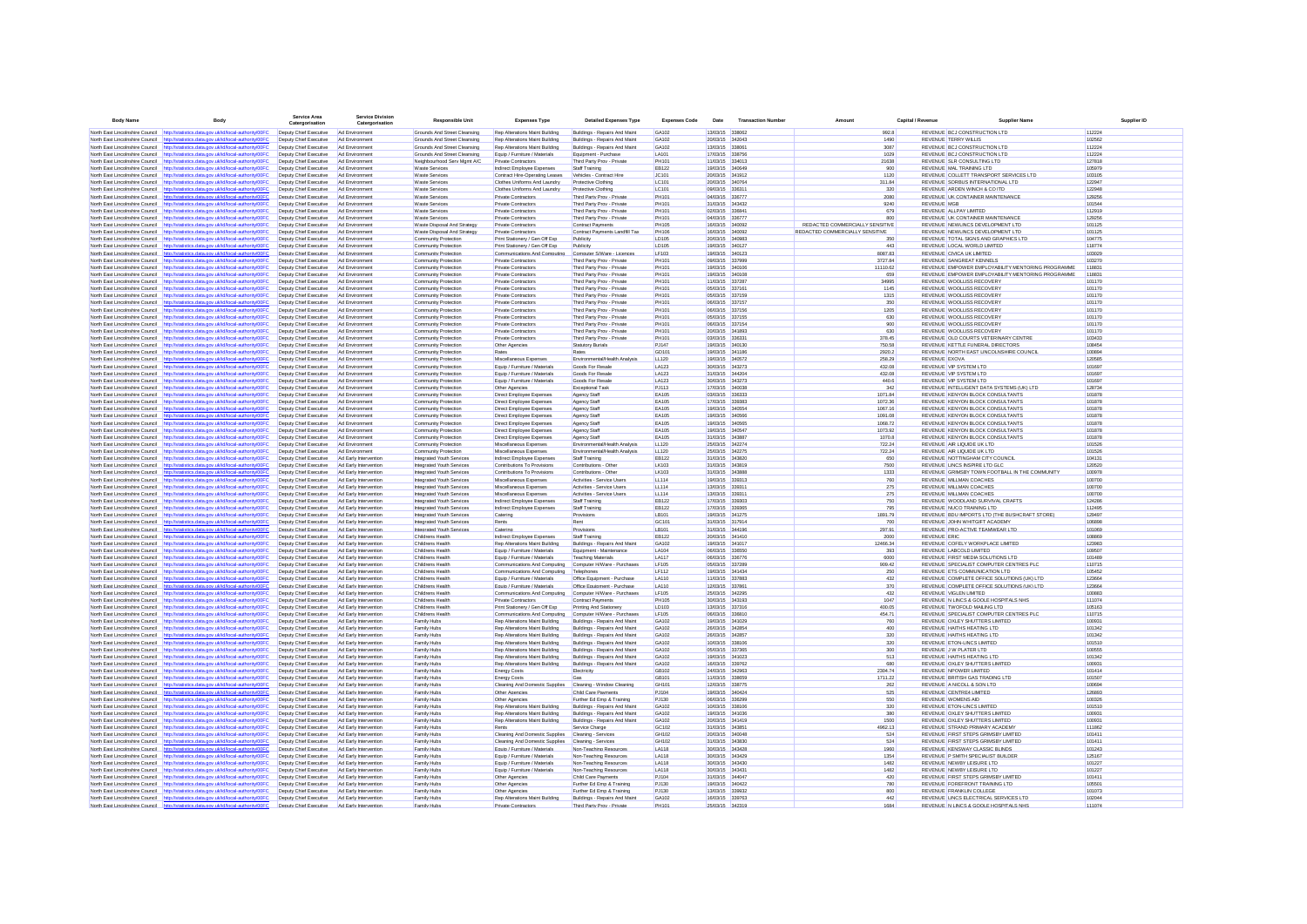| <b>Body Name</b>                                                   | Rody                                                                                                                                           | <b>Service Area</b><br>risatio                   | <b>Service Divisio</b><br>Catergorisatio       | <b>Responsible Unit</b>    | <b>Expenses Type</b>                                             | <b>Detailed Expenses Type</b>                                  | <b>Expenses Code</b> | Date                               | <b>Transaction Number</b> | Amount           | Canital / Revenue |                       | <b>Supplier Name</b>                                                            | Supplier ID      |
|--------------------------------------------------------------------|------------------------------------------------------------------------------------------------------------------------------------------------|--------------------------------------------------|------------------------------------------------|----------------------------|------------------------------------------------------------------|----------------------------------------------------------------|----------------------|------------------------------------|---------------------------|------------------|-------------------|-----------------------|---------------------------------------------------------------------------------|------------------|
|                                                                    | North East Lincolnshire Council http://statistics.data.gov.uk/id/local-authority/00FC                                                          | Deputy Chief Executive                           | Ad Early Intervention                          | Family Hubs                | Private Contractors                                              | Third Party Prov - Private                                     | PH101                | 17/03/15 339296                    |                           |                  | 1684              |                       | REVENUE N LINCS & GOOLE HOSPITALS NHS                                           | 111074           |
|                                                                    | North East Lincolnshire Council http://statistics.data.gov.uk/id/local-authority/00FC                                                          | Deputy Chief Executive                           | Ad Early Intervention                          | Family Hubs                | Private Contractors                                              | Third Party Prov - Private                                     | PH101                | 25/03/15 342321                    |                           |                  | 1684              |                       | REVENUE N LINCS & GOOLE HOSPITALS NHS                                           | 111074           |
| North East Lincolnshire Council                                    | istics.data.oov.uk/id/local-authority/00FC<br>http://sta                                                                                       | Deputy Chief Executive                           | Ad Early Intervention                          | Family Hubs                | Private Contractors                                              | Third Party Prov - Private                                     | PH101                | 05/03/15 337328                    |                           |                  | 8504              |                       | REVENUE N LINCS & GOOLE HOSPITALS NHS                                           | 111074           |
| North East Lincolnshire Council                                    | http://statistics.data.gov.uk/id/local-authority/00FC                                                                                          | Deputy Chief Executive                           | Ad Early Intervention                          | Family Hubs                | Private Contractors                                              | Third Party Prov - Private                                     | PH101                | 31/03/15 343823                    |                           |                  | 8627              |                       | REVENUE N LINCS & GOOLE HOSPITALS NHS                                           | 111074           |
| North East Lincolnshire Council                                    | http://statistics.data.gov.uk/id/local-authority/00FC                                                                                          | Deputy Chief Executive                           | Ad Early Intervention                          | Family Hubs                | Private Contractors                                              | Third Party Prov - Private                                     | PH101                | 17/03/15 339361                    |                           | 8691             |                   |                       | REVENUE N LINCS & GOOLE HOSPITALS NHS                                           | 111074           |
|                                                                    | North East Lincolnshire Council http://statistics.data.gov.uk/id/local-authority/00FC                                                          | Deputy Chief Executive                           | Ad Early Intervention                          | Family Hubs                | Rep Alterations Maint Building                                   | Buildings - Repairs And Maint                                  | GA102                | 19/03/15 339132                    |                           | 395.12           |                   |                       | REVENUE KES BUILDING MAINTENANCE LIMITED                                        | 100786           |
|                                                                    | North East Lincolnshire Council http://statistics.data.gov.uk/id/local-authority/00FC                                                          | Deputy Chief Executive                           | Ad Early Intervention                          | Family Hubs                | Rep Alterations Maint Building                                   | Buildings - Repairs And Maint                                  | GA102                | 10/03/15 338106                    |                           |                  | 320               |                       | REVENUE ETON-LINCS LIMITED                                                      | 101510           |
| North East Lincolnshire Council<br>North East Lincolnshire Council | http://statistics.data.gov.uk/id/local-authority/00FC<br>http://statistics.data.gov.uk/id/local-authority/00FC                                 | Deputy Chief Executive<br>Deputy Chief Executive | Ad Early Intervention<br>Ad Early Intervention | Family Hubs<br>Family Hubs | <b>Energy Costs</b><br>Cleaning And Domestic Supplies            | Cleaning - Consumables                                         | GB101<br>GH103       | 11/03/15 335605<br>19/03/15 339160 |                           | 464.53<br>640.26 |                   |                       | REVENUE MACAULAY PRIMARY ACADEMY<br>REVENUE PETER HOGARTH & SONS LTD            | 112680<br>100815 |
| North East Lincolnshire Council                                    | http://statistics.data.gov.uk/id/local-authority/00FC                                                                                          | Deputy Chief Executive                           | Ad Early Intervention                          | Family Hubs                | Equip / Furniture / Materials                                    | Non-Teaching Resources                                         | LA118                | 17/03/15 336093                    |                           |                  | $-8.5$            |                       | REVENUE YORKSHIRE PURCHASING                                                    | 100573           |
|                                                                    | North East Lincolnshire Council http://statistics.data.gov.uk/id/local-authority/00FC                                                          | Deputy Chief Executive                           | Ad Early Intervention                          | Family Hubs                | Equip / Furniture / Materials                                    | Non-Teaching Resources                                         | LA118                | 19/03/15 340406                    |                           |                  | 2000              |                       | REVENUE TESCO STORES LIMITED                                                    | 102576           |
| North East Lincolnshire Council                                    | http://statistics.data.gov.uk/id/local-authority/00FC                                                                                          | Deputy Chief Executive                           | Ad Early Intervention                          | Family Hubs                | Other Agencies                                                   | Child Care Payments                                            | PJ104                | 30/03/15 343422                    |                           | 370.56           |                   |                       | REVENUE PRE SCHOOL LEARNING ALLIANCE                                            | 101437           |
|                                                                    | North East Lincolnshire Council http://statistics.data.gov.uk/id/local-authority/00FC                                                          | Deputy Chief Executive                           | Ad Early Intervention                          | Family Hubs                | Other Agencies                                                   | Child Care Payments                                            | PJ104                | 30/03/15 343420                    |                           | 494.08           |                   |                       | REVENUE PRE SCHOOL LEARNING ALLIANCE                                            | 101437           |
| North East Lincolnshire Council                                    | http://statistics.data.gov.uk/id/local-authority/00FC                                                                                          | Deputy Chief Executive                           | Ad Early Intervention                          | Family Hubs                | Rep Alterations Maint Building                                   | Buildings - Repairs And Main                                   | GA102                | 10/03/15 338106                    |                           |                  | 320               |                       | REVENUE ETON-LINCS LIMITED                                                      | 101510           |
|                                                                    | North East Lincolnshire Council http://statistics.data.gov.uk/id/local-authority/00FC                                                          | Deputy Chief Executive                           | Ad Early Intervention                          | Family Hubs                | Rep Alterations Maint Building                                   | Buildings - Repairs And Maint                                  | GA102                | 26/03/15 342939                    |                           | 3661.05          |                   |                       | REVENUE KES BUILDING MAINTENANCE LIMITED                                        | 100786           |
| North East Lincolnshire Council                                    | http://statistics.data.gov.uk/id/local-authority/00FC                                                                                          | Deputy Chief Executive                           | Ad Early Intervention                          | Family Hubs                | Rep Alterations Maint Building                                   | Buildings - Repairs And Main                                   | GA102                | 24/03/15 342412                    |                           |                  | 1748              |                       | REVENUE LINCS ELECTRICAL SERVICES LTD                                           | 102044           |
|                                                                    | North East Lincolnshire Council http://statistics.data.gov.uk/id/local-authority/00FC                                                          | Deputy Chief Executive                           | Ad Early Intervention                          | Family Hubs                | Rep Alterations Maint Building                                   | Buildings - Repairs And Maint                                  | GA102                | 16/03/15 339779                    |                           |                  | 360               |                       | REVENUE ETON-LINCS LIMITED                                                      | 101510           |
| North East Lincolnshire Council                                    | http://statistics.data.gov.uk/id/local-authority/00FC<br>North East Lincolnshire Council http://statistics.data.gov.uk/id/local-authority/00FC | Deputy Chief Executive                           | Ad Early Intervention<br>Ad Early Intervention | Family Hubs                | Rep Alterations Maint Building                                   | Buildings - Repairs And Maint                                  | GA102<br>GB102       | 20/03/15 341429<br>26/03/15 343448 |                           | 901.25<br>350.28 |                   |                       | REVENUE KES BUILDING MAINTENANCE LIMITED<br>REVENUE NPOWER LIMITED              | 100786<br>101414 |
|                                                                    | North East Lincolnshire Council http://statistics.data.gov.uk/id/local-authority/00F                                                           | Deputy Chief Executive<br>Deputy Chief Executive | Ad Early Intervention                          | Family Hubs<br>Family Hubs | <b>Energy Costs</b><br>Cleaning And Domestic Supplies            | Electricity<br>Cleaning - Services                             | GH102                | 30/03/15 343188                    |                           |                  | 760               |                       | REVENUE FOR UNDER FIVES LTD                                                     | 100647           |
| North East Lincolnshire Council                                    | http://statistics.data.gov.uk/id/local-authority/00FC                                                                                          | Deputy Chief Executive                           | Ad Early Intervention                          | Family Hubs                | Equip / Furniture / Materials                                    | Non-Teaching Resources                                         | LA118                | 24/03/15 340077                    |                           | 293.65           |                   |                       | REVENUE W BOYES & CO LTD                                                        | 100581           |
| North East Lincolnshire Council                                    | http://statistics.data.gov.uk/id/local-authority/00FC                                                                                          | Deputy Chief Executive                           | Ad Early Intervention                          | Family Hubs                | Other Agencies                                                   | Child Care Payments                                            | PJ104                | 17/03/15                           | 340028                    | 560.99           |                   |                       | REVENUE FOR UNDER FIVES                                                         | 101931           |
|                                                                    | North East Lincolnshire Council http://statistics.data.gov.uk/id/local-authority/00FC                                                          | Deputy Chief Executive                           | Ad Early Intervention                          | Family Hubs                | Other Agencies                                                   | Child Care Payments                                            | PJ104                | 13/03/15 340031                    |                           | 524.99           |                   |                       | <b>REVENUE FOR UNDER FIVES</b>                                                  | 101931           |
| North East Lincolnshire Council                                    | http://statistics.data.gov.uk/id/local-authority/00FC                                                                                          | Deputy Chief Executive                           | Ad Early Intervention                          | Family Hubs                | Other Agencies                                                   | Child Care Payments                                            | PJ104                | 30/03/15 343259                    |                           | 450.29           |                   |                       | <b>REVENUE FOR UNDER FIVES</b>                                                  | 101931           |
|                                                                    | North East Lincolnshire Council http://statistics.data.gov.uk/id/local-authority/00FC                                                          | Deputy Chief Executive                           | Ad Early Intervention                          | Family Hubs                | Other Agencies                                                   | Child Care Payments                                            | PJ104                | 11/03/15 337576                    |                           | 435.69           |                   |                       | <b>REVENUE FOR UNDER FIVES</b>                                                  | 101931           |
| North East Lincolnshire Council                                    | http://statistics.data.gov.uk/id/local-authority/00FC                                                                                          | Deputy Chief Executive                           | Ad Early Intervention                          | Family Hubs                | Other Agencies                                                   | Child Care Payments                                            | PJ104                | 31/03/15 344206                    |                           | 515.45           |                   |                       | <b>REVENUE FOR UNDER FIVES</b>                                                  | 101931           |
| North East Lincolnshire Council                                    | http://statistics.data.gov.uk/id/local-authority/00FC                                                                                          | Deputy Chief Executive                           | Ad Early Intervention                          | Family Hubs                | Other Agencies                                                   | Child Care Payments                                            | PJ104                | 31/03/15 344205                    |                           | 524.99           |                   |                       | <b>REVENUE FOR UNDER FIVES</b>                                                  | 101931           |
| North East Lincolnshire Council                                    | http://statistics.data.gov.uk/id/local-authority/00FC                                                                                          | Deputy Chief Executive                           | Ad Early Intervention                          | Family Hubs                | Other Agencies                                                   | Further Ed Emp & Training                                      | PJ130                | 19/03/15 340148<br>10/03/15 338106 |                           |                  | 800<br>320        |                       | REVENUE FRANKLIN COLLEGE                                                        | 101073<br>101510 |
| North East Lincolnshire Council                                    | http://statistics.data.gov.uk/id/local-authority/00FC<br>North East Lincolnshire Council http://statistics.data.gov.uk/id/local-authority/00FC | Deputy Chief Executive<br>Deputy Chief Executive | Ad Early Intervention<br>Ad Early Intervention | Family Hubs<br>Family Hubs | Rep Alterations Maint Building<br>Rep Alterations Maint Building | Buildings - Repairs And Maint<br>Buildings - Repairs And Maint | GA102<br>GA102       | 12/03/15 338853                    |                           |                  | 480               |                       | <b>REVENUE ETON-LINCS LIMITED</b><br>REVENUE CELINGS SOUTH HUMBERSIDE           | 100791           |
| North East Lincolnshire Council                                    | http://statistics.data.gov.uk/id/local-authority/00FC                                                                                          | Deputy Chief Executive                           | Ad Early Intervention                          | Family Hubs                | <b>Energy Costs</b>                                              | Electricity                                                    | GR102                | 30/03/15 343174                    |                           | 1153.35          |                   | <b>REVENUE NPOWER</b> |                                                                                 | 101368           |
|                                                                    | North East Lincolnshire Council http://statistics.data.gov.uk/id/local-authority/00FC                                                          | Deputy Chief Executive                           | Ad Early Intervention                          | Family Hubs                | <b>Energy Costs</b>                                              | Ga                                                             | GB101                | 09/03/15 337313                    |                           | 386.23           |                   |                       | <b>REVENUE BRITISH GAS BUSINESS</b>                                             | 104398           |
| North East Lincolnshire Council                                    | http://statistics.data.gov.uk/id/local-authority/00FC                                                                                          | Deputy Chief Executive                           | Ad Early Intervention                          | Family Hubs                | Energy Costs                                                     |                                                                | GB101                | 17/03/15 339936                    |                           | 334.01           |                   |                       | REVENUE BRITISH GAS BUSINESS                                                    | 104398           |
|                                                                    | North East Lincolnshire Council http://statistics.data.gov.uk/id/local-authority/00FC                                                          | Deputy Chief Executive                           | Ad Early Intervention                          | Family Hubs                | Rep Alterations Maint Building                                   | Buildings - Repairs And Maint                                  | GA102                | 12/03/15 338788                    |                           | 402.82           |                   |                       | REVENUE TOLLBAR MULTI ACADEMY TRUST                                             | 122095           |
| North East Lincolnshire Council                                    | http://statistics.data.gov.uk/id/local-authority/00FC                                                                                          | Deputy Chief Executive                           | Ad Early Intervention                          | Family Hubs                | Rep Alterations Maint Building                                   | Buildings - Repairs And Maint                                  | GA102                | 16/03/15 339777                    |                           |                  | 565               |                       | REVENUE HAITHS HEATING LTD                                                      | 101342           |
| North East Lincolnshire Council http://sta                         | tics.data.gov.uk/id/local-authority/00FC                                                                                                       | Deputy Chief Executive                           | Ad Early Intervention                          | Family Hubs                | <b>Energy Costs</b>                                              | Electricity                                                    | GB102                | 20/03/15 341287                    |                           | 1336.89          |                   |                       | REVENUE REYNOLDS PRIMARY ACADEMY                                                | 122175           |
| North East Lincolnshire Council http://sta                         | istics.data.gov.uk/id/local-authority/00F0                                                                                                     | Deputy Chief Executive                           | Ad Early Intervention                          | Family Hubs                | <b>Energy Costs</b>                                              | Electricity                                                    | GB102                | 20/03/15 341282                    |                           | 700.98           |                   |                       | REVENUE REYNOLDS PRIMARY ACADEMY                                                | 122175           |
| North East Lincolnshire Council                                    | http://statistics.data.gov.uk/id/local-authority/00FC                                                                                          | Deputy Chief Executive                           | Ad Early Intervention                          | Family Hubs                | <b>Energy Costs</b>                                              | Electricity                                                    | GB102                | 19/03/15 341283                    |                           | 1207.36          |                   |                       | REVENUE REYNOLDS PRIMARY ACADEMY                                                | 122175           |
| North East Lincolnshire Council                                    | http://statistics.data.gov.uk/id/local-authority/00FC                                                                                          | Deputy Chief Executive                           | Ad Early Intervention                          | Family Hubs                | <b>Energy Costs</b>                                              | Electricity                                                    | GB102                | 20/03/15 341281                    |                           | 567.6            |                   |                       | REVENUE REYNOLDS PRIMARY ACADEMY                                                | 122175           |
|                                                                    | North East Lincolnshire Council http://statistics.data.gov.uk/id/local-authority/00FC                                                          | Deputy Chief Executive                           | Ad Early Intervention                          | Family Hubs                | <b>Energy Costs</b>                                              | Electricity                                                    | GB102                | 20/03/15 341280                    |                           | 357.73           |                   |                       | REVENUE REYNOLDS PRIMARY ACADEMY<br>REVENUE REYNOLDS PRIMARY ACADEMY            | 122175           |
| North East Lincolnshire Council                                    | http://statistics.data.gov.uk/id/local-authority/00FC<br>North East Lincolnshire Council http://statistics.data.gov.uk/id/local-authority/00FC | Deputy Chief Executive<br>Deputy Chief Executive | Ad Early Intervention<br>Ad Early Intervention | Family Hubs<br>Family Hubs | <b>Energy Costs</b><br><b>Energy Costs</b>                       | Gas<br>Gas                                                     | GB101<br>GB101       | 19/03/15 341286<br>20/03/15 341284 |                           | 367.58<br>412.07 |                   |                       | REVENUE REYNOLDS PRIMARY ACADEMY                                                | 122175<br>122175 |
| North East Lincolnshire Council                                    | http://statistics.data.gov.uk/id/local-authority/00F0                                                                                          | Deputy Chief Executive                           | Ad Early Intervention                          | Family Hubs                | <b>Energy Costs</b>                                              | Gas                                                            | GB101                | 20/03/15 341279                    |                           | 324.27           |                   |                       | REVENUE REYNOLDS PRIMARY ACADEMY                                                | 122175           |
| North East Lincolnshire Council                                    | http://statistics.data.gov.uk/id/local-authority/00FC                                                                                          | Deputy Chief Executive                           | Ad Early Intervention                          | Family Hubs                | Rates                                                            | Rates                                                          | GD <sub>101</sub>    | 30/03/15 344039                    |                           | 9881             |                   |                       | REVENUE NORTH EAST LINCOLNSHIRE COUNCIL                                         | 100894           |
| North East Lincolnshire Council                                    | http://statistics.data.gov.uk/id/local-authority/00FC                                                                                          | Deputy Chief Executive                           | Ad Early Intervention                          | Family Hubs                | Rates                                                            | Rates                                                          | GD <sub>101</sub>    | 30/03/15 344036                    |                           | 4521.6           |                   |                       | REVENUE NORTH EAST LINCOLNSHIRE COUNCIL                                         | 100894           |
| North East Lincolnshire Council                                    | http://statistics.data.gov.uk/id/local-authority/00FC                                                                                          | Deputy Chief Executive                           | Ad Early Intervention                          | Family Hubs                | Cleaning And Domestic Supplies                                   | Cleaning - Consumables                                         | GH103                | 13/03/15 339152                    |                           |                  | $-8.7$            |                       | REVENUE PETER HOGARTH & SONS LTD                                                | 100815           |
|                                                                    | North East Lincolnshire Council http://statistics.data.gov.uk/id/local-authority/00FC                                                          | Deputy Chief Executive                           | Ad Early Intervention                          | Family Hubs                | Cleaning And Domestic Supplies                                   | Cleaning - Services                                            | GH102                | 17/03/15 338557                    |                           |                  | 900               |                       | REVENUE EASY CLEAN MARSHCHAPEL LTD                                              | 104531           |
| North East Lincolnshire Council                                    | http://statistics.data.gov.uk/id/local-authority/00FC                                                                                          | Deputy Chief Executive                           | Ad Early Intervention                          | Family Hubs                | Equip / Furniture / Materials                                    | Equipment - Purchase                                           | LA101                | 19/03/15 341290                    |                           |                  | 525               |                       | REVENUE MOISERS (GRIMSBY) LTD                                                   | 100746           |
|                                                                    | North East Lincolnshire Council http://statistics.data.gov.uk/id/local-authority/00FC                                                          | Deputy Chief Executive                           | Ad Early Intervention                          | Family Hubs                | Equip / Furniture / Materials                                    | Non-Teaching Resources                                         | LA118                | 17/03/15 339723                    |                           |                  | 2210              |                       | REVENUE NEWBY LEISURE LTD                                                       | 101227           |
| North East Lincolnshire Council                                    | http://statistics.data.gov.uk/id/local-authority/00FC                                                                                          | Deputy Chief Executive                           | Ad Early Intervention                          | Family Hubs                | Other Agencies                                                   | Educational Visits                                             | PJ152                | 25/03/15 342323                    |                           |                  | 250<br>360        |                       | REVENUE COOPERS TOURS                                                           | 101503           |
| North East Lincolnshire Council<br>North East Lincolnshire Council | http://statistics.data.gov.uk/id/local-authority/00FC<br>http://statistics.data.gov.uk/id/local-authority/00FC                                 | Deputy Chief Executive<br>Deputy Chief Executive | Ad Early Intervention<br>Ad Early Intervention | Family Hubs<br>Family Hubs | Other Agencies<br>Rep Alterations Maint Building                 | Educational Visits<br>Buildings - Repairs And Main             | PJ152<br>GA102       | 31/03/15 343786<br>17/03/15 339357 |                           |                  | 300               |                       | REVENUE ST AIDAN'S PAROCHIAL CHURCH COUNCIL<br>REVENUE HUMBERSIDE SUNBLINDS LTD | 112514<br>100851 |
|                                                                    | North East Lincolnshire Council http://statistics.data.gov.uk/id/local-authority/00FC                                                          | Deputy Chief Executive                           | Ad Early Intervention                          | Family Hubs                | Rep Alterations Maint Building                                   | Buildings - Repairs And Maint                                  | GA102                | 23/03/15 341868                    |                           | 414.44           |                   |                       | REVENUE KES BUILDING MAINTENANCE LIMITED                                        | 100786           |
|                                                                    | North East Lincolnshire Council http://statistics.data.gov.uk/id/local-authority/00FC                                                          | Deputy Chief Executive                           | Ad Early Intervention                          | Family Hubs                | Rep Alterations Maint Building                                   | Buildings - Repairs And Maint                                  | GA102                | 10/03/15 338106                    |                           |                  | 320               |                       | REVENUE ETON-LINCS LIMITED                                                      | 101510           |
| North East Lincolnshire Council http://s                           | ics.data.gov.uk/id/local-authority/00FC                                                                                                        | Deputy Chief Executive                           | Ad Early Intervention                          | Family Hubs                | Rep Alterations Maint Building                                   | Buildings - Repairs And Maint                                  | GA102                | 26/03/15 342861                    |                           |                  | 463               |                       | REVENUE SYLVESTER-KEAL LTD                                                      | 100593           |
| North East Lincolnshire Council                                    | http://statistics.data.gov.uk/id/local-authority/00FC                                                                                          | Deputy Chief Executive                           | Ad Early Intervention                          | Family Hubs                | <b>Energy Costs</b>                                              | Electricity                                                    | GB102                | 19/03/15 340071                    |                           | 1136.58          |                   |                       | REVENUE EASTFIELD PRIMARY ACADEMY                                               | 121907           |
| North East Lincolnshire Council                                    | http://statistics.data.gov.uk/id/local-authority/00FC                                                                                          | Deputy Chief Executive                           | Ad Early Intervention                          | Family Hubs                | Energy Costs                                                     | <b>Heating Fue</b>                                             | GB103                | 19/03/15 340066                    |                           | 859.87           |                   |                       | REVENUE EASTFIELD PRIMARY ACADEMY                                               | 121907           |
| North East Lincolnshire Council                                    | http://statistics.data.gov.uk/id/local-authority/00FC                                                                                          | Deputy Chief Executive                           | Ad Early Intervention                          | Family Hubs                | <b>Water Services</b>                                            | Water                                                          | GE101                | 19/03/15 340063                    |                           | 343.17           |                   |                       | REVENUE EASTFIELD PRIMARY ACADEMY                                               | 121907           |
|                                                                    | North East Lincolnshire Council http://statistics.data.gov.uk/id/local-authority/00FC                                                          | Deputy Chief Executive                           | Ad Early Intervention                          | Family Hubs                | <b>Water Services</b>                                            | Water                                                          | GE101                | 19/03/15 340073                    |                           | 604.49           |                   |                       | REVENUE EASTFIELD PRIMARY ACADEMY                                               | 121907           |
|                                                                    | North East Lincolnshire Council http://statistics.data.gov.uk/id/local-authority/00FC                                                          | Deputy Chief Executive                           | Ad Early Intervention                          | Family Hubs                | Equip / Furniture / Materials                                    | Equipment - Purchase                                           | LA101                | 25/03/15 342327                    |                           | 300.82           |                   |                       | REVENUE PETER HOGARTH & SONS LTD                                                | 100815           |
| North East Lincolnshire Council                                    | North East Lincolnshire Council http://statistics.data.gov.uk/id/local-authority/00FC<br>http://statistics.data.gov.uk/id/local-authority/00FC | Deputy Chief Executive<br>Deputy Chief Executive | Ad Early Intervention<br>Ad Early Intervention | Family Hubs<br>Family Hubs | Equip / Furniture / Materials<br>Equip / Furniture / Materials   | Non-Teaching Resources<br>Non-Teaching Resources               | LA118<br>LA118       | 20/03/15 341400<br>17/03/15 339355 |                           | 314.73           | 304               |                       | REVENUE DOLLYWOOD FOUNDATION OF THE UK<br>REVENUE NHS SUPPLY CHAIN              | 129658<br>104782 |
| North East Lincolnshire Council                                    | http://statistics.data.gov.uk/id/local-authority/00FC                                                                                          | Deputy Chief Executive                           | Ad Early Intervention                          | Family Hubs                | Other Agencies                                                   | Child Care Payments                                            | PJ104                | 06/03/15 337322                    |                           | 665.12           |                   |                       | REVENUE IMMINGHAM DAY NURSERY                                                   | 100998           |
|                                                                    | North East Lincolnshire Council http://statistics.data.gov.uk/id/local-authority/00FC                                                          | Deputy Chief Executive                           | Ad Farly Intervention                          | Family Hubs                | Other Agencies                                                   | Child Care Payments                                            | P.1104               | 31/03/15 344005                    |                           | 636.82           |                   |                       | REVENUE IMMINGHAM DAY NURSERY                                                   | 100998           |
| North East Lincolnshire Council                                    | http://statistics.data.gov.uk/id/local-authority/00FC                                                                                          | Deputy Chief Executive                           | Ad Early Intervention                          | Family Hubs                | Other Agencies                                                   | Educational Visits                                             | PJ152                | 11/03/15 338411                    |                           |                  | 450               |                       | REVENUE YOUNG FUN                                                               | 123302           |
|                                                                    | North East Lincolnshire Council http://statistics.data.gov.uk/id/local-authority/00FC                                                          | Deputy Chief Executive                           | Ad Early Intervention                          | Family Hubs                | Rep Alterations Maint Building                                   | Buildings - Repairs And Maint                                  | GA102                | 10/03/15 338106                    |                           |                  | 250               |                       | REVENUE ETON-LINCS LIMITED                                                      | 101510           |
| North East Lincolnshire Council                                    | http://statistics.data.gov.uk/id/local-authority/00F                                                                                           | Deputy Chief Executive                           | Ad Early Intervention                          | Family Hubs                | <b>Energy Costs</b>                                              | Electricity                                                    | GB102                | 05/03/15 337292                    |                           | 278.21           |                   |                       | REVENUE THRUNSCOE PRIMARY AND NURSERY ACADEMY                                   | 118749           |
| North East Lincolnshire Council                                    | http://statistics.data.gov.uk/id/local-authority/00FC                                                                                          | Deputy Chief Executive                           | Ad Early Intervention                          | Family Hubs                | Energy Costs                                                     | Electricity                                                    | GB102                | 31/03/15 343766                    |                           | 332.75           |                   |                       | REVENUE THRUNSCOE PRIMARY AND NURSERY ACADEMY                                   | 118749           |
| North East Lincolnshire Council                                    | http://statistics.data.gov.uk/id/local-authority/00FC                                                                                          | Deputy Chief Executive                           | Ad Early Intervention                          | Family Hubs                | <b>Energy Costs</b>                                              | Gas                                                            | GB101                | 31/03/15 343766                    |                           | 561.54           |                   |                       | REVENUE THRUNSCOE PRIMARY AND NURSERY ACADEMY                                   | 118749           |
| North East Lincolnshire Council                                    | http://statistics.data.gov.uk/id/local-authority/00FC                                                                                          | Deputy Chief Executive                           | Ad Early Intervention                          | Family Hubs                | Water Services                                                   | Water                                                          | GE101<br>GH102       | 31/03/15 338824<br>31/03/15 343766 |                           |                  | 331<br>352.2      |                       | REVENUE VENDING ENTERPRISES<br>REVENUE THRUNSCOE PRIMARY AND NURSERY ACADEMY    | 100635<br>118749 |
| North East Lincolnshire Council                                    | http://statistics.data.gov.uk/id/local-authority/00FC<br>North East Lincolnshire Council http://statistics.data.gov.uk/id/local-authority/00FC | Deputy Chief Executive<br>Deputy Chief Executive | Ad Early Intervention<br>Ad Early Intervention | Family Hubs<br>Family Hubs | Cleaning And Domestic Supplies<br>Cleaning And Domestic Supplies | Cleaning - Services<br>Cleaning - Services                     | GH102                | 05/03/15 337292                    |                           | 571.33           |                   |                       | REVENUE THRUNSCOE PRIMARY AND NURSERY ACADEMY                                   | 118749           |
| North East Lincolnshire Council                                    | http://statistics.data.gov.uk/id/local-authority/00F0                                                                                          | Deputy Chief Executive                           | Ad Early Intervention                          | Family Hubs                | Cleaning And Domestic Supplies                                   | Cleaning - Services                                            | GH102                | 31/03/15 343766                    |                           | 596.41           |                   |                       | REVENUE THRUNSCOE PRIMARY AND NURSERY ACADEMY                                   | 118749           |
| North East Lincolnshire Council                                    | http://statistics.data.gov.uk/id/local-authority/00FC                                                                                          | Deputy Chief Executive                           | Ad Early Intervention                          | Family Hubs                | Rep Alterations Maint Building                                   | Buildings - Repairs And Maint                                  | GA102                | 19/03/15 340417                    |                           | 411.92           |                   |                       | REVENUE WILLOWS PRIMARY ACADEMY                                                 | 120478           |
| North East Lincolnshire Council                                    | http://statistics.data.gov.uk/id/local-authority/00FC                                                                                          | Deputy Chief Executive                           | Ad Early Intervention                          | Family Hubs                | Rep Alterations Maint Building                                   | Buildings - Repairs And Maint                                  | GA102                | 10/03/15 338106                    |                           |                  | 320               |                       | REVENUE ETON-LINCS LIMITED                                                      | 101510           |
|                                                                    | North East Lincolnshire Council http://statistics.data.gov.uk/id/local-authority/00FC                                                          | Deputy Chief Executive                           | Ad Early Intervention                          | Family Hubs                | <b>Energy Costs</b>                                              | Electricity                                                    | GB102                | 19/03/15 341312                    |                           | 1651.99          |                   |                       | REVENUE WILLOWS PRIMARY ACADEMY                                                 | 120478           |
|                                                                    | North East Lincolnshire Council http://statistics.data.gov.uk/id/local-authority/00FC                                                          | Deputy Chief Executive                           | Ad Early Intervention                          | Family Hubs                | <b>Energy Costs</b>                                              | Gas                                                            | GB101                | 20/03/15 341311                    |                           | 454.95           |                   |                       | REVENUE WILLOWS PRIMARY ACADEMY                                                 | 120478           |
|                                                                    | North East Lincolnshire Council http://statistics.data.gov.uk/id/local-authority/00FC                                                          | Deputy Chief Executive                           | Ad Early Intervention                          | Family Hubs                | <b>Energy Costs</b>                                              | Gas                                                            | GB101                | 11/03/15 338093                    |                           | 503.23           |                   |                       | REVENUE WILLOWS PRIMARY ACADEMY                                                 | 120478           |
|                                                                    | North East Lincolnshire Council http://statistics.data.gov.uk/id/local-authority/00F0                                                          | Deputy Chief Executive                           | Ad Early Intervention                          | Family Hubs                | Cleaning And Domestic Supplies                                   | Cleaning - Services                                            | GH102                | 17/03/15 339827                    |                           | 710.78           |                   |                       | REVENUE FUTURE CLEANING SERVICES LTD                                            | 102557           |
| North East Lincolnshire Council                                    | http://statistics.data.oov.uk/id/local-authority/00EC                                                                                          | Deputy Chief Executive                           | Ad Farly Intervention<br>Ad Farly Intervention | Family Hubs                | Cleaning And Domestic Supplies                                   | Cleaning - Services<br>Refuse Collection                       | GH102<br>GH104       | 20/03/15 340415<br>11/03/15 336774 |                           | 710.78           | 338               |                       | REVENUE FUTURE CLEANING SERVICES LTD<br>REVENUE BIFFA WASTE SERVICES LTD.       | 102557<br>100515 |
|                                                                    | North East Lincolnshire Council http://statistics.data.gov.uk/id/local-authority/00FC                                                          | Deputy Chief Executive                           |                                                | Family Hubs                | Cleaning And Domestic Supplies                                   |                                                                | GA102                | 10/03/15 338106                    |                           |                  | 320               |                       |                                                                                 | 101510           |
| North East Lincolnshire Council                                    | http://statistics.data.gov.uk/id/local-authority/00FC<br>North East Lincolnshire Council http://statistics.data.gov.uk/id/local-authority/00FC | Deouty Chief Executive<br>Deputy Chief Executive | Ad Early Intervention<br>Ad Early Intervention | Family Hubs<br>Family Hubs | Rep Alterations Maint Building<br>Rep Alterations Maint Building | Buildings - Repairs And Maint<br>Buildings - Repairs And Maint | GA102                | 03/03/15 336541                    |                           | 1648.35          |                   |                       | REVENUE ETON-LINCS LIMITED<br>REVENUE KES BUILDING MAINTENANCE LIMITED          | 100786           |
| North East Lincolnshire Council                                    | http://statistics.data.gov.uk/id/local-authority/00FC                                                                                          | Deputy Chief Executive                           | Ad Early Intervention                          | Family Hubs                | <b>Energy Costs</b>                                              | Electricit                                                     | GB102                | 11/03/15 338469                    |                           | 373.96           |                   |                       | REVENUE YARBOROUGH ACADEMY                                                      | 112852           |
|                                                                    | North East Lincolnshire Council http://statistics.data.gov.uk/id/local-authority/00FC                                                          | Deputy Chief Executive                           | Ad Early Intervention                          | Family Hubs                | <b>Energy Costs</b>                                              | Electricity                                                    | GB102                | 11/03/15 338452                    |                           | 437.63           |                   |                       | REVENUE YARBOROUGH ACADEMY                                                      | 112852           |
| North East Lincolnshire Council                                    | http://statistics.data.gov.uk/id/local-authority/00FC                                                                                          | Deputy Chief Executive                           | Ad Early Intervention                          | Family Hubs                | Cleaning And Domestic Supplies                                   | Cleaning - Services                                            | GH102                | 04/03/15 336773                    |                           |                  | 885               |                       | REVENUE FUTURE CLEANING SERVICES LTD                                            | 102557           |
| North East Lincolnshire Council                                    | http://statistics.data.gov.uk/id/local-authority/00FC                                                                                          | Deputy Chief Executive                           | Ad Early Intervention                          | Family Hubs                | Cleaning And Domestic Supplies                                   | Cleaning - Services                                            | GH102                | 20/03/15 340416                    |                           |                  | 885               |                       | REVENUE FUTURE CLEANING SERVICES LTD                                            | 102557           |
|                                                                    | North East Lincolnshire Council http://statistics.data.gov.uk/id/local-authority/00FC                                                          | Deputy Chief Executive                           | Ad Early Intervention                          | Family Hubs                | Rep Alterations Maint Building                                   | Buildings - Repairs And Maint                                  | GA102                | 10/03/15 338106                    |                           |                  | 250               |                       | REVENUE ETON-LINCS LIMITED                                                      | 101510           |
|                                                                    | North East Lincolnshire Council http://statistics.data.gov.uk/id/local-authority/00FC                                                          | Deputy Chief Executive                           | Ad Early Intervention                          | Family Hubs                | Cleaning And Domestic Supplies                                   | Cleaning - Services                                            | GH102                | 13/03/15 337532                    |                           | 505.09           |                   |                       | REVENUE FUTURE CLEANING SERVICES LTD                                            | 102557           |
|                                                                    | North East Lincolnshire Council http://statistics.data.gov.uk/id/local-authority/00FC                                                          | Deputy Chief Executive                           | Ad Early Intervention                          | Family Hubs                | Indirect Employee Expenses                                       | Staff Training                                                 | <b>EB122</b>         | 09/03/15 337135                    |                           |                  | 482               |                       | REVENUE NORTH LINDSEY COLLEGE                                                   | 107439           |
|                                                                    | North East Lincolnshire Council http://statistics.data.gov.uk/id/local-authority/00FC<br>http://statistics.data.gov.uk/id/local-authority/00FC | Deputy Chief Executive                           | Ad Early Intervention                          | Family Hubs                | Indirect Employee Expenses                                       | Staff Training                                                 | <b>EB122</b>         | 05/03/15 337134<br>25/03/15 337133 |                           | 351.45           | 482               |                       | REVENUE NORTH LINDSEY COLLEGE<br>REVENUE FINDEL EDUCATION LTD                   | 107439<br>101237 |
| North East Lincolnshire Council                                    | North East Lincolnshire Council http://statistics.data.gov.uk/id/local-authority/00FC                                                          | Deputy Chief Executive<br>Deputy Chief Executive | Ad Early Intervention<br>Ad Early Intervention | Family Hubs<br>Family Hubs | Equip / Furniture / Materials<br>Equip / Furniture / Materials   | Equipment - Purchase<br>Equipment - Purchase                   | LA101<br>LA101       | 16/03/15 340039                    |                           | 429.75           |                   |                       | REVENUE TECHNOLOGY TEACHING SYSTEMS LTD                                         | 100996           |
|                                                                    | North East Lincolnshire Council http://statistics.data.gov.uk/id/local-authority/00FC                                                          | Deputy Chief Executive                           | Ad Early Intervention                          | Family Hubs                | Equip / Furniture / Materials                                    | Equipment - Purchase                                           | LA101                | 16/03/15 340040                    |                           | 349.95           |                   |                       | REVENUE TECHNOLOGY TEACHING SYSTEMS LTD                                         | 100996           |
|                                                                    | North East Lincolnshire Council http://statistics.data.gov.uk/id/local-authority/00FC                                                          | Deputy Chief Executive                           | Ad Early Intervention                          | Family Hubs                | Equip / Furniture / Materials                                    | Equipment - Purchase                                           | LA101                | 16/03/15 340041                    |                           | 1432.99          |                   |                       | REVENUE TECHNOLOGY TEACHING SYSTEMS LTD                                         | 100996           |
| North East Lincolnshire Council                                    |                                                                                                                                                | Deputy Chief Executive                           | Ad Early Intervention                          | Family Hubs                | Equip / Furniture / Materials                                    | Equipment - Purchase                                           | LA101                | 23/03/15 341493                    |                           |                  | 382               |                       | REVENUE KES BUILDING MAINTENANCE LIMITED                                        | 100786           |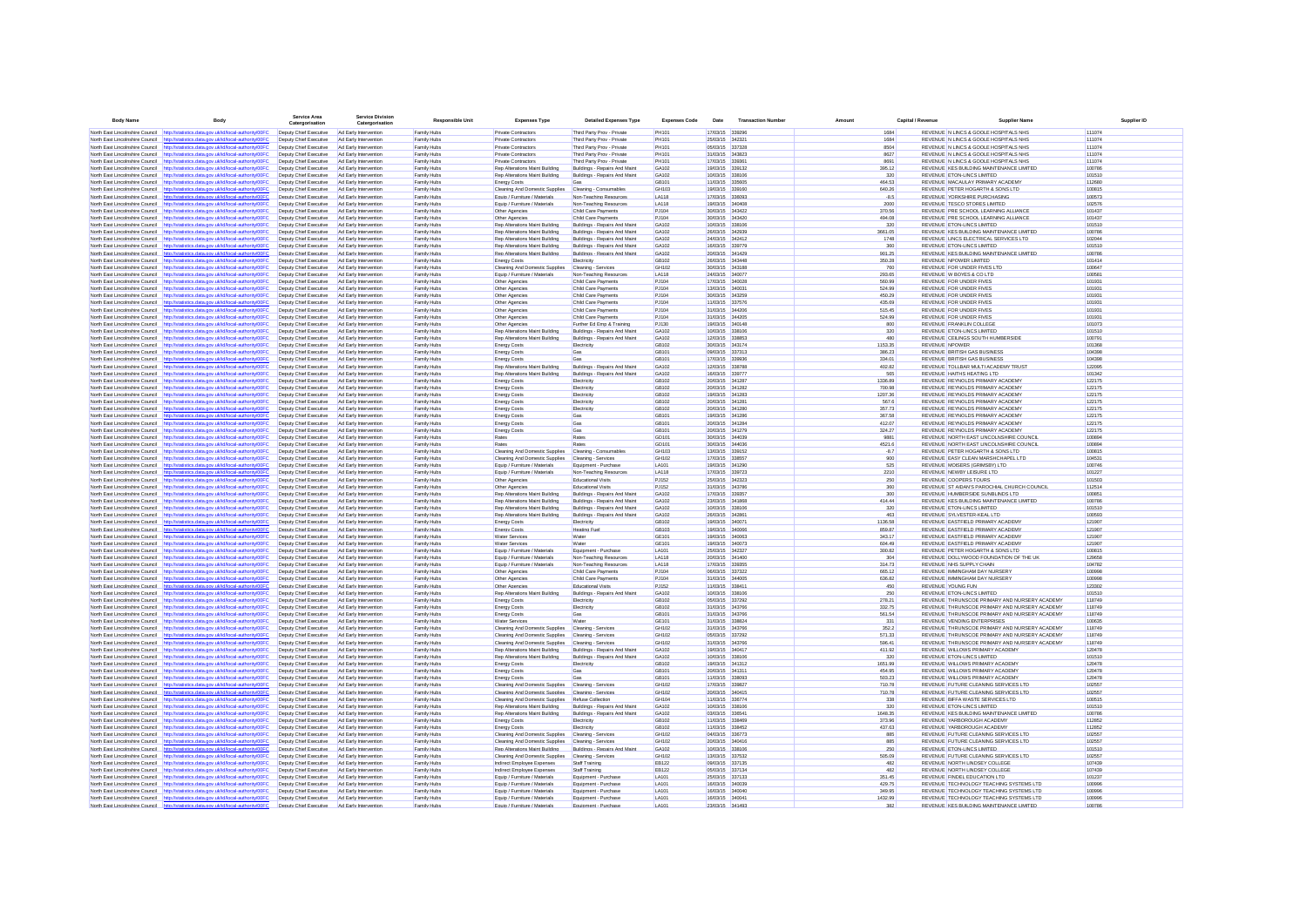| Body Nam                                                           | Body                                                                                                                                                                           | Service Area<br>Catergorisation                  | <b>Service Division</b><br>Catergorisation                                                 | <b>Responsible Unit</b>                                          | <b>Expenses Type</b>                                      | <b>Detailed Expenses Type</b>                            | <b>Expenses Code</b>         | Date                               | <b>Transaction Numb</b> |                               | Capital / Revenu | Supplier Nam                                                                                     |                                                                |
|--------------------------------------------------------------------|--------------------------------------------------------------------------------------------------------------------------------------------------------------------------------|--------------------------------------------------|--------------------------------------------------------------------------------------------|------------------------------------------------------------------|-----------------------------------------------------------|----------------------------------------------------------|------------------------------|------------------------------------|-------------------------|-------------------------------|------------------|--------------------------------------------------------------------------------------------------|----------------------------------------------------------------|
|                                                                    | North East Lincolnshire Council http://statistics.data.gov.uk/id/local-authority/00FC                                                                                          | Deputy Chief Executive                           | Ad Early Intervention                                                                      | Family Hubs                                                      | Equip / Furniture / Materials                             | Equipment - Purchase                                     | LA101                        | 13/03/15 339910                    |                         | 1592.95                       |                  | REVENUE FINDEL EDUCATION LTD                                                                     | 101237                                                         |
|                                                                    | North East Lincolnshire Council http://statistics.data.gov.uk/id/local-authority/00FC                                                                                          | Deputy Chief Executive                           | Ad Early Intervention                                                                      | Family Hubs                                                      | Equip / Furniture / Materials                             | Equipment - Purchase                                     | LA101                        | 25/03/15 337133                    |                         | 679.13                        |                  | REVENUE FINDEL EDUCATION LTD                                                                     | 101237                                                         |
| North East Lincolnshire Council                                    | http://statistics.data.gov.uk/id/local-authority/00FC                                                                                                                          | Deputy Chief Executive                           | Ad Early Intervention                                                                      | Family Hubs                                                      | Equip / Furniture / Materials                             | Equipment - Purchase                                     | LA101                        | 19/03/15 339018                    |                         | 337.38                        |                  | REVENUE PETER HOGARTH & SONS LTD                                                                 | 100815                                                         |
| North East Lincolnshire Council                                    | http://statistics.data.gov.uk/id/local-authority/00FC                                                                                                                          | Deputy Chief Executive                           | Ad Early Intervention                                                                      | Community Learning Services                                      | Miscellaneous Expenses                                    | Other Expenses General                                   | LL119                        | 17/03/15 340500                    |                         | 250                           |                  | REVENUE Rose Plumbing Company                                                                    | 129639                                                         |
|                                                                    | North East Lincolnshire Council http://statistics.data.gov.uk/id/local-authority/00FC<br>North East Lincolnshire Council http://statistics.data.gov.uk/id/local-authority/00FC | Deputy Chief Executive                           | Ad Farly Intervention                                                                      | Community Learning Services                                      | Public Transport<br>Miscellaneous Expenses                | Public Transport - Serv User                             | .1D102<br>LL119              | 31/03/15 343858<br>02/03/15 336827 |                         | 600<br>710                    |                  | REVENUE STAGECOACH SERVICES                                                                      | 101404<br>111758                                               |
|                                                                    | North East Lincolnshire Council http://statistics.data.gov.uk/id/local-authority/00FC                                                                                          | Deputy Chief Executive<br>Deputy Chief Executive | Ad Early Intervention<br>Ad Early Intervention                                             | Community Learning Services<br>Community Learning Services       | Other Agencies                                            | Other Expenses General<br>Childminders/Nurseries/Plavoro | PJ127                        | 19/03/15 341189                    |                         | 770.55                        |                  | REVENUE GET HOOKED ON POSITIVE ACTIVITIES<br>REVENUE PRE SCHOOL LEARNING ALLIANCE                | 101437                                                         |
| North East Lincolnshire Council                                    | http://statistics.data.gov.uk/id/local-authority/00FC                                                                                                                          | Deputy Chief Executive                           | Ad Early Intervention                                                                      | Community Learning Services                                      | Other Agencies                                            | Childminders/Nurseries/Playgro                           | PJ127                        | 19/03/15 341188                    |                         | 1178.49                       |                  | REVENUE PRE SCHOOL LEARNING ALLIANCE                                                             | 101437                                                         |
| North East Lincolnshire Council                                    | http://statistics.data.gov.uk/id/local-authority/00F0                                                                                                                          | Deputy Chief Executive                           | Ad Early Intervention                                                                      | Community Learning Services                                      | Other Agencies                                            | Childminders/Nurseries/Playgrp                           | PJ127                        | 19/03/15 341190                    |                         | 460.92                        |                  | REVENUE PRE SCHOOL LEARNING ALLIANCE                                                             | 101437                                                         |
| North East Lincolnshire Council                                    | http://statistics.data.gov.uk/id/local-authority/00FC                                                                                                                          | Deputy Chief Executive                           | Ad Early Intervention                                                                      | Community Learning Services                                      | Indirect Employee Expenses                                | Redundancy                                               | <b>EB109</b>                 | 19/03/15 340679                    |                         | REDACTED PERSONAL INFORMATION |                  | REVENUE EAST RIDING OF YORKSHIRE                                                                 | 100377                                                         |
|                                                                    | North East Lincolnshire Council http://statistics.data.gov.uk/id/local-authority/00FC                                                                                          | Deputy Chief Executive                           | Ad Early Intervention                                                                      | Community Learning Services                                      | Equip / Furniture / Materials                             | Vending Machines                                         | <b>LA115</b>                 | 19/03/15 340504                    |                         |                               |                  | REVENUE SIEMENS FINANCIAL SERVICES LTD                                                           | 101161                                                         |
| North East Lincolnshire Council                                    | http://statistics.data.gov.uk/id/local-authority/00FC<br>North East Lincolnshire Council http://statistics.data.gov.uk/id/local-authority/00FC                                 | Deputy Chief Executive<br>Deputy Chief Executive | Ad Early Intervention<br>Ad Early Intervention                                             | Community Learning Services<br>Community Learning Services       | Rents                                                     | Room Hire<br>Room Hire                                   | GC103<br>GC103               | 19/03/15 340502<br>03/03/15 336547 |                         | 925.53<br>55436.66            |                  | REVENUE CENTRE4 LIMITED<br>REVENUE CARE PLUS GROUI                                               | 126893<br>106467                                               |
|                                                                    | North East Lincolnshire Council http://statistics.data.gov.uk/id/local-authority/00F0                                                                                          | Deputy Chief Executive                           | Ad Early Intervention                                                                      | Community Learning Services                                      | Communications And Computing                              | Computer Consumables                                     | LF109                        | 19/03/15 340994                    |                         | 454.71                        |                  | REVENUE SPECIALIST COMPUTER CENTRES PLC                                                          | 110715                                                         |
| North East Lincolnshire Council                                    | http://statistics.data.gov.uk/id/local-authority/00F0                                                                                                                          | Deputy Chief Executive                           | Ad Early Intervention                                                                      | Community Learning Services                                      | Communications And Computing                              | Computer S/Ware - Purchases                              | LF101                        | 05/03/15 337346                    |                         | 49945                         |                  | REVENUE TRIBAL EDUCATION LIMITED                                                                 | 103641                                                         |
| North East Lincolnshire Council                                    | http://statistics.data.gov.uk/id/local-authority/00FC                                                                                                                          | Deputy Chief Executive                           | Ad Early Intervention                                                                      | Community Learning Services                                      | Miscellaneous Expenses                                    | Activities - Service Users                               | LL114                        | 16/03/15 339123                    |                         | 1250                          |                  | REVENUE LINDSEY THOMAS BATHROOD                                                                  | 129253                                                         |
|                                                                    | North East Lincolnshire Council http://statistics.data.gov.uk/id/local-authority/00FC                                                                                          | Deputy Chief Executive                           | Ad Early Intervention                                                                      | Community Learning Services                                      | Miscellaneous Expenses                                    | Exam Fees                                                | LL115                        | 09/03/15 337563                    |                         | 285.23                        |                  | REVENUE COMMUNITY LEARNING CENTRE IMPREST ACCOUNT                                                | 110635                                                         |
|                                                                    | North East Lincolnshire Council http://statistics.data.gov.uk/id/local-authority/00FC<br>North East Lincolnshire Council http://statistics.data.gov.uk/id/local-authority/00FC | Deputy Chief Executive<br>Deputy Chief Executive | Ad Early Intervention<br>Ad Early Intervention                                             | Community Learning Services<br>Community Learning Services       | Miscellaneous Expenses<br>Miscellaneous Expenses          | Exam Fees<br>Exam Fees                                   | LL115<br>LL115               | 11/03/15 338531<br>20/03/15 340102 |                         | 305.55<br>1407.25             |                  | REVENUE OCR<br>REVENUE UNIVERSITY OF CAMBRIDGE                                                   | 101048<br>105062                                               |
|                                                                    | North East Lincolnshire Council http://statistics.data.gov.uk/id/local-authority/00F                                                                                           | Deputy Chief Executive                           | Ad Early Intervention                                                                      | Community Learning Services                                      | Other Agencies                                            | Childminders/Nurseries/Playarp                           | PJ127                        | 12/03/15 338864                    |                         | 504                           |                  | REVENUE FOR UNDER FIVES LTD                                                                      | 100647                                                         |
| North East Lincolnshire Council                                    | http://statistics.data.gov.uk/id/local-authority/00FC                                                                                                                          | Deputy Chief Executive                           | Ad Early Intervention                                                                      | Community Learning Services                                      | Other Agencies                                            | Childminders/Nurseries/Playarp                           | PJ127                        | 12/03/15 338865                    |                         | 672                           |                  | REVENUE FOR UNDER FIVES LTD                                                                      | 100647                                                         |
| North East Lincolnshire Council                                    | http://statistics.data.gov.uk/id/local-authority/00FC                                                                                                                          | Deputy Chief Executive                           | Ad Early Intervention                                                                      | Community Learning Services                                      | Other Agencies                                            | Childminders/Nurseries/Playarp                           | PJ127                        | 12/03/15 338866                    |                         | 672                           |                  | REVENUE FOR UNDER FIVES LTD                                                                      | 100647                                                         |
| North East Lincolnshire Council                                    | http://statistics.data.gov.uk/id/local-authority/00FC                                                                                                                          | Deputy Chief Executive                           | Ad Early Intervention                                                                      | Child Protection / Safeguardin                                   | Direct Employee Expenses                                  | Agency Staff                                             | <b>FA105</b>                 | 13/03/15 338761                    |                         | 2654.75                       |                  | <b>REVENUE ESP LTD</b>                                                                           | 101231                                                         |
|                                                                    | North East Lincolnshire Council http://statistics.data.gov.uk/id/local-authority/00FC<br>North East Lincolnshire Council http://statistics.data.gov.uk/id/local-authority/00FC | Deputy Chief Executive<br>Deputy Chief Executive | Ad Early Intervention<br>Ad Early Intervention                                             | Child Protection / Safequardin<br>Child Protection / Safequardin | Direct Employee Expenses<br>Direct Employee Expenses      | Agency Staff<br>Agency Staff                             | <b>FA105</b><br><b>EA105</b> | 12/03/15 338760<br>25/03/15 342188 |                         | 2048 81<br>1771.56            |                  | <b>REVENUE ESP LTD</b><br><b>REVENUE ESP LTD</b>                                                 | 101231<br>101231                                               |
|                                                                    | North East Lincolnshire Council http://statistics.data.gov.uk/id/local-authority/00FC                                                                                          | Deputy Chief Executive                           | Ad Early Intervention                                                                      | Child Protection / Safeguardin                                   | Direct Employee Expenses                                  | Agency Staff                                             | <b>EA105</b>                 | 25/03/15 342179                    |                         | 2154.06                       |                  | <b>REVENUE ESP LTD</b>                                                                           | 101231                                                         |
| North East Lincolnshire Council                                    | http://statistics.data.gov.uk/id/local-authority/00FC                                                                                                                          | Deputy Chief Executive                           | Ad Early Intervention                                                                      | Child Protection / Safeguardin                                   | Direct Employee Expenses                                  | Agency Staff                                             | <b>EA105</b>                 | 13/03/15 338749                    |                         | 2243.31                       |                  | REVENUE ESP LTD                                                                                  | 101231                                                         |
| North East Lincolnshire Council                                    | http://statistics.data.gov.uk/id/local-authority/00FC                                                                                                                          | Deputy Chief Executive                           | Ad Early Intervention                                                                      | Child Protection / Safeguardin                                   | Direct Employee Expenses                                  | Agency Staff                                             | <b>EA105</b>                 | 03/03/15 336304                    |                         | 2158.88                       |                  | <b>REVENUE ESP LTD</b>                                                                           | 101231                                                         |
| North East Lincolnshire Council                                    | http://statistics.data.gov.uk/id/local-authority/00FC                                                                                                                          | Deputy Chief Executive                           | Ad Early Intervention                                                                      | Child Protection / Safequardin                                   | Rents                                                     | Room Hire                                                | GC103                        | 25/03/15 342372                    |                         | 480                           |                  | REVENUE GRIMSBY CENTRAL HALL TRUST                                                               | 100882                                                         |
| North East Lincolnshire Council                                    | North East Lincolnshire Council http://statistics.data.gov.uk/id/local-authority/00FC<br>http://statistics.data.gov.uk/id/local-authority/00F                                  | Deputy Chief Executive<br>Deputy Chief Executive | Ad Early Intervention<br>Ad Early Intervention                                             | Child Protection / Safeguardin<br>Child Protection / Safeguardin | Private Contractors<br>Contributions To Provisions        | Third Party Prov - Private<br>Contributions - Other      | PH101<br>LK103               | 30/03/15 343192<br>24/03/15 341892 |                         | 359.71<br>571.1               |                  | <b>REVENUE HE WORDS</b><br><b>REVENUE SUE WOOLMORE</b>                                           | 122711<br>111635                                               |
| North East Lincolnshire Council                                    | dics.data.gov.uk/id/local-authority/00F0                                                                                                                                       | Deputy Chief Executive                           | Ad Early Intervention                                                                      | Child Protection / Safeguardin                                   | Private Contractors                                       | Third Party Prov - Private                               | PH101                        | 17/03/15 338828                    |                         | 1433.77                       |                  | REVENUE SIMUL LTD                                                                                | 122141                                                         |
| North East Lincolnshire Council                                    | http://statistics.data.gov.uk/id/local-authority/00FC                                                                                                                          | Deputy Chief Executive                           | Ad Early Intervention                                                                      | Head Of Child Hith - Fam Supp                                    | Rents                                                     | Service Charge                                           | GC102                        | 05/03/15 337065                    |                         | 284.33                        |                  | REVENUE AITCHISON RAFFETY                                                                        | 109865                                                         |
| North East Lincolnshire Council                                    | http://statistics.data.gov.uk/id/local-authority/00FC                                                                                                                          | Deputy Chief Executive                           | Ad Early Intervention                                                                      | Head Of Child Hith - Fam Supp                                    | Rents                                                     | Service Charge                                           | GC102                        | 19/03/15 341161                    |                         | 411.89                        |                  | REVENUE E-ON (GAS)                                                                               | 101983                                                         |
| North East Lincolnshire Council                                    | http://statistics.data.gov.uk/id/local-authority/00FC                                                                                                                          | Deputy Chief Executive                           | Ad Early Intervention                                                                      | Head Of Child Hith - Fam Supp                                    | Rents                                                     | Service Charge                                           | GC102                        | 05/03/15 337078                    |                         | 5263.35                       |                  | REVENUE MEDICX PROPERTIES VI LTD                                                                 | 121936                                                         |
|                                                                    | North East Lincolnshire Council http://statistics.data.gov.uk/id/local-authority/00FC                                                                                          | Deputy Chief Executive                           | Ad Early Intervention                                                                      | Head Of Child Hith - Fam Supp                                    | Rents                                                     | Service Charge                                           | GC102                        | 05/03/15 337064                    |                         | 6637.5                        |                  | REVENUE PHP INVESTMENTS NO. 1 LTD                                                                | 121299                                                         |
| North East Lincolnshire Council                                    | North East Lincolnshire Council http://statistics.data.gov.uk/id/local-authority/00F<br>http://statistics.data.gov.uk/id/local-authority/00FC                                  | Deputy Chief Executive<br>Deputy Chief Executive | Ad Early Intervention<br>Ad Early Intervention                                             | Head Of Child Hith - Fam Supp                                    | Rents<br>Rents                                            | Service Charge<br>Service Charge                         | GC102<br>GC102               | 19/03/15 339419<br>19/03/15 341195 |                         | 31644.34<br>2124.09           |                  | REVENUE NORTH EAST LINCOLNSHIRE COUNCIL<br>REVENUE NORTH EAST LINCOLNSHIRE COUNCIL               | 100894<br>100894                                               |
| North East Lincolnshire Council                                    | http://statistics.data.gov.uk/id/local-authority/00FC                                                                                                                          | Deputy Chief Executive                           | <b>Chief Nurse</b>                                                                         | Head Of Child Hith - Fam Supp<br>Palliative / Complex Care       | Private Contractors                                       | Third Party Prov - Private                               | PH101                        | 12/03/15 338836                    |                         | 3092.72                       |                  | REVENUE INDEPENDENT COMMUNITY CARE MANAGEMENT LTD                                                | 105477                                                         |
| North East Lincolnshire Council                                    | http://statistics.data.gov.uk/id/local-authority/00FC                                                                                                                          | Deputy Chief Executive                           | Chief Nurse                                                                                | Palliative / Complex Care                                        | Private Contractors                                       | Third Party Prov - Private                               | PH101                        | 17/03/15 338980                    |                         | $-1596.88$                    |                  | REVENUE INDEPENDENT COMMUNITY CARE MANAGEMENT LTD                                                | 105477                                                         |
|                                                                    | North East Lincolnshire Council http://statistics.data.gov.uk/id/local-authority/00FC                                                                                          | Deputy Chief Executive                           | Chief Nurse                                                                                | Palliative / Complex Care                                        | Private Contractors                                       | Third Party Prov - Private                               | PH101                        | 03/03/15 336294                    |                         | 1800                          |                  | <b>REVENUE ST ANDREWS HOSPICE</b>                                                                | 103069                                                         |
| North East Lincolnshire Council                                    | http://statistics.data.gov.uk/id/local-authority/00FC                                                                                                                          | Deputy Chief Executive                           | Chief Nurse                                                                                | Palliative / Complex Care                                        | Private Contractors                                       | Third Party Prov - Private                               | PH101                        | 16/03/15 339950                    |                         | 4056                          |                  | REVENUE THE ROWAN MANAGED ACCOUNT                                                                | 127025                                                         |
|                                                                    | North East Lincolnshire Council http://statistics.data.gov.uk/id/local-authority/00F0                                                                                          | Deputy Chief Executive                           | <b>Chief Nurse</b>                                                                         | Chief Nurse And Clinical Comm                                    | Equip / Furniture / Materials                             | Promotions                                               | LA124                        | 25/03/15 342322                    |                         | 510                           |                  | REVENUE FOCUS 7 LTD                                                                              | 101046                                                         |
| North East Lincolnshire Council<br>North East Lincolnshire Council | http://statistics.data.gov.uk/id/local-authority/00FC<br>http://statistics.data.gov.uk/id/local-authority/00FC                                                                 | Deputy Chief Executive<br>Deputy Chief Executive | <b>Chief Nurse</b><br><b>Chief Nurse</b>                                                   | Chief Nurse And Clinical Comm<br>Chief Nurse And Clinical Comm   | Contributions To Provisions<br>Indirect Employee Expenses | Contributions - Othe<br>Staff Training                   | LK103<br><b>EB122</b>        | 19/03/15 341416<br>06/03/15 337488 |                         | 3000<br>372                   |                  | REVENUE HIS CHURCH<br>REVENUE UNIVERSITY OF HUDDERSFIELD                                         | 129303<br>126382                                               |
| North East Lincolnshire Council                                    | http://statistics.data.gov.uk/id/local-authority/00FC                                                                                                                          | Deputy Chief Executive                           | <b>Chief Nurse</b>                                                                         | Chief Nurse And Clinical Comn                                    | Miscellaneous Expenses                                    | Licences                                                 | LL116                        | 03/03/15 336928                    |                         | 1540                          |                  | REVENUE CARE QUALITY COMMISSION                                                                  | 108586                                                         |
|                                                                    | North East Lincolnshire Council http://statistics.data.gov.uk/id/local-authority/00FC                                                                                          | Deputy Chief Executive                           | <b>Chief Nurse</b>                                                                         | Chief Nurse And Clinical Comm                                    | Miscellaneous Expenses                                    | Licences                                                 | LL116                        | 03/03/15 336928                    |                         | 730                           |                  | REVENUE CARE QUALITY COMMISSION                                                                  | 108586                                                         |
|                                                                    | North East Lincolnshire Council http://statistics.data.gov.uk/id/local-authority/00FC                                                                                          | Deputy Chief Executive                           | <b>Chief Nurse</b>                                                                         | Chief Nurse And Clinical Comm                                    | Private Contractors                                       | Contract Payments                                        | <b>PH105</b>                 | 31/03/15 343831                    |                         | 1047                          |                  | REVENUE N LINCS & GOOLE HOSPITALS NHS                                                            | 111074                                                         |
|                                                                    | North East Lincolnshire Council http://statistics.data.gov.uk/id/local-authority/00F                                                                                           | Deputy Chief Executive                           | Chief Nurse                                                                                | Chief Nurse And Clinical Comm                                    | Private Contractors                                       | Contract Payments                                        | <b>PH105</b>                 | 31/03/15 343832                    |                         | 1047                          |                  | REVENUE N LINCS & GOOLE HOSPITALS NHS                                                            | 111074                                                         |
| North East Lincolnshire Council<br>North East Lincolnshire Council | http://statistics.data.gov.uk/id/local-authority/00F0<br>http://statistics.data.gov.uk/id/local-authority/00FC                                                                 | Deputy Chief Executive<br>Deputy Chief Executive | <b>Chief Nurse</b><br>Chief Nurse                                                          | Chief Nurse And Clinical Comm<br>Chief Nurse And Clinical Comm   | Private Contractors<br>Private Contractors                | Contract Payments<br>Third Party Prov - Private          | <b>PH105</b><br>PH101        | 26/03/15 338799<br>12/03/15 33880  |                         | 1934<br>187869.33             |                  | REVENUE LINCS PARTNERSHIP NHS FOUNDATION TRUST<br>REVENUE LINCS PARTNERSHIP NHS FOUNDATION TRUST | 105021<br>105021                                               |
| North East Lincolnshire Council                                    | http://statistics.data.gov.uk/id/local-authority/00FC                                                                                                                          | Deputy Chief Executive                           | Ad Adult Serv-Hith Improvement                                                             | Adult Social Care                                                | Private Contractors                                       | <b>Contract Payments</b>                                 | <b>PH105</b>                 | 23/03/15 342206                    |                         | 321445.43                     |                  | REVENUE NHS NORTH EAST LINCOLNSHIRE CCG                                                          | 121549                                                         |
|                                                                    | North East Lincolnshire Council http://statistics.data.gov.uk/id/local-authority/00FC                                                                                          | Deputy Chief Executive                           | Ad Adult Serv-Hith Improvement Supporting People                                           |                                                                  | Other Agencies                                            | Third Pp - Block Gross                                   | PJ103                        | 27/03/15 343681                    |                         | 426.66                        |                  | <b>REVENUE ANCHOR TRUST</b>                                                                      | 100327                                                         |
|                                                                    | North East Lincolnshire Council http://statistics.data.gov.uk/id/local-authority/00F0                                                                                          | Deputy Chief Executive                           | Ad Adult Serv-Hith Improvement                                                             | Supporting People                                                | Other Agencies                                            | Third Pp - Block Gross                                   | PJ103                        | 27/03/15 343676                    |                         | 7745.4                        |                  | <b>REVENUE CARE LTD</b>                                                                          | 100314                                                         |
|                                                                    | North East Lincolnshire Council http://statistics.data.gov.uk/id/local-authority/00F0                                                                                          | Deputy Chief Executive                           | Ad Adult Serv-Hith Improvement                                                             | Supporting People                                                | Other Agencies                                            | Third Pp - Block Gross                                   | PJ103                        | 27/03/15 343689                    |                         | 17473.2                       |                  | REVENUE CARE PLUS GROUP                                                                          | 106467                                                         |
| North East Lincolnshire Council<br>North East Lincolnshire Council | http://statistics.data.gov.uk/id/local-authority/00FC<br>http://statistics.data.gov.uk/id/local-authority/00FC                                                                 | Deputy Chief Executive<br>Deputy Chief Executive | Ad Adult Serv-Hith Improvement<br>Ad Adult Serv-Hith Improvement                           | Supporting People<br>Supporting People                           | Other Agencies<br>Other Agencies                          | Third Pp - Block Gross<br>Third Pp - Block Gross         | PJ103<br>PJ103               | 19/03/15 340657<br>25/03/15 342248 |                         | 4486<br>35000                 |                  | REVENUE NHS NORTH EAST LINCOLNSHIRE CCG<br>REVENUE NORTH EAST LINCS CARELINK                     | 121549<br>100908                                               |
| North East Lincolnshire Council                                    | http://statistics.data.gov.uk/id/local-authority/00FC                                                                                                                          | Deputy Chief Executive                           | Ad Adult Serv-Hith Improvement                                                             | Supporting People                                                | Other Agencies                                            | Third Pp - Block Gross                                   | PJ103                        | 27/03/15 343690                    |                         | 6692.53                       |                  | REVENUE CREATIVE SUPPORT LTD                                                                     | 107198                                                         |
| North East Lincolnshire Council                                    | http://statistics.data.gov.uk/id/local-authority/00FC                                                                                                                          | Deputy Chief Executive                           | Ad Adult Serv-Hith Improvement                                                             | Supporting People                                                | Other Agencies                                            | Third Po - Block Gross                                   | PJ103                        | 27/03/15 343673                    |                         | 16056.04                      |                  | <b>REVENUE DOORSTEP</b>                                                                          | 100310                                                         |
|                                                                    | North East Lincolnshire Council http://statistics.data.gov.uk/id/local-authority/00FC                                                                                          | Deputy Chief Executive                           | Ad Adult Serv-Hith Improvement                                                             | Supporting People                                                | Other Agencies                                            | Third Po - Block Gross                                   | PJ103                        | 27/03/15 343670                    |                         | 30330.79                      |                  | REVENUE GRIMSBY CLEETHORPES & HUMBER REGION YMCA                                                 | 100305                                                         |
| North East Lincolnshire Council                                    | http://statistics.data.gov.uk/id/local-authority/00FC                                                                                                                          | Deputy Chief Executive                           | Ad Adult Serv-Hith Improvement                                                             | Supporting People                                                | Other Agencies                                            | Third Po - Block Gross                                   | PJ103                        | 27/03/15 343671                    |                         | 295.5                         |                  | REVENUE HANOVER HOUSING ASSOCIATION                                                              | 100307                                                         |
| North East Lincolnshire Council                                    | http://statistics.data.gov.uk/id/local-authority/00F0                                                                                                                          | Deputy Chief Executive                           | Ad Adult Serv-Hith Improvement                                                             | Supporting People                                                | Other Agencies                                            | Third Pp - Block Gross                                   | PJ103                        | 27/03/15 343679                    |                         | 25419.64                      |                  | REVENUE HOUSING & SUPPORT SOLUTIONS                                                              | 100321<br>100319                                               |
| North East Lincolnshire Council<br>North East Lincolnshire Council | http://statistics.data.gov.uk/id/local-authority/00FC<br>http://statistics.data.gov.uk/id/local-authority/00FC                                                                 | Deputy Chief Executive<br>Deputy Chief Executive | Ad Adult Serv-Hith Improvement<br>Ad Adult Serv-Hith Improvement                           | Supporting Peopl<br>Supporting Peopl                             | Other Agencies<br>Other Agencies                          | Third Pp - Block Gross<br>Third Pp - Block Gross         | PJ103<br>PJ103               | 27/03/15 343677<br>27/03/15 343678 |                         | 4511.91<br>642.34             |                  | <b>REVENUE HICA</b><br>REVENUE HOUSING 21                                                        | 100320                                                         |
| North East Lincolnshire Council                                    | http://statistics.data.gov.uk/id/local-authority/00FC                                                                                                                          | Deputy Chief Executive                           | Ad Adult Serv-Hith Improvement                                                             | Supporting People                                                | Other Agencies                                            | Third Pp - Block Gross                                   | PJ103                        | 27/03/15 343674                    |                         | 7724.59                       |                  | REVENUE HUMBERCARE LTD                                                                           | 100311                                                         |
| North East Lincolnshire Council http://statis                      | ics.data.gov.uk/id/local-authority/00FC                                                                                                                                        | Deputy Chief Executive                           | Ad Adult Serv-Hith Improvement Supporting People                                           |                                                                  | Other Agencies                                            | Third Pp - Block Gross                                   | PJ103                        | 27/03/15 343675                    |                         | 5822.23                       |                  | REVENUE HUMBERCARE LTD                                                                           | 100311                                                         |
|                                                                    | North East Lincolnshire Council http://statistics.data.gov.uk/id/local-authority/00F                                                                                           | Deputy Chief Executive                           | Ad Adult Serv-Hith Improvement                                                             | Supporting People                                                | Other Agencies                                            | Third Po - Block Gross                                   | PJ103                        | 27/03/15 343684                    |                         | 73477.7                       |                  | REVENUE LONGHURST AND HAVELOK HOMES LTD                                                          | 100342                                                         |
| North East Lincolnshire Council                                    | http://statistics.data.gov.uk/id/local-authority/00FC<br>http://statistics.data.gov.uk/id/local-authority/00F0                                                                 | Deputy Chief Executive                           | Ad Adult Serv-Hith Improvement                                                             | Supporting People                                                | Other Agencies                                            | Third Pp - Block Gross                                   | PJ103<br>PJ103               | 27/03/15 343685<br>27/03/15 343688 |                         | 8111.97                       |                  | REVENUE LONGHURST AND HAVELOK HOMES LTD<br>REVENUE NAVIGO                                        | 100342<br>104262                                               |
| North East Lincolnshire Council<br>North East Lincolnshire Council | http://statistics.data.gov.uk/id/local-authority/00FC                                                                                                                          | Deputy Chief Executive<br>Deputy Chief Executive | Ad Adult Serv-Hith Improvement<br>Ad Adult Serv-Hith Improvement                           | Supporting People<br>Supporting People                           | Other Agencies<br>Other Agencies                          | Third Pp - Block Gross<br>Third Pp - Block Gross         | PJ103                        | 27/03/15 343686                    |                         | 12675.16<br>5720              |                  | REVENUE OPEN DOOR                                                                                | 103147                                                         |
|                                                                    | North East Lincolnshire Council http://statistics.data.gov.uk/id/local-authority/00FC                                                                                          | Deputy Chief Executive                           | Ad Adult Serv-Hith Improvement                                                             | Supporting People                                                | Other Agencies                                            | Third Pp - Block Gross                                   | PJ103                        | 27/03/15 343687                    |                         | 4308.84                       |                  | REVENUE SANCTUARY HOUSING ASSOCIATION                                                            | 103289                                                         |
|                                                                    | North East Lincolnshire Council http://statistics.data.gov.uk/id/local-authority/00FC                                                                                          | Deputy Chief Executive                           | Ad Adult Serv-Hith Improvement Supporting People                                           |                                                                  | Other Agencies                                            | Third Pp - Block Gross                                   | PJ103                        | 27/03/15 343672                    |                         | 14080.52                      |                  | REVENUE THE SALVATION ARMY                                                                       | 100309                                                         |
|                                                                    | North East Lincolnshire Council http://statistics.data.gov.uk/id/local-authority/00F                                                                                           | Deputy Chief Executive                           | Ad Adult Serv-Hith Improvement                                                             | Supporting People                                                | Other Agencies                                            | Third Pp - Block Gross                                   | PJ103                        | 27/03/15 343680                    |                         | 14953.67                      |                  | <b>REVENUE WOMENS AID</b>                                                                        | 100326                                                         |
| North East Lincolnshire Council                                    | http://statistics.data.gov.uk/id/local-authority/00FC                                                                                                                          | Deputy Chief Executive                           | Ad Adult Serv-Hith Improvement                                                             | Supporting People                                                | Other Agencies                                            | Third Pp - Block Gross                                   | PJ103                        | 27/03/15 343683                    |                         | 3910.71                       |                  | REVENUE YORK HOUSING ASSOCIATION LTD                                                             | 100341                                                         |
| North East Lincolnshire Council                                    | http://statistics.data.gov.uk/id/local-authority/00FC                                                                                                                          | Deputy Chief Executive<br>Deputy Chief Executive | Ad Adult Serv-Hith Improvement                                                             | Supporting People                                                | Consultancy<br>Miscellaneous Expenses                     | Consultancy                                              | PL101<br>LL119               | 19/03/15 340104<br>04/03/15 336977 |                         | 19500<br>268.52               |                  | REVENUE ABRITAS LTD<br><b>REVENUE VIRGIN MEDIA</b>                                               | 102476<br>107612                                               |
| North East Lincolnshire Council                                    | http://statistics.data.gov.uk/id/local-authority/00FC<br>North East Lincolnshire Council http://statistics.data.gov.uk/id/local-authority/00FC                                 | Deputy Chief Executive                           | Ad Adult Serv-Hith Improvement<br>Ad Adult Serv-Hith Improvement                           | <b>Home Options</b><br><b>Home Options</b>                       | Miscellaneous Expenses                                    | Other Expenses General<br>Other Expenses General         | LL119                        | 23/03/15 342140                    |                         | 14040                         |                  | <b>REVENUE DOORSTEP</b>                                                                          | 100310                                                         |
|                                                                    | North East Lincolnshire Council http://statistics.data.gov.uk/id/local-authority/00FC                                                                                          | Deputy Chief Executive                           | Ad Adult Serv-Hith Improvement                                                             | <b>Home Options</b>                                              | Private Contractors                                       | Third Party Prov - Private                               | <b>PH101</b>                 | 19/03/15 340124                    |                         | 264                           |                  | REVENUE CARE PLUS GROUP                                                                          | 106467                                                         |
|                                                                    | North East Lincolnshire Council http://statistics.data.gov.uk/id/local-authority/00F0                                                                                          | Deputy Chief Executive                           | Ad Adult Serv-Hith Improvement                                                             | <b>Home Options</b>                                              | Private Contractors                                       | Third Party Prov - Private                               | <b>PH101</b>                 | 19/03/15 340648                    |                         | 264                           |                  | <b>REVENUE CARE PLUS GROUP</b>                                                                   | 106467                                                         |
| North East Lincolnshire Council                                    | http://statistics.data.gov.uk/id/local-authority/00F                                                                                                                           | Deputy Chief Executive                           | Ad Adult Serv-Hith Improvement                                                             | Home Options                                                     | Private Contractor                                        | Third Party Prov - Privat                                | <b>PH101</b>                 | 31/03/15 344027                    |                         | 264                           |                  | REVENUE CARE PLUS GROUP                                                                          | 106467                                                         |
| North East Lincolnshire Council<br>North East Lincolnshire Council | http://statistics.data.gov.uk/id/local-authority/00FC<br>http://statistics.data.gov.uk/id/local-authority/00FC                                                                 | Deputy Chief Executive<br>Deputy Chief Executive | Ad Adult Serv-Hith Improvement<br>Ad Adult Serv-Hith Improvement                           | Home Options                                                     | Private Contractors<br>Private Contractors                | Third Party Prov - Privat<br>Third Party Prov - Private  | PH101<br>PH101               | 31/03/15 343792<br>23/03/15 342141 |                         | 350<br>8000                   |                  | REVENUE REDACTED PERSONAL INFORMATION<br>REVENUE HARBOUR PLACE DAY CENTRE                        | REDACTED PERSONAL INFORMATION<br>106725                        |
|                                                                    | North East Lincolnshire Council http://statistics.data.gov.uk/id/local-authority/00FC                                                                                          | Deputy Chief Executive                           | Ad Adult Serv-Hith Improvement Home Options                                                | Home Options                                                     | Private Contractors                                       | Third Party Prov - Private                               | PH101                        | 03/03/15 336753                    |                         | 425                           |                  | REVENUE ASTON ESTATES LINCS LTD (IMMINGHAM ACCOUNT)                                              | 129416                                                         |
| North East Lincolnshire Council http://s                           | ics.data.gov.uk/id/local-authority/00F                                                                                                                                         | Deputy Chief Executive                           | Ad Adult Serv-Hith Improvement                                                             | <b>Home Options</b>                                              | Rents                                                     | Rent                                                     | GC101                        | 20/03/15 341386                    |                         | 1335                          |                  | REVENUE LINCS LETTINGS LTD                                                                       | 104452                                                         |
| North East Lincolnshire Council http://s                           | ics.data.gov.uk/id/local-authority/00FC                                                                                                                                        | Deputy Chief Executive                           | Ad Adult Serv-Hith Improvement Home Options                                                |                                                                  | Rents                                                     | Rent                                                     | GC101                        | 20/03/15 341387                    |                         | 2364.11                       |                  | REVENUE LONGHURST AND HAVELOK HOMES LTD                                                          | 100342                                                         |
| North East Lincolnshire Council                                    | http://statistics.data.gov.uk/id/local-authority/00FC                                                                                                                          | Deputy Chief Executive                           | Ad Adult Serv-Hith Improvement                                                             | <b>Home Options</b>                                              | Rents                                                     | Rent                                                     | GC101                        | 20/03/15 341906                    |                         | 11281.56                      |                  | REVENUE LONGHURST AND HAVELOK HOMES LTD                                                          | 100342                                                         |
|                                                                    | North East Lincolnshire Council http://statistics.data.gov.uk/id/local-authority/00FC                                                                                          | Deputy Chief Executive                           | Ad Adult Serv-Hith Improvement Home Options                                                |                                                                  | Rents                                                     | Rent                                                     | GC101                        | 24/03/15 341904                    |                         | 11677.9                       |                  | REVENUE LONGHURST AND HAVELOK HOMES LTD                                                          | 100342                                                         |
|                                                                    | North East Lincolnshire Council http://statistics.data.gov.uk/id/local-authority/00FC<br>North East Lincolnshire Council http://statistics.data.gov.uk/id/local-authority/00FC | Deputy Chief Executive<br>Deputy Chief Executive | Ad Adult Serv-Hith Improvement Home Options<br>Ad Adult Serv-Hith Improvement Home Options |                                                                  | Rents<br>Rents                                            | Service Charge<br>Service Charge                         | GC102<br>GC102               | 31/03/15 343776<br>03/03/15 336330 |                         | 850<br>258.34                 |                  | REVENUE EMPOWER EMPLOYABILITY MENTORING PROGRAMME<br>REVENUE P & L DISCOUNT FURNITURE LTD        | 118831<br>103831                                               |
|                                                                    | North East Lincolnshire Council http://statistics.data.gov.uk/id/local-authority/00FC                                                                                          | Deputy Chief Executive                           | Ad Adult Serv-Hith Improvement Home Options                                                |                                                                  | Rents                                                     | Service Charge                                           | GC102                        | 31/03/15 343764                    |                         | 500                           |                  | REVENUE EMPOWER EMPLOYABILITY MENTORING PROGRAMME                                                | 118831                                                         |
|                                                                    | North East Lincolnshire Council http://statistics.data.gov.uk/id/local-authority/00FC                                                                                          | Deputy Chief Executive                           | Ad Adult Serv-Hith Improvement Home Options                                                |                                                                  | Rents                                                     | Rent                                                     | GC101                        | 25/03/15 342262                    |                         | 300                           |                  | REVENUE REDACTED PERSONAL INFORMATION                                                            | REDACTED PERSONAL INFORMATION                                  |
| North East Lincolnshire Council                                    | http://statistics.data.gov.uk/id/local-authority/00F                                                                                                                           | Deputy Chief Executive                           | Ad Adult Serv-Hith Improvement                                                             | <b>Home Options</b>                                              | Rents                                                     | Rent                                                     | GC101                        | 25/03/15 342266                    |                         | 2520                          |                  | REVENUE REDACTED PERSONAL INFORMATION                                                            | REDACTED PERSONAL INFORMATION                                  |
| North East Lincolnshire Council                                    | http://statistics.data.gov.uk/id/local-authority/00FC                                                                                                                          | Deputy Chief Executive                           | Ad Adult Serv-Hith Improvement Home Options                                                |                                                                  | Rents                                                     | Rent                                                     | GC101                        | 19/03/15 340037                    |                         | 409                           |                  | REVENUE REDACTED PERSONAL INFORMATION                                                            | REDACTED PERSONAL INFORMATION                                  |
|                                                                    | North East Lincolnshire Council http://statistics.data.oov.uk/id/local-authority/00FC<br>North East Lincolnshire Council http://statistics.data.gov.uk/id/local-authority/00FC | Deputy Chief Executive<br>Deputy Chief Executive | Ad Adult Serv-Hith Improvement Home Options<br>Ad Adult Serv-Hith Improvement Home Options |                                                                  | Rents<br>Rents                                            | Rent<br>Rent                                             | GC101<br>GC101               | 03/03/15 336948<br>03/03/15 336950 |                         | 408.33<br>408.33              |                  | REVENUE REDACTED PERSONAL INFORMATION<br>REVENUE REDACTED PERSONAL INFORMATION                   | REDACTED PERSONAL INFORMATION<br>REDACTED PERSONAL INFORMATION |
| North East Lincolnshire Council                                    |                                                                                                                                                                                | Deputy Chief Executive                           | Ad Adult Serv-Hith Improvement                                                             |                                                                  | Rents                                                     | Rent                                                     | GC101                        | 03/03/15                           | 336968                  |                               |                  | REVENUE REDACTED PERSONAL INFORMATION                                                            | REDACTED PERSONAL INFORMATION                                  |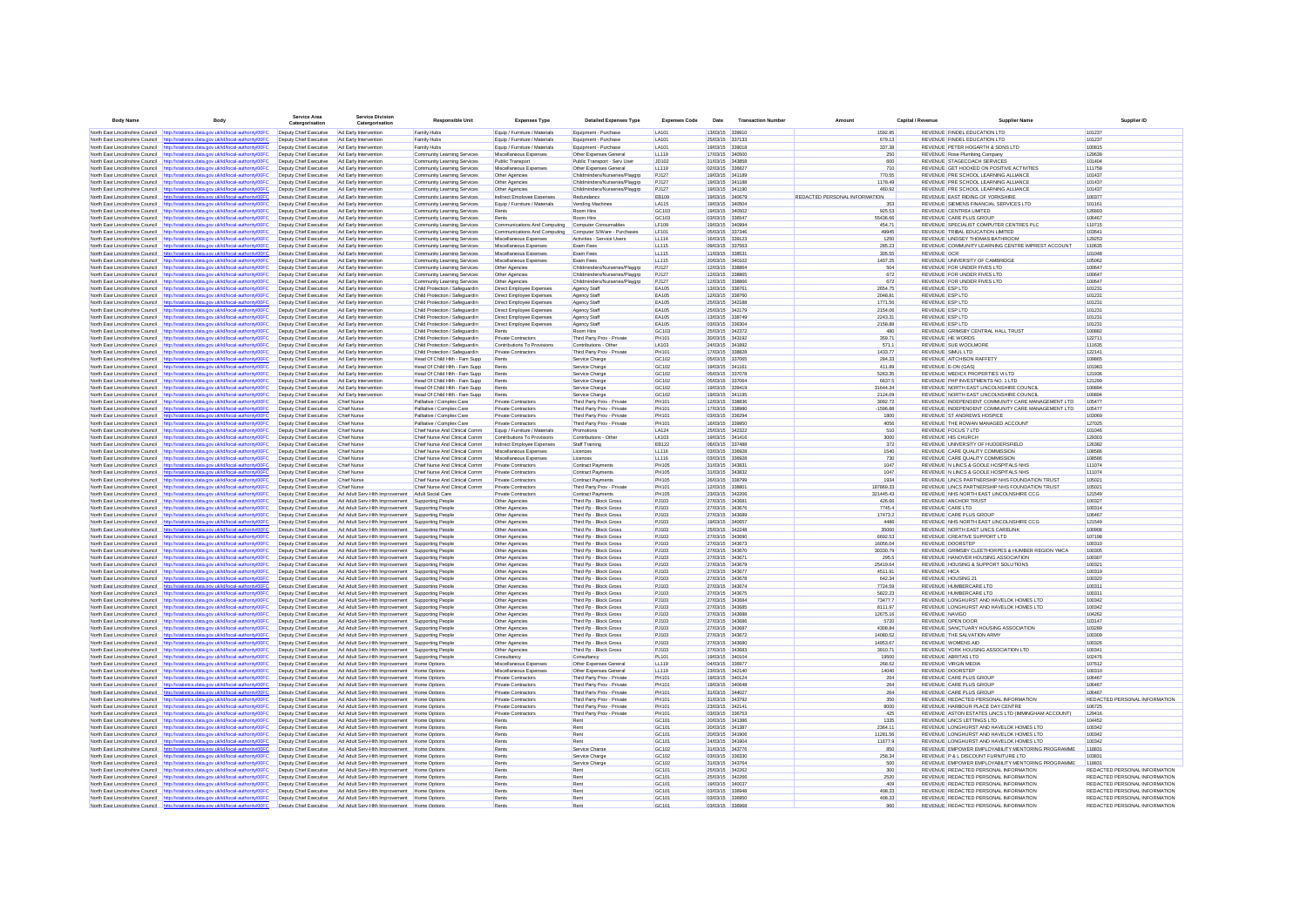| <b>Body Name</b>                                                   | <b>Body</b>                                                                                                                                                                    | Service Area<br>Catergo<br>orisation             | <b>Service Divisio</b><br>Catergorisatio                                                                                    | <b>Responsible Unit</b>     | <b>Expenses Type</b>                                           | <b>Detailed Expenses Type</b>                                   | <b>Expenses Code</b>           | <b>Date</b>                        | <b>Transaction Number</b> | Amount | Canital / Revenue | <b>Supplier Name</b>                                                                       | Supplier ID                                                    |
|--------------------------------------------------------------------|--------------------------------------------------------------------------------------------------------------------------------------------------------------------------------|--------------------------------------------------|-----------------------------------------------------------------------------------------------------------------------------|-----------------------------|----------------------------------------------------------------|-----------------------------------------------------------------|--------------------------------|------------------------------------|---------------------------|--------|-------------------|--------------------------------------------------------------------------------------------|----------------------------------------------------------------|
|                                                                    | North East Lincolnshire Council http://statistics.data.gov.uk/id/local-authority/00FC                                                                                          | Deputy Chief Executive                           | Ad Adult Serv-Hith Improvement Home Options                                                                                 |                             | Rents                                                          | Rent                                                            | GC101                          | 17/03/15 340044                    |                           |        | 600               | REVENUE REDACTED PERSONAL INFORMATION                                                      | REDACTED PERSONAL INFORMATION                                  |
|                                                                    | North East Lincolnshire Council http://statistics.data.gov.uk/id/local-authority/00FC                                                                                          | Deputy Chief Executive                           | Ad Adult Serv-Hith Improvement Home Options                                                                                 |                             | Rents                                                          | Rent                                                            | GC101                          | 19/03/15 340433                    |                           |        | 440               | REVENUE REDACTED PERSONAL INFORMATION                                                      | REDACTED PERSONAL INFORMATION                                  |
| North East Lincolnshire Council                                    | http://statistics.data.gov.uk/id/local-authority/00FC                                                                                                                          | Deputy Chief Executive                           | Ad Adult Serv-Hith Improvement                                                                                              | Home Options                | Rents                                                          | Rent                                                            | GC101                          | 19/03/15 340436                    |                           |        | 291.66            | REVENUE REDACTED PERSONAL INFORMATION                                                      | REDACTED PERSONAL INFORMATION                                  |
|                                                                    | North East Lincolnshire Council http://statistics.data.gov.uk/id/local-authority/00FC                                                                                          | Deputy Chief Executive                           | Ad Adult Serv-Hith Improvement Home Options                                                                                 |                             | Rents                                                          | Rent                                                            | GC101                          | 20/03/15 341378                    |                           |        | 330               | REVENUE REDACTED PERSONAL INFORMATION                                                      | REDACTED PERSONAL INFORMATION                                  |
|                                                                    | North East Lincolnshire Council http://statistics.data.gov.uk/id/local-authority/00FC                                                                                          | Deputy Chief Executive                           | Ad Adult Serv-Hith Improvement Home Options                                                                                 |                             | Rents                                                          | Rent                                                            | GC101                          | 20/03/15 341414                    |                           |        | 550               | REVENUE REDACTED PERSONAL INFORMATION                                                      | REDACTED PERSONAL INFORMATION                                  |
|                                                                    | North East Lincolnshire Council http://statistics.data.gov.uk/id/local-authority/00FC                                                                                          | Deputy Chief Executive                           | Ad Adult Serv-Hith Improvement Home Options                                                                                 |                             | Rents                                                          | Rent                                                            | GC101                          | 20/03/15 340689                    |                           |        | 437.5             | REVENUE REDACTED PERSONAL INFORMATION                                                      | REDACTED PERSONAL INFORMATION<br>REDACTED PERSONAL INFORMATION |
| North East Lincolnshire Council                                    | North East Lincolnshire Council http://statistics.data.gov.uk/id/local-authority/00FC<br>http://statistics.data.gov.uk/id/local-authority/00FC                                 | Deputy Chief Executive<br>Deputy Chief Executive | Ad Adult Serv-Hith Improvement Home Options<br>Ad Adult Serv-Hith Improvement Home Options                                  |                             | Rents<br>Rents                                                 | Rent<br>Rent                                                    | GC101<br>GC101                 | 20/03/15 340692<br>25/03/15 342250 |                           |        | 360<br>1050       | REVENUE REDACTED PERSONAL INFORMATION<br>REVENUE REDACTED PERSONAL INFORMATION             | REDACTED PERSONAL INFORMATION                                  |
|                                                                    | North East Lincolnshire Council http://statistics.data.gov.uk/id/local-authority/00FC                                                                                          | Deputy Chief Executive                           | Ad Adult Serv-Hith Improvement Home Options                                                                                 |                             | Rents                                                          | Rent                                                            | GC101                          | 25/03/15 342255                    |                           |        | 700               | REVENUE REDACTED PERSONAL INFORMATION                                                      | REDACTED PERSONAL INFORMATION                                  |
| North East Lincolnshire Council                                    | http://statistics.data.gov.uk/id/local-authority/00FC                                                                                                                          | Deputy Chief Executive                           | Ad Adult Serv-Hith Improvement Home Options                                                                                 |                             | Rents                                                          | Rent                                                            | GC101                          | 25/03/15 342270                    |                           |        | 991.66            | REVENUE REDACTED PERSONAL INFORMATION                                                      | REDACTED PERSONAL INFORMATION                                  |
|                                                                    | North East Lincolnshire Council http://statistics.data.gov.uk/id/local-authority/00FC                                                                                          | Deputy Chief Executive                           | Ad Adult Serv-Hith Improvement Home Options                                                                                 |                             | Rents                                                          | Rent                                                            | GC101                          | 25/03/15 342279                    |                           |        | 487.5             | REVENUE REDACTED PERSONAL INFORMATION                                                      | REDACTED PERSONAL INFORMATION                                  |
| North East Lincolnshire Council                                    | http://statistics.data.gov.uk/id/local-authority/00FC                                                                                                                          | Deputy Chief Executive                           | Ad Adult Serv-Hith Improvement Home Options                                                                                 |                             | Rents                                                          | Rent                                                            | GC101                          | 25/03/15 342280                    |                           |        | 408.33            | REVENUE REDACTED PERSONAL INFORMATION                                                      | REDACTED PERSONAL INFORMATION                                  |
|                                                                    | North East Lincolnshire Council http://statistics.data.gov.uk/id/local-authority/00FC                                                                                          | Deputy Chief Executive                           | Ad Adult Serv-Hith Improvement Home Options                                                                                 |                             | Rents                                                          | Rent                                                            | GC101                          | 25/03/15 342281                    |                           |        | 612.5             | REVENUE REDACTED PERSONAL INFORMATION<br>REVENUE REDACTED PERSONAL INFORMATION             | REDACTED PERSONAL INFORMATION                                  |
| North East Lincolnshire Council                                    | http://statistics.data.gov.uk/id/local-authority/00FC<br>North East Lincolnshire Council http://statistics.data.gov.uk/id/local-authority/00FC                                 | Deputy Chief Executive<br>Deputy Chief Executive | Ad Adult Serv-Hith Improvement Home Options<br>Ad Adult Serv-Hith Improvement                                               | Home Options                | Rents<br>Rents                                                 | Rent<br>Ren                                                     | GC101<br>GC101                 | 25/03/15 342283<br>25/03/15 342286 |                           |        | 350<br>408.33     | REVENUE REDACTED PERSONAL INFORMATION                                                      | REDACTED PERSONAL INFORMATION<br>REDACTED PERSONAL INFORMATION |
| North East Lincolnshire Council                                    | http://statistics.data.gov.uk/id/local-authority/00FC                                                                                                                          | Deputy Chief Executive                           | Ad Adult Serv-Hith Improvement                                                                                              | <b>Home Options</b>         | Rents                                                          | Rent                                                            | GC101                          | 25/03/15 342289                    |                           |        | 408.33            | REVENUE REDACTED PERSONAL INFORMATION                                                      | REDACTED PERSONAL INFORMATION                                  |
|                                                                    | North East Lincolnshire Council http://statistics.data.gov.uk/id/local-authority/00FC                                                                                          | Deputy Chief Executive                           | Ad Adult Serv-Hith Improvement Home Options                                                                                 |                             | Rents                                                          | Rent                                                            | GC101                          | 25/03/15 342292                    |                           |        | 425               | REVENUE REDACTED PERSONAL INFORMATION                                                      | REDACTED PERSONAL INFORMATION                                  |
|                                                                    | North East Lincolnshire Council http://statistics.data.gov.uk/id/local-authority/00FC                                                                                          | Deputy Chief Executive                           | Ad Adult Serv-Hith Improvement Home Options                                                                                 |                             | Rents                                                          | Rent                                                            | GC101                          | 25/03/15 342271                    |                           |        | 991.66            | REVENUE REDACTED PERSONAL INFORMATION                                                      | REDACTED PERSONAL INFORMATION                                  |
|                                                                    | North East Lincolnshire Council http://statistics.data.gov.uk/id/local-authority/00FC                                                                                          | Deputy Chief Executive                           | Ad Adult Serv-Hith Improvement Home Options                                                                                 |                             | Rents                                                          | Rent                                                            | GC101                          | 26/03/15 343151                    |                           |        | 990               | REVENUE REDACTED PERSONAL INFORMATION                                                      | REDACTED PERSONAL INFORMATION                                  |
|                                                                    | North East Lincolnshire Council http://statistics.data.gov.uk/id/local-authority/00FC                                                                                          | Deputy Chief Executive                           | Ad Adult Serv-Hith Improvement Home Options                                                                                 |                             | Rents                                                          | Rent                                                            | GC101                          | 31/03/15 343761                    |                           |        | 466.66            | REVENUE REDACTED PERSONAL INFORMATION                                                      | REDACTED PERSONAL INFORMATION                                  |
| North East Lincolnshire Council                                    | http://statistics.data.gov.uk/id/local-authority/00FC                                                                                                                          | Deputy Chief Executive                           | Ad Adult Serv-Hith Improvement Home Options                                                                                 |                             | Rents                                                          | Rent                                                            | GC101                          | 31/03/15 343837                    |                           |        | 408.33            | REVENUE REDACTED PERSONAL INFORMATION                                                      | REDACTED PERSONAL INFORMATION<br>REDACTED PERSONAL INFORMATION |
| North East Lincolnshire Council                                    | http://statistics.data.gov.uk/id/local-authority/00FC<br>North East Lincolnshire Council http://statistics.data.gov.uk/id/local-authority/00FC                                 | Deputy Chief Executive<br>Deputy Chief Executive | Ad Adult Serv-Hith Improvement Home Options<br>Ad Adult Serv-Hith Improvement Home Options                                  |                             | Rents<br>Rents                                                 | Rent<br>Rent                                                    | GC101<br>GC101                 | 31/03/15 343839<br>31/03/15 343847 |                           |        | 525<br>408.33     | REVENUE REDACTED PERSONAL INFORMATION<br>REVENUE REDACTED PERSONAL INFORMATION             | REDACTED PERSONAL INFORMATION                                  |
|                                                                    | North East Lincolnshire Council http://statistics.data.gov.uk/id/local-authority/00FC                                                                                          | Deputy Chief Executive                           | Ad Adult Serv-Hith Improvement Home Options                                                                                 |                             | Contributions To Provisions                                    | <b>Bad Debt Provision</b>                                       | LK104                          | 20/03/15 341895                    |                           |        | 400               | <b>REVENUE WILLOW ESTATES</b>                                                              | 104156                                                         |
|                                                                    | North East Lincolnshire Council http://statistics.data.gov.uk/id/local-authority/00FC                                                                                          | Deputy Chief Executive                           | Ad Adult Serv-Hith Improvement Home Options                                                                                 |                             | Contributions To Provisions                                    | <b>Bad Debt Provision</b>                                       | LK104                          | 24/03/15 341902                    |                           |        | 400               | <b>REVENUE WILLOW ESTATES</b>                                                              | 104156                                                         |
|                                                                    | North East Lincolnshire Council http://statistics.data.gov.uk/id/local-authority/00FC                                                                                          | Deputy Chief Executive                           | Ad Adult Serv-Hith Improvement Home Options                                                                                 |                             | <b>Private Contractors</b>                                     | Third Party Prov - Private                                      | <b>PH101</b>                   | 31/03/15 343746                    |                           |        | 418.4             | REVENUE SHORELINE HOUSING PARTNERSHIP LTD                                                  | 100139                                                         |
| North Fast Lincolnshire Council                                    | http://statistics.data.gov.uk/id/local-authority/00FC                                                                                                                          | Deouty Chief Executive                           | Ad Adult Serv-Hith Improvement Home Options                                                                                 |                             | Private Contractors                                            | Third Party Prov - Private                                      | PH101                          | 25/03/15 342257                    |                           |        | 912.37            | REVENUE SHORELINE HOUSING PARTNERSHIP LTD                                                  | 100139                                                         |
|                                                                    | North East Lincolnshire Council http://statistics.data.gov.uk/id/local-authority/00FC                                                                                          | Deouty Chief Executive                           | Ad Adult Serv-Hith Improvement Home Options                                                                                 |                             | Consultancy                                                    | Consultancy                                                     | <b>PL101</b>                   | 12/03/15 338776                    |                           |        | 1440              | REVENUE ARRITAS LTD                                                                        | 102476                                                         |
| North East Lincolnshire Council                                    | http://statistics.data.gov.uk/id/local-authority/00FC                                                                                                                          | Deputy Chief Executive                           | Ad Adult Serv-Hith Improvement                                                                                              | Home Options                | Consultancy                                                    | Consultancy                                                     | <b>PL101</b>                   | 12/03/15 338776                    |                           |        | 14720             | REVENUE ABRITAS LTD                                                                        | 102476                                                         |
|                                                                    | North East Lincolnshire Council http://statistics.data.gov.uk/id/local-authority/00FC                                                                                          | Deputy Chief Executive                           | Ad Adult Serv-Hith Improvement Improved Health Operations                                                                   |                             | Equip / Furniture / Materials                                  | Health & Safety Supplies                                        | <b>LA116</b>                   | 13/03/15 339920                    |                           |        | 345.6             | REVENUE CEFNDY HEALTHCARE                                                                  | 103209                                                         |
| North East Lincolnshire Council<br>North East Lincolnshire Council | http://statistics.data.gov.uk/id/local-authority/00FC<br>http://statistics.data.gov.uk/id/local-authority/00FC                                                                 | Deputy Chief Executive<br>Deputy Chief Executive | Ad Adult Serv-Hith Improvement Improved Health Operationa                                                                   |                             | Equip / Furniture / Materials<br>Equip / Furniture / Materials | Health & Safety Supplies<br>Health & Safety Supplies            | <b>LA116</b><br>LA116          | 12/03/15 337512<br>03/03/15 336503 |                           |        | 337.35<br>285     | REVENUE DRIVE MEDICAL<br>REVENUE DOLPHIN MOBILITY EAST MIDLANDS LTD                        | 101627<br>101317                                               |
| North East Lincolnshire Council                                    | http://statistics.data.gov.uk/id/local-authority/00FC                                                                                                                          | Deputy Chief Executive                           | Ad Adult Serv-Hith Improvement                                                                                              | Improved Health Operations  | Equip / Furniture / Materials                                  | Health & Safety Supplies                                        | LA116                          | 19/03/15 340645                    |                           |        | 377.25            | REVENUE DRIVE MEDICAL                                                                      | 101627                                                         |
|                                                                    | North East Lincolnshire Council http://statistics.data.gov.uk/id/local-authority/00FC                                                                                          | Deputy Chief Executive                           |                                                                                                                             |                             | Equip / Furniture / Materials                                  | Health & Safety Supplies                                        | LA116                          | 19/03/15 340391                    |                           |        | 413.25            | REVENUE PATTERSON MEDICAL LTD                                                              | 104008                                                         |
|                                                                    | North East Lincolnshire Council http://statistics.data.gov.uk/id/local-authority/00FC                                                                                          | Deputy Chief Executive                           | Ad Adult Serv-Hith Improvement Improved Health Operational                                                                  |                             | Equip / Furniture / Materials                                  | <b>Health &amp; Safety Supplies</b>                             | LA116                          | 19/03/15 340991                    |                           |        | 738.6             | REVENUE MINILABEL LTD                                                                      | 101171                                                         |
|                                                                    | North East Lincolnshire Council http://statistics.data.gov.uk/id/local-authority/00FC                                                                                          | Deputy Chief Executive                           | Ad Adult Serv-Hith Improvement Improved Health Operational                                                                  |                             | Equip / Furniture / Materials                                  | <b>Health &amp; Safety Supplies</b>                             | LA116                          | 04/03/15 336470                    |                           |        | 458.4             | REVENUE PICKERINGS EUROPE LIMITED                                                          | 100897                                                         |
|                                                                    | North East Lincolnshire Council http://statistics.data.gov.uk/id/local-authority/00F0                                                                                          | Deputy Chief Executive                           | Ad Adult Serv-Hith Improvement Improved Health Operational                                                                  |                             | Equip / Furniture / Materials                                  | <b>Health &amp; Safety Supplies</b>                             | LA116                          | 03/03/15 336930                    |                           |        | 695               | REVENUE ORTHODOCS LIMITED                                                                  | 120841                                                         |
| North East Lincolnshire Council                                    | http://statistics.data.gov.uk/id/local-authority/00FC                                                                                                                          | Deputy Chief Executive                           |                                                                                                                             |                             | Equip / Furniture / Materials                                  | Health & Safety Supplies                                        | LA116                          | 20/03/15 339036                    |                           |        | 407.9             | <b>REVENUE SIDHIL LTD</b>                                                                  | 101166                                                         |
| North East Lincolnshire Council                                    | http://statistics.data.gov.uk/id/local-authority/00FC                                                                                                                          | Deputy Chief Executive                           | Ad Adult Serv-Hith Improvement    Improved Health Operational                                                               |                             | Equip / Furniture / Materials                                  | Health & Safety Supplies                                        | LA116                          | 20/03/15 339036                    |                           |        | 414               | REVENUE SIDHIL LTD                                                                         | 101166                                                         |
|                                                                    | North East Lincolnshire Council http://statistics.data.gov.uk/id/local-authority/00FC                                                                                          | Deputy Chief Executive                           | Ad Adult Serv-Hith Improvement   Improved Health Operational                                                                |                             | Equip / Furniture / Materials                                  | Health & Safety Supplies                                        | LA116                          | 12/03/15 338730                    |                           |        | 725               | REVENUE CLARK & PARTNERS LTD                                                               | 101269                                                         |
|                                                                    | North East Lincolnshire Council http://statistics.data.oov.uk/id/local-authority/00EC                                                                                          | Deputy Chief Executive                           | Ad Adult Serv-Hith Improvement Improved Health Operational                                                                  |                             | Fouin / Furniture / Materials                                  | Health & Safety Sunnlies                                        | <b>I A116</b>                  | 12/03/15 338790                    |                           |        | 725               | REVENUE CLARK & PARTNERS LTD                                                               | 101269                                                         |
|                                                                    | North East Lincolnshire Council http://statistics.data.oov.uk/id/local-authority/00EC<br>North Fast Lincolnshire Council http://statistics.data.oov.uk/id/local-authority/00FC | Deputy Chief Executive<br>Deputy Chief Executive | Ad Adult Serv-Hith Improvement Improved Health Operational<br>Ad Adult Serv-Hith Improvement    Improved Health Operational |                             | Fouin / Furniture / Materials<br>Fouin / Furniture / Materials | Health & Safety Supplies<br>Health & Safety Supplies            | <b>I A116</b><br><b>I A116</b> | 13/03/15 338792<br>13/03/15 338731 |                           |        | 725<br>725        | REVENUE CLARK & PARTNERS LTD<br>REVENUE CLARK & PARTNERS LTD                               | 101269<br>101269                                               |
| North East Lincolnshire Council                                    | http://statistics.data.gov.uk/id/local-authority/00FC                                                                                                                          | Deouty Chief Executive                           | Ad Adult Serv-Hith Improvement Improved Health Operational                                                                  |                             | Equip / Furniture / Materials                                  | Health & Safety Supplies                                        | <b>I A116</b>                  | 1903/15 338729                     |                           |        | 725               | REVENUE CLARK & PARTNERS LTD                                                               | 101269                                                         |
|                                                                    | North East Lincolnshire Council http://statistics.data.gov.uk/id/local-authority/00FC                                                                                          | Deouty Chief Executive                           | Ad Adult Serv-Hith Improvement    Improved Health Operational                                                               |                             | Equip / Furniture / Materials                                  | Health & Safety Supplies                                        | LA116                          | 31/03/15 344249                    |                           |        | 700               | REVENUE SOFT OPTIONS (COMPUTER SYSTEMS) LTD                                                | 104292                                                         |
| North East Lincolnshire Council                                    | http://statistics.data.gov.uk/id/local-authority/00FC                                                                                                                          | Deputy Chief Executive                           | Ad Adult Serv-Hith Improvement   Improved Health Operationa                                                                 |                             | Equip / Furniture / Materials                                  | Health & Safety Supplies                                        | LA116                          | 19/03/15 341900                    |                           |        | $-56.1$           | REVENUE SIDHIL LTD                                                                         | 101166                                                         |
|                                                                    | North East Lincolnshire Council http://statistics.data.gov.uk/id/local-authority/00FC                                                                                          | Deputy Chief Executive                           | Ad Adult Serv-Hith Improvement Improved Health Operational                                                                  |                             | Equip / Furniture / Materials                                  | Health & Safety Supplies                                        | <b>LA116</b>                   | 20/03/15 341106                    |                           |        | 366               | REVENUE ARJO MED AB LTD                                                                    | 103268                                                         |
| North East Lincolnshire Council                                    | http://statistics.data.gov.uk/id/local-authority/00FC                                                                                                                          | Deputy Chief Executive                           | Ad Adult Serv-Hith Improvement Improved Health Operationa                                                                   |                             | Equip / Furniture / Materials                                  | Health & Safety Supplies                                        | <b>LA116</b>                   | 20/03/15 340685                    |                           |        | 458               | REVENUE SELECT HEALTHCARE UK LTD                                                           | 101262                                                         |
|                                                                    | North East Lincolnshire Council http://statistics.data.gov.uk/id/local-authority/00F0                                                                                          | Deputy Chief Executive                           | Ad Adult Serv-Hith Improvement Improved Health Operational                                                                  |                             | Equip / Furniture / Materials                                  | Health & Safety Supplies                                        | <b>LA116</b>                   | 20/03/15 340685                    |                           |        | 478               | REVENUE SELECT HEALTHCARE UK LTD                                                           | 101262                                                         |
| North East Lincolnshire Council                                    | http://statistics.data.gov.uk/id/local-authority/00FC                                                                                                                          | Deputy Chief Executive                           |                                                                                                                             |                             | Equip / Furniture / Materials                                  | Health & Safety Supplies                                        | LA116                          | 12/03/15 338418                    |                           |        | 390               | REVENUE NOTTINGHAM REHAB LIMITED                                                           | 101715                                                         |
| North East Lincolnshire Council                                    | http://statistics.data.gov.uk/id/local-authority/00FC<br>http://statistics.data.gov.uk/id/local-authority/00FC                                                                 | Deputy Chief Executive<br>Deputy Chief Executive |                                                                                                                             |                             | Equip / Furniture / Materials<br>Equip / Furniture / Materials | Health & Safety Supplies<br>Health & Safety Supplies            | LA116<br>LA116                 | 13/03/15 33992<br>12/03/15 338418  |                           |        | 390<br>265        | REVENUE NOTTINGHAM REHAB LIMITED<br>REVENUE NOTTINGHAM REHAB LIMITED                       | 101715<br>101715                                               |
| North East Lincolnshire Council                                    | North East Lincolnshire Council http://statistics.data.gov.uk/id/local-authority/00FC                                                                                          | Deputy Chief Executive                           | Ad Adult Serv-Hith Improvement Improved Health Operational                                                                  |                             | Equip / Furniture / Materials                                  | <b>Health &amp; Safety Supplies</b>                             | LA116                          | 06/03/15 336952                    |                           |        | 2118              | REVENUE R82 UK LTD                                                                         | 101710                                                         |
|                                                                    | North East Lincolnshire Council http://statistics.data.gov.uk/id/local-authority/00FC                                                                                          | Deputy Chief Executive                           | Ad Adult Serv-Hith Improvement Improved Health Operational                                                                  |                             | Equip / Furniture / Materials                                  | <b>Health &amp; Safety Supplies</b>                             | <b>LA116</b>                   | 13/03/15 339734                    |                           |        | 319               | REVENUE VIKING HARDWARE LTD                                                                | 101792                                                         |
| North East Lincolnshire Council http://s                           | istics.data.gov.uk/id/local-authority/00FC                                                                                                                                     | Deputy Chief Executive                           | Ad Adult Serv-Hith Improvement Improved Health Operational                                                                  |                             | Equip / Furniture / Materials                                  | Health & Safety Supplies                                        | LA116                          | 04/03/15 335923                    |                           |        | 600               | REVENUE KINGKRAFT LTD                                                                      | 101821                                                         |
| North East Lincolnshire Council                                    | http://statistics.data.gov.uk/id/local-authority/00FC                                                                                                                          | Deputy Chief Executive                           | Ad Adult Serv-Hith Improvement    Improved Health Operational                                                               |                             | Equip / Furniture / Materials                                  | Health & Safety Supplies                                        | LA116                          | 19/03/15 340400                    |                           |        | 250               | REVENUE PRISM MEDICAL UK                                                                   | 119507                                                         |
| North East Lincolnshire Council                                    | http://statistics.data.gov.uk/id/local-authority/00FC                                                                                                                          | Deputy Chief Executive                           | Ad Adult Serv-Hith Improvement Improved Health Operational                                                                  |                             | Equip / Furniture / Materials                                  | Health & Safety Supplies                                        | LA116                          | 31/03/15 343781                    |                           |        | 1622              | REVENUE G & S SMIRTHWAITE LIMITED                                                          | 111970                                                         |
|                                                                    | North East Lincolnshire Council http://statistics.data.gov.uk/id/local-authority/00FC                                                                                          | Deputy Chief Executive                           | Ad Adult Serv-Hith Improvement    Improved Health Operational                                                               |                             | Equip / Furniture / Materials                                  | Health & Safety Supplies                                        | LA116                          | 17/03/15 339369                    |                           |        | 1599              | REVENUE NOTTINGHAM REHAB LIMITED                                                           | 101715                                                         |
|                                                                    | North East Lincolnshire Council http://statistics.data.gov.uk/id/local-authority/00FC                                                                                          | Deputy Chief Executive                           | Ad Adult Serv-Hith Improvement Improved Health Operational                                                                  |                             | Equip / Furniture / Materials                                  | Health & Safety Supplies                                        | <b>I A116</b>                  | 2003/15 339322                     |                           |        | 2540              | REVENUE NEXON GROUP                                                                        | 100533                                                         |
|                                                                    | North East Lincolnshire Council http://statistics.data.oov.uk/id/local-authority/00EC<br>North East Lincolnshire Council http://statistics.data.gov.uk/id/local-authority/00FC | Deputy Chief Executive<br>Deputy Chief Executive | Ad Adult Serv-Hith Improvement Improved Health Operational<br>Ad Adult Serv-Hith Improvement Improved Health Operational    |                             | Equip / Furniture / Materials<br>Equip / Furniture / Materials | Health & Safety Supplies<br><b>Health &amp; Safety Supplies</b> | LA116<br>LA116                 | 17/03/15 339813<br>20/03/15 340995 |                           |        | 1004<br>470       | REVENUE THE HELPING HAND COMPANY (LEDBURY) LTD<br>REVENUE QUEST 88 LIMITED                 | 101134<br>101257                                               |
|                                                                    | North East Lincolnshire Council http://statistics.data.gov.uk/id/local-authority/00FC                                                                                          | Deputy Chief Executive                           |                                                                                                                             |                             | Equip / Furniture / Materials                                  | Health & Safety Supplies                                        | LA116                          | 13/03/15 338407                    |                           |        | 880.09            | REVENUE PICKERINGS EUROPE LIMITED                                                          | 100897                                                         |
| North East Lincolnshire Council                                    | http://statistics.data.gov.uk/id/local-authority/00FC                                                                                                                          | Deputy Chief Executive                           | Ad Adult Serv-Hith Improvement                                                                                              | Improved Health Operational | Equip / Furniture / Materials                                  | Health & Safety Supplies                                        | LA116                          | 20/03/15 339062                    |                           |        | 251.5             | <b>REVENUE DRIVE MEDICAL</b>                                                               | 101627                                                         |
|                                                                    | North East Lincolnshire Council http://statistics.data.gov.uk/id/local-authority/00FC                                                                                          | Deputy Chief Executive                           | Ad Adult Serv-Hith Improvement   Improved Health Operationa                                                                 |                             | Equip / Furniture / Materials                                  | Health & Safety Supplies                                        | LA116                          | 13/03/15 338434                    |                           |        | 1481.25           | REVENUE LISCLARE LTD                                                                       | 101785                                                         |
| North East Lincolnshire Council                                    | http://statistics.data.gov.uk/id/local-authority/00FC                                                                                                                          | Deputy Chief Executive                           | Ad Adult Serv-Hith Improvement Improved Health Operationa                                                                   |                             | Equip / Furniture / Materials                                  | <b>Health &amp; Safety Supplies</b>                             | <b>LA116</b>                   | 20/03/15 342084                    |                           |        | 2140              | REVENUE ULTIMATE CARE GROUP LTD                                                            | 103469                                                         |
|                                                                    | North East Lincolnshire Council http://statistics.data.gov.uk/id/local-authority/00FC                                                                                          | Deputy Chief Executive                           | Ad Adult Serv-Hith Improvement Improved Health Operational                                                                  |                             | Equip / Furniture / Materials                                  | <b>Health &amp; Safety Supplies</b>                             | <b>LA116</b>                   | 20/03/15 342085                    |                           |        | 535               | REVENUE ULTIMATE CARE GROUP LTD                                                            | 103469                                                         |
|                                                                    | North East Lincolnshire Council http://statistics.data.gov.uk/id/local-authority/00F                                                                                           | Deputy Chief Executive                           | Ad Adult Serv-Hith Improvement Improved Health Operationa                                                                   |                             | Equip / Furniture / Materials                                  | <b>Health &amp; Safety Supplies</b>                             | <b>LA116</b>                   | 19/03/15 341874                    |                           |        | 512               | REVENUE ULTIMATE CARE GROUP LTD                                                            | 103469                                                         |
| North East Lincolnshire Council<br>North East Lincolnshire Council | http://statistics.data.gov.uk/id/local-authority/00FC<br>http://statistics.data.gov.uk/id/local-authority/00FC                                                                 | Deputy Chief Executive<br>Deputy Chief Executive | Ad Adult Serv-Hith Improvement    Improved Health Operational                                                               |                             | Equip / Furniture / Materials<br>Equip / Furniture / Materials | Health & Safety Supplies<br>Health & Safety Supplies            | LA116<br>LA116                 | 27/03/15 343665<br>19/03/15 339316 |                           |        | $-512$<br>560     | REVENUE ULTIMATE CARE GROUP LTD<br>REVENUE ULTIMATE CARE GROUP LTD                         | 103469<br>103469                                               |
|                                                                    | North East Lincolnshire Council http://statistics.data.gov.uk/id/local-authority/00FC                                                                                          | Deputy Chief Executive                           | Ad Adult Serv-Hith Improvement Improved Health Operational                                                                  |                             | Equip / Furniture / Materials                                  | Health & Safety Supplies                                        | LA116                          | 17/03/15 340024                    |                           |        | 573.45            | REVENUE DRIVE MEDICAL                                                                      | 101627                                                         |
|                                                                    | North East Lincolnshire Council http://statistics.data.gov.uk/id/local-authority/00FC                                                                                          | Deputy Chief Executive                           | Ad Adult Serv-Hith Improvement    Improved Health Operational                                                               |                             | Equip / Furniture / Materials                                  | Health & Safety Supplies                                        | LA116                          | 04/03/15 336305                    |                           |        | 406.88            | REVENUE NORTHGATE VEHICLE HIRE LTD                                                         | 109432                                                         |
|                                                                    | North East Lincolnshire Council http://statistics.data.gov.uk/id/local-authority/00FC                                                                                          | Deputy Chief Executive                           | Ad Adult Serv-Hith Improvement Improved Health Operational                                                                  |                             | Equip / Furniture / Materials                                  | Health & Safety Supplies                                        | LA116                          | 31/03/15 344249                    |                           |        | 550               | REVENUE SOFT OPTIONS (COMPUTER SYSTEMS) LTD                                                | 104292                                                         |
|                                                                    | North East Lincolnshire Council http://statistics.data.gov.uk/id/local-authority/00FC                                                                                          | Deputy Chief Executive                           | Ad Adult Serv-Hith Improvement Improved Health Operational                                                                  |                             | Equip / Furniture / Materials                                  | Health & Safety Supplies                                        | LA116                          | 13/03/15 340021                    |                           |        | 630.8             | REVENUE VIKING HARDWARE LTD                                                                | 101792                                                         |
| North East Lincolnshire Council                                    | http://statistics.data.gov.uk/id/local-authority/00FC                                                                                                                          | Deputy Chief Executive                           | Ad Adult Serv-Hith Improvement Improved Health Operational                                                                  |                             | Public Transport                                               | Public Transport - Employees                                    | JD101                          | 26/03/15 343395                    |                           |        | $-10.3$           | REVENUE CLICK TRAVEL                                                                       | 127476                                                         |
|                                                                    | North East Lincolnshire Council http://statistics.data.gov.uk/id/local-authority/00FC                                                                                          | Deputy Chief Executive                           | Ad Adult Serv-Hith Improvement    Improved Health Operational                                                               |                             | Car Allowances                                                 | Travel - Employees                                              | JF101                          | 26/03/15 343399                    |                           |        | $-22.6$           | REVENUE CLICK TRAVEL                                                                       | 127476                                                         |
| North East Lincolnshire Council                                    | http://statistics.data.gov.uk/id/local-authority/00FC                                                                                                                          | Deputy Chief Executive                           | Ad Adult Serv-Hith Improvement Improved Health Operational                                                                  |                             | Consultancy                                                    | Consultancy                                                     | <b>PL101</b>                   | 04/03/15 336767                    |                           |        | 2000              | REVENUE SIKANDAR LIMITED TRADING AS ALEXANDER                                              | 129192                                                         |
|                                                                    | North East Lincolnshire Council http://statistics.data.gov.uk/id/local-authority/00FC                                                                                          | Deputy Chief Executive<br>Deputy Chief Executive | Ad Adult Serv-Hith Improvement Prevention And Wellbeing                                                                     |                             | Print Stationery / Gen Off Exp                                 | Printing And Stationery                                         | LD103<br><b>PH105</b>          | 09/03/15 337167<br>31/03/15 344020 |                           |        | 902.8<br>11472.25 | REVENUE CRITIQOM LIMITED<br>REVENUE CARERS FEDERATION LTD                                  | 125008<br>121719                                               |
|                                                                    | North East Lincolnshire Council http://statistics.data.gov.uk/id/local-authority/00FC<br>North East Lincolnshire Council http://statistics.data.gov.uk/id/local-authority/00FC | Deputy Chief Executive                           | Ad Adult Serv-Hith Improvement Prevention And Wellbeing<br>Ad Adult Serv-Hith Improvement Prevention And Wellbeing          |                             | Private Contractors<br>Private Contractors                     | <b>Contract Payments</b><br>Third Party Prov - Private          | <b>PH101</b>                   | 20/03/15 340707                    |                           |        | 1000              | REVENUE MP CONSULTING (UK) LTD                                                             | 123037                                                         |
| North East Lincolnshire Council                                    | http://statistics.data.gov.uk/id/local-authority/00FC                                                                                                                          | Deputy Chief Executive                           | Ad Adult Serv-Hith Improvement Lifestyle Services Team                                                                      |                             | Communications And Computing                                   | Computer S/Ware - Licences                                      | LF103                          | 19/03/15 340625                    |                           |        | 5070              | REVENUE NHS CENTRAL MIDLANDS CSL                                                           | 119910                                                         |
|                                                                    | North East Lincolnshire Council http://statistics.data.gov.uk/id/local-authority/00FC                                                                                          | Deputy Chief Executive                           | Ad Adult Serv-Hith Improvement Lifestyle Services Team                                                                      |                             | Indirect Employee Expenses                                     | Staff Training                                                  | <b>EB122</b>                   | 09/03/15 337059                    |                           |        | 375               | REVENUE EXCHANGE SUPPLIES                                                                  | 104788                                                         |
| North East Lincolnshire Council                                    | http://statistics.data.gov.uk/id/local-authority/00FC                                                                                                                          | Deputy Chief Executive                           | Ad Adult Serv-Hith Improvement Lifestvie Services Team                                                                      |                             | Rents                                                          | Room Hire                                                       | GC103                          | 17/03/15 340099                    |                           |        | $-1468.5$         | REVENUE ST JAMES CHURCHWARDENS MAIN ACCOUNT                                                | 106502                                                         |
|                                                                    | North East Lincolnshire Council http://statistics.data.gov.uk/id/local-authority/00FC                                                                                          | Deputy Chief Executive                           | Ad Adult Serv-Hith Improvement Lifestvie Services Team                                                                      |                             | Rents                                                          | Room Hire                                                       | GC103                          | 19/03/15 34119                     |                           |        | 317.4             | REVENUE ST JAMES CHURCHWARDENS MAIN ACCOUNT                                                | 106502                                                         |
| North East Lincolnshire Council http://sta                         | tistics.data.oov.uk/id/local-authority/00FC                                                                                                                                    | Deputy Chief Executive                           | Ad Adult Serv-Hith Improvement Lifestvie Services Team                                                                      |                             | Rents                                                          | Room Hire                                                       | GC103                          | 09/03/15 337055                    |                           |        | 344.9             | REVENUE ST JAMES CHURCHWARDENS MAIN ACCOUNT                                                | 106502                                                         |
|                                                                    | North East Lincolnshire Council http://statistics.data.gov.uk/id/local-authority/00FC                                                                                          | Deputy Chief Executive                           | Ad Adult Serv-Hith Improvement Lifestyle Services Team                                                                      |                             | Rents                                                          | Room Hire                                                       | GC103<br>GC103                 | 09/03/15 337054<br>05/03/15 337056 |                           |        | 369.25<br>317.4   | REVENUE ST JAMES CHURCHWARDENS MAIN ACCOUNT<br>REVENUE ST JAMES CHURCHWARDENS MAIN ACCOUNT | 106502<br>106502                                               |
| North East Lincolnshire Council                                    | http://statistics.data.gov.uk/id/local-authority/00FC<br>North East Lincolnshire Council http://statistics.data.gov.uk/id/local-authority/00FC                                 | Deputy Chief Executive<br>Deputy Chief Executive | Ad Adult Serv-Hith Improvement Lifestvie Services Team<br>Ad Adult Serv-Hith Improvement Lifestyle Services Team            |                             | Rents<br>Rents                                                 | Room Hire<br>Room Hire                                          | GC103                          | 05/03/15 337057                    |                           |        | 289.9             | REVENUE ST JAMES CHURCHWARDENS MAIN ACCOUNT                                                | 106502                                                         |
|                                                                    | North East Lincolnshire Council http://statistics.data.gov.uk/id/local-authority/00FC                                                                                          | Deputy Chief Executive                           | Ad Adult Serv-Hith Improvement Lifestvie Services Team                                                                      |                             | Rents                                                          | Room Hire                                                       | GC103                          | 05/03/15 337058                    |                           |        | 317.4             | REVENUE ST JAMES CHURCHWARDENS MAIN ACCOUNT                                                | 106502                                                         |
|                                                                    | North East Lincolnshire Council http://statistics.data.gov.uk/id/local-authority/00FC                                                                                          | Deputy Chief Executive                           | Ad Adult Serv-Hith Improvement Lifestvie Services Team                                                                      |                             | Print Stationery / Gen Off Exp                                 | Advertising                                                     | LD104                          | 19/03/15 340537                    |                           |        | 895               | REVENUE LINCS FM GROUP LTD                                                                 | 101523                                                         |
|                                                                    | North East Lincolnshire Council http://statistics.data.gov.uk/id/local-authority/00FC                                                                                          | Deputy Chief Executive                           | Ad Adult Serv-Hith Improvement Lifestvie Services Team                                                                      |                             | Print Stationery / Gen Off Exp                                 | Printing And Stationery                                         | LD103                          | 20/03/15 340691                    |                           |        | 290               | REVENUE LEE CREATIVE MARKETING LTD                                                         | 104460                                                         |
|                                                                    | North East Lincolnshire Council http://statistics.data.gov.uk/id/local-authority/00FC                                                                                          | Deputy Chief Executive                           | Ad Adult Serv-Hith Improvement Lifestvie Services Team                                                                      |                             | Print Stationery / Gen Off Exp                                 | Printing And Stationery                                         | LD103                          | 20/03/15 340693                    |                           |        | 475               | REVENUE LEE CREATIVE MARKETING LTD                                                         | 104460                                                         |
|                                                                    | North East Lincolnshire Council http://statistics.data.gov.uk/id/local-authority/00FC                                                                                          | Deputy Chief Executive                           | Ad Adult Serv-Hith Improvement Lifestvie Services Team                                                                      |                             | Miscellaneous Expenses                                         | Medical Supplies And Services                                   | LL109                          | 19/03/15 340542                    |                           |        | 4270              | REVENUE HDM MEDICAL LTD                                                                    | 129417                                                         |
|                                                                    | North East Lincolnshire Council http://statistics.data.gov.uk/id/local-authority/00FC                                                                                          | Deputy Chief Executive                           | Ad Adult Serv-Hith Improvement Lifestvie Services Team                                                                      |                             | Miscellaneous Expenses                                         | Medical Supplies And Services                                   | LL109                          | 23/03/15 342067                    |                           |        | 3945              | REVENUE HDM MEDICAL LTD                                                                    | 129417                                                         |
|                                                                    | North East Lincolnshire Council http://statistics.data.gov.uk/id/local-authority/00FC                                                                                          | Deputy Chief Executive                           | Ad Adult Serv-Hith Improvement Lifestvie Services Team                                                                      |                             | Miscellaneous Expenses                                         | Medical Supplies And Services                                   | LL109                          | 31/03/15 344292                    |                           |        | 258.35            | REVENUE LLOYDS PHARMACY                                                                    | 103916                                                         |
| North East Lincolnshire Council htt                                | North East Lincolnshire Council http://statistics.data.gov.uk/id/local-authority/00FC                                                                                          | Deputy Chief Executive<br>Deputy Chief Executive | Ad Adult Serv-Hith Improvement Lifestyle Services Team<br>Ad Adult Serv-Hith Improvement Lifestvie Services Team            |                             | Miscellaneous Expenses<br>Miscellaneous Expenses               | Medical Supplies And Services<br>Other Expenses General         | LL109<br>LL119                 | 31/03/15 344296<br>10/03/15        | 337381                    |        | 583.4<br>3980     | REVENUE L ROWLAND & CO RETAIL<br>REVENUE HDM MEDICAL LTD                                   | 104668<br>129417                                               |
|                                                                    |                                                                                                                                                                                |                                                  |                                                                                                                             |                             |                                                                |                                                                 |                                |                                    |                           |        |                   |                                                                                            |                                                                |